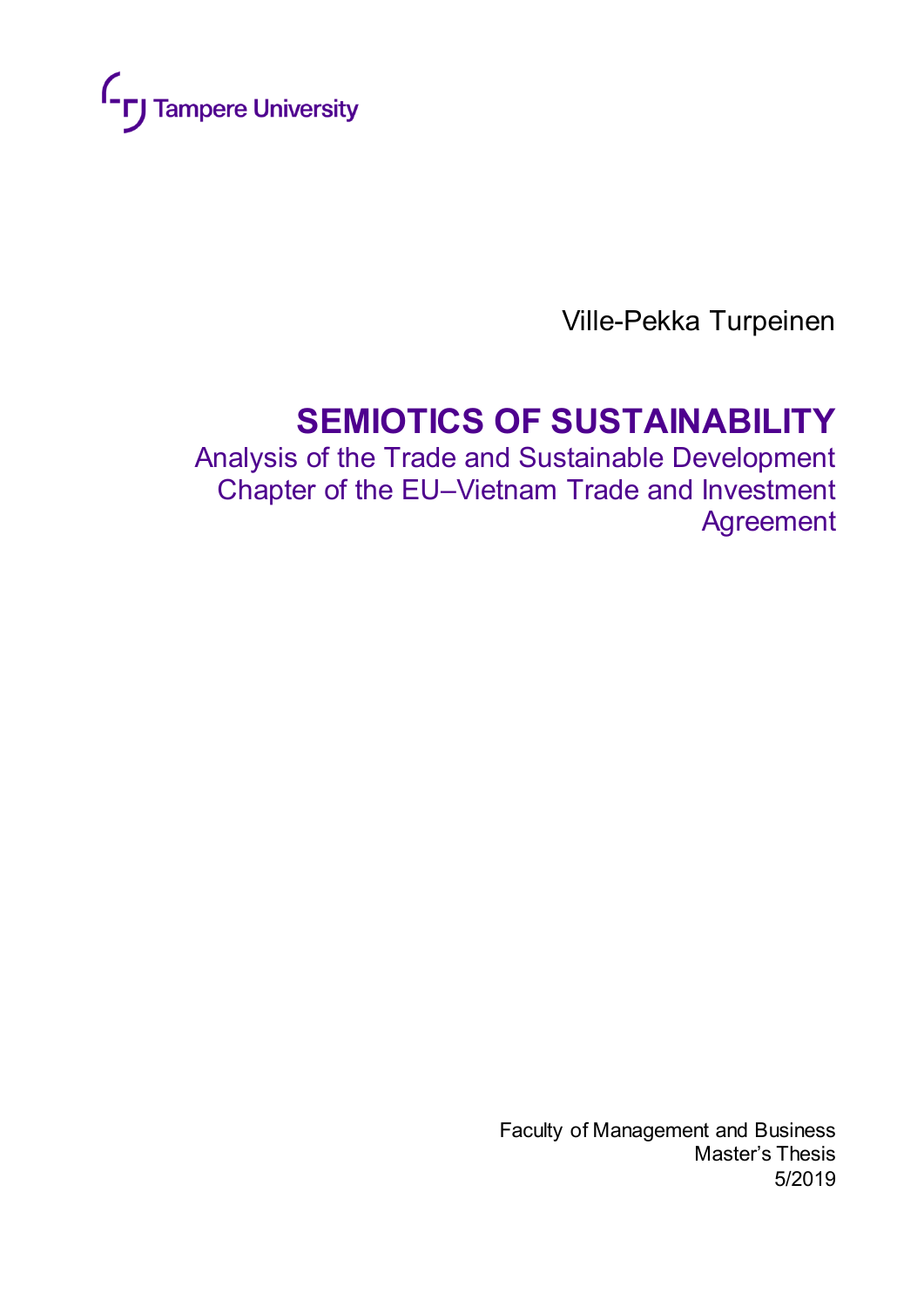VILLE-PEKKA TURPEINEN: Semiotics of Sustainability. Analysis of the Trade and Sustainable Development Chapter of the EU–Vietnam Trade and Investment Agreement Master's Thesis, 90 pages. Tampere University Degree Programme in Politics 5/2019

This Master's Thesis analyzes the concept of sustainable development in the so-called Trade and Sustainable Development Chapter (TSD) of the EU–Vietnam Trade and Investment agreement through the theory and methodology of semiotics. Semiotics is a research tradition situated between and within both linguistics and philosophy and it concerns itself with signs, meaning-making and communication. The essential principle of semiotics is that social life is immersed in and mediated by different material signs that contain information and facilitate communication between individuals and groups. The underlying assumption of the thesis is that the concept of sustainable development as communicated in the TSD is a sign with a unique meaning conditioned by the system of other signs that constitutes the contents of the Chapter. This meaning can have unexpected and subtle connotations and consequences in practical policy despite the rhetoric of the text itself.

The EU is a leader in environmental legislation and sustainability in the international stage both as a moral authority and a pioneer in policy, but the academic community has identified several shortcomings in its approach, most predominantly criticizing the importance of economic growth at the cost of focusing on truly sustainable well-being of the environment. My semiotic analysis of the TSD displays similar results: the measures for protecting different aspects of the environment (or even using them sustainably) are not profoundly explored, while they are largely attributed for economic use of no prescribed extent. The aspect of social development – often neglected even in sustainability studies – turns out to be under-developed as well, elaborated again only in its economic connotations. As a single-case study, the outcomes of thesis are not outright applicable to other similar documents, but they suggest that this novel application of semiotics to the study of sustainability and free trade documents can inspire future research using the same methodology.

Keywords: Semiotics, semiology, semantics, free trade agreements, EU, sustainability, sustainable development, environmental sustainability, ecological protection, natural capital

The originality of this thesis has been checked using the Turnitin OriginalityCheck service.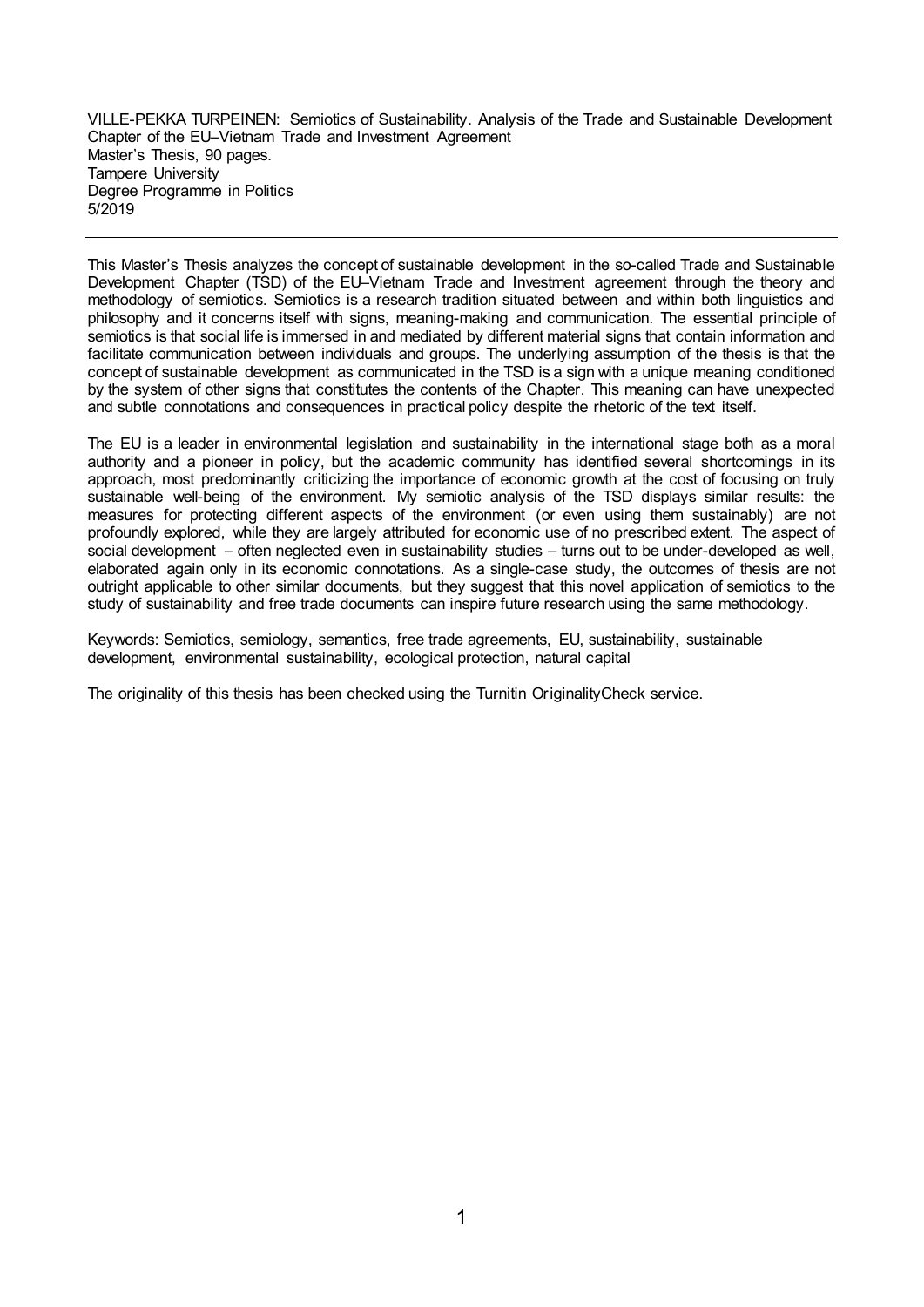# **Table of contents**

| Chapter 5: Semiotic analysis of the Trade and Sustainable Development Chapter  52         |  |
|-------------------------------------------------------------------------------------------|--|
|                                                                                           |  |
|                                                                                           |  |
|                                                                                           |  |
|                                                                                           |  |
| 5.3.2. The impact of Multilateral Environmental Agreements to environmental protection 62 |  |
|                                                                                           |  |
| 5.3.4. Social development in the Trade and Sustainable Development Chapter  68            |  |
|                                                                                           |  |
|                                                                                           |  |
|                                                                                           |  |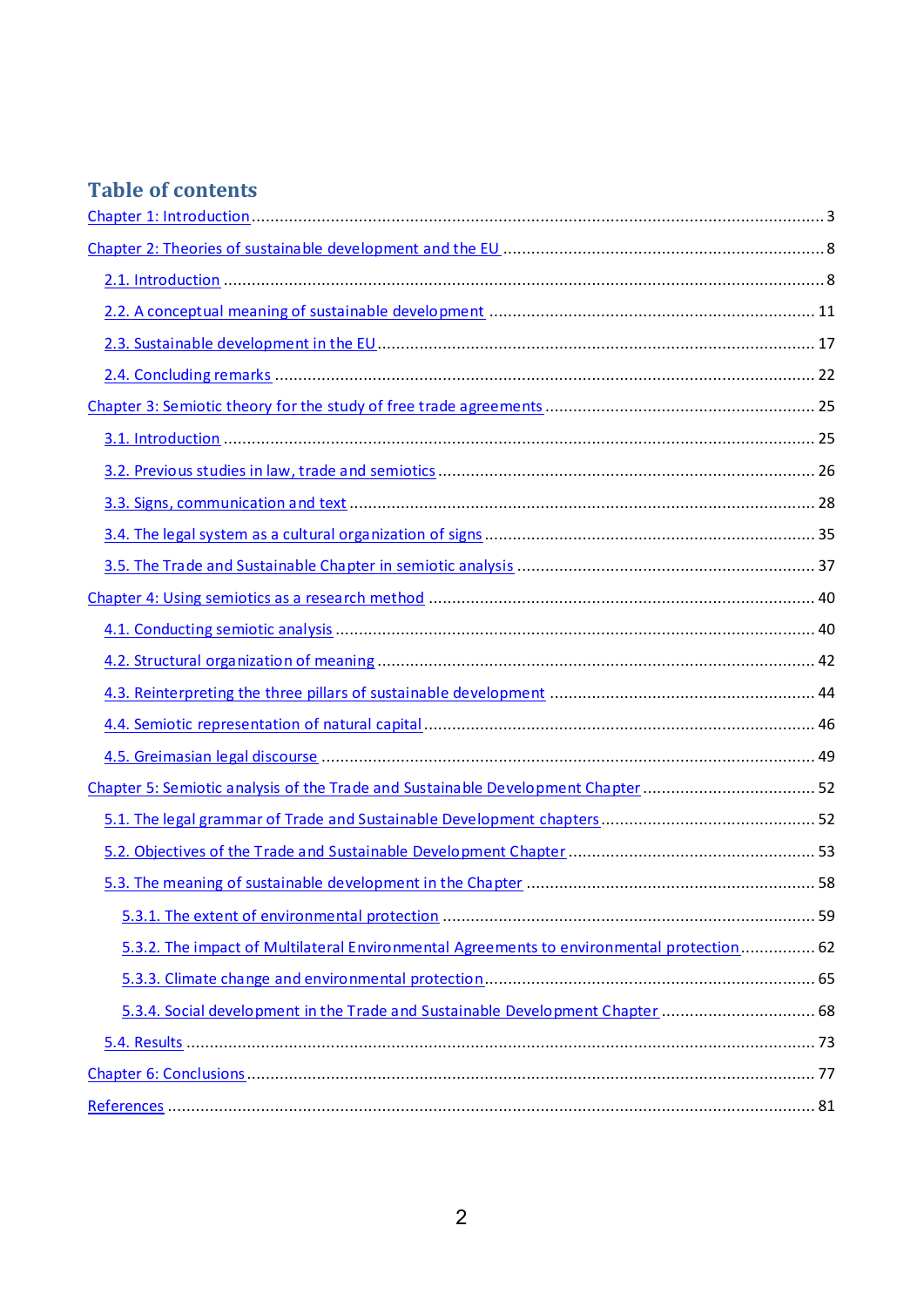## <span id="page-3-0"></span>**Chapter 1: Introduction**

East Asia is one of the success stories of global development. The rapid growth of the original "Asian Tiger" countries – South Korea, Taiwan, Hong Kong and Singapore – into developed industrial and market economies has been accompanied in the last decades of the  $20<sup>th</sup>$  century and the first decade of the  $21^{st}$  by the gargantuan expansion of the Chinese economy but also by the "Tiger Cubs", the other Southeast Asian countries: Indonesia, Malaysia, Philippines, Thailand and Vietnam. Out of these five countries, Vietnam has the smallest per capita GDP and is a recent "graduate" from the low-income country group to lower middle income country (as defined by the World Bank).

The EU–Vietnam Trade and Investment Agreement is the first bilateral trade treaty with the EU and a Southeast Asian developing economy and offers an important precedent of future rules and governance of trade between the developing countries of the region and Europe. $^1$  It is divided into two parts: EU–Vietnam Trade Agreement and EU–Vietnam Investment Protection Agreement. Prior research has estimated that at least the free trade agreement between the EU and South Korea will have benefits in terms of growth and welfare (defined in economic terms) for the economy of both countries, and the agreement between Vietnam and EU promises to have even broader developmental outcomes.<sup>2</sup> EU's Trade Commissioner Cecilia Malmström has described the agreement as follows:

This FTA<sup>3</sup> (sic) is also significant because of its strong focus on sustainable development. It will support Vietnam's efforts to further enhance economic growth and development for its people in the years to come. This agreement provides a new model for trade policy with developing countries. The EU and Vietnam have also committed to ensure the respect of workers' rights and to support a sustainable management of natural resources.<sup>4</sup>

This study sets forth to evaluate this claim of a "strong focus on sustainable development" by analyzing the Trade and Sustainable Development Chapter and more specifically the contents of the principle of sustainable development contained within. Plenty of research has been made about free trade agreements and their effects, mostly by scholars in the field of economic

<sup>&</sup>lt;sup>1</sup> There is already a bilateral FTA in place with EU and Singapore, but Singapore is a modern, highly developed higher income economy unlike the rest of Southeast Asia.

 $2$  Phan & Jeong (2016)

 $3$  This comment was released in 2015, when the agreement still went on by the name "EU–Vietnam Free Trade Agreement".

 $4$  EC (2015)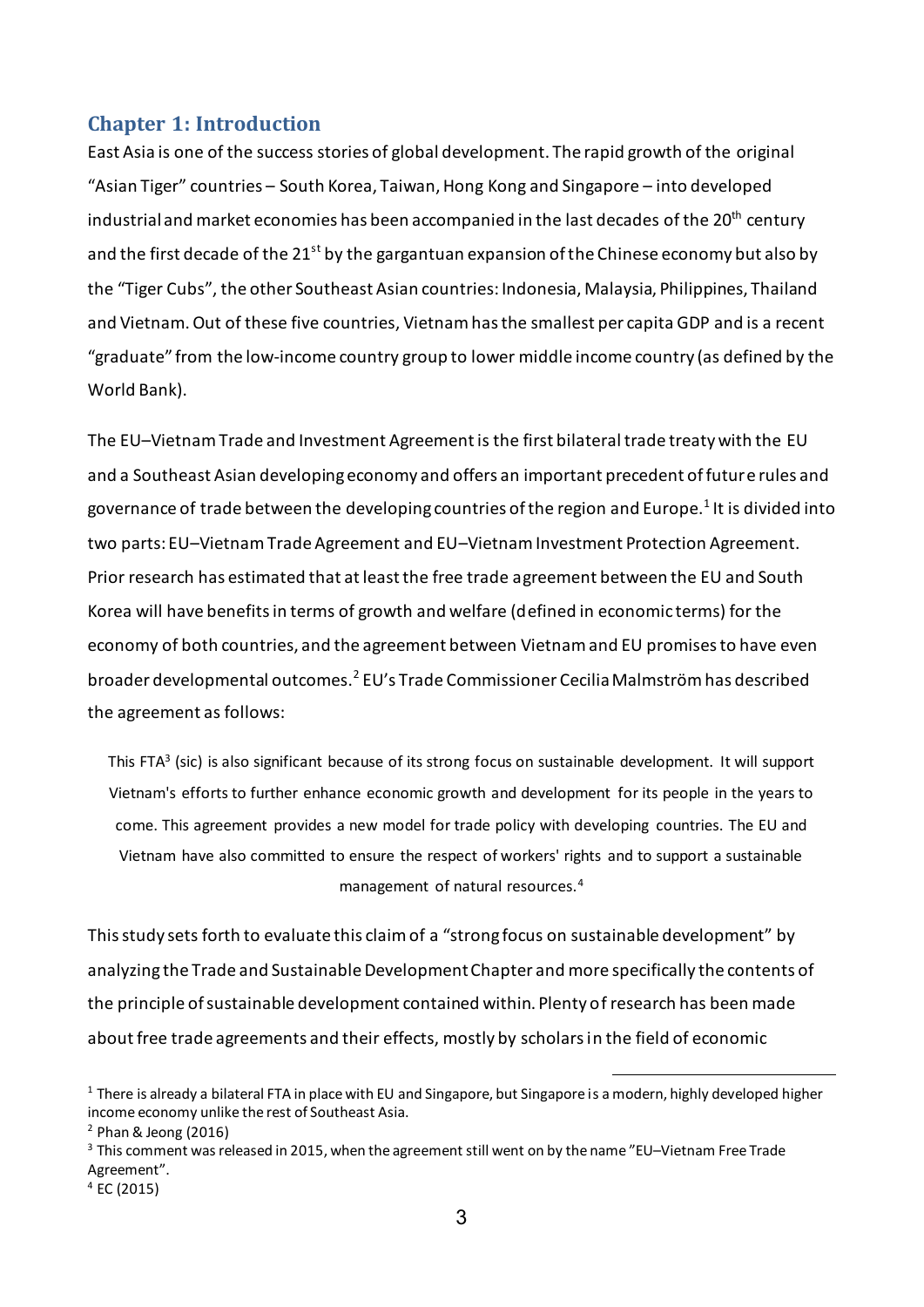science.<sup>5</sup> A semiotic analysis of the principle sustainable development in a free trade agreement can give a fresh insight to the role, possibilities and risks of trade in development processes and upholding sustainable development, as well as deepen our understanding on how the EU views sustainable development in its trade policy. It is also an interesting situation to learn what kind of form the concept acquires when it is applied to policy; one reason that there exists many competing interpretations is indeed because, according to Baker and Eckerberg, the meaning of the concept is essentially realized through practice.<sup>6</sup> The research question of the study is: **What kind of meaning for sustainable development is contained in the Trade and Sustainable Development Chapter of the EU–Vietnam Trade and Investment Agreement?**

Vietnam has been experiencing rapid long-term economic growth since the early 1990s and the trend seems not to be slowing down. The GDP per capita has increased almost 20-fold in about 25 years. The personal experiences of the author in the country indicate that the public has in general been able to reap the benefits of the growth both in rural and urban centers. However, economic and social inequality is consistently visible in everyday life, and the standard of living and consumption is still for many people a far cry from that in developed countries. The increase in urban poverty is gradually becoming more and more worrisome threat to inclusive development in Vietnam.<sup>7</sup> Despite the present social ills, Vietnamese people have unusually positive trust and satisfaction with the effects of globalization unlike almost any other country in the world. $^8$  The Vietnamese government is also strongly pushing the country's integration to international commerce and free trade in its policies: it has become a member of both ASEAN and the WTO to effectively take advantage of the global economy and benefit from broadening globalization processes while protecting its sovereignty.<sup>9</sup> Indeed, according to Holmes, the legitimacy of the ruling Socialist party could be seen as highly dependent of affluence and material satisfaction brought by the burgeoning economy. $^{\rm 10}$ 

<sup>9</sup> Palmujoki 2007

<sup>5</sup> See for example Baier & Bergstrand 2007, Bagwell & Staiger 2011, Levy 1997, Grossman & Helpman 1995 <sup>6</sup> Baker and Eckerberg 2008, 5

<sup>7</sup> ADB 2016, 1

<sup>8</sup> The Economist 2016

<sup>&</sup>lt;sup>10</sup> Holmes 2007. On the other hand, according to a YouGov survey from 2016 (YouGov 2016), Vietnamese people view their country in very much more negative terms than other nationalities and almost 80 % of its people would move away, given an opportunity. Private communications with Vietnamese nationals have suggested that is this is partly because of active dislike for the very same ruling Socialist party.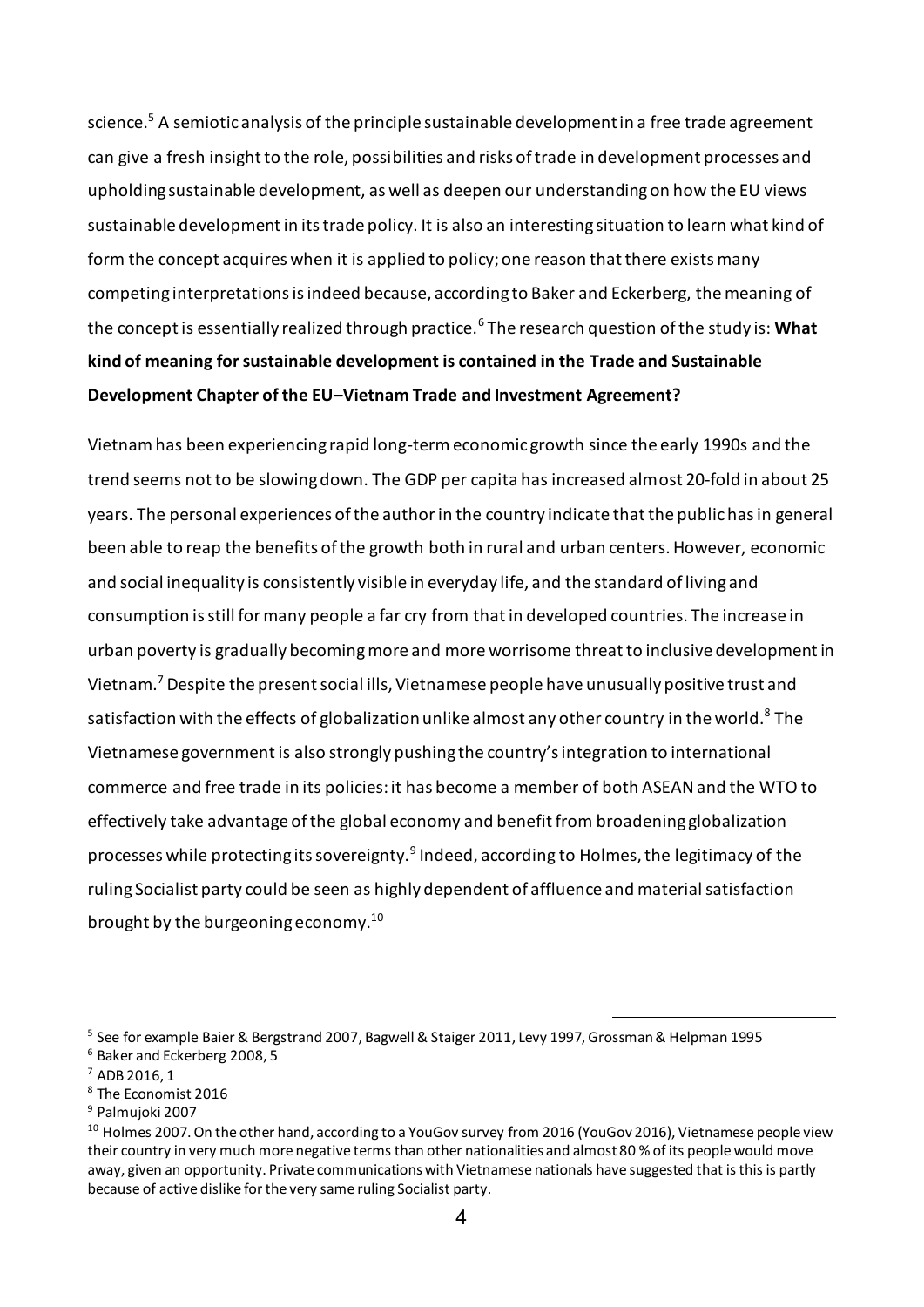In this sense, a trade agreement with EU has exceptionally fertile ground for implementation. Mansfield & Mutz and Fordham & Kleinberg have been exploring (and disagreeing with each other) what makes people either support or resist free trade.<sup>11</sup> The former postulated that social factors such as ethnocentrism, isolationism and nationalism have a relationship with how people might perceive foreign trade. They ask whether ethnocentrism and impressions of otherness could have (negative) influence in how they view very different trading partners more than people's economic self-interests.<sup>12</sup> Fordham & Kleinberg challenged this assumption and claimed that they still might have a role.<sup>13</sup> There is also a correlation seen from developed countries where people with *positive* attitudes are also more open towards trade liberalization, this too applies to the opinion received from surveys conducted in Vietnam.<sup>14</sup> Similarly, public opinion in developing countries including Vietnam seems to prefer trade agreements that improve or at least maintain both workers and environmental rights.<sup>15</sup>

Sustainable development is a central objective to EU foreign policy, having even been codified to the Treaty on European Union, where it is stated that the EU shall pursue to "foster the sustainable economic, social and environmental development of developing countries, with the primary aim of eradicating poverty".<sup>16</sup> According to Bartels, in order to comply with these obligations the EU has implemented in its trade agreements special human rights clauses, but these days increasingly also so-called Trade and Sustainable Development (TSD) Chapters.<sup>17</sup> TSDs have been included in EU's trade agreements since the EU–Korea Free Trade Agreement of 2011 and currently there are TSDs also in the EU–Central America Association Agreement and in Trade Agreement between The European Union and Colombia and Peru.

TSDs are based on a three-pillar approach. It consists of making the parties to commit to a range of multilateral environmental treaties and ILO conventions, establishing structures that enable civil society organizations to implement these commitments, and creating a dispute settlement mechanism to address issues regarding the implementation of commitments.<sup>18</sup> Their goal is "to

- <sup>14</sup> Bernauer & Nguyen 2015
- <sup>15</sup> Spilker, Bernauer & Umaña, 2018
- 16 Article 21(3) TEU; Article 21(2)(d) TEU
- <sup>17</sup> Bartels 2012, 17

<sup>11</sup> Mansfield & Mutz 2009, Fordham & Kleinberg 2012

<sup>12</sup> Mansfield & Mutz 2009

<sup>13</sup> Fordham & Kleinberg 2012

<sup>18</sup> CEC 2018, 1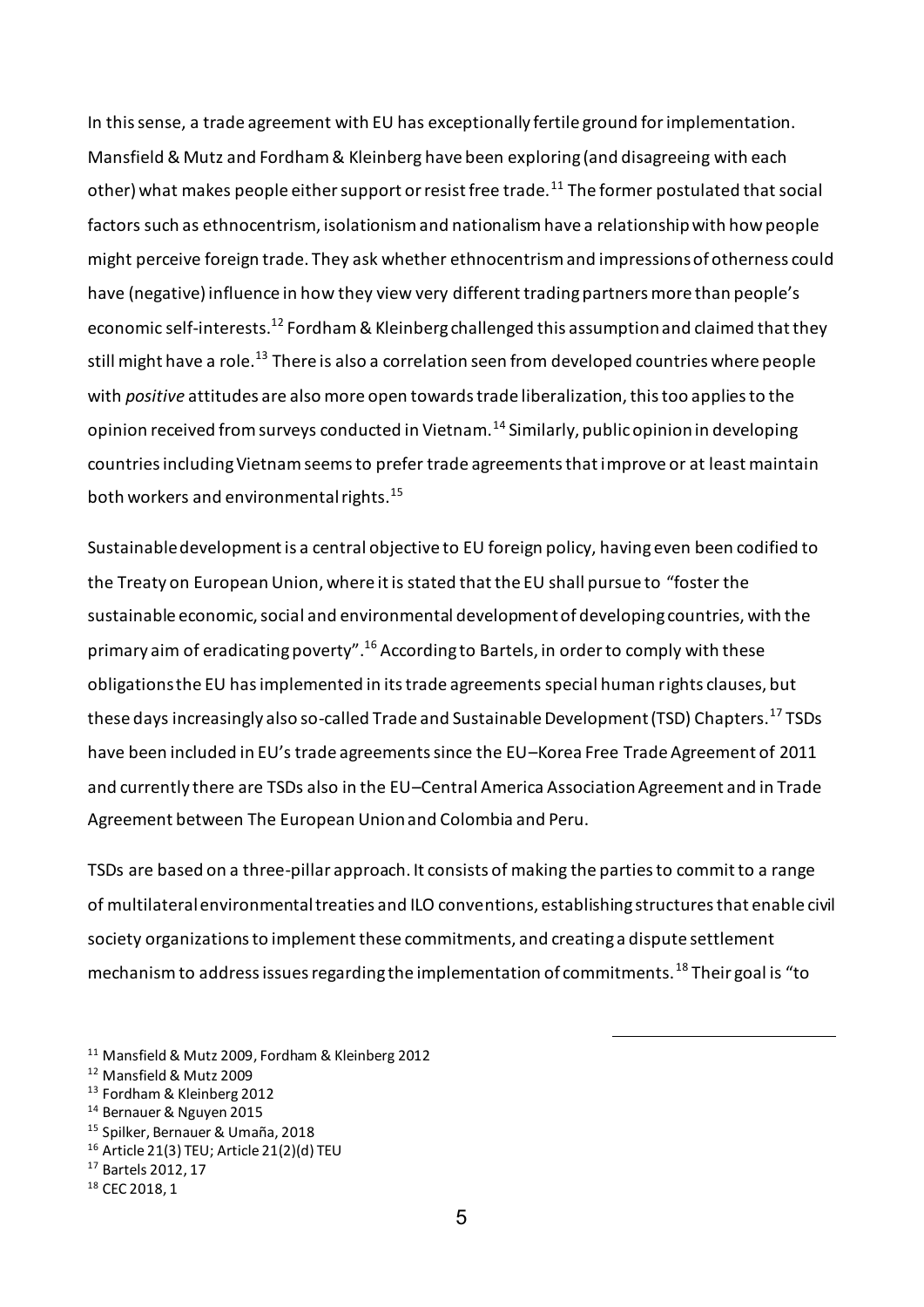foster real and lasting change on the ground to the direct benefit of the citizens of [its] FTA partners". 19

At least in terms of EU's own requirements, the regulations of social standards represented through the implementation of TSDs can be considered to be a successful way of doing foreign policy in an ethical and sustainable manner.<sup>20</sup> The EU has itself stated that at least the human rights clauses it has added to its FTAs have given it "a clear legal basis for raising human rights issues" and making it "impossible for both parties to claim that human rights are a purely internal matter". 21

To analyze the case of sustainable development in the TSD of the EU–Vietnam Trade and Investment Agreement, theory and methodology of semiotics will be utilized. Semiotics is a broad methodology rooted in linguistics with different theories and approaches, but they are all unified by the common concern with "identifying signs and understanding the processes by which they come to have meaning".<sup>22</sup> By using semiotics in a setting of a legal text, I assume, it is possible to discover underlying structures of meaning, whose implications for real-life policy practice might otherwise be left unobserved and unexpected. The use of semiotics in the analysis of free trade agreements and sustainable development is a novel approach with the possibility to open up heretofore unexplored areas of research in international relations as well as international law, ecological economics, ecological politics and development studies.

The study shall proceed in the following manner: first I will approach the principle of sustainable development through existing research literature, defining an analytical typology of the term that is useful to the analysis, as well as evaluating the EU policies and perspectives of sustainable development for improved understanding of its role and thinking. Then I will introduce some basics of semiotic theory and shape an approach that is suitable to this case of international relations and law. I draw inspiration from multiple sources, such as established classics of semiotic literature, including Barthes, Eco and Jakobson, complementing these with relevant sources. Before moving on to the analysis, I shall make appropriate notes about methodological issues in semiotic research, which can be found to be anything but straightforward. Then Ishall analyze the

 CEC 2018, 1 Bartels 2012, 19 CEC 2016b, 4 Feldman 1995, 22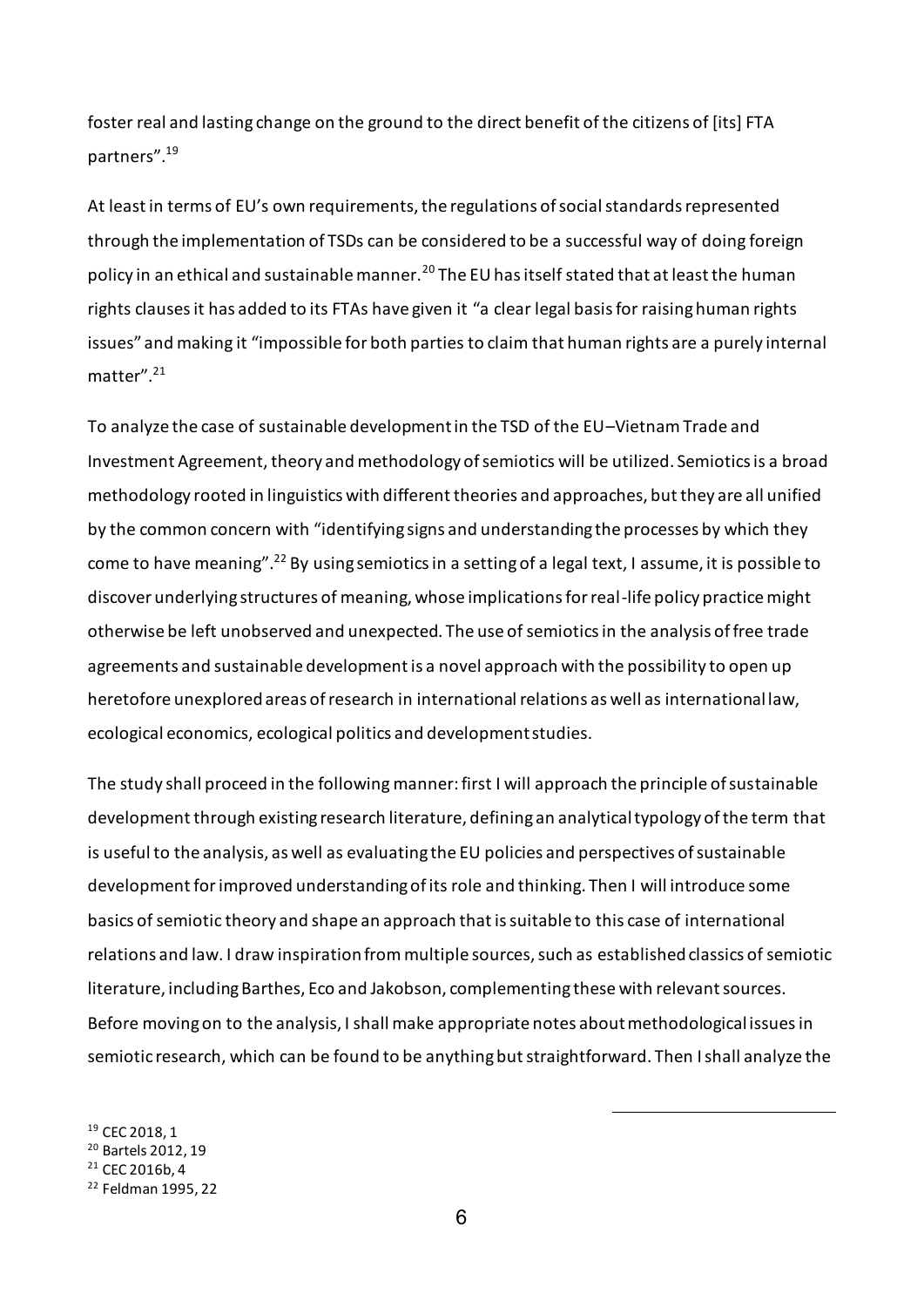TSD itself, looking at the semiotic fields of environmental and social dimensions in the text, analyzing signifiers and establishing relationships between them, eventually creating one single unified structure for the concept of sustainable development as it is communicated in the text. Finally, I draw conclusions and ponder the achievements and possible challenges of the study.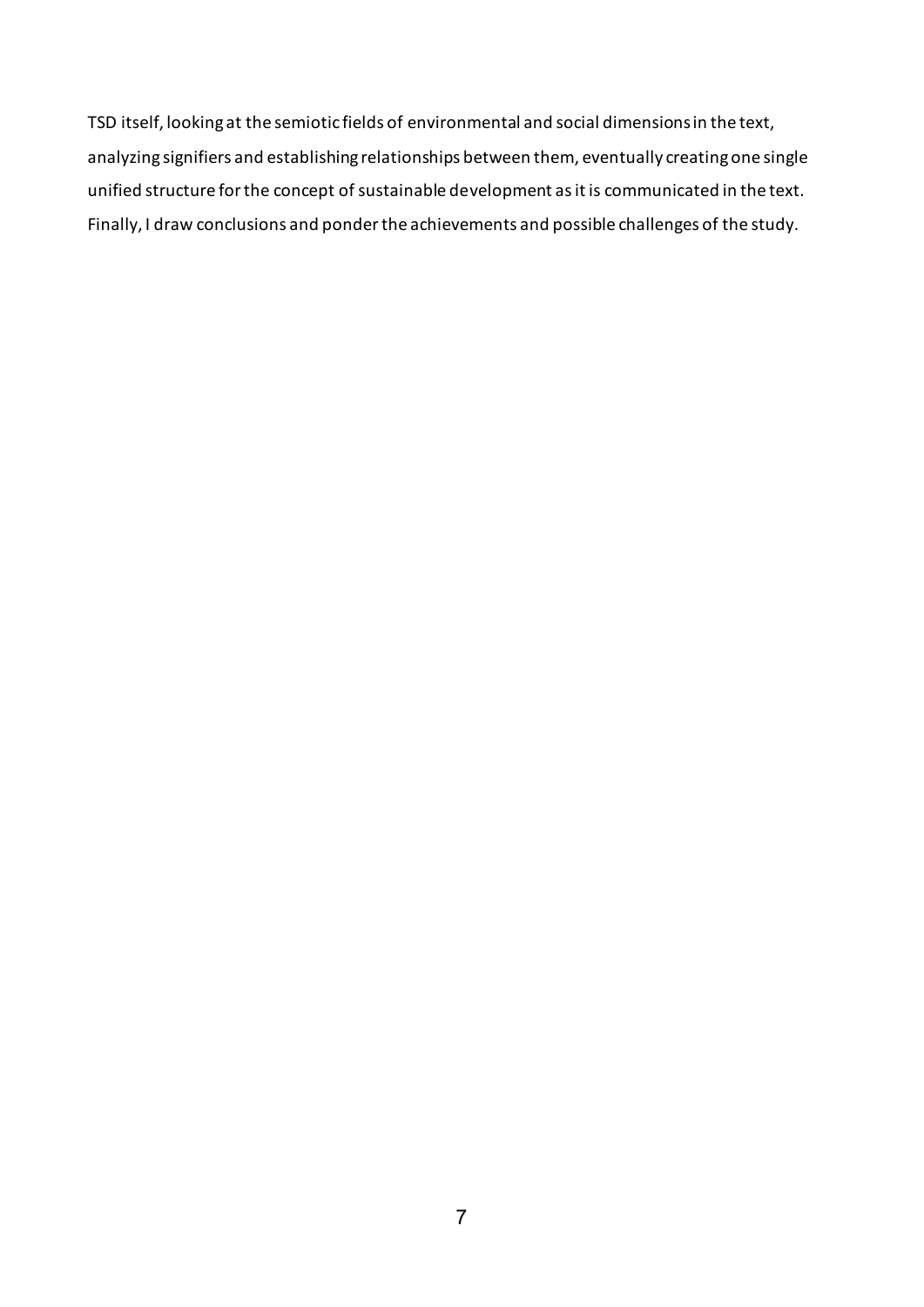## <span id="page-8-0"></span>**Chapter 2: Theories of sustainable development and the EU**

#### <span id="page-8-1"></span>**2.1. Introduction**

Inarguably the most influential and most referred to definition of sustainable development is the one laid out by the Brundtland Commission in their report *Our Common Future*: sustainable development is "development that meets the needs of current generations without compromising the ability of future generations to meet their own needs".<sup>23</sup> It has been described as "the most established" and having "nearly universal acceptance".<sup>24</sup> There hardly exists a resource discussing sustainability and sustainable development where the Brundtland formulation would not receive at least a passing mention. So pervasive it is that *not* beginning this discussion of sustainable development with it would almost feel like an intentional neglect of an essential contribution. However, the complete implications of the WCED report are eventually more extensive and radical than the numerous documents and reports from both public and private sector only paying lip service to it are willing to admit.<sup>25</sup>

This chapter looks at the qualities of the EU strain of development thinking, exploring the different varietiessuggested by the existing literature and elaborating on some of the key areas, mainly on the difference between "weak" and "strong" formulations of the sustainability principle and the difference between ecological modernization and sustainable development. Previous research has identified the EU brand of sustainable development as being more akin to ecological modernism rather than a "strong" or "weak" understanding of sustainable development.<sup>26</sup> Ecological modernism attempts maintain the status quo of industrial modernity by combining economic and ecological goals instead of viewing them as incompatible and/or counteracting. It is not a single, unified theory, but rather an approach contributed to by a number of different authors. $^{27}$ 

The principles of sustainable development action were laid out in the Rio Declaration on Environment and Development – issued as a result of the 1992 United Nations Conference on Environment and Development in Rio de Janeiro, also known as the Earth Summit–which included 27 separate principles for states to act out in their policies, but one of the most severe sources of environmental stress on the planet, the unsustainable consumption patterns of the developed

<sup>23</sup> WCED 1987, 45

<sup>24</sup> Syngellakis 1993, 61; Alam 2008, 4–5

<sup>&</sup>lt;sup>25</sup> see e.g. Bosselmann 2008

<sup>26</sup> Andersen & Massa 1999, Baker 2007, Gouldson & Murphy 1996, Jones 1999

<sup>27</sup> see, e.g. Hajer 1996, Simonis 1989, Spaargaren & Mol 1992, Weale 1992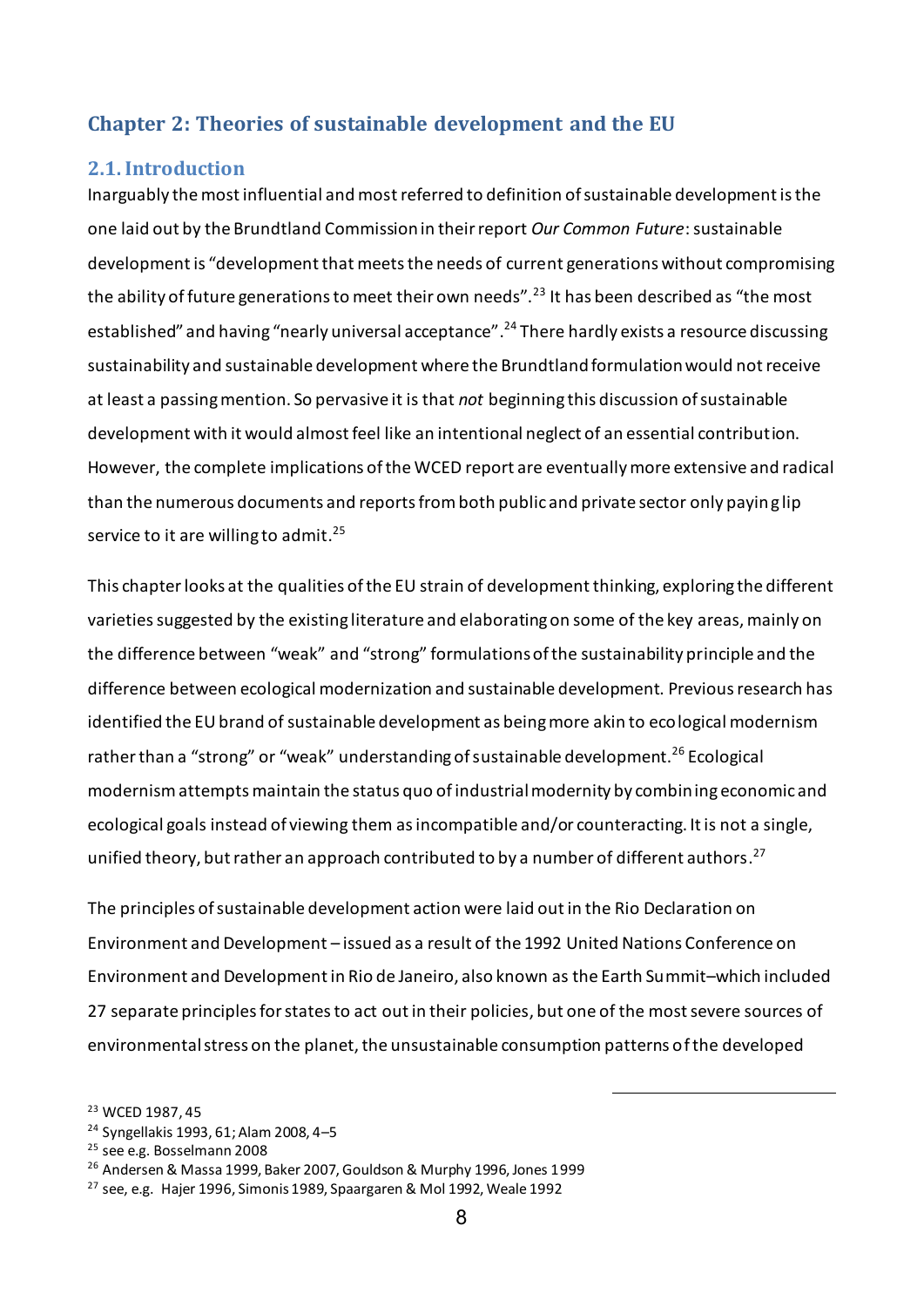world were yet left unaddressed in both the Rio Declaration as well as the Agenda 21 that accompanied it. Thus the affluent North was given no further responsibility in changing and accommodating these patterns in favor of the principles of sustainability; it is argued by the developing countries, after all, that overconsumption is hindering and harming the core value of sustainable development: not depriving future generations of their ability to meet their basic needs. 28

The Agenda 21 represented a practical blueprint for implementing principles of sustainable development into policy action. It was an ambitious document that aimed to establish a combination of poverty alleviation and official development assistance with environmental protection. Unfortunately, it was entirely non-binding and dependent on strong leadership role of the influential countries as well as generous financing and effective institutional governance, which unfortunately never came to pass despite the verbal commitments and rhetoric made then and afterwards.<sup>29</sup> Besides this, in the same conference the United Nations Framework Convention on Climate Change was adopted and it introduced the idea of "common but differentiated responsibilities", which effectively demanded different actions from countries at the different ends of the development spectrum.<sup>30</sup> This principle has since become a staple of international discussions of sustainable development.

The 2002 World Summit on Sustainable Development in Johannesburg aimed to fix some of the issues in the design of Agenda 21 that were holding back its implementation. Resulting papers of the summit were the Johannesburg Declaration, a formal commitment of the world leaders to sustainable development and the Johannesburg Plan of Implementation, which set out quantifiable targets and deadlines for sustainable development action.<sup>31</sup> One of the legacies of the Johannesburg summit was a change of focus in the three pillars of sustainable development. If before the environmental aspects of sustainability had dominated, in Johannesburg all of the aspects of sustainable development were for the first time being dealt with in an intersectional manner.<sup>32</sup>

<sup>28</sup> Alam 2008, 42 <sup>29</sup> Speth & Haas 2006, 70–72 <sup>30</sup> Aricle 3(1) and Article 4(1) of UNFCCC <sup>31</sup> Chasek et al. 2010, 335–337 <sup>32</sup> Chasek et al. 2010, 339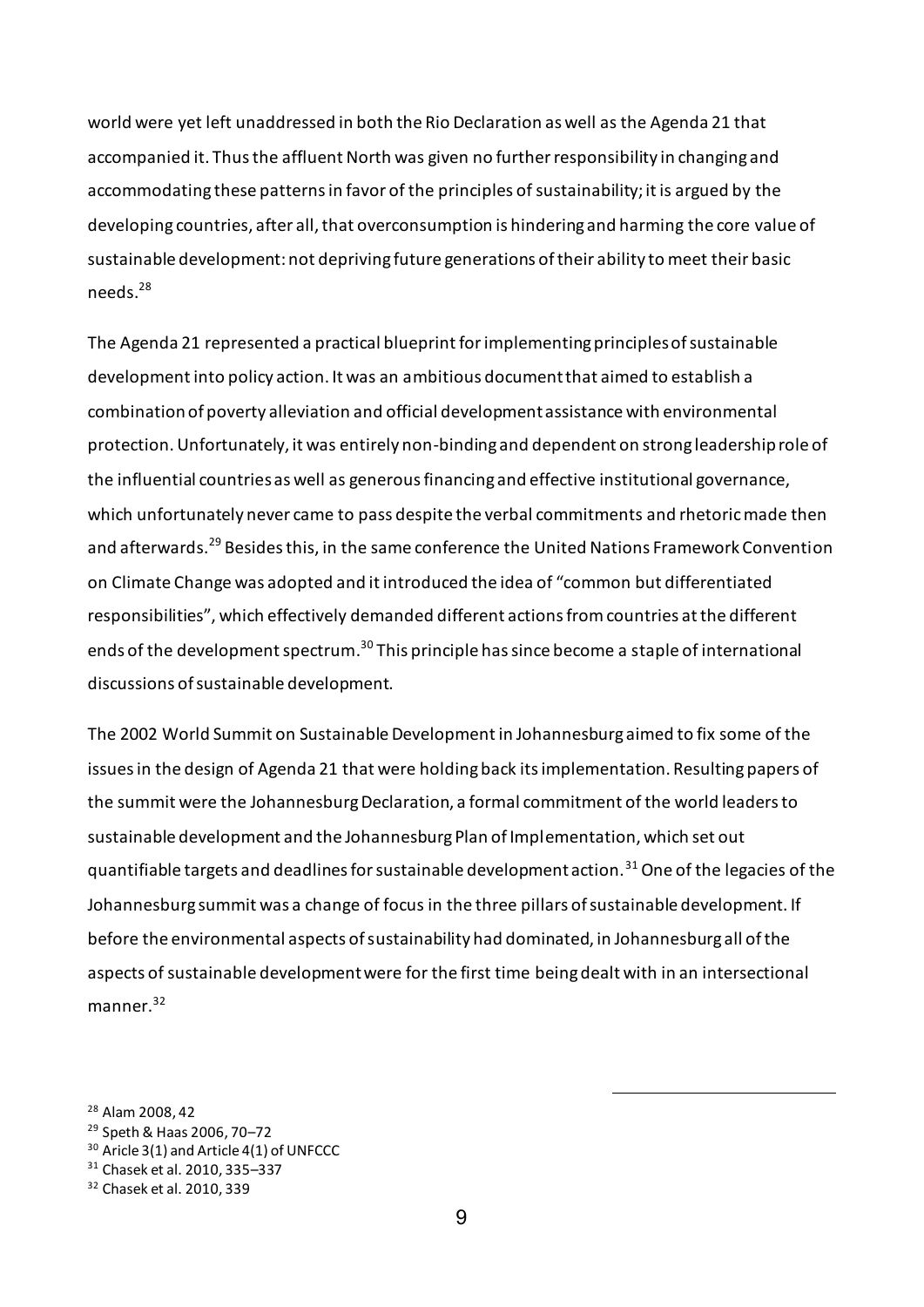One of the vices of current development model is the treatment of temporal and spatial displacement as mostly irrelevant to the development policy praxis. <sup>33</sup> These concepts refer to passing the risks and problems of modernity as well as the negative environmental consequences down to both yet to be born generations in the future and the less developed countries in the present. The former involves not tackling environmental issues that have long-standing consequences such as accelerating climate change by not cutting down on CO2 emissions, whereas the latter addresses the current phenomenon of moving highly polluting industries to less developed countries as the result of richer countries accepting and moving towards advanced, less environmentally intensive technologies.

Sustainable development is commonly considered to consist of three elements: economic development, social development and ecological protection. This tripartite division to "economic, social and environmental" was first presented in an international context in Agenda 21, but at that time it was not clear what the nature of these components was: they were called "factors", "issues", "considerations", "spheres", "dimensions" and so on.<sup>34</sup> Purvis, Mao & Robinson found out that there actually is no single clear conceptual origin for the pillars (as they call them) nor has there ever been any theoretically rigorous description of these "components" or "pillars".<sup>35</sup> In semiotic sense (as we will later see) this can be troublesome because without rigorous conceptual structure, the actual workings and implications of the signs and their relationships in action can end up functioning in unexpected and possibly undesirable ways. This is why we shall try to build a conceptually viable iteration of the principle that will be operationally more useful for semiotic analysis.

While there is undeniably a lot of talk about the importance of advancing sustainable development and the process of international policy-crafting for sustainable development has been going on for almost three decades, on the level of governments and domestic policies the action can be seen lacking and missing credible commitment. The academic community has been criticizing the inefficient and inconsistent interpretations of the sustainability of environmental policies and the incoherence between the claims and the promises made and the actions actually taken. Even the basic tenets and principles of sustainable development have occasionally been

<sup>33</sup> Baker 2006, 216 <sup>34</sup> UN 1992

<sup>35</sup> Purvis, Mao & Robinson 2018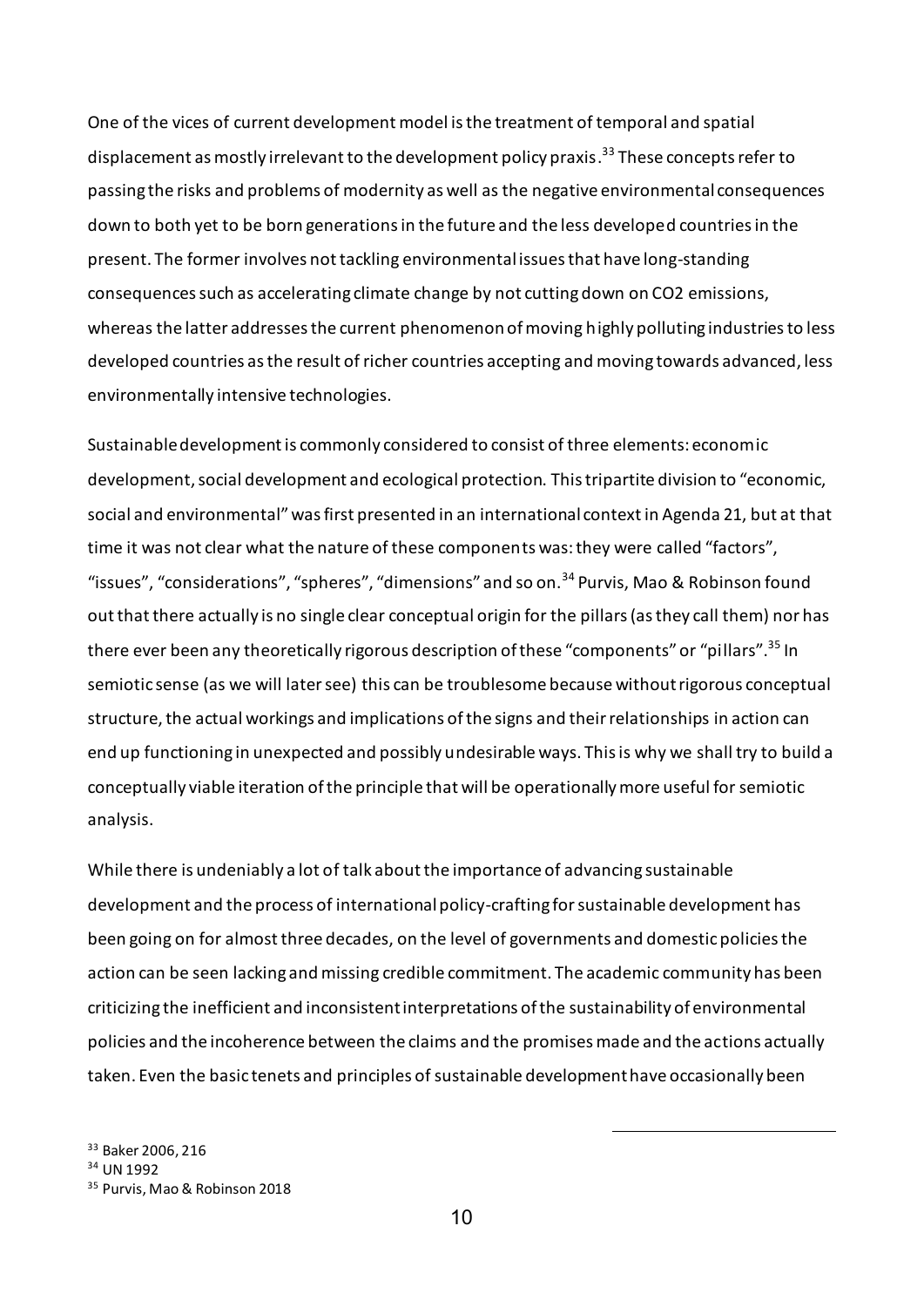called to question, with some researchers either adjusting or reinterpreting them or rejecting them altogether.<sup>36</sup> EU is one case in point in this matter, its achievements and past track record being able to be seen in both positive and negative light. Whereas it aims to position and show itself as a global leader in tackling sustainable development responsibly, a closer look at its policies show uncomfortable discrepancies.

#### <span id="page-11-0"></span>**2.2. A conceptual meaning of sustainable development**

According to Dixon & Fallon, the word "sustain" comes from the Latin word *sustere*, which means "to hold up" or "to keep elevated".<sup>37</sup> Their take on the meaning of "sustaining" in the context of resources and the environment is to "to maintain or prolong the productive use of resources and the integrity of the resource base".<sup>38</sup> They then go on to identify three conceptual uses for the signifier "sustainability": the first being as a purely physical concept for a single resource, the second one being the use as a physical concept for a group of resources, and thirdly as a socialphysical-economic concept. The first use refers to practices such as maximum sustainable yield (in fisheries), maximum sustainable cut (in forestry), maximum sustainable pumping rate (in groundwater extraction), and so on. The second use expands the attention not only to one resource, but also to the other aspect of the ecosystem the resource is part of. In this use, a practice that on its own might be viewed sustainable turns out to be unsustainable to the ecosystem at large. Dixon & Fallon give the example of sustainable yield forestry causing soil erosion and sedimentation and changing water yield etc. The third use then refers to "sustainable development" proper, where "the goal is not a sustained level of a physical stock or physical production from an ecosystem over time, but some sustained increase in the level of societal and individual welfare". <sup>39</sup> According to Langhelle, this third possible meaning of sustainability is the one that the Brundtland report used and developed. 40

Klaus Bosselmann argues that if the meaning of "sustainable" qualifies "development" as distinct from "unsustainable development", then what "sustainable" means needs to be readily understood by people. In other words, if "sustainable" is not defined, then it cannot be understood as being distinct in opposition to "unsustainable".<sup>41</sup> Bosselmann's assumption is that

<sup>36</sup> e.g. Redclift 1987, Bosselmann 2008

<sup>37</sup> Dixon & Fallon 1989

<sup>38</sup> Dixon & Fallon 1989, 74

<sup>39</sup> Dixon & Fallon 1989, 76

<sup>40</sup> Langhelle 1999, 132

<sup>41</sup> Bosselmann 2008, 52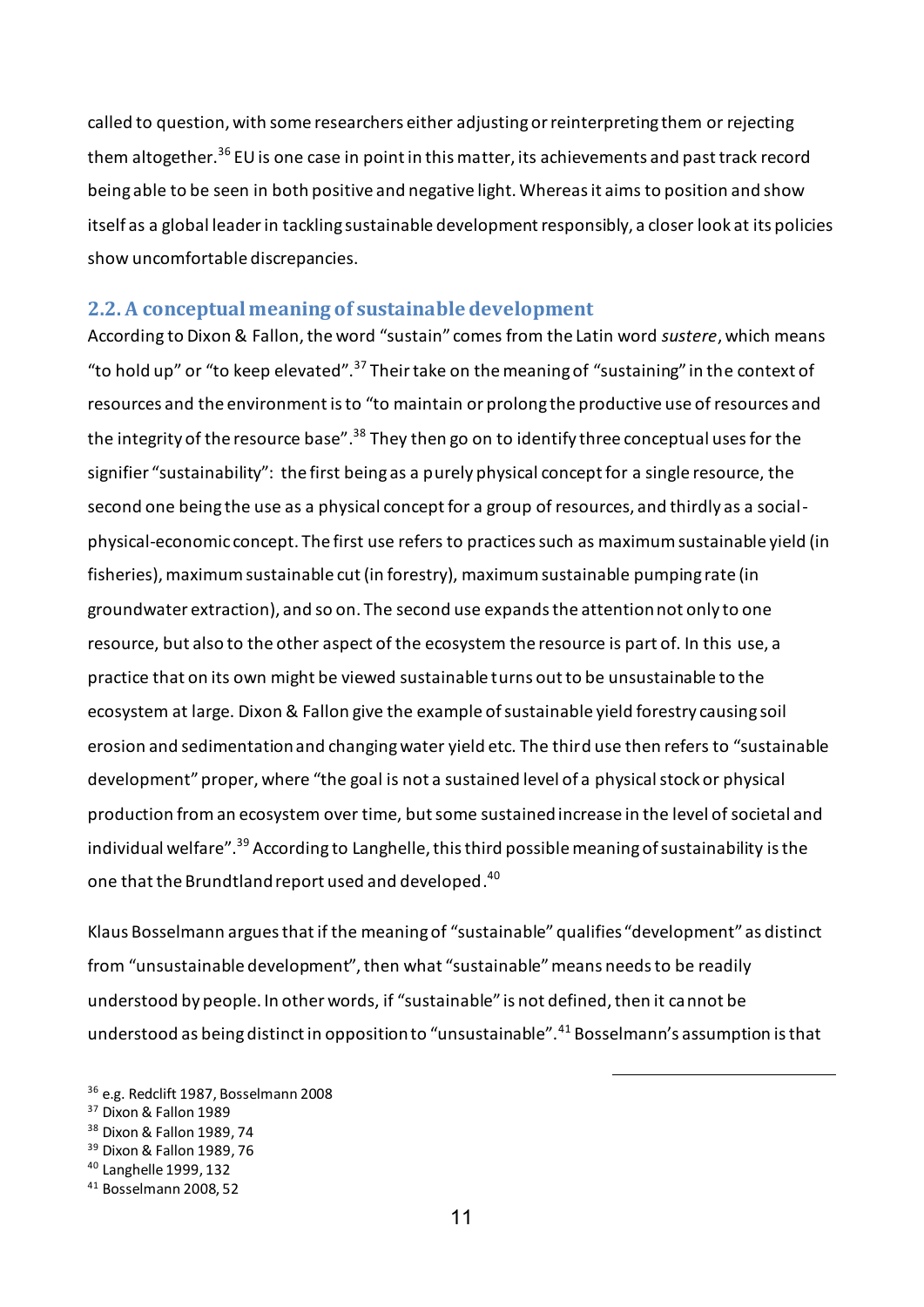between economic, social and environmental goals to sustainable development there may be potential conflicts; however, in his view they cannot be always equally important and goes on to argue for a hierarchical organization based on the definition of "sustainable".

Therefore, in his view, sustainability – as in what makes sustainable development "sustainable" and distinct from "unsustainable" – is the key to clarifying the essential meaning of the whole concept. Bosselmann is a legal scholar, but his discussion of sustainability functions in very interesting semiotic and semantic terms as well. His rationale for seeking a definition for the attribute of sustainable is that "if [it] remains undefined, the direction away from 'unsustainable' cannot be found, which means that no political guidance could be provided and no legal imperatives could follow". 42

Bosselmann goes on to say that the essence of sustainability must be *ecological sustainability*, rather than *economic* or *social* sustainability: both economic and social dimensions are important for *sustainable development*, but they are not a part of *sustainability*. Bosselmann clarifies:

Rolling the three forms of sustainability would be impossible without giving up its core meaning. In other words, it can only be either "economic sustainability" (whatever its meaning) *or* "social sustainability" *or* "ecological sustainability" that can provide the necessary direction. $43$ 

If "sustainability" is ecological by nature, then "sustainable development"must mean "ecologically sustainable development", which can be defined as follows: "No economic prosperity without social justice and no social justice without economic prosperity, and both within the limits of ecological sustainability". As such sustainable development has clear qualities of an ethical norm. His definition for the principle of (ecological) sustainability itself is "the duty to protect and restore the integrity of the Earth's ecological systems"; in the same vein he goes to say that development is "sustainable if it tends to preserve the integrity and continued existence of ecological systems; it is unsustainable if it tends to do otherwise".<sup>44</sup>

In Bosselmann's view, the ecological aspect is the preliminary requirement for sustainable development, and any development can be sustainable if and only if it satisfies the requirements of ecological sustainability. In this way, he diverges from the definition of what it means to

<sup>42</sup> Bosselmann 2008, 52–53

<sup>43</sup> Bosselmann 2008, 53

<sup>44</sup> Bosselmann 2005, 53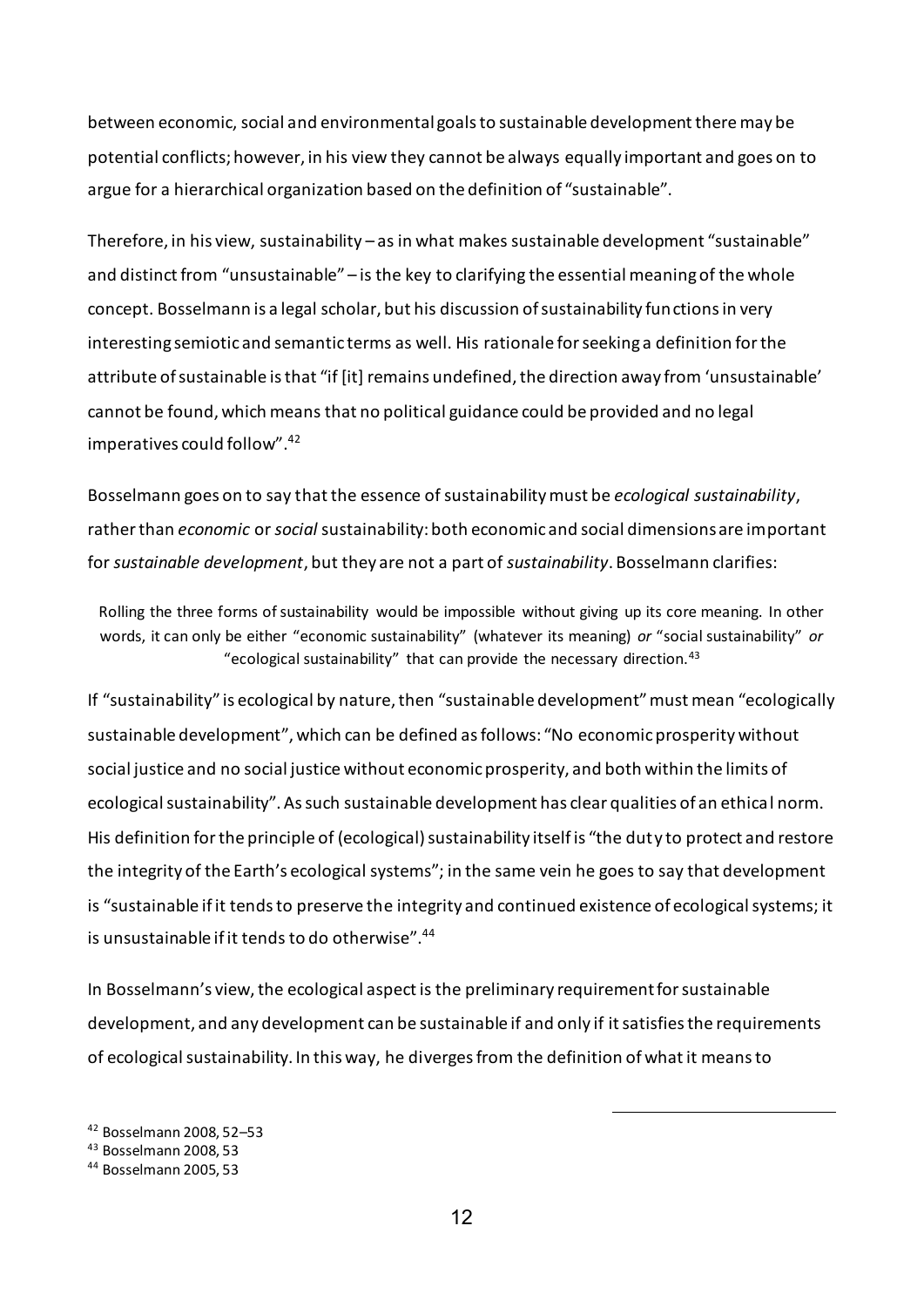"sustain" something that Dixon & Fallon established. It should be noted that Bosselmann traces historically legal principles similar to sustainability which precede the Brundtland report, sometimes by several centuries. In theory, he is then conflating two different anachronistic understandings of what sustainability can mean. On the other hand, though, the exact normative consequences that he calls for are very much in line with how Brundtland report interprets them and which goes in line with the third use of the word "sustainability". The three-pillar or "triple bottom line", which was earlier argued to have no rigorous conceptually formed basis, approach thus seems to be challenged by a semantically more rigid definition, which places its components in a hierarchic order. We shall adopt the view that environmental sustainability is a fundamental requirement for any development to qualify as sustainable and consider the view of three equal components as imperfect and imprecise.

Looking back to the Brundtland report, few researches have desired rejuvenate and bring coherence to the central principles and understandings of sustainable development by trying to reformulate if straight from "the source". Langhelle has evaluated and countered some criticism railed against *Our Common Future* by comparing his critical interpretation of it to what he sees as misunderstandings of its content, while Holden et al. attempted to go back to the "original definition" of sustainable development and then use that definition to determine whether any country had achieved sustainable development (none had). <sup>45</sup> Langhelle's view of the Brundtland report was that it has a coherent ethical argument with surprisingly radical implications, whereas Holden et al. simply considered the report to represent four primary dimensions for sustainability.

The basis of Langhelle's insight to the Brundtland report is an argument in the report itself that different interpretations of sustainable development "must share certain general features and must flow from a consensus on the basic concept of sustainable development and on a broad strategic framework for achieving it".<sup>46</sup> He then proceeds to what he sees as the basic concept of sustainable development. The standard definition is the one cited in the beginning of this chapter as well, but it itself contains two other key concepts, namely those of "needs" and "limitations". The needs reflect to the overarching objective of development, whereas the limitations refer to

<sup>45</sup> Langhelle 1999; Holden, Linnerud & Banister 2014

<sup>46</sup> WCED 1987, 43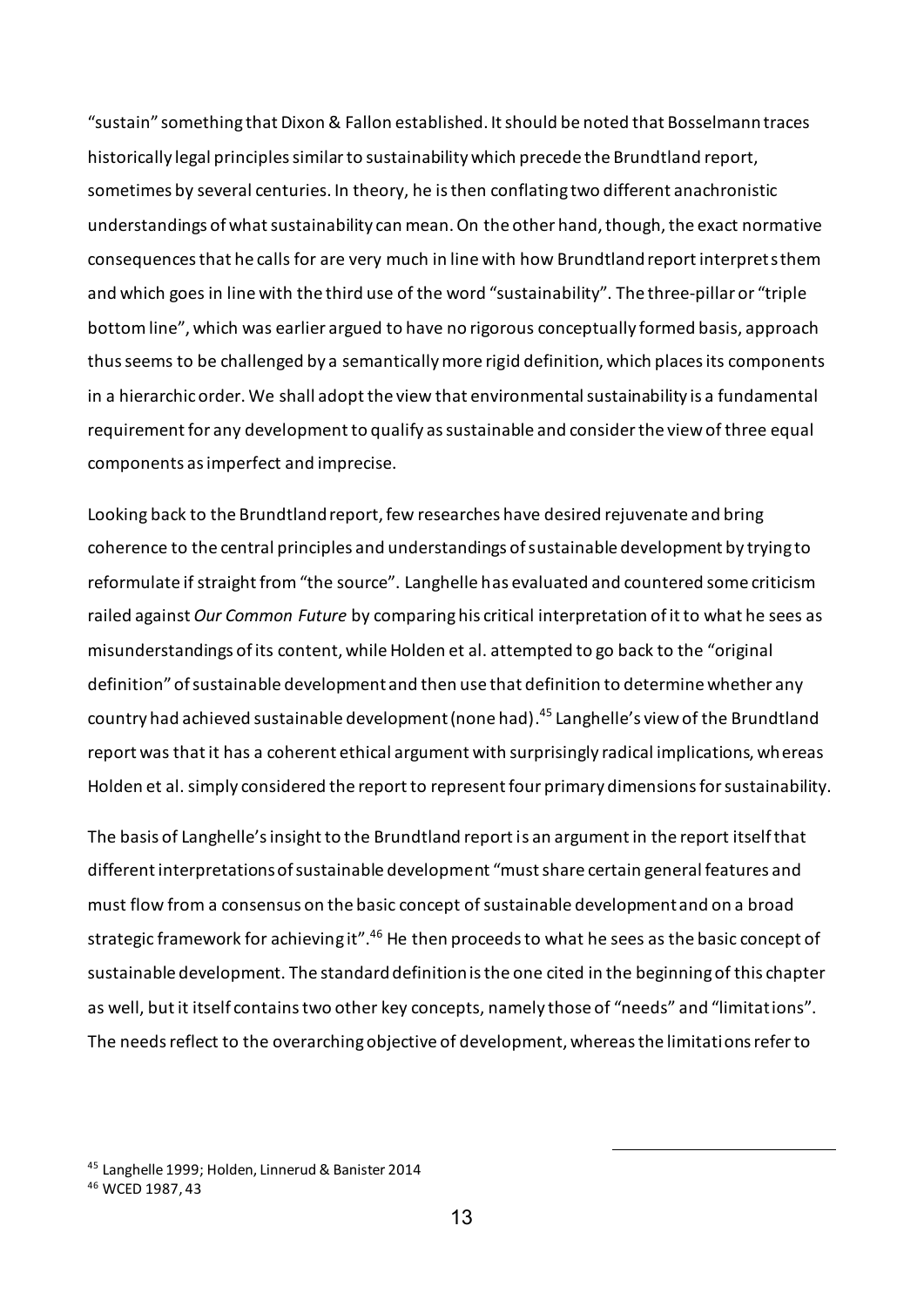the constraints placed on the goal. Langhelle chooses to use the names "goal of development" and "proviso of sustainability" to these ideas. $47$ 

From this framework it follows, according to Langhelle, that not all environmental problems are problems of sustainable development, and that some *un*sustainable *activities* can be part of larger sustainable *processes.* This is because the goal of development is logically prior to the proviso of sustainability, which then leads to the process of development itself being the one to be sustained. The process of development, however, causes environmental harm and that is why the goal of development is restrained with the proviso of sustainability.<sup>48</sup> In this manner, the idea of sustainability suggested by the Brundtland report does not endorse immediate preservation and protection of all natural environment nor mindless consumption and utilization of that environment. In fact, the major problem for development is indeed to accommodate the needs of an expanding world population while addressing the problem of global warming, a slowly creeping life-threatening transformation of the planet's climate that the Brundtland report addressed several times.

Holden et al. on their behalf adhere to four fundamental dimensions from the Brundtland report: safeguarding long-term ecological sustainability, satisfying basic human needs, and promoting intra-generational and intergenerational equity.<sup>49</sup> They correctly make note that economic growth is not one of these fundamental dimensions of the "Brundtland brand" of sustainable development and draw to a similar conclusion critiquing the "triple bottom line" model of sustainable development as has been already claimed in this research (and will be presented again with greater detail later on). Instead, they argue that it is, instead, "a potential means to facilitate the fulfilment of the four primary dimensions and not a primary dimension in its own right".<sup>50</sup>

The interpretations of these dimensions are of course by no means straightforward in any sense. Nowadays there is no single agreement among the academicians on the exact meaning of sustainable development, although the core set of its principles are commonly accepted. Instead, there are competing conceptions of what it means to different people and what it to *ought* to mean to others as well. In this manner it has semiotically speaking a feature called polysemy, i.e. it

<sup>48</sup> Langhelle 1999, 134–135

<sup>47</sup> Langhelle 1999, 133

<sup>49</sup> Holden, Linnerud & Banister 2014, 131

<sup>50</sup> Holden, Linnerud & Banister 2014, 131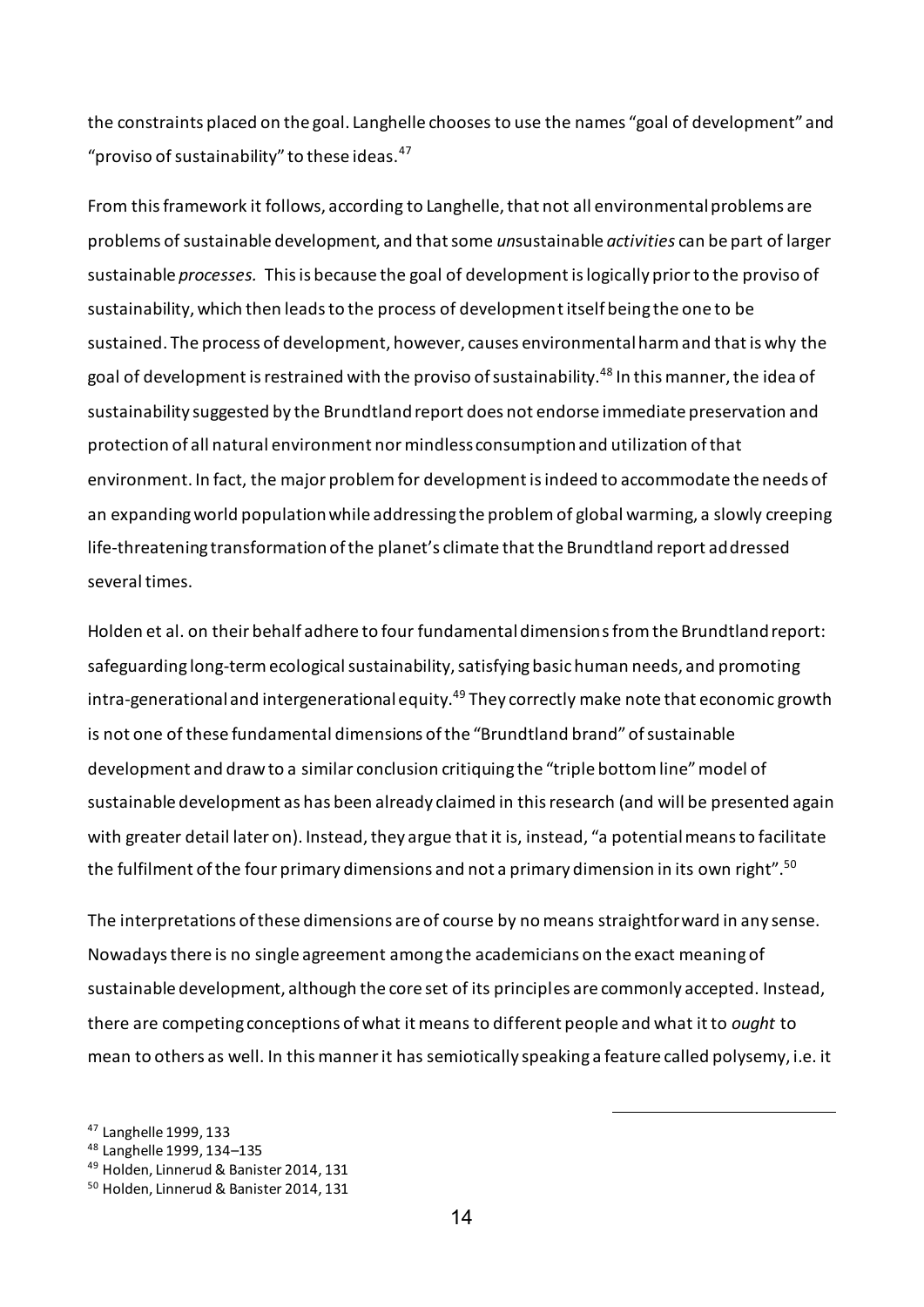being able to have more than one meaning. This is one of the reasons sustainable development is also described as being an essentially contested concept, much like other politically popular ideas such as "justice" or "democracy", for example.<sup>51</sup> The main division between different contents of the concept of sustainable development is between proponents of what can be called "weak" and "strong" understandings of the concept.<sup>52</sup> Flint defines "weak" understanding of sustainability as follows:

In its most basic form, weak sustainability involves the protection of total capital stock (constant capital rule) and presupposes that all forms of capital are substitutable with each other. Degradation of one form of capital must be balanced by ensuring capital growth in other areas. […] The implication is that natural capital can be substituted with human capital and that human ingenuity will be able to counterbalance any negative effects brought about by degradation.<sup>53</sup>

Essentially, the weak sustainability suggests that increases in human knowledge and mastery over the environment, even at the price of environmental degradation – as natural capital and human capital are convertible and substitutable – are able to offset and negation the damage caused to the environment in the imaginable future. What the mankind, science and economy are able to do and achieve now will have beneficial effects that continue and are able to decrease natural degradation and protect the environment of the future generations.

This idea of substitutability presumes on the idea that environment can be thought as a measurable resource with an economic value or price.<sup>54</sup> This is a strong implication of the economistic mode of thought in which the weak understanding of sustainable development operates. Flint suggests that the bottom line of the weak position is to offer a solution for the environmental problems while safeguarding the system that produced these problems in the first place. 55

The "strong" understanding of sustainability emphasizes that economic development and economic reforms themselves are not enough to address the problems and degradation facing the natural environment. It is the current structure of global and national economies themselves that are causing consumption of natural resources and capital. Economic action causes degradation of

<sup>51</sup> Daly 1996, 2; Jacobs 1991, 60; Baker & Eckerberg 2008, 5

<sup>&</sup>lt;sup>52</sup> Backer and Eckerberg 2008, Flint 2008. Holden, Linnerud & Banister (2014) adopt also extreme views of both positions of "very weak" and "very strong" sustainability in their analysis.

<sup>53</sup> Flint 2008, 34

<sup>54</sup> Baker 2006, 32–33

<sup>55</sup> Flint 2008, 41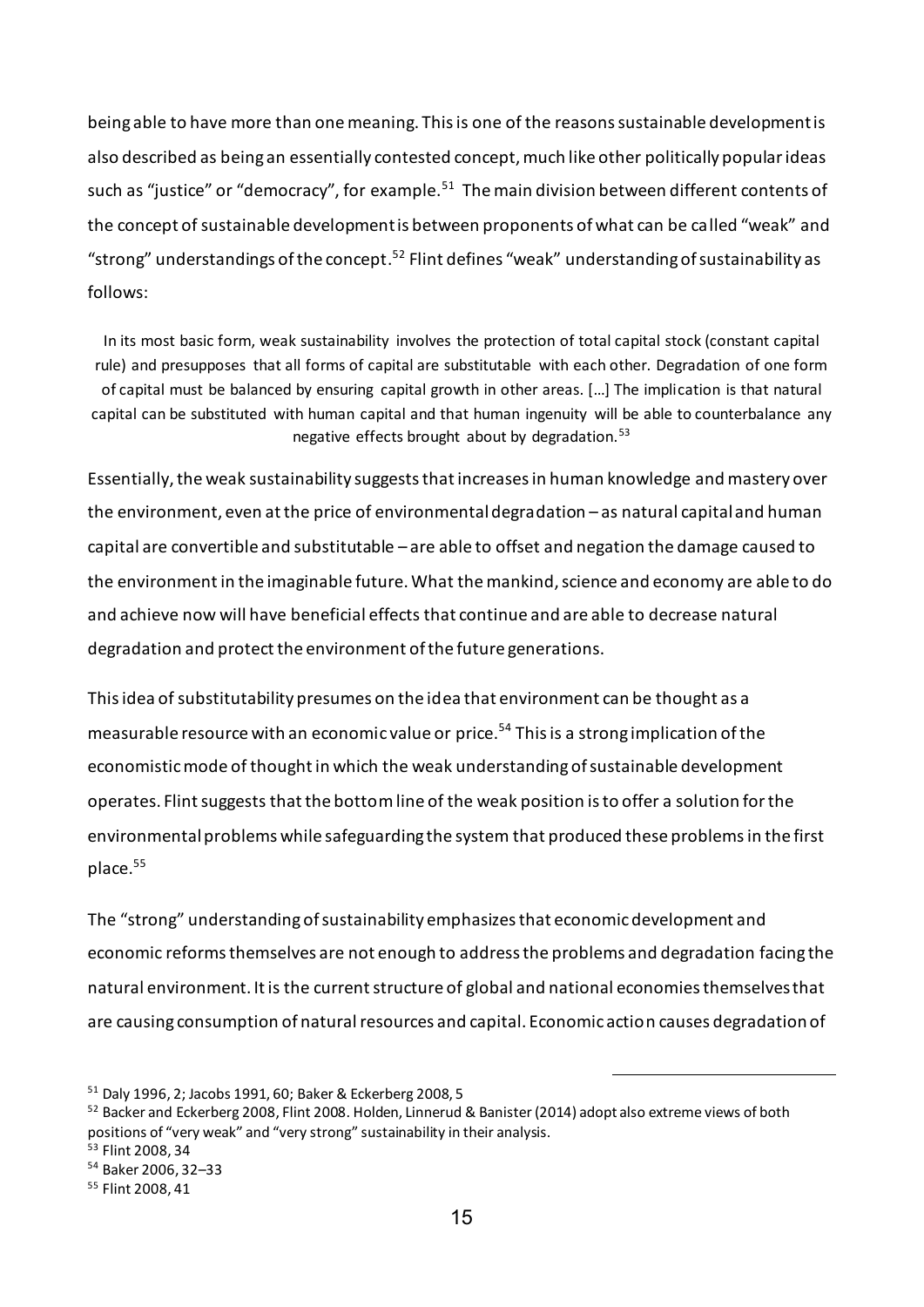the environment, but economic action is also threatened by the degradation itself. <sup>56</sup> A strong version of sustainable development considers environmental concerns before economic concerns. The weak version of sustainability assumed a total substitutability between all forms of capital, including human and natural capitals whereas the strong version denies this complete substitutability; several proponents have made arguments suggesting the non-substitutability of natural capital and proposed treating some types of it as critical to human welfare. <sup>57</sup> Ekins et al. describe critical natural capital as follows:

If our current development is unsustainable, it is because it is depleting some critical, non-substitutable components of the capital base on which it depends. "Critical natural capital" may then be defined as natural capital which is responsible for important environmental functions and which cannot be substituted in the provision of these functions by manufactured capital.<sup>58</sup>

Strong sustainable development also holds high the idea of the precautionary principle in risk management, thus suggesting and enforcing a strong intervention of the government as well as various forms of political participation. A powerful state and civil society in strong sustainable development therefore set boundaries and limits to market forces and operations.<sup>59</sup> Since it is very hard to define based on the current knowledge which ecosystems and ecosystem services are critical and which are not, upholding the precautionary principle would likely impose limits on the way which forms of natural capital could in any situation be could be substituted with other forms of capital.<sup>60</sup> Ekins et al. go as far as to claim that in a scientific methodology strong sustainability should be considered as the *a priori* position of substitutability of natural capital to other forms of capital.<sup>61</sup> Redclift also suggests that it is the idea of critical natural capital that distinguishes "strong" versions of sustainable development from its "weak versions". 62

A different option for strong definitions of sustainable development is considering economies as subsystems to the planetary ecosystem instead of viewing the natural environment as subsidiary to the human economy. One of the strongest proponents of this kind of sustainability model is Herman Daly, who has continuously argued for his anti-growth views, steady-state economics and the incompatibility of free trade with sustainable development. Daly is a critic of the idea of

<sup>56</sup> Flint 2008, 41

<sup>57</sup> Pelenc 2015, Ekins et al. 2003

<sup>58</sup> Ekins et al. 2003, 169

<sup>59</sup> Baker 2006, 33

<sup>60</sup> Pelenc 2015

 $61$  Ekins et al. 2003, 168; unreferred in Pelenc 2015, 3

<sup>62</sup> Redclift 2005, 214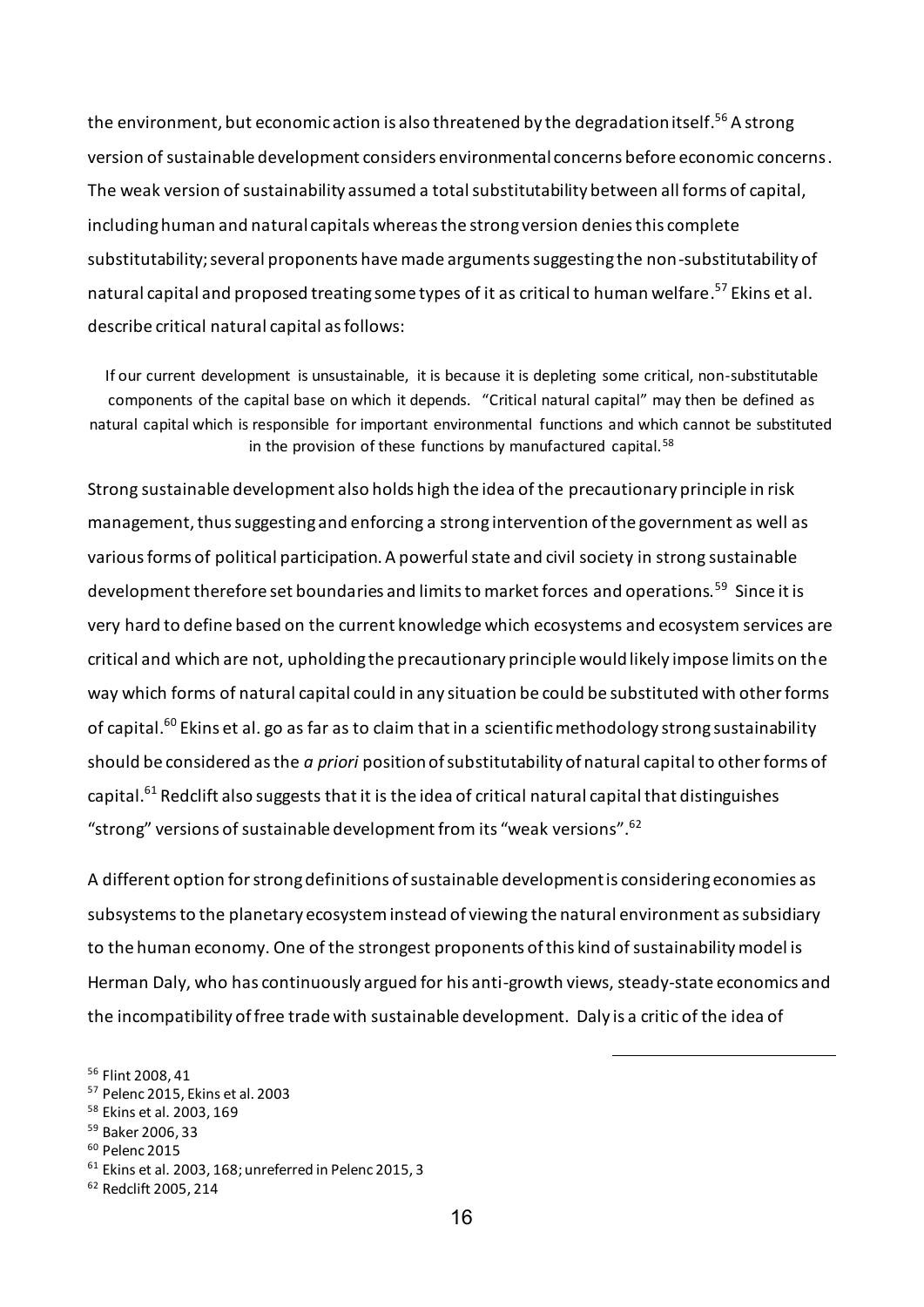growth and suggests that the dominant economic thinking should switch its focus from "growth" to "development".<sup>63</sup> The "strong" definition of "development" as described by Herman Daly is "a qualitative improvement in the structure, design and composition of physical stocks and flows". <sup>64</sup>It should be mentioned that Daly's argument is ultimately suggesting for a steady-state economic model with minimal growth rates, which is something few in the field of economy advocate. He is countered, for example, by Michael Jacobs who, while agreeing with Daly that negative externalities are not merely an intrinsic and unavoidable but even encouraged by also encouraged by market forces, disagrees with the zero-growth principle. <sup>65</sup> He argues that the *size* of an economy can continue to expand while its *value* remains the same or even diminishes. This would still be classified as negative growth. This leads Jacobs to argue that it is not the rate of growth that causes environmental degradation, but rather it is due to the rate of consumption that is above the sustainable regeneration rate. In the end, however, he agrees with Daly that the idea of "growth" is separate and different from "development"; in his words "development implies something wider than [economic growth], a notion of economic welfare which acknowledges nonfinancial components". 66

Flint goes on to argue that the EU understanding of sustainable development is tied to a weak understanding, as it strives to preserve the current economic status quo and prefer market-based approaches in its attempts to further sustainable development both inside and outside itself.  $^{67}$ Within this field of weak understanding of sustainable development, it seems that the EU is still one of the leading proponents when it comes to environmental legislation and policy.

#### <span id="page-17-0"></span>**2.3. Sustainable development in the EU**

The European Union views itself as having taken sustainable development seriously at the governmental and objective level for almost twenty years. It prides itself for having lots of impact in the shaping of the Agenda 2030 and Sustainable Development Goals, even going as far as to say that the EU vision of the dimensions of sustainable development has – with the advent of the Agenda 2030 – become "the world's blueprint for global sustainable development".<sup>68</sup> The academic community has been more critical of Europe's position, accusing the EU for aligning

-

 Daly 1996, 166–167 Flint 2008, 43 Jacobs 1991, 34 Jacobs 1991, 60 Flint 2008, 46 CEC 2016c, 3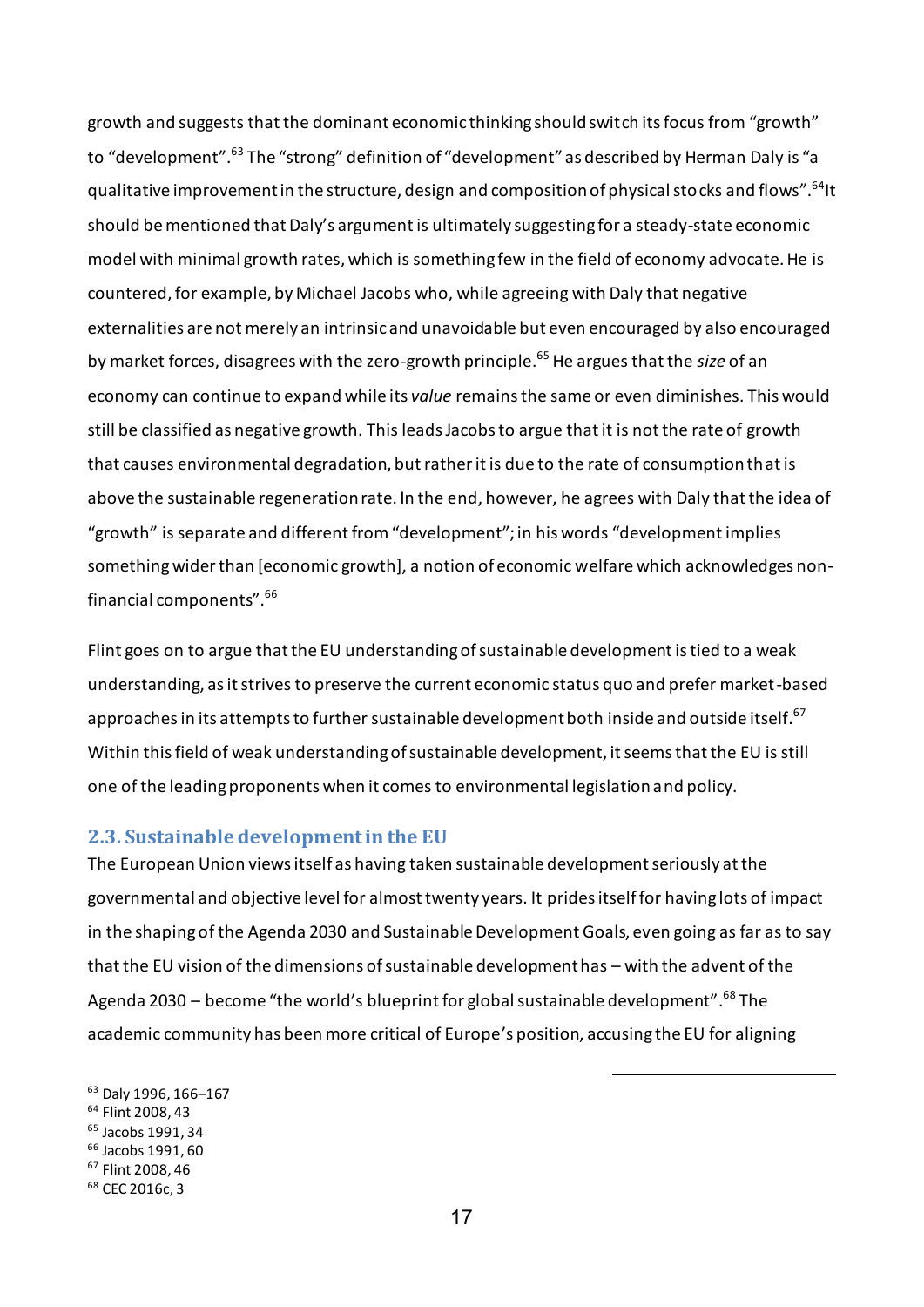instead with a concept called ecological modernization that aims to combine environmental protection with economic growth, and is not actually considered to be sustainable development.

The development to this position where EU portrays itself as a vanguard of sustainable development has been gradual. In the earliest days of the European Community, ever since its founding in the Treaty of Rome, the general impetus of the Post-war Europe was in economic growth and integration of European markets. Environmental degradation and institutional establishment for the protection of the environment were practically nonexistent on the European fora of political discussion and the governing polity level of the European Community. In a historical perspective a major reason was inarguably the fact that the extent of environmental damage had not yet reached a critical level in popular concerns and the scientific research on the issue was scarce; it was not until the 1970s that they became a common concern, which prompted European governments to take action on the issue under pressure from environmentalists and civil society in a transnational manner.<sup>69</sup> The first time the EU made a commitment to sustainable development was in the 1992 Rio Conference, and in 1997 Amsterdam Treaty sustainable development was made into an overarching objective for the whole union.<sup>70</sup>

As mentioned earlier, the European Union has come under critiques of disguising a principle of economic and employment interests called ecological modernism under the image of sustainable development. Gouldson and Murphy have distinguished four themes that characterize the ecological modernization doctrine: using government interventions to combine environment and economy for economic growth; integrating environmental goals to other areas of policy; exploring alternative and innovative policy measures; and inventing, innovating and diffusing new clean technologies.<sup>71</sup> As notified earlier, this orientation is very heavily focusing on the normal functionings of the market and merely accents the role of technology as a source of "clean growth" without addressing the social sphere and the equitable goals of the sustainable development principle.

An influential document for the EU economic and environmental policy was the European Commission 1993 publication *White Paper on Growth, Competitiveness, and Employment.* <sup>72</sup> Its

<sup>69</sup> Jordan 2005, 22–28

<sup>71</sup> Gouldson & Murphy 1996, 13

<sup>70</sup> Bretherton & Vogler 2008, 403

<sup>72</sup> CEC 1993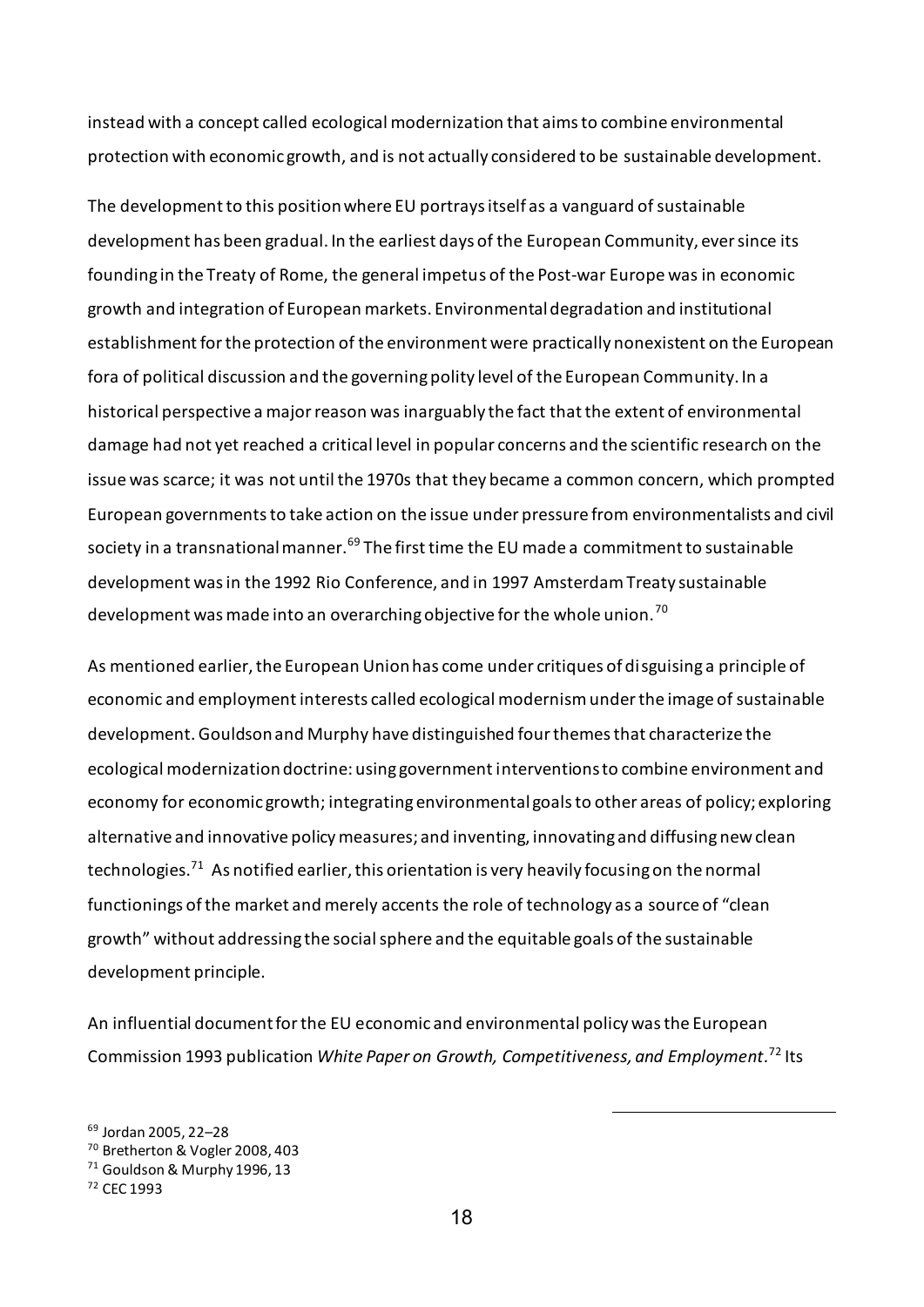development was mostly driven by the EC President of the time Jacques Delors, who had called for a "new model of development" for Europe.<sup>73</sup> The paper essentially made the statement that development of clean technologies would lead to reduced environmental impact as well as improved performance on the economic sector.<sup>74</sup> The influence of the statements made in the White Paper can now be seen in other EU papers, such as the 1994 *Economic Growth and the Environment: Some Implications for Policy Making*, 1999 *Commission Staff Working Paper on Sustainable Industrial Development*, and the Sixth Environmental Action Programme adopted in 2001.<sup>75</sup>

Environmental Action Plans (EAPs) are a medium-term environmental policy tool that the EU uses to present its environmental thinking, and despite them not being legally binding, they offer strategic focus to turn commitments into policy. So far seven EAPs have been released. The first EAP was launched in 1973, and the latest is in effect for 2013–2020. According to Syngellakis, it was the third EAP (1982–1986) that paved way for the integration of economic development and economic concerns within the EC and "reflected at Community level a major development in contemporary environmental thinking: the progress from a view of environmental policy as being in direct conflict with economic development towards a perception of the two as complementary".<sup>76</sup> The fifth EAP was the first one to have sustainable development as its central theme and it makes explicit references to the Brundtland report.<sup>77</sup> In there it was also linked to the stimulation of economic growth for the sake of eco-efficiency offering competitive advantages to European industries.<sup>78</sup> In the sixth EAP links were also made to the promotion of ecological modernization by linking of technical innovations and business opportunities with improvements to environmental standards.<sup>79</sup>

Currently, the European Commission itself views three internal documents as being central to its sustainable development policy: the 2001 sustainable development strategy *A Sustainable Europe for a Better World*, the EU 2020 Strategy, and the Better Regulation Agenda. Sustainable development also ought to be reflected in other policies such as its 7<sup>th</sup> Action Programme *Living* 

<sup>73</sup> Jones 1999, 360

<sup>74</sup> Gouldson & Murphy 1996, 16–17

<sup>75</sup> Baker 2007

<sup>76</sup> Syngellakis 1993, 64

<sup>77</sup> EC 1993, 21

<sup>78</sup> Baker 2007, 305

<sup>79</sup> Baker 2007, 305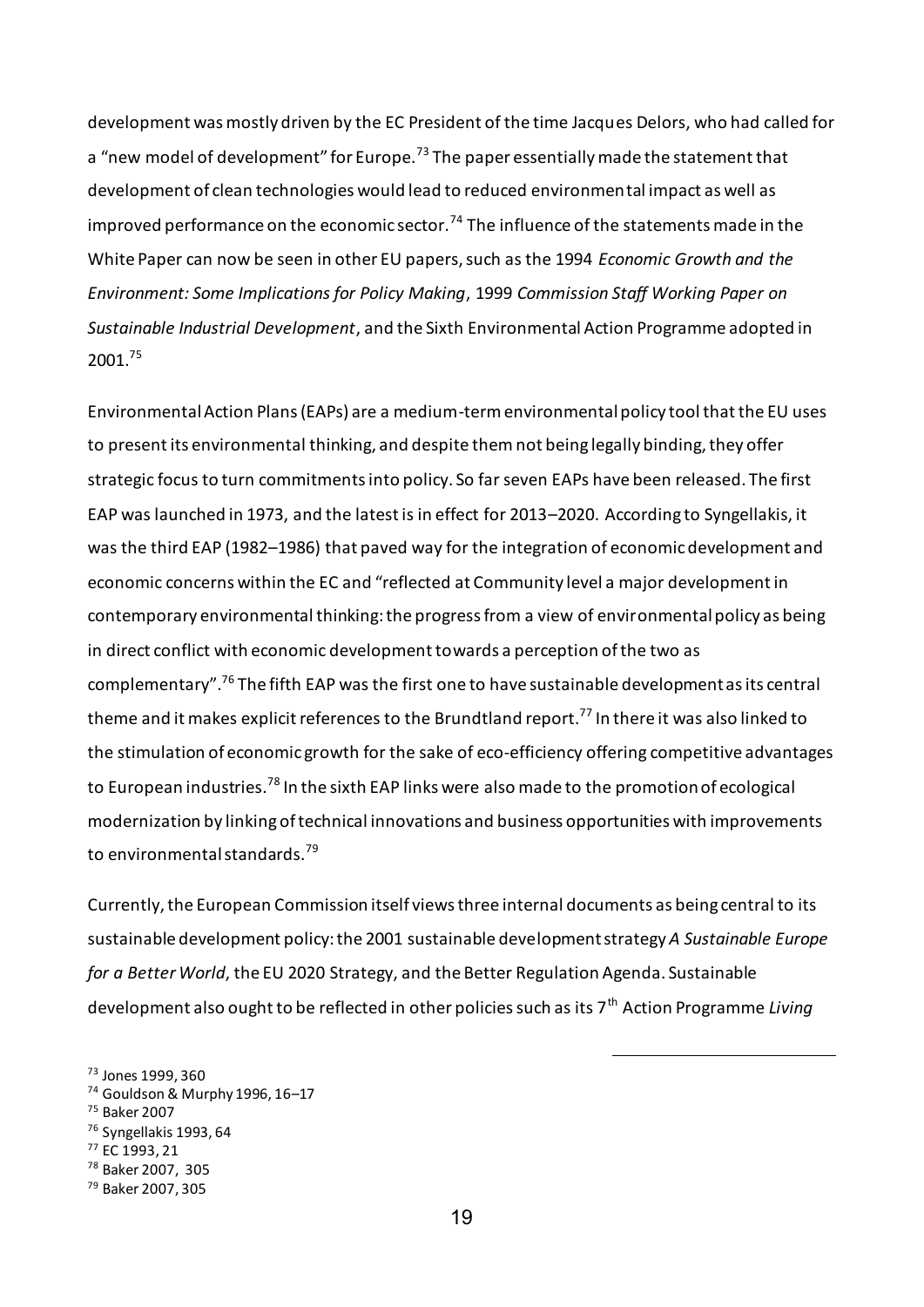Well, Within the Limits of Our Planet.<sup>80</sup> Besides these, the European Union is committed to achieving the aforementioned United Nations Sustainable Development Goals (SDGs).

The "three pillars" approach appears frequently in the sustainable development strategy. In one of its opening paragraphs, for example, it is stated that "in the long term, economic growth, social cohesion and environmental protection must go hand in hand". <sup>81</sup> That same triadic constitution is betrayed in a claim that in order to achieve EU's long-term of a sustainable society, it is required that "economic growth supports social progress and respects the environment, that social policy underpins economic performance, and that environmental policy is cost-effective".<sup>82</sup> In the margins it is also stated that "The EU strategy must fully integrate the *economic, environmental and social pillars* of sustainable development". <sup>83</sup> It becomes very apparent from these excerpts that the European Union views economic growth in equal terms with environmental sustainability and protection, something our interpretation moved away from in the previous chapter.

Baker claims, indeed, that EU's commitment to sustainable development within the Brundtland definition is mainly symbolic only, although the EU itself has declared to be guided by both the Brundtland formulation and its related UNCED reports. <sup>84</sup> Baker's approach is based on a deeper, transformative reading of the Brundtland report that suggests a strong definition of sustainable development against the weaker understanding that desires to maintain the economic status quo with current consumption levels and the disparities of global trade currently faced by the developing countries, of which the consumption is especially derided by the Brundtland report: "Sustainable global development requires that those who are more affluent adopt lifestyles within the planet's ecological means".<sup>85</sup> Baker therefore argues that "the promotion of sustainable development cannot be achieved by seeking to promote an ecologically modernized European economy" since economic modernization "seeks to encourage growth as a solution to the planet's ecological crisis". <sup>86</sup> Baker has elsewhere explored the EU understanding of sustainable development and agrees that it's strongly tied to the idea of ecological modernization.<sup>87</sup> Starting

80 CEC 2019 <sup>81</sup> CEC 2001, 2 <sup>82</sup> CEC 2001, 2 83 CEC 2001, 10; italics mine. 84 Baker 2007; Baker and Eckerberg 2008, 1 <sup>85</sup> WCED 1987, 9 <sup>86</sup> Baker 2007, 304

20

<sup>87</sup> Baker 2006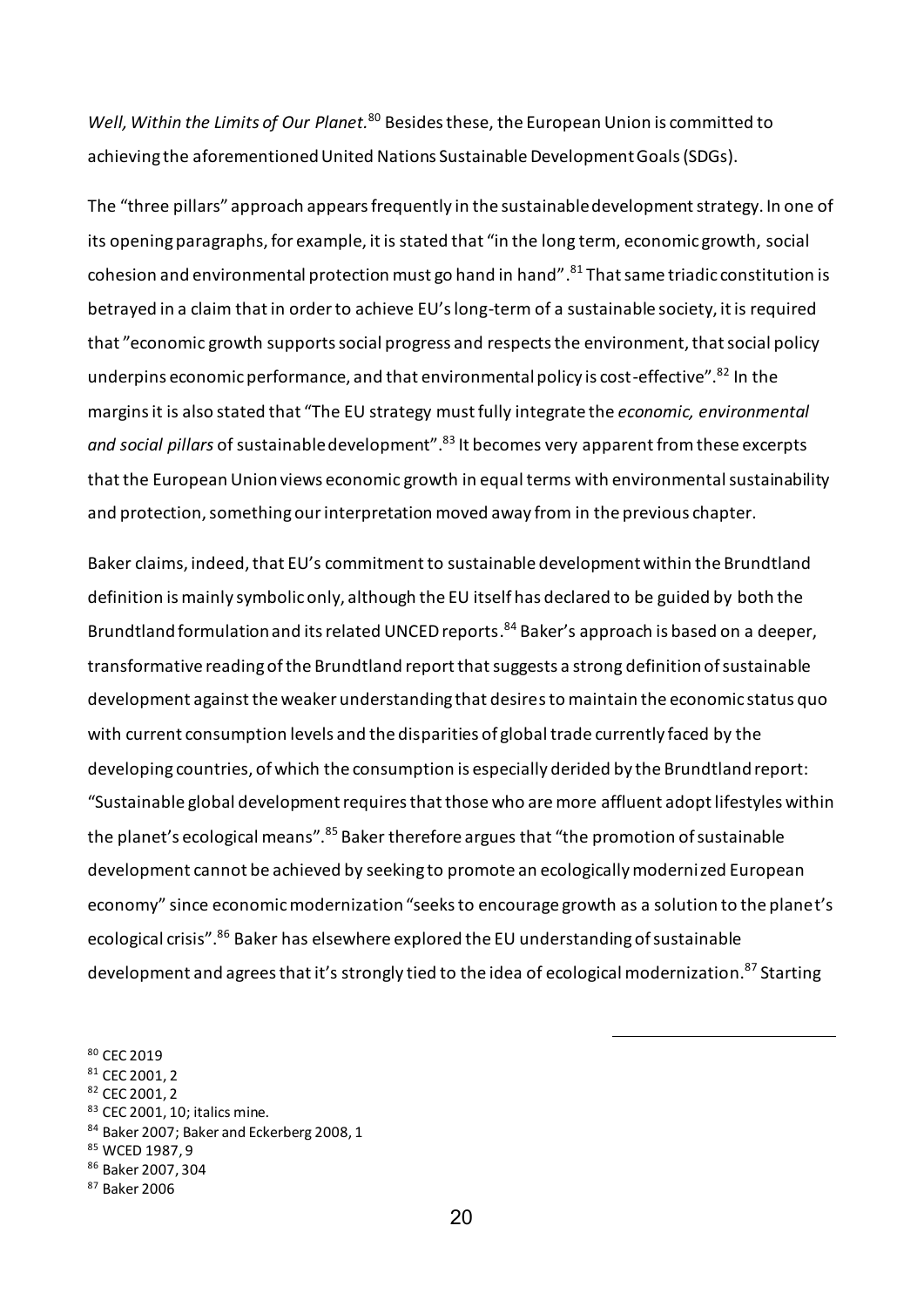from the predominantly economic growth-focused First Environmental Action Programme towards the Sixth and most recently, Seventh EAP, both environmental protection and economic development have become intertwined and mutually reinforced in the policies of the EU.

Through analysis of EAPs and environmental strategies, Baker has managed to identify a distinctly "EU" understanding of sustainable development consisting of six ideas: First, sustainable development has a strong link to stimulating economic growth. Second, promoting sustainable development is primarily a task for cross-sectoral policies. Third, sustainable development is a shared responsibility. Fourth, the social dimensions of sustainable development are concerned with issues of health and food safety. Fifth, sustainable development links to the resolving of global problems of environment. Sixth and final idea is that sustainable development is a moral obligation.<sup>88</sup>

Besides the idea of environmental protection as ecological modernization that is mutually compatible with economic growth, the EU brand of sustainable development promotes sustainability as a shared responsibility and a moral obligation. The economic growth component was especially present in the Europe 2020 strategy, which claimed "smart, sustainable and inclusive growths" as "mutually reinforcing priorities" for "Europe's success".<sup>89</sup> The Brundtlandesque development of social and economic improvements receives way less attention. This being said, the definition of sustainable development used by EU is by and large focused on distinctively *European* concerns and preferences while overlooking some of the interests more relevant globally, especially to the developing South. Still, the EU is keen on promoting sustainable development on multiple arenas as a major part of its foreign policy. Also, it does nowhere take explicitly into account the principles of inter- and intra-generational equity, especially in the necessary terms of adjusting the high consumption and use of resources that developed societies such the EU are indulging in.<sup>90</sup>

All this criticism being said, the EU still maintains a unique status with its relationship to sustainable development. Although its current policies run short of its ambitious rhetoric, it has still made a public commitment to achieving sustainable development in a way that no other developed society has done, making it one of the aims of the whole Union and bringing it into the

<sup>88</sup> Baker 2006, 146

<sup>89</sup> CEC 2010a, 3

<sup>90</sup> Baker 2006, 145–147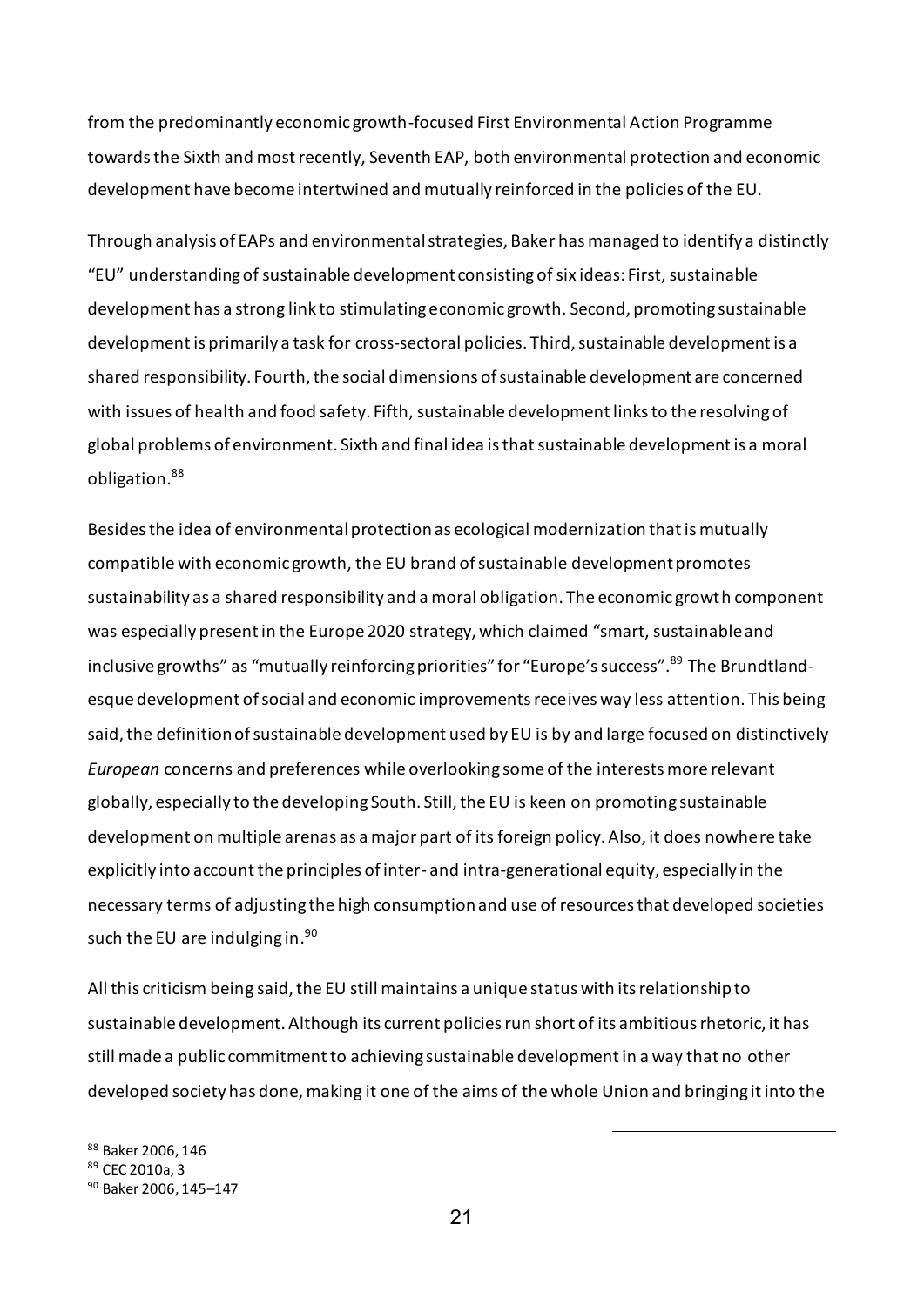discussion of all its policies. It also sets a benchmark for future attempts of integrating environmental and developmental concerns into other policy a reas.<sup>91</sup> Internationally the Union has also been an important contributor, if not even the leading voice in sustainable development.<sup>92</sup>

It is also pointed out by Syngellakis that the EU has managed to translate the concept of sustainable development into specific actions by its integrating environmental into other policies. <sup>93</sup> It could be suggested that this long-standing principle of the EU – putting sustainability to action by implementing it in other policies – has also led to the integration of sustainable development principles in the EU–Vietnam Trade Agreement. EU's environmental policy is, ultimately, the most developed and unique among all international and regional trade regimes. Alam goes even as far as to say that "the European institutions dealing with trade and the environment are better developed and perform more functions than those in the GATT/WTO".  $^{94}$ 

#### <span id="page-22-0"></span>**2.4. Concluding remarks**

If there is one phrase that describes the general view that researchers hold about the idea of sustainable development, it would be "to be able to have the cake and eat it, too". <sup>95</sup> In the words of Syngellakis, it "offers the potential of bridging the chasm between two equally desirable, but apparently contradictory, goals and allowing humankind to break through their clash", and makes it possible to discard "[t]he dichotomy between environment and development". <sup>96</sup>

Andrea Rosssees historically different interpretations in how sustainable development has been understood.<sup>97</sup> To her, the earliest formulations of "weak" sustainability were vague and malleable, environment not having a special place within considerations of sustainability. While sustainability has been always viewed through three pillars of environment, economy and society, the emphasis on each pillar has varied and even in contemporary interpretations, where the three aspects are viewed as being interdependent, economic growth is being strongly favored.<sup>98</sup> Our application of the theories of "weak" and "strong" sustainability is conceptually grounded with a central

<sup>&</sup>lt;sup>91</sup> Baker 2006, 155 92 Bretherton & Vogler 2008, 404 93 Syngellakis 1993, 70 <sup>94</sup> Alam 2008, 143 95 Syngellakis 1993, 61; Flint 2008, 41; Jacobs 1991, 59; Langhelle 1999, 141 <sup>96</sup> Syngellakis 1993, 61 <sup>97</sup> Ross 2009

<sup>98</sup> Ross 2009, 33–35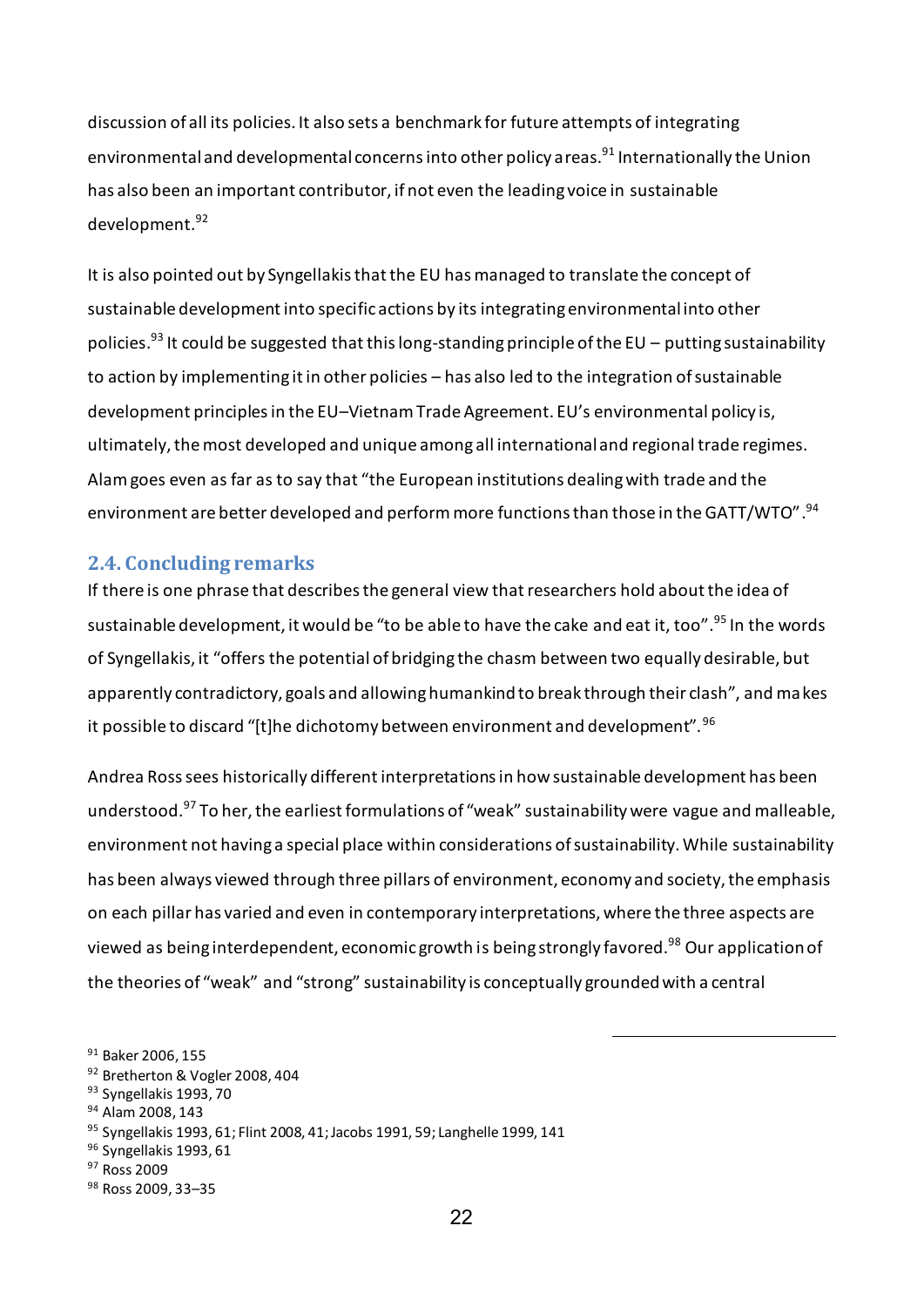category of whether all of natural capital is equivalent and interchangeable with other types of capital. Indeed, we reject the concept of three pillars because, as Ross states, there is an internal contradiction within the three aspects of sustainability: as it simultaneously reaches out in three different directions, it also makes headway for very different policies; a policy that puts more weigh on economic considerations might be labeled as sustainable like another policy favoring environmental factors.<sup>99</sup> The theoretical framework – as described above – avoids this problem by structuring it around the difference of one particular concept only. If the requirement of noninterchangeability, i.e. critical natural capital is fulfilled, we can talk of development that is truly ecologically sustainable.

Connecting sustainable development to law and rule-setting, Ross and Bosselmann both emphasize the importance of legislation in directing social change in sustainability.<sup>100</sup> Ross addresses that "to really make a difference, the ecological systems approach needs to be supported by a strong moral and legal normative framework".<sup>101</sup> Given the EU's strong (rhetorical) commitment to sustainable development and environmental protection and its very detailed system of legislation, it could be expected that the Union would attempt to implement ecological end environmental measurements in its agreements with countries that currently have looser norms than it. This is highlighted by Hoang, who says that the trade policy of EU is one of the "important elements of its normative agenda towards developing countries". <sup>102</sup> Although he claims that Vietnam's colonial history and its particular communist politics and culture have made Vietnam wary of attempts to 'import' human and labor rights, the latter – at least – are nevertheless strongly emphasized as being an aspect of sustainable development in free trade within the EU-Vietnam Free Trade Agreement.<sup>103</sup>

This discussion has helped us to develop a preliminary typology for qualitative analysis of sustainable development for an EU context. The established literature has continuously emphasized the EU as a pioneer of integrating environmental policy into other areas of government while also highlighting its several shortcomings and areas for improvement. The important divisions and conceptual classifications regarding the nature of the elements of

<sup>99</sup> Ross 2009, 47 Ross 2009, 37–40 Bosselmann 2008, 4, Ross 2009, 38 Hoang 2016, 177 Hoang 2016, 195

23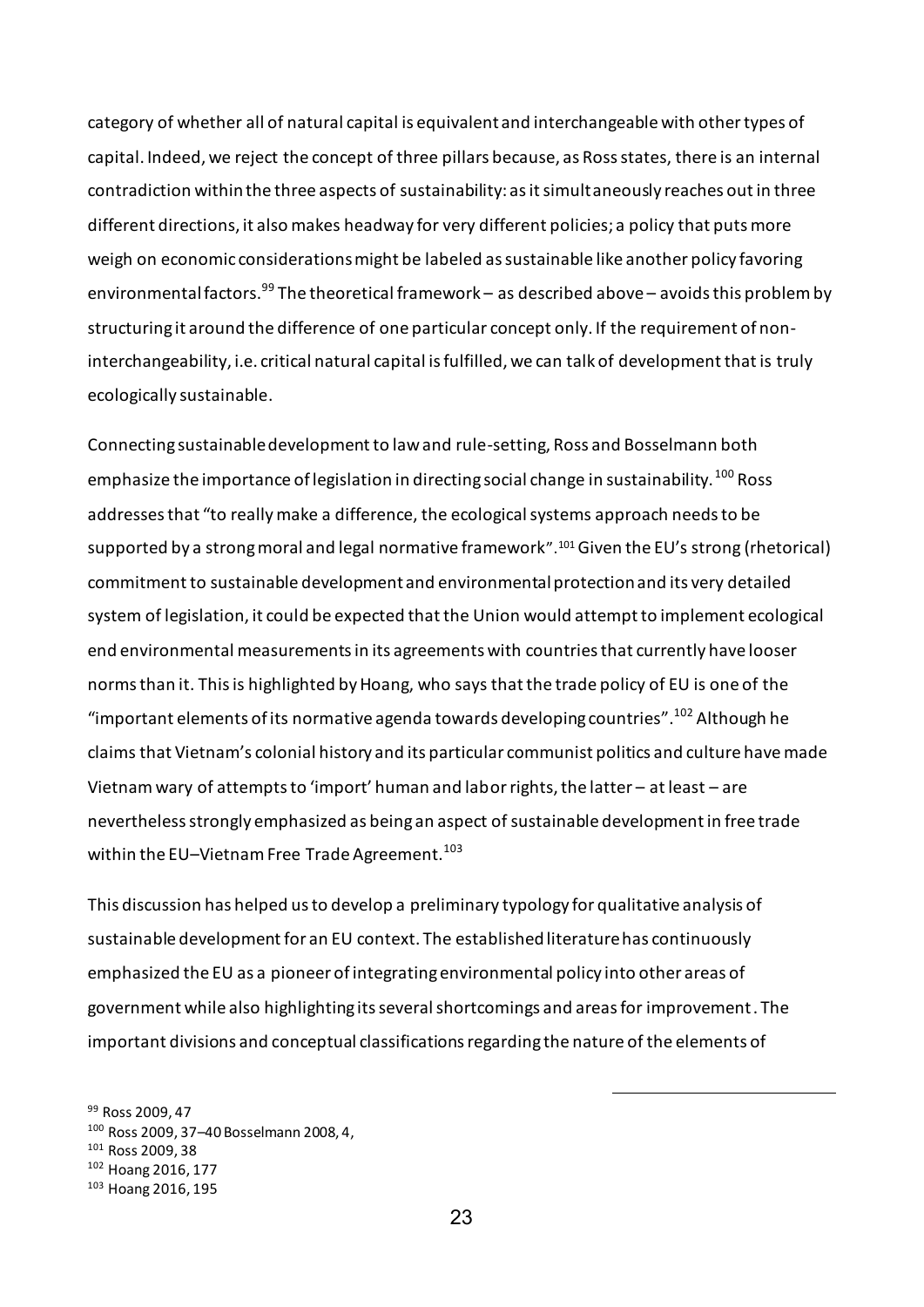sustainable development and the different types of natural capital that I made in the course of this chapter will help in understanding these EU–Vietnam Trade Agreement as a semiotic artifact. In the next two chapters I will develop a theory on how to understand the Trade and Sustainable Development chapter as a cultural product and a carrier of meanings in a cultural context of law. I will also develop tools on how to understand sustainable development as a sign with an internal hierarchy of meaning so that it can be analyzed and elaborated with semiotics. Through semiotics I will be able to look at individual signs and messages and read into them and their potential substitutions to see what kind of meaning of sustainable development the TSD implies: Is the sustainability endorsed weak or strong quality? Does the TSD imply the concept of critical natural capital? Does it endorse sustainable development or ecological modernism? What are the environmental and social implications and how they pertain to sustainable development? These are the kind of questions that are pertinent to the primary goal of the research and that can be answered with semiotic analysis once they are operationalized to suit the methodology, which is what I will engage in next.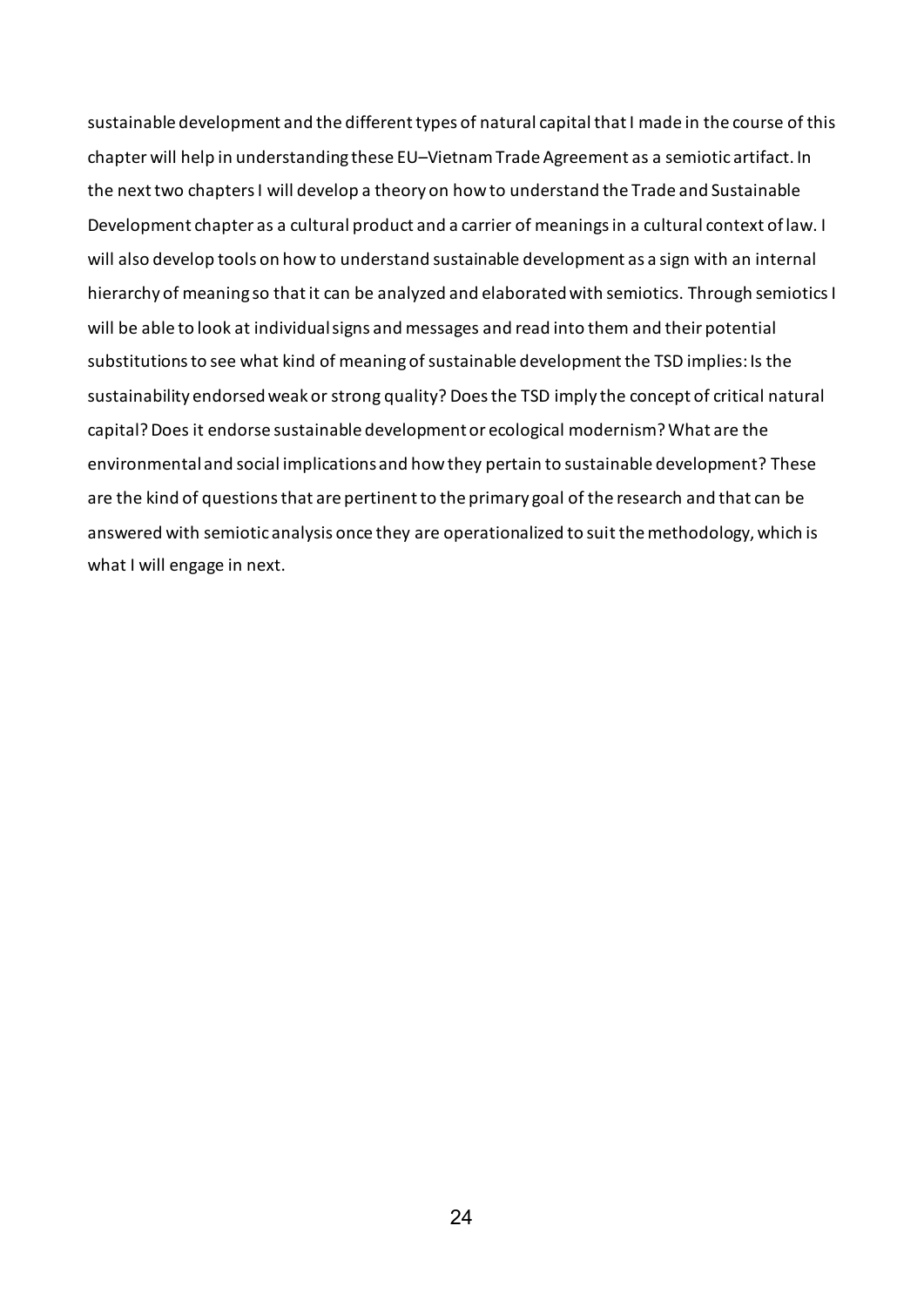#### <span id="page-25-0"></span>**Chapter 3: Semiotic theory for the study of free trade agreements**

#### <span id="page-25-1"></span>**3.1. Introduction**

"Semiotics is in principle the discipline studying everything which can be used in order to lie", makes Umberto Eco his famous statement.<sup>104</sup> Even more significantly, continues he, "[i]f something cannot be used to tell a lie, conversely it cannot be used to tell the truth: it cannot in fact be used 'to tell' anything at all".<sup>105</sup> Semiotics is a powerful research methodology that can be applied in numerous and diverse areas of human culture: language and speech; media such as television, cinema and advertising; the arts; even such seemingly mundane material things such as clothing, food, cars and furniture.<sup>106</sup> Ultimately, all of culture can be subjected to semiotic analysis. <sup>107</sup>

This chapter looks for a way to understand theoretically how legal texts, such as the Trade and Sustainable Development Chapter, can be understood in a manner that's both operational and justified for semiotic analysis. What this means in practice is to analyze the preconditions of the meaning-making processes and acts of signification as well as communication acts by international institutions and the transmission of signs into different semantic fields. It needsto be clarified how the understanding of law and rule-based international agreements and institutions the basic concepts of signs, signification and communication are interpreted as semiotic, meaning-making entities. Knowledge of the basic concepts, relations and conditions that emerge in this chapter will be utilized later in our analysis.

I claim that in order to study legal texts semiotically, the institutions that create them must be treated to function as cultures that are governed by laws of signification.<sup>108</sup> Already the mere possibility of applying the principle of sustainable development to international trade rules and legislation happens in a social realm with actors who attach meanings to different ideas and principles and use them in free combination to create and express new messages and ideas. This application depends on the idea that there is someone who creates a message with a specific

 Eco 1979, 7  $105$  ibid. Barthes 1967, 23–30 Eco 1979, 28 Eco 1979, 8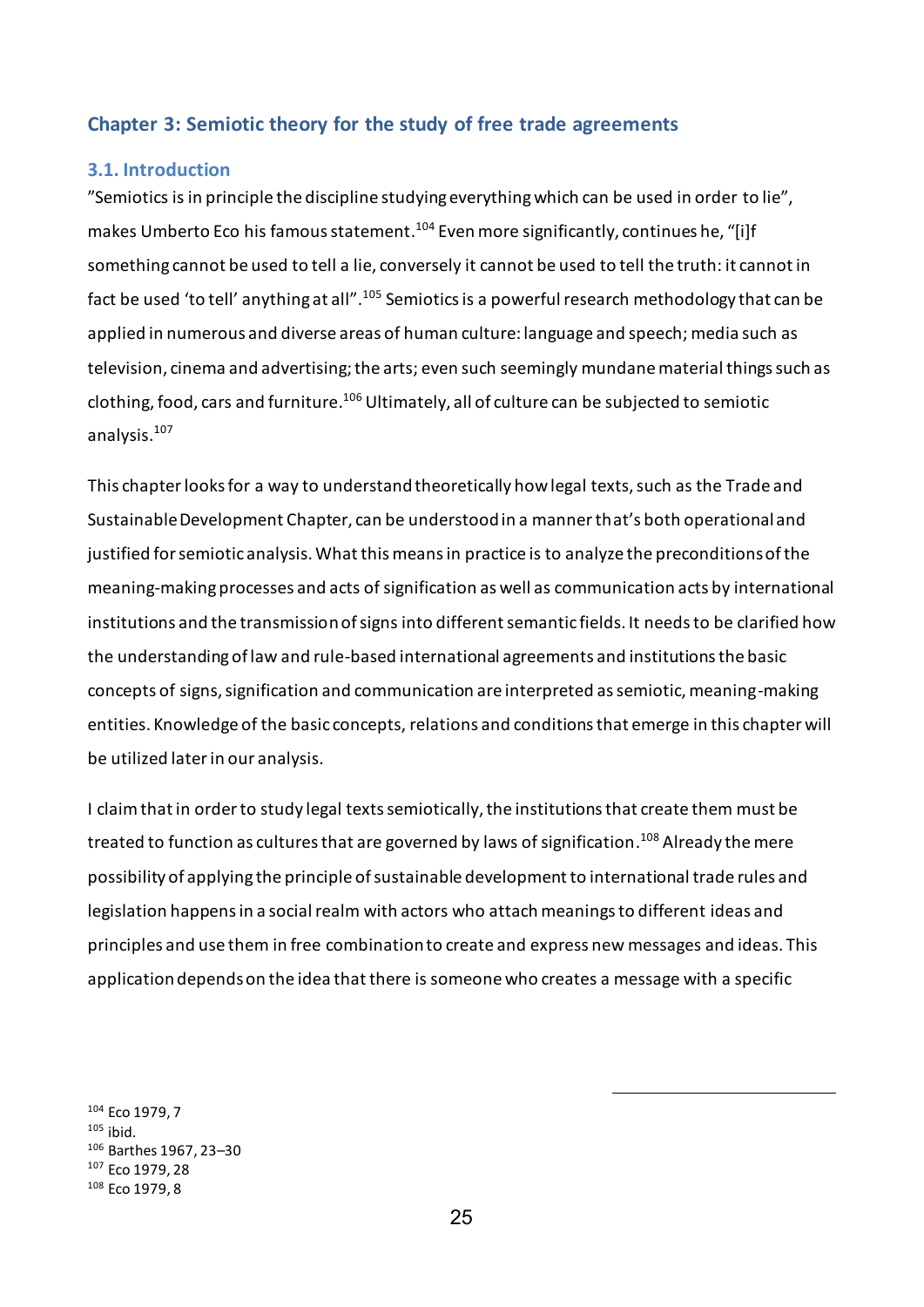content and communicates it to someone who is able to receive it by having a shared understanding of the meaning of that message's content.

I will flesh out our argument in the following way: first I present and go through some of the previous research done using a semiotic methodology that is relevant to this research project. Then I will define the basic meaning and mechanisms of the sign and how it relates to human behavior. I base my theory mostly on many of the prominent authors in the continental (Saussurean) "semiology" tradition of semiotics rather than the American (Peircean) "semeiotics" tradition. I will attempt to show that the use of signs is fundamentally bound to human cultures and that all communication includes both signs and a cultural dimension, as well as look at the actual process of communication within and across sign-systems, distinguish important elements of how it works and what is contained within. I must also make a few remarks about the nature of texts from a semiotic point of view to clarify its nature as an organization of signs that interacts with its cultural environment. I will also present one case of a cultural reality that is built with signs; the legal system and its specific legal language, that is. Finally, I will give a recap and summarize the topics together.

#### <span id="page-26-0"></span>**3.2. Previous studies in law, trade and semiotics**

Having been developed at the turn of the 20<sup>th</sup> century individually apart from each other by Swiss linguist Ferdinand de Saussure (1857–1913) and American philosopher C.S. Peirce (1839–1914), semiotics is widely embraced by the humanities and arts in different textual analyses. It can also be used to the same purpose in social sciences and political studies, but so far the case has been very much less so. There have been semiotic studies done in political science and International Relations ever since critical scholarship, textual analyses and post-structural and post-modern approaches gained popularity within the fields, but they still have not been adopted and approved in a widespread manner.

Within the field of International Relations, Luke applies Barthes's and Baudrillard's semiotic principles to the analysis of national security policy.<sup>109</sup> In the same volume, Fortin analyzes the language of antiterrorism and the terrorist image using the semiotic-based textual analysis of Roland Barthes in a very structuralist manner.<sup>110</sup> The study of terrorism seems to be fertile ground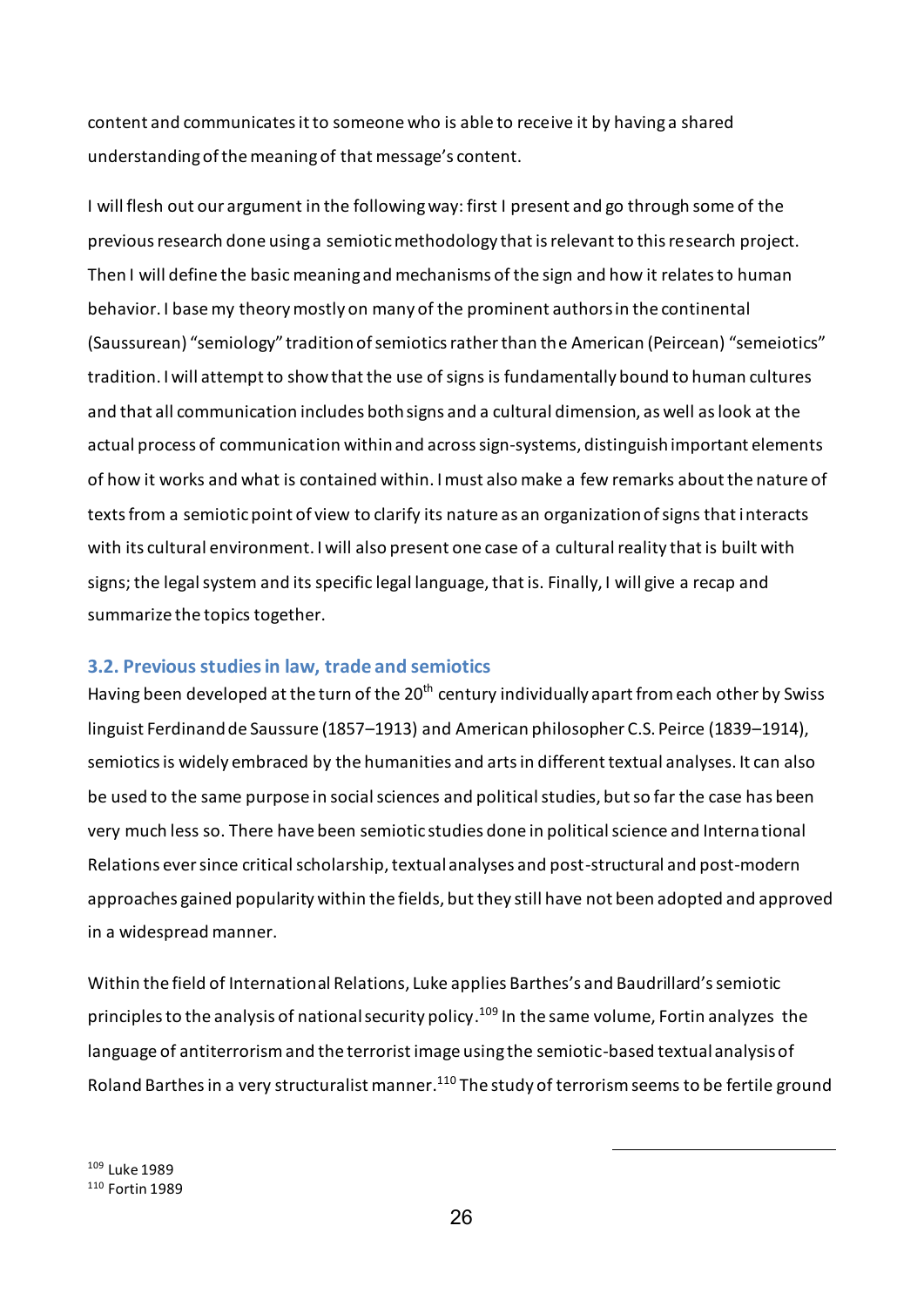for semiotic studies in general. O'Shaughnessy and Baines study Al-Qaeda's propaganda with propaganda analysis and semiotics, while Tiefenbrun has attempted to analyze and define terrorism semiotically from an international law point of view.<sup>111</sup> A contribution very relevant and important to this study is Palmujoki's semiotics-inspired analysis of how a Communist Vietnam has sought to integrate itself to the surrounding world and international trade regimes.<sup>112</sup> Anni Kangas applies Peircean sign theory to the study of popular culture in IR.<sup>113</sup> In political science, Turunen studied the politics in parliamentary talk with semiotics and hermeneutics of Lotman, Bakhtin and Gadamer.<sup>114</sup> A recent paper by Drieschova explores the possibilities of Peircean semiotics to establish a methodology for recent developments in materialist IR ontologies she calls "New Materialism".<sup>115</sup> It is symptomatic about the state of semiotic research in IR that Drieschova, too, only has the article of Kangas to cite as previous semiotic research (due to both adhering strictly to Peircean sign theory in contrast to Luke and Fortin, whose theoretical underpinnings are rooted in Continental European traditions), thus further confirming that semiotics is not a part of IR research methodology toolkit.

Although semiotics is best known for its use in the research interests of humanities, there is some amount of application of it in the field of law, as described as "legal semiotics" or "semiotics of law". Susan Tiefenbrun, however, claims that "the semiotics of law is still in the process of formation" and that "legal semiotics is still at the infant stage"<sup>116</sup>. Yet some examples of semiotic approaches to the study of law were made during the last two decades of the 20<sup>th</sup> century, for example the early ground-laying work of three-volume series *Law and Semiotics*, edited by Roberta Kevelson; Kevelson's own work *Law as a System of Signs* and Bernard Jackson's *Semiotics and Legal Theory*, which used the work of A.J. Greimas as the base for his reading for law as a semiotic system.<sup>117</sup> Tiefenbrun likely thinks of legal semiotics and semiotics of law as dispersed and un-unified research practices carried out by selected few outside the mainstream and not yet being a field of study on its own within the larger sphere of law sciences, a status that semiotics

<sup>111</sup> O'Shaughnessy and Baines 2009, Tiefenbrun 2003

- <sup>112</sup> Palmujoki 2007
- <sup>113</sup> Kangas 2009
- <sup>114</sup> Turunen 2015
- <sup>115</sup> Drieschova 2017
- <sup>116</sup> Tiefenbrun 2010, 24–25

<sup>117</sup> Kevelson 1987, 1988, 1989; Kevelson 1988, Jackson 1985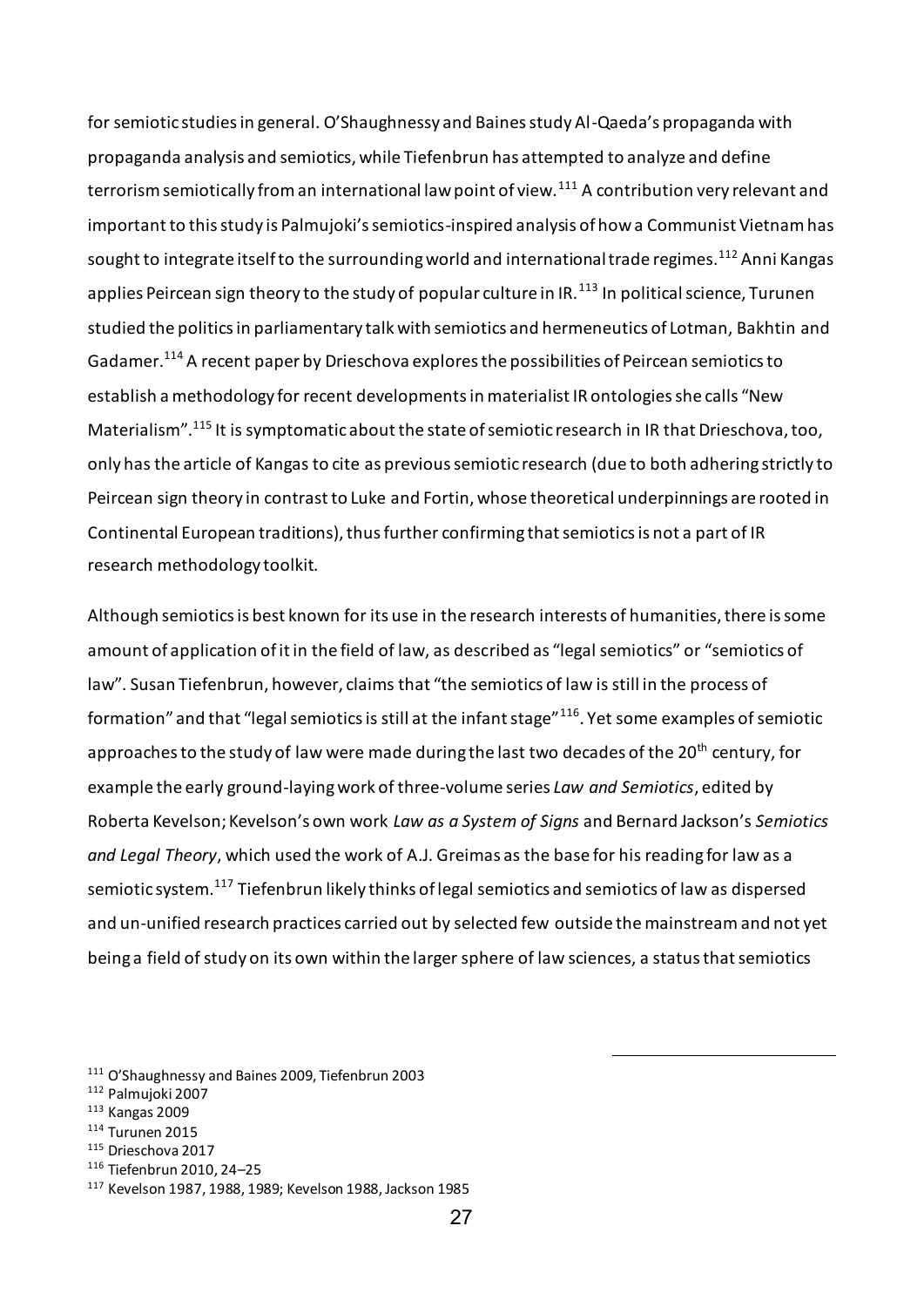seems to have in International Relations as well, although the latter is even further underdeveloped.

After Tiefenbrun's remark, there have been some recent publications exploring semiotics within law theory. Jan M. Broekman, first with Mootz, and later with Backer, has been arguing for the importance of semiotics for law.<sup>118</sup> Legal semiotics is considered to be a promising field of research in law studies.<sup>119</sup> Particularly relevant to my research, Evandro Menezes de Carvalho has done work focusing on the international law on trade while also highlighting that "legal culture and language are two concepts that form the screen on which the Law is designed".<sup>120</sup> He takes a viewpoint to law similar to mine since he treats the sphere of law as one of culture, which also makes connections to Yuri Lotman's semiotics of culture and Eco's notion that the content of the sign is fundamentally and ultimately a cultural unit. For Carvalho, "legal culture" is a body of legal knowledge in which aspiring jurists are initiated; it is a "system of signification of law that is conceived to produce legal discourse", yet it is still a mere subset of a larger universe of cultures which follow different forms of organization. 121

It seems that semiotic research is still not a widely established research tradition outside the humanities and among the study of law and International Relations even though the above shows that some attempts have been made to bring semiotics closer to the theory of these fields. In this vein, my research project will provide new insights to the application of semiotic analysis in international relations and reach out to different branches of social science in a multidisciplinary manner bound together by semiotics.

#### <span id="page-28-0"></span>**3.3. Signs, communication and text**

A more commonly used and – without a doubt – slightly less polemic definition for semiotics than the one included in the beginning is that of "a study of signs". It is fruitful to begin with the definition of what is actually meant by a "sign". A sign can be defined as the materialized replacement of things, phenomena and concepts in the transmission of information within a

<sup>118</sup> Broekman & Mootz 2009; Broekman & Backer 2013, 2015

<sup>119</sup> Wagner & Broekman 2010

<sup>120</sup> Carvalho 2011, viii

<sup>121</sup> Carvalho 2011, 6; 11–12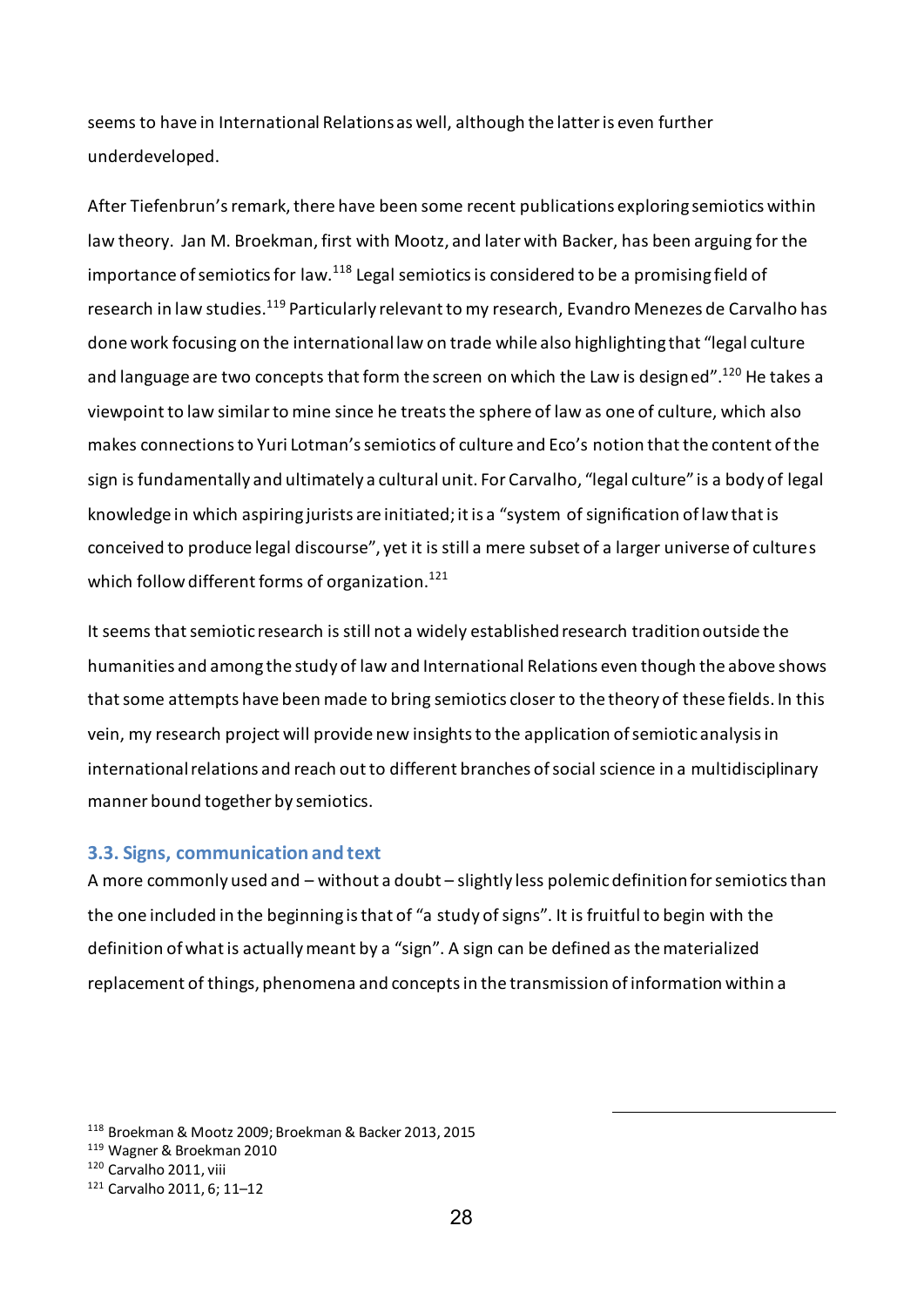community.<sup>122</sup> Signs are essential to us as human beings since we are only able to make and transfer meanings by creation and interpretation of the said signs. 123

The originator of the European tradition of semiotics, Ferdinand de Saussure defines the linguistic sign as not linking things and names together, but rather combining a *concept* with a (sound) *pattern*. <sup>124</sup> In current established terminology, the concept is generally referred to as "signified" and the sound pattern as "signifier". To be more exact, we can talk about an existence of a sign whenever a given expression has a correlation with a content that is recognized by the human society in a collective agreement. There is no limitation of signs to covering only spoken or written "word", but the Saussurean division of the sign into a dyad of a signifier and signified anyway has its grounding in this mutual correlation. Eco, however, claims that strictly speaking there are no "signs", but merely only *sign-functions*. This entails that the unit that makes the sign is realized of two *functives* (the expression and the content) that join in a mutual correlation; the same functive can also form other correlations, become a functive that is different from the previous one and give rise to new sign-functions. $^{125}$  "Sign" is therefore only the name for a unit that is the signfunction.<sup>126</sup> The name "sign-function" has also been attributed to objects that are utilitarian and functional but are still utilized in the society to signify something, so for the sake of convenience and clarity we shall only use the common term "sign".<sup>127</sup>

In Saussurean semiotics, the linguistic signs can interact and have relationship on two distinct planes, namely those of *syntagm* and *paradigm.* (Instead of "paradigm", Saussure uses the term "association". <sup>128</sup>) A syntagm denotes the linear organization and combination of signs – a "spoken chain", if you will; as one cannot simultaneously pronounce more than one word – where a sign receives its meaning and value in the opposition of what precedes and follows it. For example, in the sentence "A dog bites the man", the value of man being the object is derived from its position as following the predicate verb; similarly the value of dog being the subject that is biting the man is derived from preceding the predicate verb. If we reverse the position of the nouns ("A man bites the dog"), the linear function of the syntagm causes the meaning to change as well, since the SVO

 Lotman 1989, 10 Chandler 2007, 13 Saussure 1983, 66 Eco 1979, 48–49 Hjelmslev 1961, 58 Barthes 1964, 41 Saussure 1990, 170–192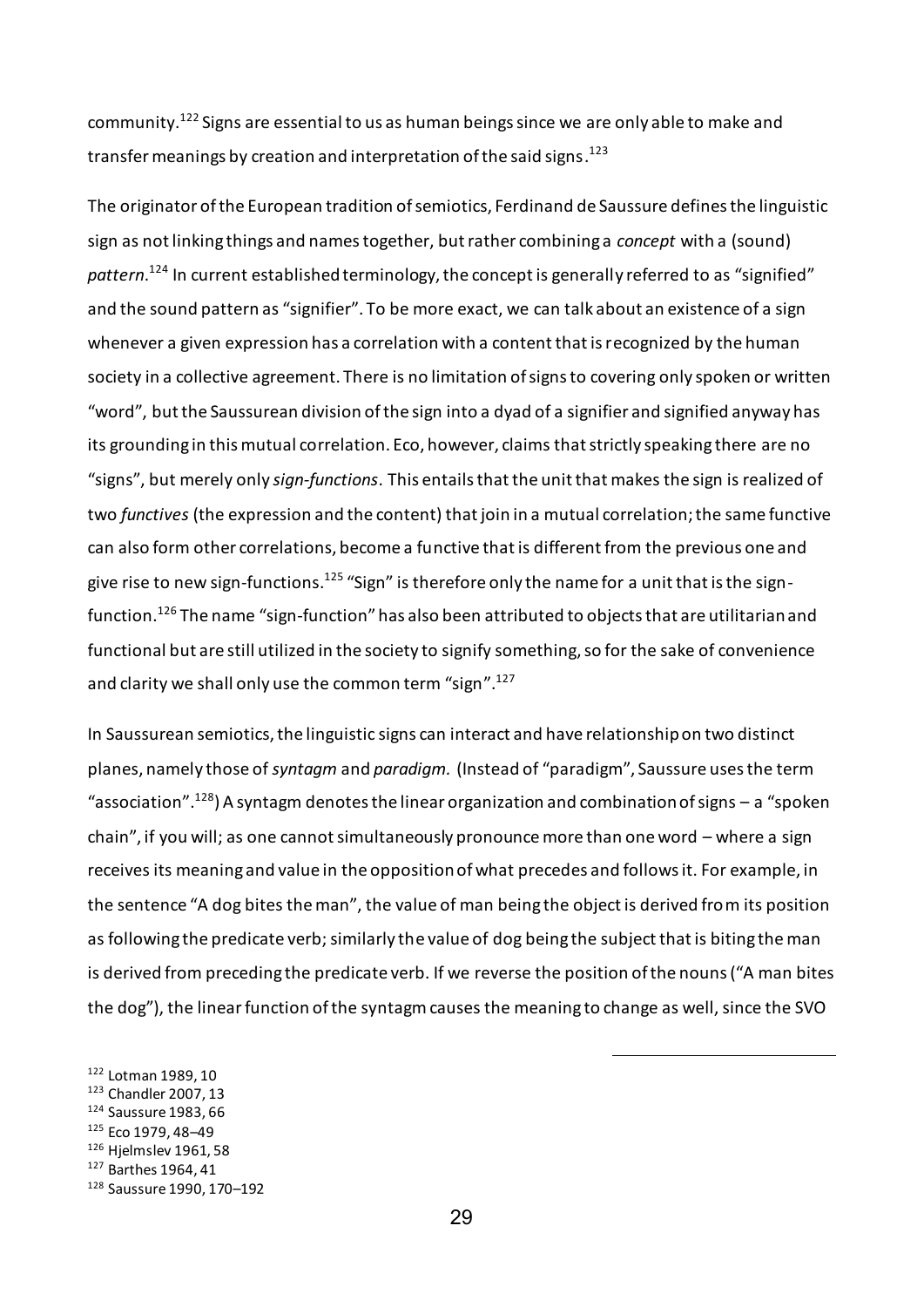order of English language itself is not reversible. The second axis, the one of paradigm, happens among individual units along the syntagm and the other units that can serve a similar function within the syntagm but are not present in it. In our example sentence "A dog bites the man", the object can be replaced with either with another noun that denotes the same thing, e.g. "A dog bites the dude", or with a noun denoting something else; e.g. "A dog bites the woman". In both cases, the nouns' syntagmatic function as the object of the action does not change; however, in the first case the signified does not necessarily change, but in the latter case it does.  $^{129}$ 

It should be noted that arranging signs happens in two modes or operations along these axes of language: combination and selection. In the case of combination, a linguistic unit itself creates a context for more simple units, but on the other hand the sign has a context of its own in a more complex linguistic unit. Selection, then, refers to a possibility of substituting alternative units with each other, implying part equivalence and part difference between the units. Any given message is therefore a combination of constituent parts selected from all possible constituent parts. Each of these operations "provides each linguistic sign with two sets of 'interpretants'", which means that the sign has two references for interpretations, one to the code and one to the context.<sup>130</sup> A unit can be replaced with a similar unit, showing the *general meaning* of the sign, whereas the unit receives its *contextual meaning* by its connection with the signs it surrounded in a message.<sup>131</sup> (This is what was done in the previous paragraph by replacing the word "man" with "dude".) This tells that signs can be analyzed in two ways, either by their relationship with the other signs *present* in the syntagm, or by how it relates to other signs *absent* in the syntagm. By the fact that both operations of combination and selection are done through a conscious process, both operations should be treated as acts of intentional meaning-making.

Although these observations are important and relevant to understanding how and when signs carry meaning, it is not quite useful for the purposes our inquiry to stay on such an abstract level of semiotic systems and languages. If human language and communication through the semiotic sign-system theory are to be analyzed, observations on how humans transmit messages through the signs themselves need to be made. What is really interesting from the perspective of the study is the language in use, in the process of transmitting messages and meanings; the interest is really

<sup>129</sup> Barthes 1967, 58

<sup>130</sup> Jakobson 1990/1956, 120

<sup>131</sup> Jakobson 1990/1956, 119–120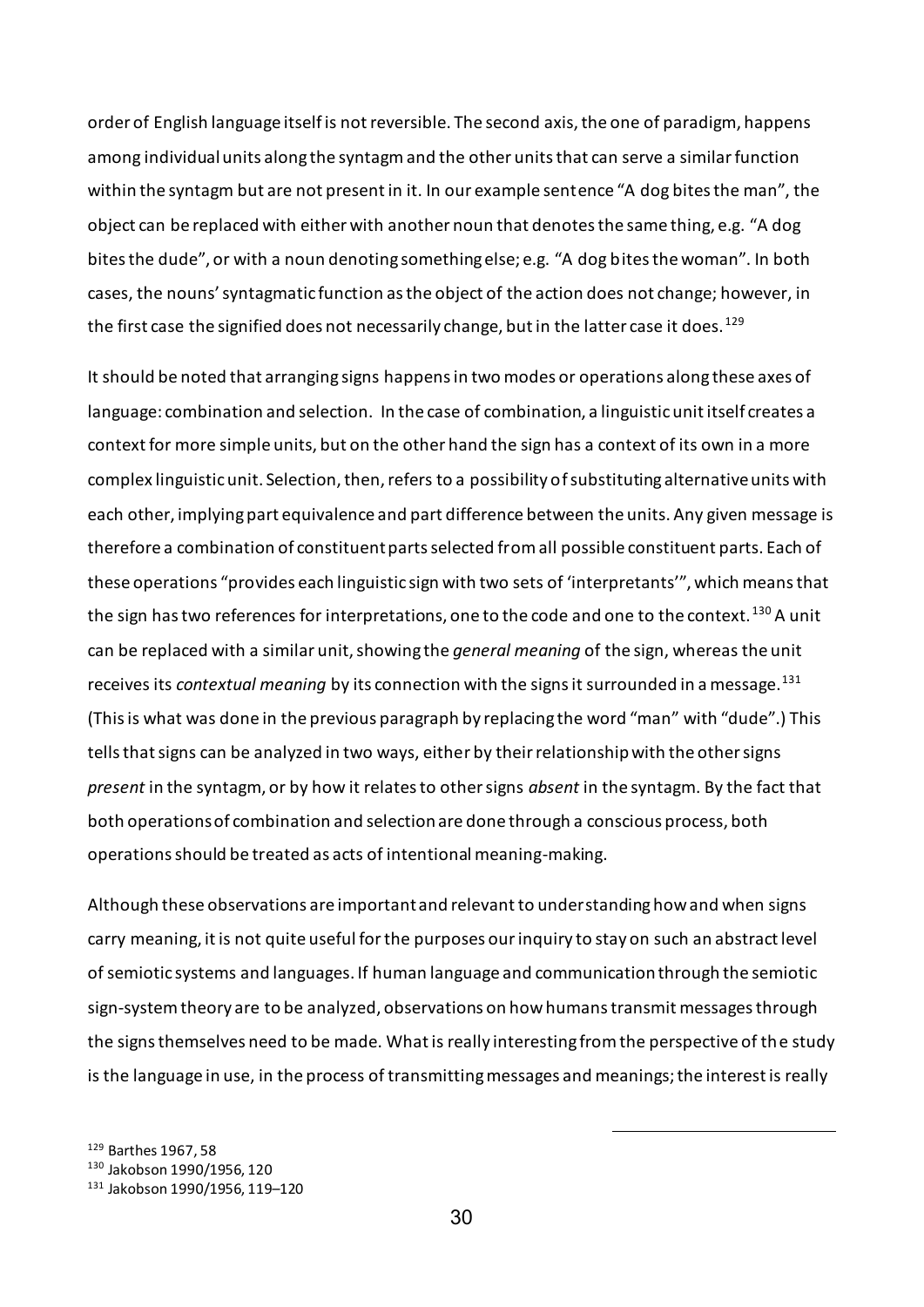in *speech*. In the classic Saussurean tradition of semiotics, writing is subordinate to human speech, yet now the main consideration is with written text. <sup>132</sup> Saussure famously makes a distinction between two types of language, mainly *langue* and *parole*, which are sometimes translated as "*a/the* language" and "speech", although Roman Jakobson, for example, prefers to use the original terms when he explains their differences.<sup>133</sup> Saussure's perspective excluded the study of *parole* from linguistics; something that Jakobson strongly resisted and his own research was motivated by the study of *parole*. 134

The difference between *langue* and *parole* is generally agreed as follows: *parole* is the act, where and individual engages in selection and actualization, whereas *langue* is "language without speech". It is the "systematic set of conventions necessary to communication", the nature of which is entirely social. Speech is an individual act because it's a combinative activity. The combinative nature of speech also establishes the integration of signs to a language when identical signs are repeated in discourse(s). It is thus so that sign systems are created through the practice of speech communication and that they don't spring up to existence fully formed and complete (the latter of which is likely not even a possibility nor a goal). Barthes continues that historically there are no language phenomena without speech phenomena preceding them as speech makes language evolve, although speech is always dependent on drawing on language . $^{135}\,$ 

Communication is fundamentally an act and thus ultimately a *choice*, which entails that within a world of meaning, in each occasion it chooses certain meanings while simultaneously excluding others. Communication is therefore an actualization of a certain kind of limited freedom.<sup>136</sup> Indeed, a speaker does not have a full freedom over his choice of words: it is restricted by the shared lexicon that the speaker and the addressee have in common. <sup>137</sup> This already implies an important point: the parole itself is a two-way act, a relationship that bridges the speaker and the addressee. 138

<sup>132</sup> Cobley & Jansz 1998, 90

<sup>&</sup>lt;sup>133</sup> Jakobson 1990. I have chosen to align with the Jakobsonian terminology, but the reader should keep in mind the translated alternative nomenclature.

<sup>134</sup> Jakobson 1990, 9.

<sup>135</sup> Barthes 1967, 13–15

<sup>136</sup> Greimas 1979, 47

<sup>137</sup> Jakobson 1990, 117

<sup>138</sup> Jakobson 1990, 93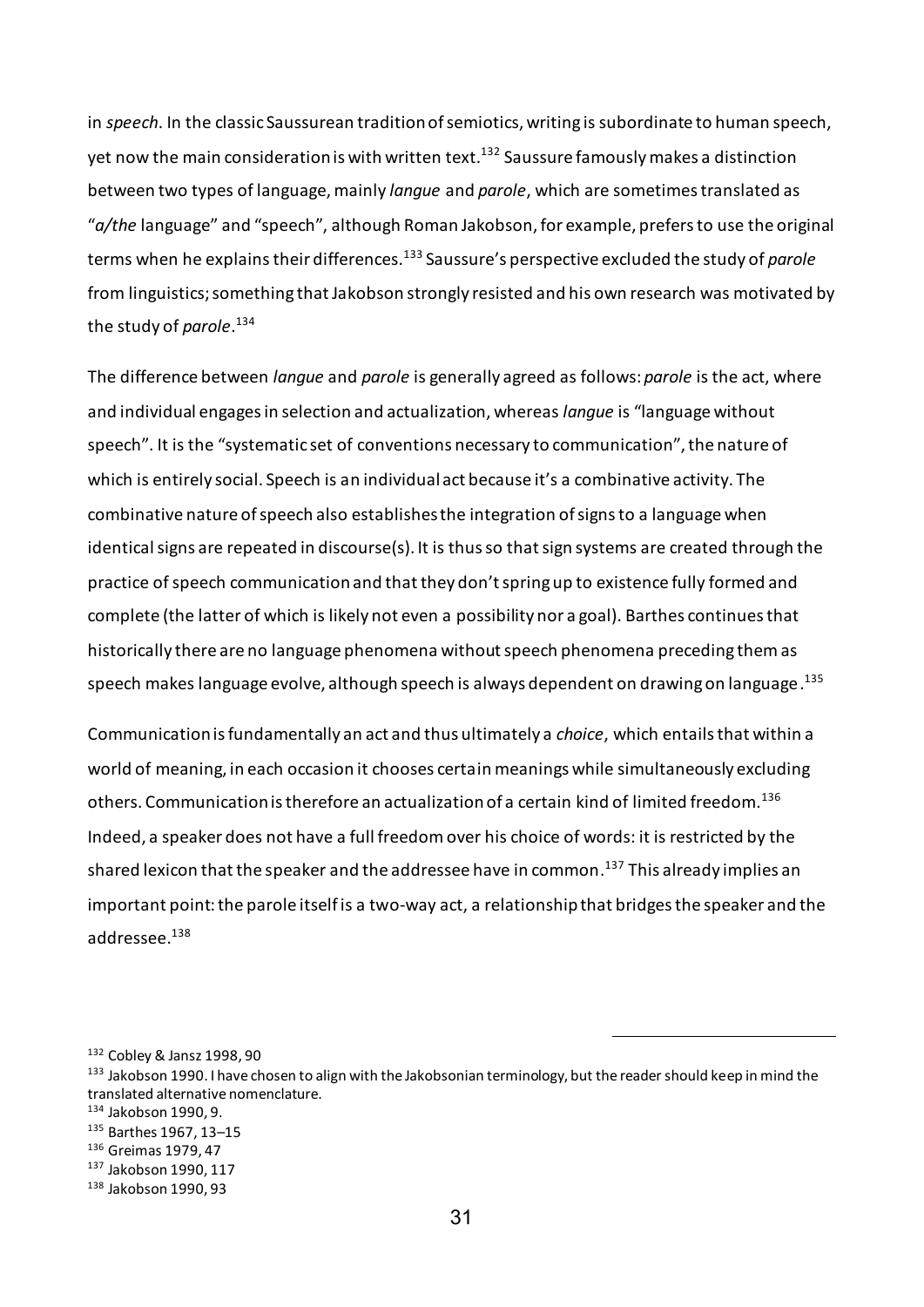The qualities and dynamics of speech, however, are presupposed by the prerequisites of communication. Any act of communication demands a certain number of functions that are present in every possible case. There needs to be an *addressee*, to whom a *message* is sent by the *addresser*. The message also requires a *context*, which the addressee needs to be able to comprehend, as well as a *code* either fully or at least partially shared by both; finally some kind of *contact* must be made through a physical channel and a psychological connection.<sup>139</sup> He famously presented this in the following image:

| <b>ADDRESSER</b><br>(emotive) | <b>CONTEXT</b><br>(referential)<br><b>MESSAGE</b><br>(poetic) | <b>ADDRESSEE</b> |
|-------------------------------|---------------------------------------------------------------|------------------|
|                               | <b>CONTACT</b><br>(phatic)<br><b>CODE</b><br>(metalingual)    | (conative)       |

There are six functions to a communication act and each of them correspond to a different function in the speech, which generate different ways of using language depending on how much emphasis is put on each function. The most important function in many messages is its *referential*  function, which focuses on the context. The others are called the *emotive* function that focuses on creating an impression of an emotion of the *addresser*; the *conative* function is directed toward the *addressee* and is expressed in imperative sentences; in order to establish communication and maintain it, *phatic* function focused on the *contact* is necessary (e.g. "Can you hear me?"); metalanguage, speech focused on the *code* itself uses a *metalingual* function; and finally there is the *poetic* function, which is oriented at the *message* itself that expresses the aesthetic dimension of each text.<sup>140</sup>

As said before, not all types of functions are all equally present in all speech contexts, and this holds particularly true for the type of speech we have in mind: law text. The purpose of written law is, in fact, to put least emphasis on certain functions of the language. These de-emphasized functions are the emotive, phatic, and poetic functions, only leaving the referential and conative functions present. The presence of the referential function is clear – the law text aims to make

<sup>139</sup> Jakobson 1960, 353 <sup>140</sup> Jakobson 1960, 353–356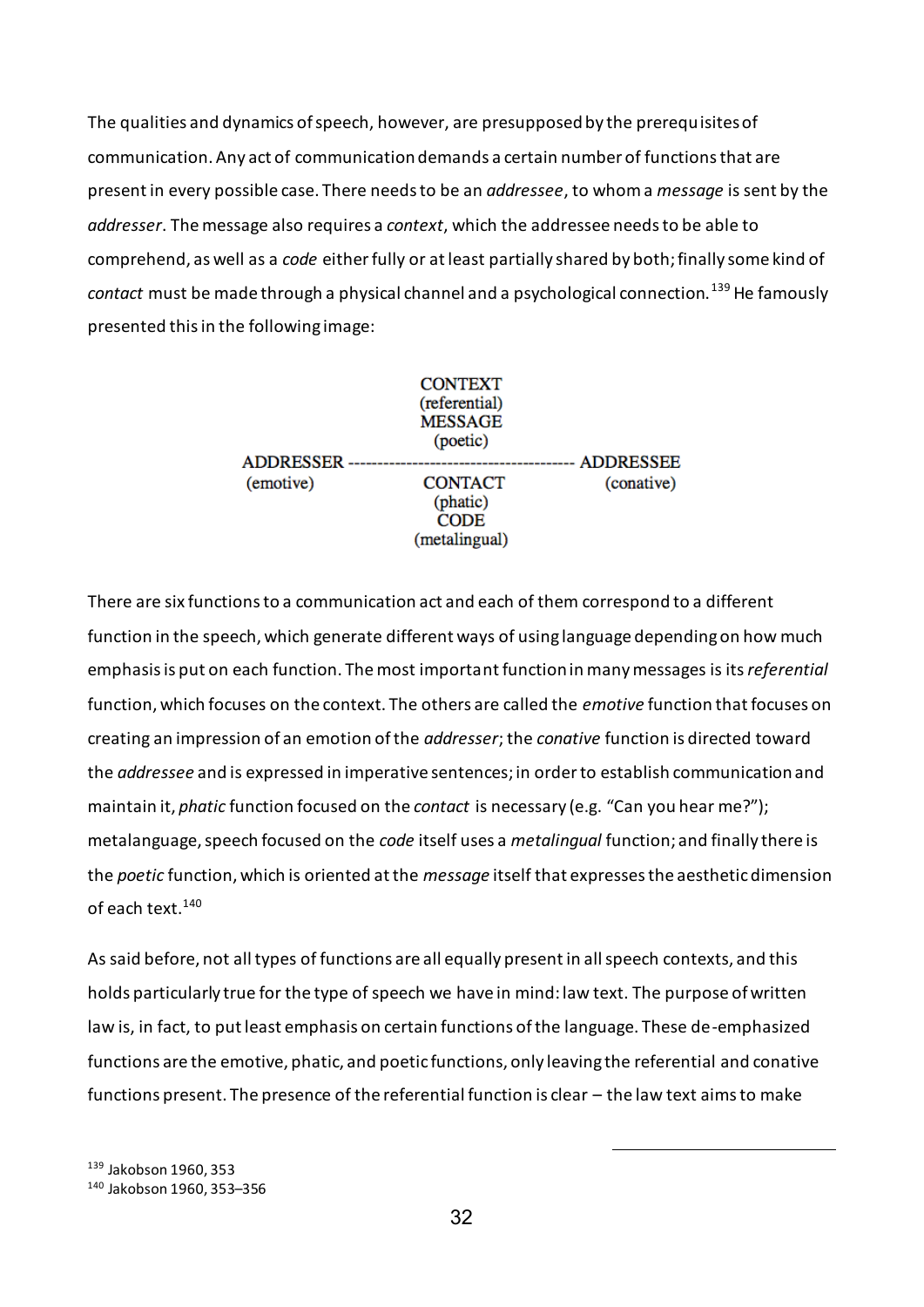easily understandable statements of the nature of regulated and acceptable behavior in a society – but the conative function is there as well, especially within the format of a free trade agreement. The mere purpose of judicial language and a statement of law is to command people even though the sentence structure be not in imperative mood, but in an *agreement* format the commitment and self-command of the signatory parties is made clear through the language of the agreement in expressions like "all of the Parties agree" and "each Party commits to" (which we will encounter in our analysis later on). The metalingual aspect is also present since the texts often refer to different passages to be found elsewhere within the same text; also, in the beginning of an agreement the text usually refers to its own use of language in terms of defining its abbreviations and other terms.

The de-emphasis of the aforementioned functions can be explained by the qualities and purposes of an agreement text. The poetic function puts a lot of emphasis on the combinative aspects of parole for aesthetic significance, but it is generally disregarded for the sake of clarity and mutual agreeableness, since the purpose of the text is to direct action. As the text is very impersonal in general, the emotive aspect from the addresser side is hardly there; peculiarly the text authored by the addresser(s) is also aimed at itself as the text aims to be a guideline of action for the addressers as well.

We have also made it clear that speech and the use of language constructs and creates it in a dialectical relationship. To understand the creation of a specific (sub-) system of signs such as a discourse surrounding sustainable development, we must submit to the fact that it has become a part of the language through repetition and combination with other signs. Also, when reading a free trade agreement text with analysis in mind, we should therefore keep in mind the functions of language that the text aims to convey at any given time. There also exists an interesting fact that we are, in fact, not reading or interpreting an actual human person or a group talking to us when we read a piece of text. The text stands autonomously without the person being present to us, yet it cannot entirely stand in for the message transmitted as a whole. This prevents viewing the text as a clear artifact of the original message, speaker and intention, but something rather distinct from it.

In order to deal with this problematique, the notion of Yuri Lotman that in human contexts, messages sometimes get coded more than once as parts of different semiotic systems, must be

33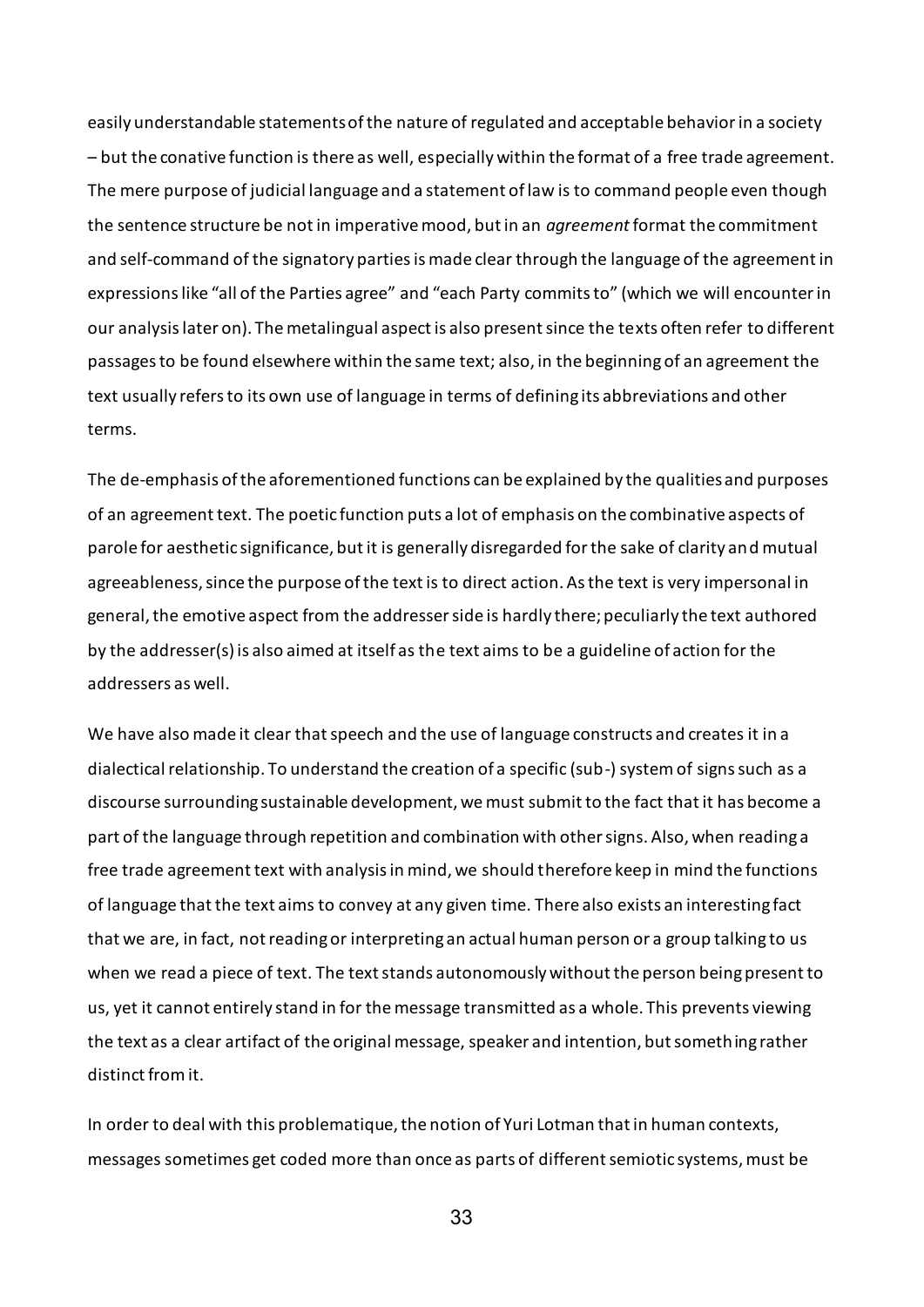acknowledged and admitted to. When this happens, the message transforms into a *text*. For example, a message that we interpret as "law" is at the same time a part of both natural language and judicial language. In the first case, it creates a sequence of signs with different meanings; in the second case a sort of single complex sign that has a coherent meaning.<sup>141</sup>

According to Lotman, a special feature of the text is that it contains features of an intellectually organized structure: not only it mediates information placed into it from the outside, but it also modifies messages and creates new ones. This is because the text creates multi-layered and semiotically heterogeneous relations with both its audience and the surrounding cultural contexts and ceases to be anymore a mere message directed from a sender to the addressee. A consequence of the increased complexity in the structure of the text is that it no longer only mediates information, but also creates *new* messages and modifies old ones.<sup>142</sup>

The intermingling and infiltration of additional meanings of the cultural contexts within which the text is read makes the text able to create new meanings from the messages already contained within. These meanings all interrelate and interact in larger semiotic relationships. Lotman elaborates five different interactive processes:

- 1) the interaction of sender and receiver (the function of the message);
- 2) the interaction of audience and cultural tradition (the function of collective cultural memory);
- 3) the interaction of the reader with himself (the text actualizes certain features in the personality of the addressee);
- 4) the interaction of the reader and the text (while displaying intellectual features, the text becomes an equal, autonomous interlocutor and ceases to be a mere mediator); and
- 5) the interaction of the text and cultural context.

In the last mode of interaction the text is no longer a mere intermediator in a communication event, but a full attendant of the act. The relationship can be either metaphoric (the text "stands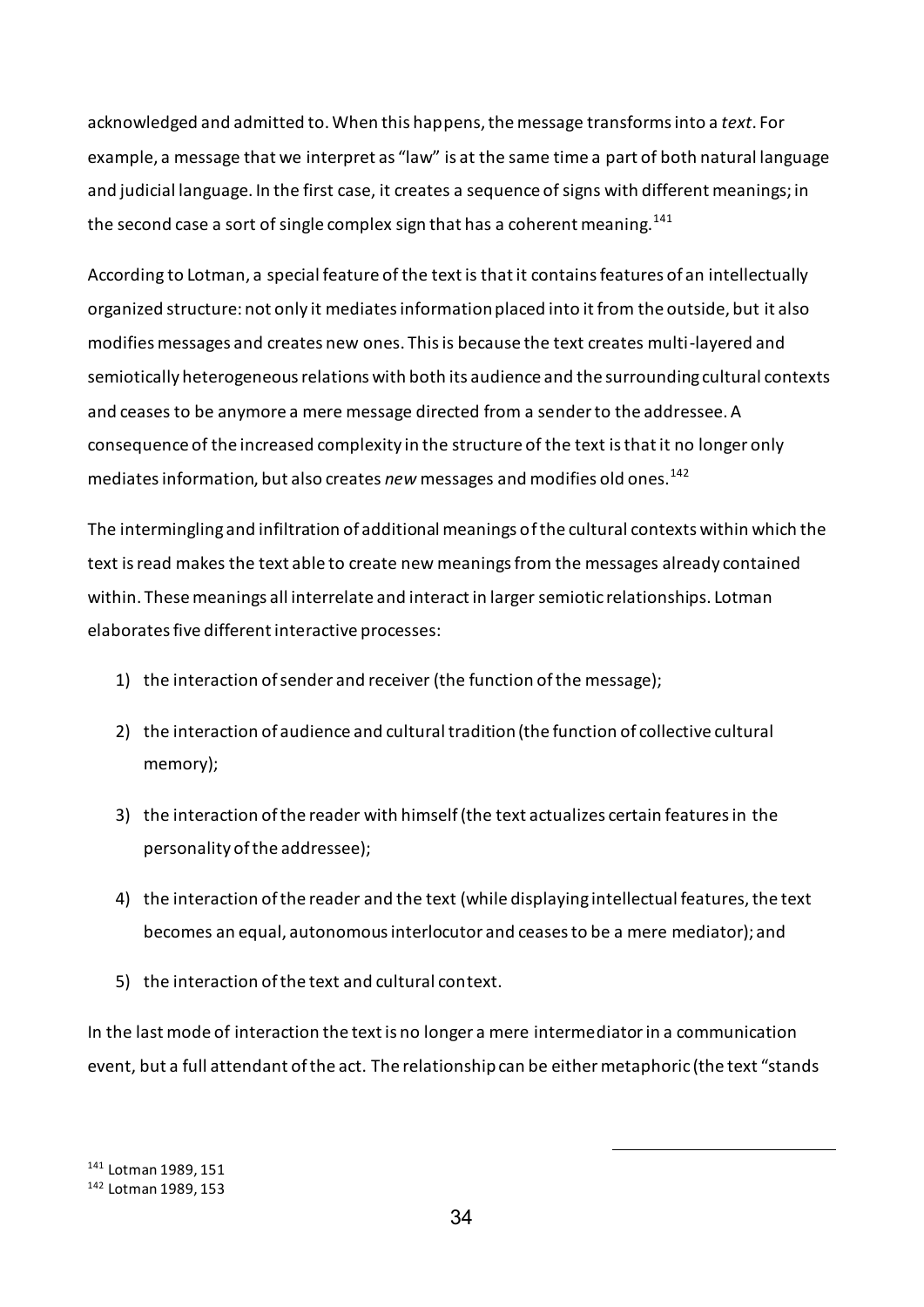in" for the context) or metonymic (the text represents context in a similar way how a part represents a whole) in nature. $143$ 

What this means for the general research process is that the TSD of the EU-Vietnam Free Trade Agreement very likely contains a unique case of how the text communicates the meaning of sustainable development, since the text itself creates new messages and meanings. This is first because the particular organization and structure of signs provides a unique case of relationships of similarity and difference between them, and second in the numerous interaction the collection of messages and signs that the text is constituted by has with other contexts. Thus later in the analysis we should be able to expect to uncover something particular to the TSD itself that is not necessarily present in other texts in a similar way.

#### <span id="page-35-0"></span>**3.4. The legal system as a cultural organization of signs**

One of my major claims in this thesis is the socio-cultural ontology of the legal system and the sign-based transmission and maintenance of the system. The idea of a *cultural order of language* is based on the understanding of the sign as in fact not designating actual objects of reference but, according to Eco, rather as *cultural objects*. <sup>144</sup> Already in the early days of sign research Saussure emphasized that instead of real-life objects, the signs refer to abstract psychological objects in the speakers' and receivers' minds. Therefore, the actual object of the sign is not the referent (the real-life object understood to being referred by the sign), but rather the content which itself needs to be defined as *a cultural unit*. In society accepting different codes, it creates a 'cultural' world, one which is ontologically neither actual nor possible. Instead, the world depends on the ways how a society thinks and speaks. These ways create a cultural order, on the existence of which the cultural world is linked to.<sup>145</sup>

The legal system and the field of international law with it are, according to Evandro Menezes de Carvalho, cultural entities and orders since the existence of a culture depends on the ability of community to symbolize, signify and make meanings, thus an existence of a system of signs suggests a social production of the said sign-system. In other words, producing and sustaining cultures depend on signs and signification; therefore the occurrence of signs means that somewhere exists a culture that has produced them. Since international law is, in Carvalho's

<sup>143</sup> Lotman 1989, 153–154 <sup>144</sup> Eco 1979, 67 <sup>145</sup> Eco 1979, 60–62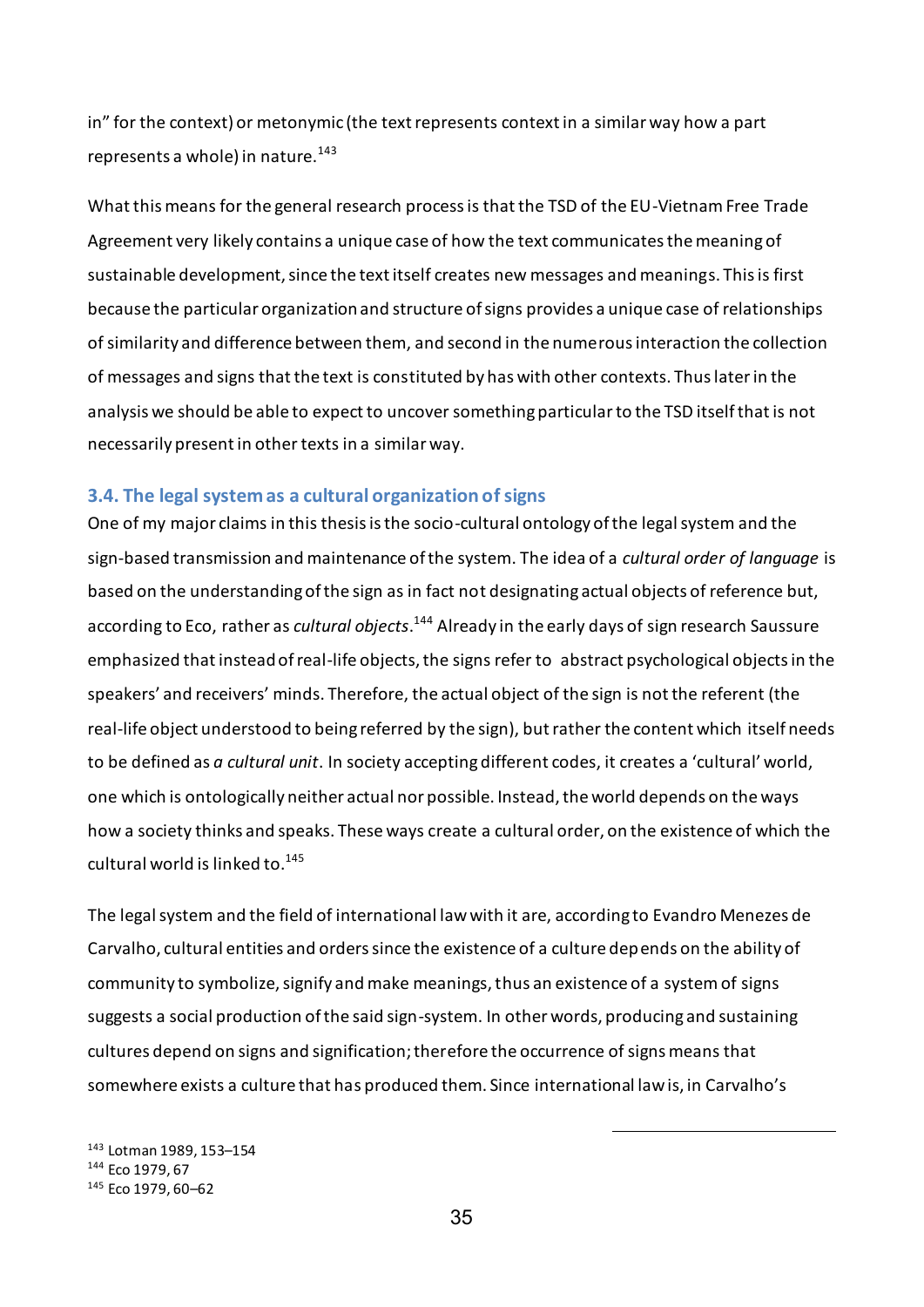words, "an objective reality of the social construct, marked by coherence and very particular features", it can be (and needs to be) analyzed in cultural and semiotic terms.<sup>146</sup> Based on this assumption, he develops a definition of legal culture, which is "the system of signification of law that is conceived to produce legal discourse".<sup>147</sup> International law is one kind of sign-system produced by this legal culture. Carvalho uses the word "dictionary" to describe the entirety of the socially shared legal sign-function lexicon; the meanings of the signs in this "dictionary" of international law are chosen by nation-states who use this power *to shape international order according to their interests*. The international law is specialized as the significations of the signcarriers settle when used strictly in the case of legal-diplomatic discourse. It is also multilingual as "the expressions should be able to be translated into all the national languages".  $^{148}$ 

On the other hand, the legal culture is realized through *material* instruments such as laws and treaties. These instruments contain linguistic signs taken from ordinary language that gain new meanings in the realm of law separate those of natural language. This specialized legal language is the practical, professional language of law. The signs that make legal language and the language of international law also make up a particular vocabulary or dictionary of international law, which has the essential features of being thematic, specialized and multilingual. I will look at the structure and formulation of this legal language in Chapter 4.5., as it directly relates to the research method of my thesis.

Ultimately, Carvalho defines international law in semiotic terms as "a legal language code created to enable different legal systems to coexist in regulating actions and situations pertaining to two or more States".<sup>149</sup> This only highlights the fact that fundamental processes of interpretation are at work in every level of interaction, ranging from writing law text to reading them and acting upon them. According to Tiefenbrun, law entails "an exchange between two or more speakers through the medium of coded language", and that "legal practice is a general exercise in interpretation".<sup>150</sup> The signs and sign relations of law are made up by convention, and because of them a receiver of the code will only understand it if they are aware of the conventional particularities of that code. Also, unlike natural language, legal language only makes a

<sup>146</sup> Carvalho 2011, 2 <sup>147</sup> Carvalho 2011, 11–12 <sup>148</sup> Carvalho 2011, 19–21 <sup>149</sup> Carvalho 2011, 56 <sup>150</sup> Tiefenbrun 2010, 20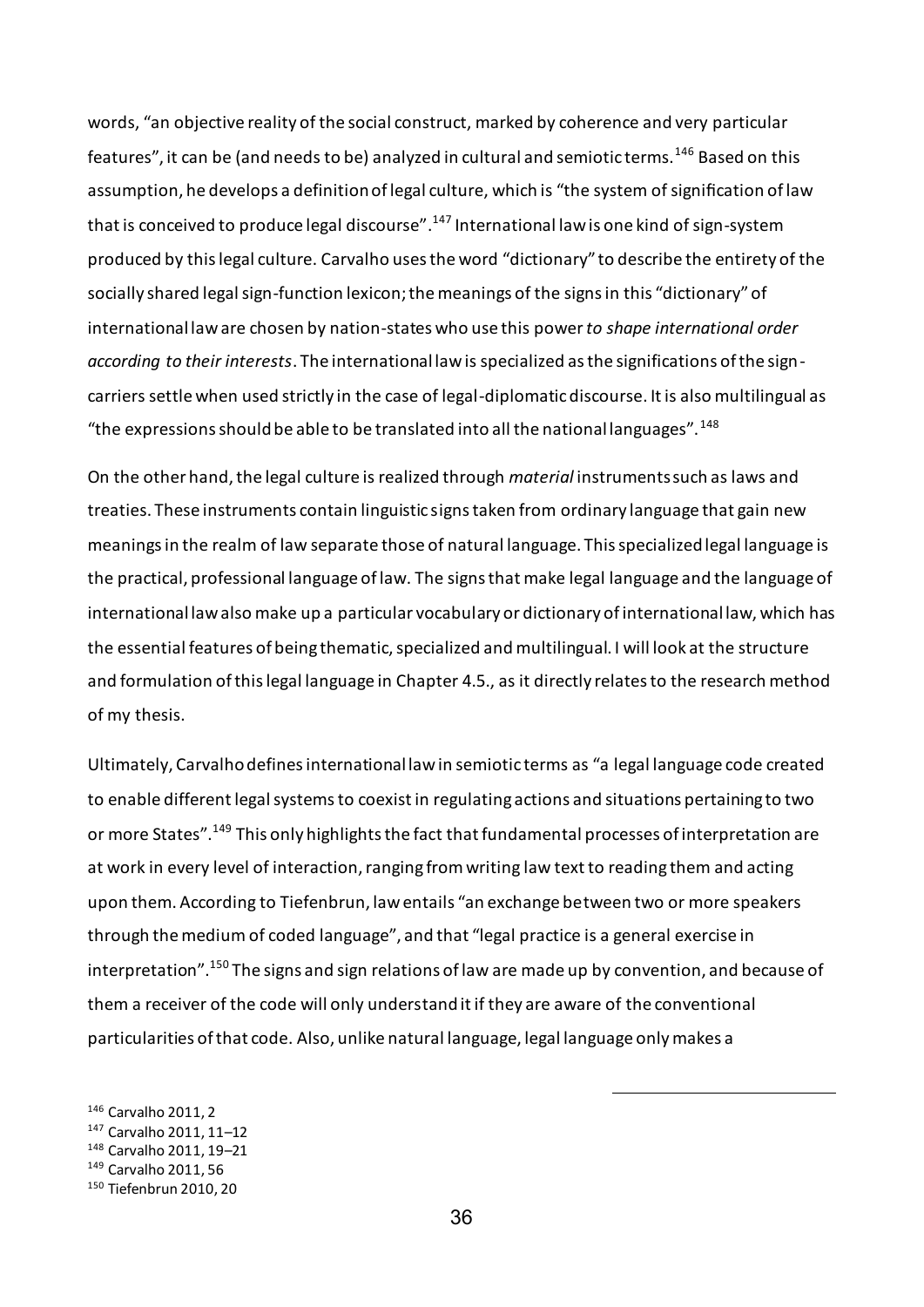representation of reality through the mediation by words. This mediation – a fundamental property of law – is explored with semiotics.<sup>151</sup> Based on the semiotic theory suggested by Eco, we should understand different representations of reality as different cultural worlds.

It should be made clear that although Carvalho's research is essentially based on the study of law, he makes an important admission that "the study of international law is not independent from the study of how international society operates".<sup>152</sup> How I interpret his words is that IR and international law can work and learn from each other and that IR can have an interest and a say in how international law works within the context of international society. On the other hand, though, it needs to be admitted that Carvalho does not think about the workings of the international society in political or social rather than legal terms. However, I believe that his opinion of importance of IR to international law – and vice versa – holds true.

The semiotic analysis of international law shows how the actors of international society engage in semiotic meaning-making processes in the field of international law and how this engagement is fundamentally cultural action. From an ontological point of view Carvalho is able to view states as actors themselves since he is – implicitly, as he never openly states it – treating states as being legal entities or legal persons rather than as actual real actors of the world with a self as done by some IR theorists, most famously by Alexander Wendt.<sup>153</sup>

As Carvalho argued before, the formation of legal frameworks and infrastructure is not devoid of politics, power and influence and the level of detail and the form of these details themselves can have unexpected results. The politics involved in the discursive form of these legal significations should not go unnoticed. This politics also includes the actors' own self-interest, values and goals that find their expression in their actions and speech. When we analyze the TSD with the intention of uncovering the conceptualization of sustainable development through semiotics we also engage in an operation of exposing the politics that is hidden in the structures of the text.

# **3.5. The Trade and Sustainable Chapter in semiotic analysis**

In this chapter, I have tried to clarify some of the major ideas and concepts of semiotic theory and how we can make it suitable for the analysis of the contents of the Trade and Sustainable

<sup>151</sup> Tiefenbrun 2010, 24 <sup>152</sup> Carvalho 2011, 66 <sup>153</sup> Wendt 1999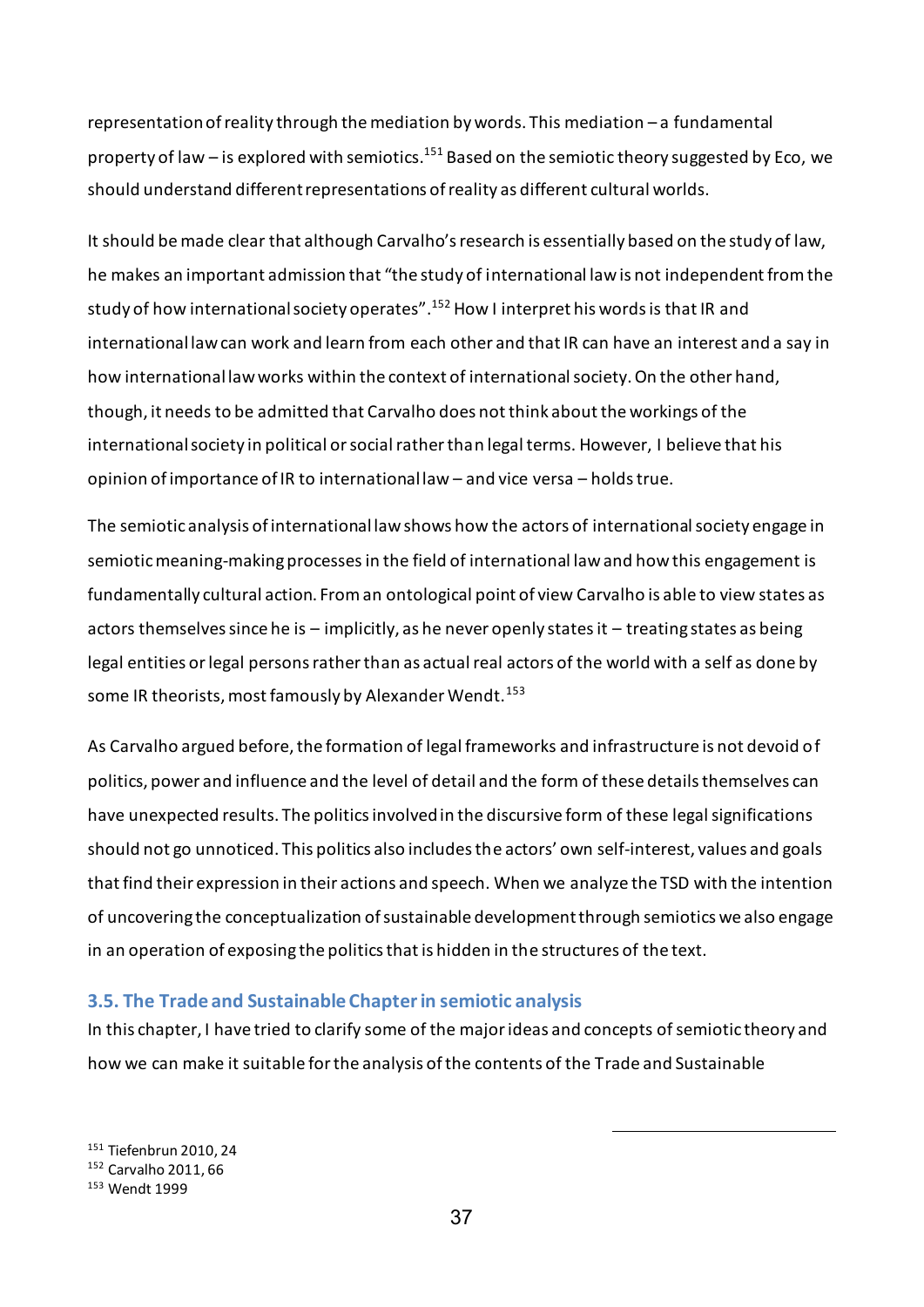Development chapter of the EU–Vietnam Free Trade Agreement. By following Eco's claim that all cultural behavior can be subjected to semiotic analysis, I have interpreted the sphere of law as a cultural system governed by social understandings, which themselves are transmitted, carried, preserved and created by signs. Upholding sign systems creates a cultural world that has no real, ontologically applicable actuality, but rather it is a thought and speech-dependent image of a world that a social group culturally shares. It is the sign-system that makes meaning and understanding possible and facilitates communication.

Legal cultures, then, themselves create, preserve and disseminate knowledge within themselves and they can establish complicated set of binding rules and procedures. The coding of the Trade and Sustainable Development Chapter in two different languages – natural and legal – then makes them legal texts and products of a legal culture that concern the particularities of policies for sustainable development. Treaties and agreements, being the material means of sustaining legal culture, contain the legal codes that bring together different legal systems. The medium of international law language is by default based on interpretation, since the meaning of the codes contained within that language is established by convention only and since legal language only mediates reality through the words of the legal language. In analyzing this Trade and Sustainable Development Chapter contained in a free trade agreement, we are also delving into the territory of international relations, as it is still most often the states themselves who influence and create the meanings that are to be contained within international law. It would be a serious case of negligence to dismiss the politics of sign-formation as irrelevant and outside the interests of the study of International Relations.

The text of the TSD itself, in communication with its audience, emphasizes both the imperative function of command as well as the referential function of cognitive expression. This relates strongly to a type of text called autocommunication, which we will tackle with later in Chapter 5.1. Within the interactions of the agreement text, its cultural context of markets, law (and politics) and its audience, the different messages have the possibility to change and acquire new meanings. This has to be taken into account and admitted in the analysis: the outcomes of the research wi ll have an impact to the interpretation of both the EU–Vietnam Trade Agreement as well as the understanding of sustainable development, the concept of which is still in constant development. This study will also add to that discussion.

38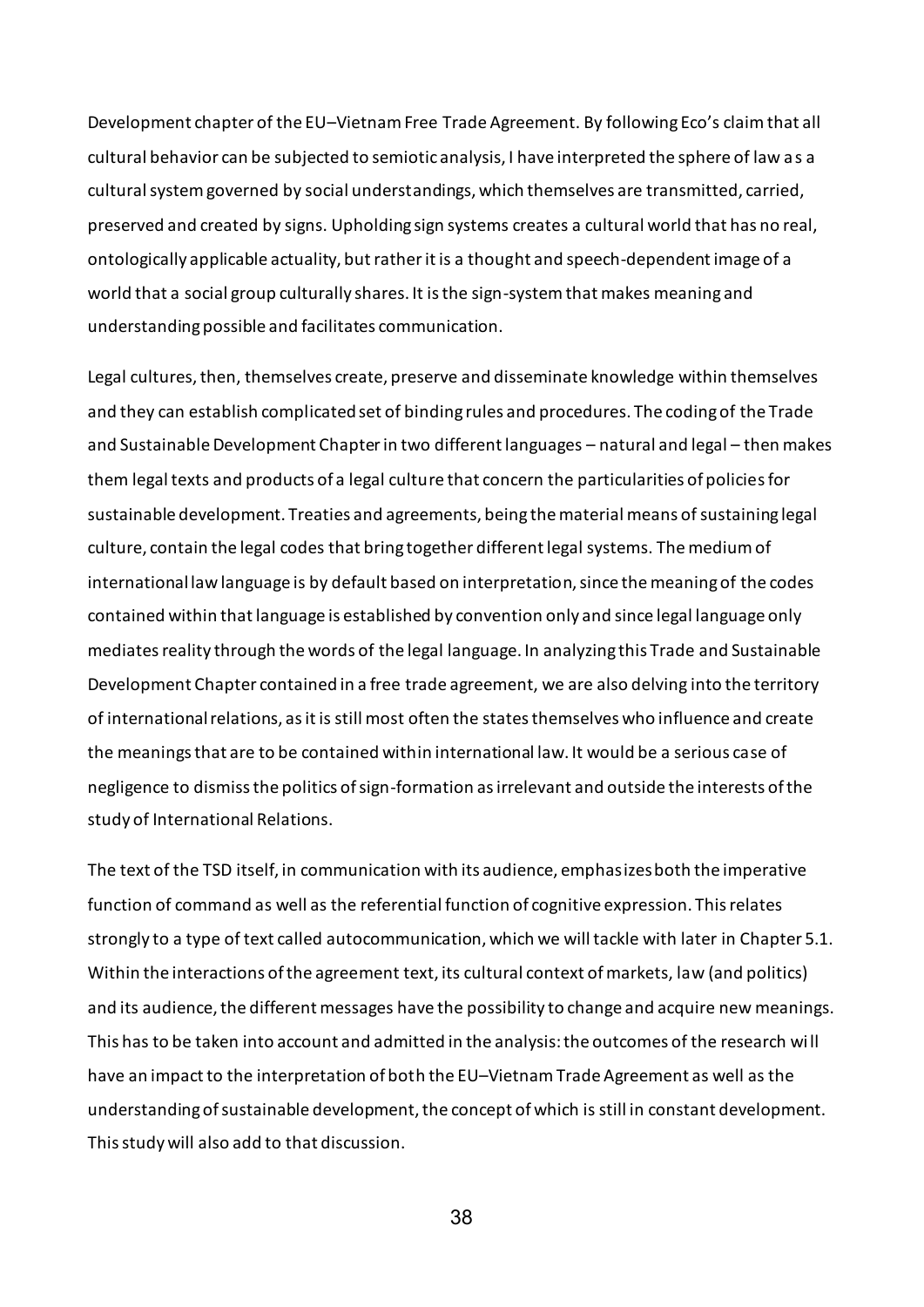Based on the structural explorations of Umberto Eco, Roman Jakobson's analysis of language as a medium of communication, and the semiotics of culture by Yuri Lotman, I have attempted to lay a theoretical foundation based on which I can establish a cultural and linguistically organized understanding of the EU–Vietnam Trade Agreement. These important authors that are visible in my text – Eco, Jakobson and Lotman – came to be used quite spontaneously through the course of my research and writing, but the choice was apparently not entirely accidental, since Tiefenbrun notes that they all claimed to the idea of an "organic link between culture and communication". 154 They provide me a theoretical and methodological framework with which to approach the idea of sustainable development as a cultural product communicated through legal and material means, but which is still entangled in the politics between the states of the international society. The current 17 Sustainable Development Goals (SDGs) published by the UN, for example, represent a political compromise and agreement of what exactly is to be understood as sustainable, what is to be understood as development, and perhaps most importantly, what is to be understood as neither sustainable nor development. The chapter 13 of the EU–Vietnam Trade agreement in itself, then, represents *one* understanding of sustainable development, since it does not make an explicit claim of adherence to the definitions of the SDG agenda. This indeed can be understood through Lotman's understanding of how texts function individually as emitters of new messages, but which nevertheless are in interaction with each other through both their cultural context and the reader who himself has possibly been exposed to more than one document that reference either of texts.

While this chapter has been mostly a one of theorycrafting for setting up the specific understanding of the semiotic framework I will approach my subject with, in the next chapter I will develop some methodical principles based on the theoretical statements made in this chapter in order to have some means to carry out an operation of analysis for the TSD. I will engage more strongly with the idea of "difference creating meaning" as a research tool and the hierarchies of signs that are also in the heart of how legal *langue* functions. I will also refer to the challenge of operationalization that comes with semiotic methodologies.

39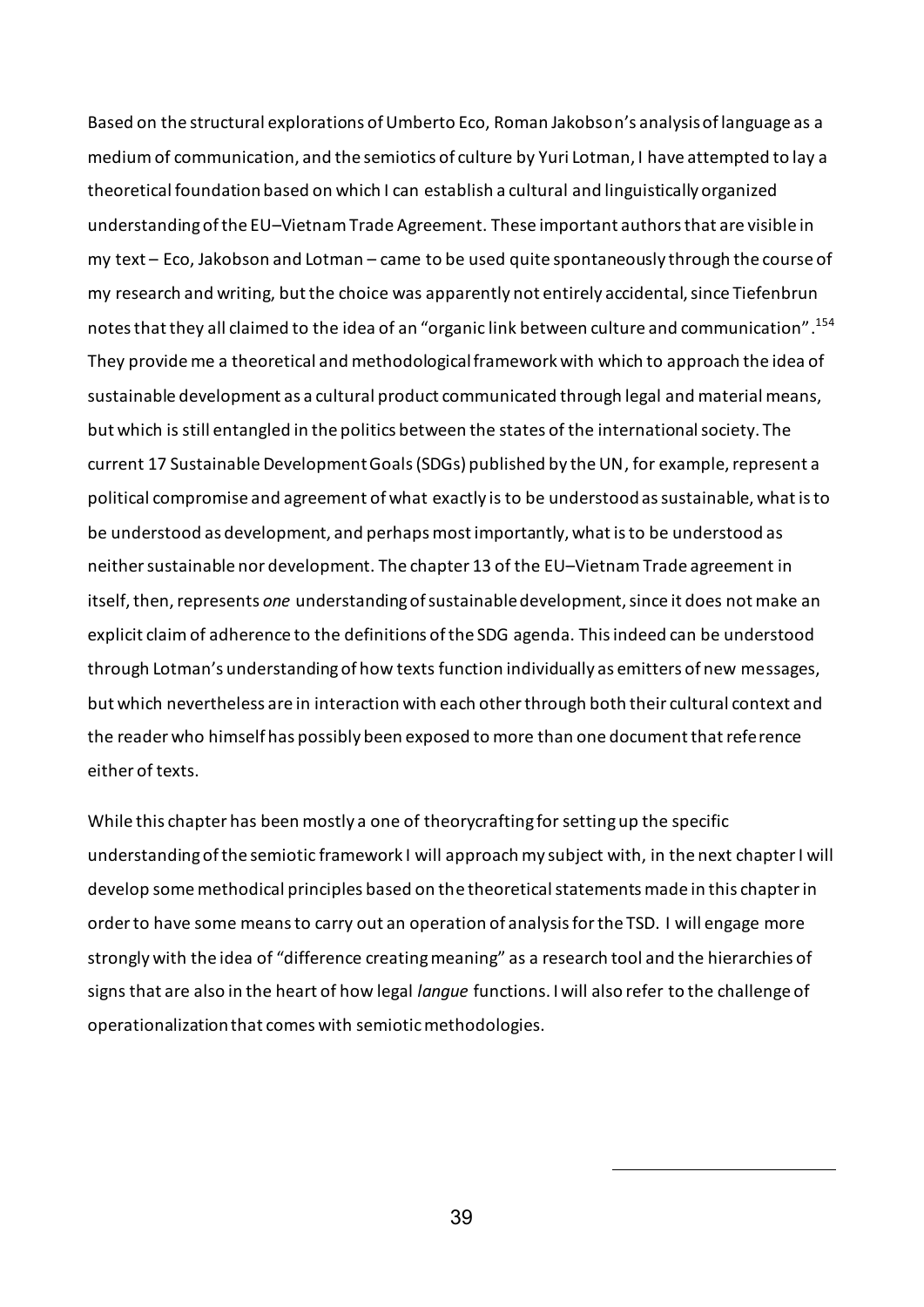# **Chapter 4: Using semiotics as a research method**

#### **4.1. Conducting semiotic analysis**

How do we actually proceed to do semiotic analysis? For any given analysis, we need to construct a dataset, or in case of textual analysis, a corpus, which then needs to be approached in a systematic manner. As we will find out, semiotics does not lend itself very straightforwardly to the latter task.

The construction of the dataset is in this case rather straightforward, since instructions to gathering data for semiotic analysis can be found from Barthes.<sup>155</sup> The analyzed corpus should be wide enough so that it will saturate into a system of resemblances and differences and the corpus should aim at maximum homogeneity in its substance and its time frame. Ideally the data would consist of only one type of document in a single moment of time instead of being very heterogeneous and spread out of a long time period. However, the temporal condition is more important than a narrow one: a varied corpus focused on documents close to each other in time should be preferred over a narrow but temporally stretched one.<sup>156</sup> For the purposes of this study, a corpus of those EU's "new generation FTAs" which contain trade and sustainable development chapters was used. It includes the EU–Korea free trade agreement, EU trade agreement with Peru and Colombia, the Central American trade agreement and the EU–Vietnam trade and investment agreement. They both satisfy Barthes' criteria of diachronicity and homogeneity very well; due to the small amount of contained documents it is however less certain that the requirement of saturation will be fulfilled. For the sake of brevity in reporting, only the EU–Vietnam Trade and Investment Agreement will appear in this text. The other agreements' role is only as background and reference material.

Semiotic analysis is by nature case-centric. This means that there are a limited number of cases, but multiple values and variables included. These values and variables are the meanings decoded from the signs found within the cases. A precondition for applying semiotics to a case or data is understanding the analytical 'toolbox' that goes into the analysis and knowing how to use these tools; Curtis and Curtis note that this often the most difficult part of semiotic analysis. To this I can personally concur. They also draw a conclusion that there is not a single standardized approach for semiotic analysis from a notion I have also come to across: majority of the important scholars of

<sup>155</sup> Barthes 1967 <sup>156</sup> Barthes 1967, 97–98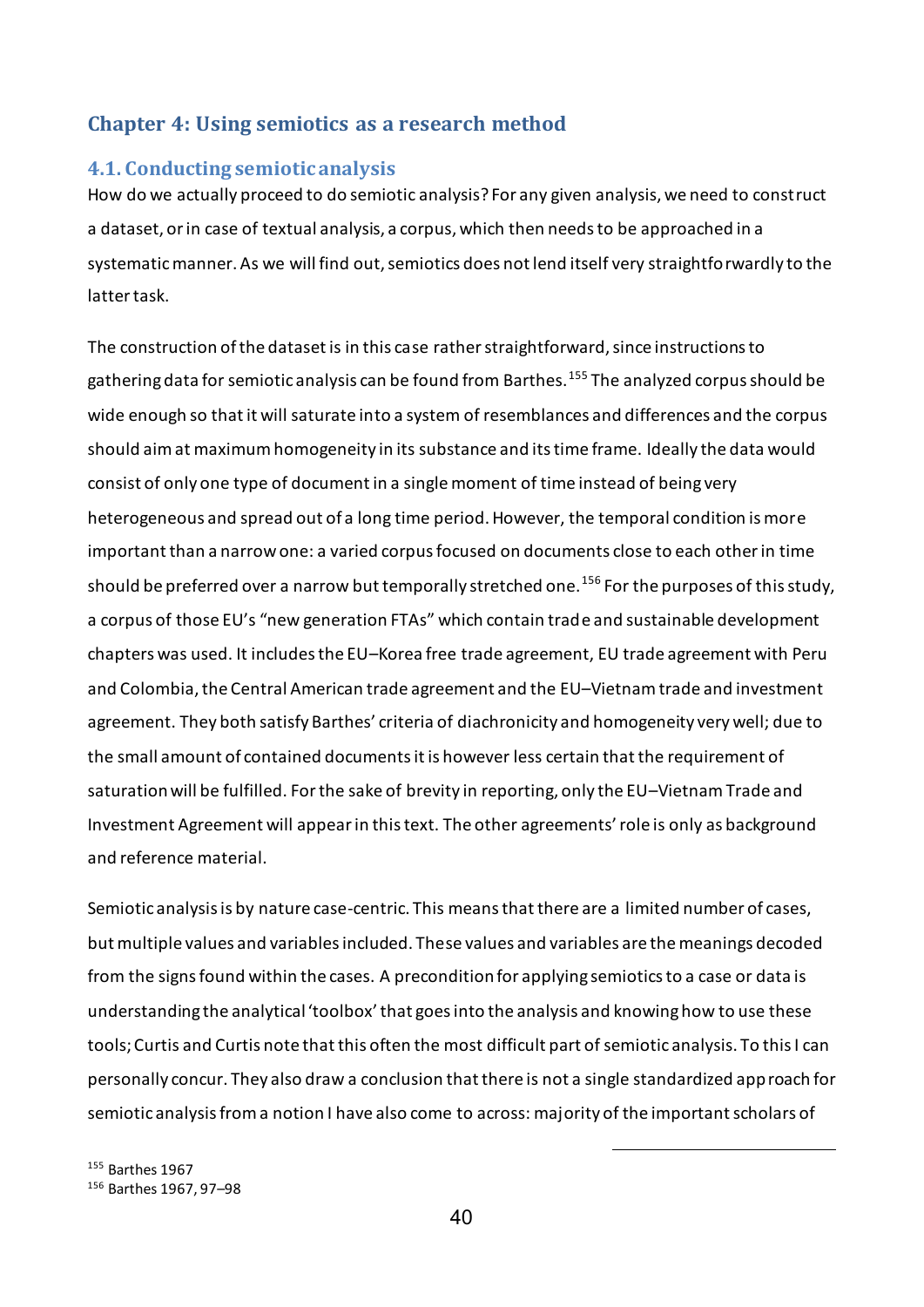semiotics do not discuss how a methodical analysis is conducted. Operational and technical instructions are eschewed in Eco, Barthes, Lotman and Jakobson in favor of theoretical inspirations, leaving a researcher keen on doing semiotic analysis desperately befuddled.<sup>157</sup>

In order to explain the difficulty of providing a clear logical sequence for semiotic research, Curtis & Curtis also draw on Derrida who claimed that the type of deconstruction that semiotics entails *cannot give* rise to methods understood as technical procedures of analysis. (Derrida himself was a staunch critic of Saussure, and deconstructive aspects have been hinted at in semiotics ever since Peirce introduced his idea of unlimited semiosis.<sup>158</sup>) However, it does suggest a methodology understood as a research-shaping logic. This method–methodology distinction was made famous and argued for by Sartori. 159

Contrasting with Curtis & Curtis, Manning makes a distinction between semiotics as *a technique* and as *a method*.<sup>160</sup> This is a distinction of a methodological nature that describes the nature and the status of application of semiotics within research. Manning does not make a clear explanation of the difference between the two, but it becomes clear from analyzing his examples. When he talks of semiotics as a method, he approaches the whole subject of his research semiotically and completes all the stages of the analysis being guided by it, from deciding on the units of analysis to classifying and interpreting them. When he uses semiotics as a technique, he applies a semiotic interpretation to a prepared set of data, in the collection of which semiotics has not been used. In our analysis, we shall use semiotics as a method, since we do not use a separate analytical tool to decide the units of analysis in our text.

Even if there are no strict step-by-step procedures to semiotic research, Manning describes a broad and rather open five-stage operation for conducting semiotic analysis. <sup>161</sup> These stages carry out as follows: First step is "a rich description" of the phenomenon at hand; it is followed by identifying the key features of that phenomena or its process. The third required operation is building a theory which enables the researcher to observe relevant domains of interest from the phenomenon. It is followed, naturally, by carrying out the isolation operation. After these stages have been completed, it is possible to present a "taxonomy or several taxonomies that combine a

<sup>157</sup> Curtis & Curtis 2011, 252–253 <sup>158</sup> Cobley & Jansz 1998 <sup>159</sup> Sartori 1979 <sup>160</sup> Manning 2004, 578–583 <sup>161</sup> Manning 2004, 575–576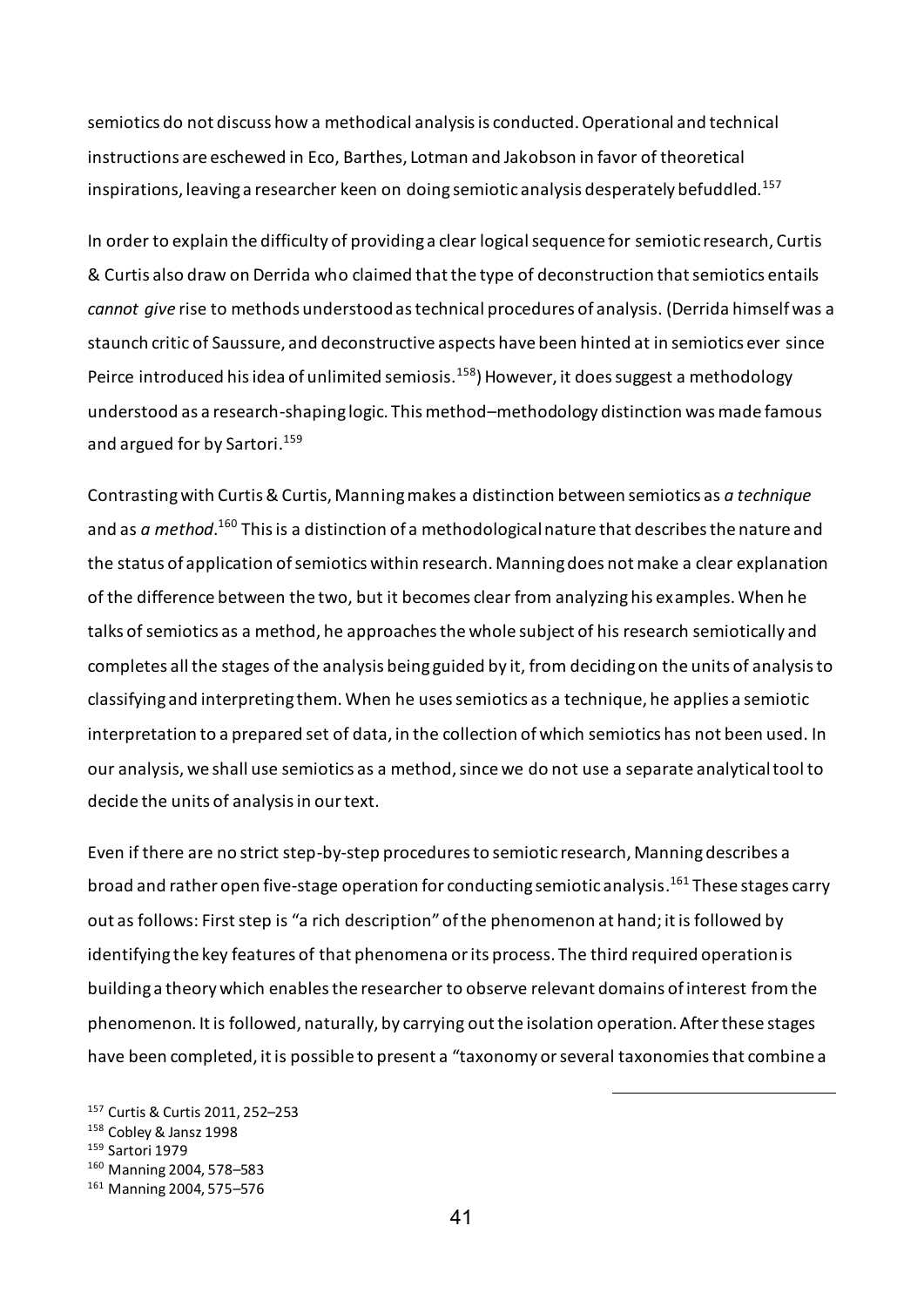created classification, categories, items, and some specialized relationships within the described system of notation".<sup>162</sup> So far the steps from one to three have already been completed as how Manning describes, and from here onwards I shall do the isolation operation or, as it is in this case, a description and analysis of individual signs. Then a classification or "taxonomy" of meanings that make up the content of the signifier of "sustainable development" can be presented. In creating this taxonomy, I shall refer to the structuralist principles of A.J. Greimas, which shall be introduced next.

# **4.2. Structural organization of meaning**

A.J. Greimas was able to create a basic structure for the instinctual framework of how we as humans understand meaning through differential relationships between objects. The basi c explanation of semiotic structures is "the presence of two objects and their relationship". Two things follow from here: first, not one single object can themselves create meaning; and second, the presence of meaning requires the existence of a relationship, since a manifestation of a relationship between the two terms is a necessary condition for meaning.<sup>163</sup>

The concept of a relationship itself has two requirements: first, in order to understand to object terms as a whole, they need to share something in common. Second, in order to distinguish two object terms from each other, they need to be different in some manner. These two requirements display the dual nature of the relationship between terms: it is at the same time a relationship of *conjunction* and *disjunction*. The Greimasian *basic structure* is a type of relationship where there is inarguably a relationship between two terms, yet the two sides of the relationship are not immediately visible (Greimas gives the examples of "*b* (a voiced phoneme) vs *p* (a voiceless phoneme)" and "*big* vs *small*"). <sup>164</sup>

Greimas suggests that a structure of two object terms *A* and *B* and their semantic content *S* can be represented as:

A / has a relationship (S) with / B.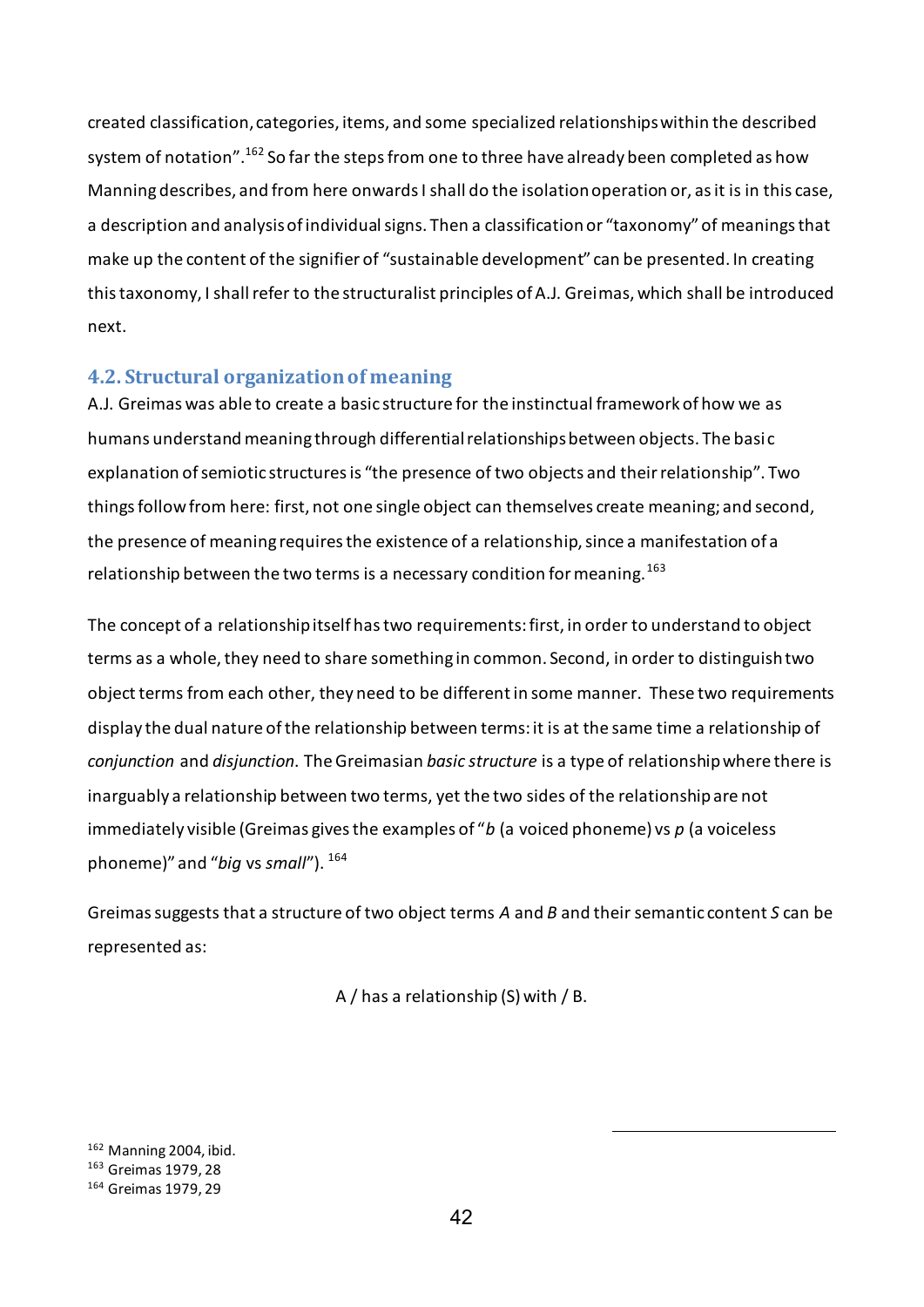He goes on to elaborate that the relationship itself can be further broken down to the semantic content *S* as well as to the sequence "has a relationship with", which implies the admission of an abstract relationship *r*. Therefore, the structure can be simplified as:

A / r(S) / B.<sup>165</sup>

The common denominator of the basic structure, that basis along which the meaning is organized, is called a *semantic axis.* The basic structure itself, perceived outside any contextual meaning can only present itself as binary. It is organized into two meaning-making distinctive features, or *semes*:

#### *s* vs *non-s*

This structure can be better described as a *semic category.* In any given language, the form of the language is given by its semic organizations, whereas its matter consists of the entirety of its semantic axes. The description of each expression to be analyzed can be done in two levels: on a semic level, i.e. the level of form; and on a semantic level, i.e. the level of matter.<sup>166</sup>

The takeaway from Greimas' classification is that object terms, or simply "words" (or *lexemes*, as used in Greimas' vocabulary) can be organized, distinguished and juxtaposed by the way the different semes manifest within them. They can also form hierarchies of meaning, ranging from general to more specific. Jakobson, too, stated that part-whole relations permeate language at all levels and even more so, that hierarchy is the fundamental structure of all signs. 167

The goal in this analysis is to construct a hierarchical *semic system of sustainable development*. Greimas states that in order to build such a system there are three methodological statements that need to be admitted. First, there is an underlying assumption that concept of sustainable development has some kind of "essence". Without this assumption we could not conduct an analysis exploring the "internal" contents of the concept of sustainable development. Second, the organization to categories is done according to the distinctive features of the expressions. The fact that there are oppositions on the lexemic level – e.g. between "environment" and "economy" – makes it possible to define oppositions such as "natural" and "man-made" (as in "capital"). Third,

<sup>165</sup> Greimas 1979, 30

<sup>166</sup> Greimas 1979 28–36

<sup>167</sup> Jakobson 1960(1990), 110–115; Caton 1987, 230.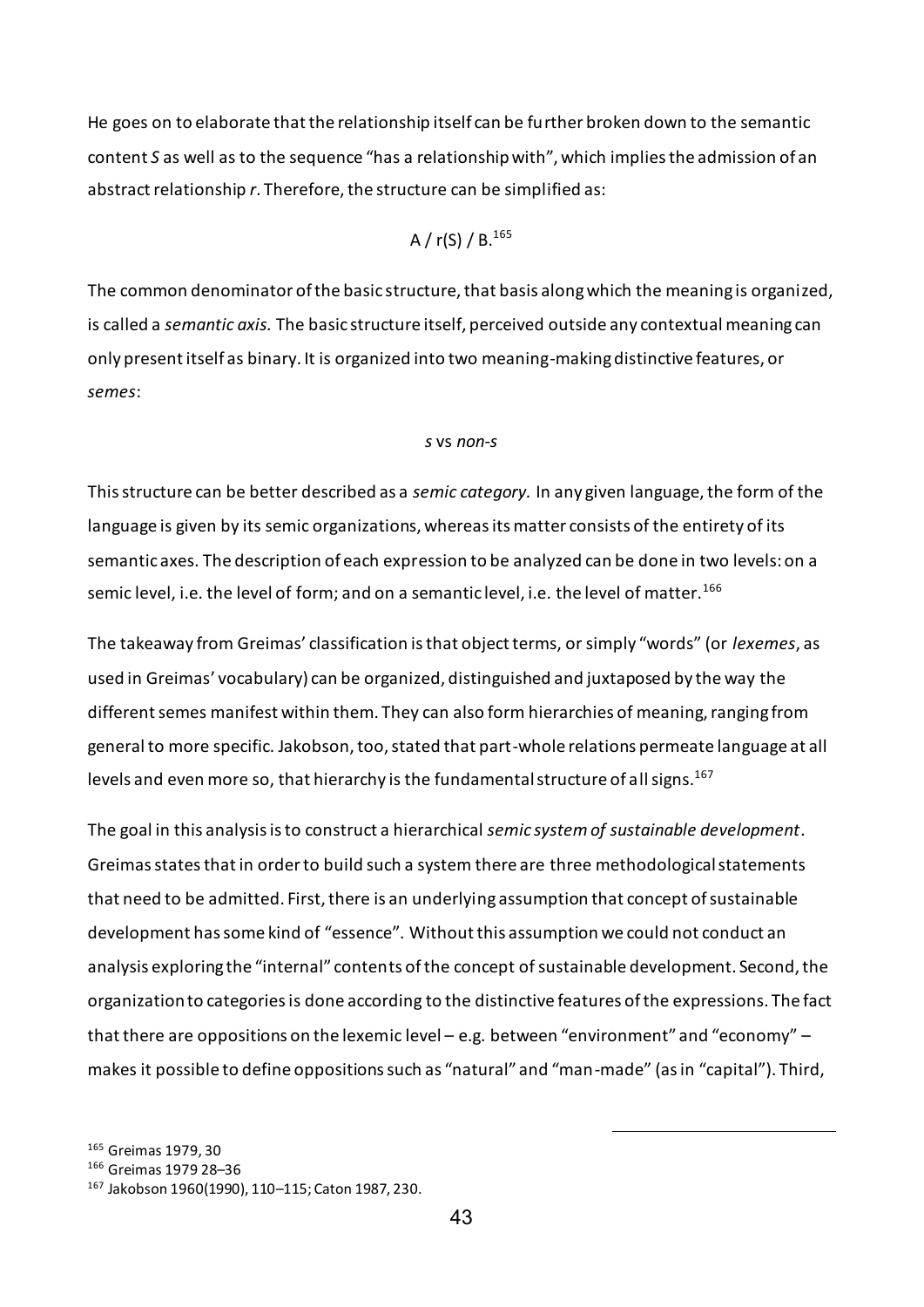the result that displays the semic system is a metalingual description; this means that the none of the categories or the semes presented in the systems are identic with the lexemes (terms) in a discourse.

# **4.3. Reinterpreting the three pillars of sustainable development**

When analyzing a text semiotically, especially with one central principle or concept in mind, eventually one will have to try to look at what the idea *means* in the given text. Because signs receive their meaning only differentially – i.e. in reference to other signs – there is a likelihood suggested by Lotman's theory of texts that every single text can create its own unique iteration of a particular sign. This is not to say that a word can never mean the same thing from one instance to another; very unlikely so, in fact, because most texts make references to other texts, thereby acquiring and sharing meanings with each other. Also, any given reader of the text is themselves likely to engage in the same meaning-sharing with those other texts and shape his understanding of the concept. It can be therefore said that the *different signs* that create meaning for *one given sign* are always unique and condition the referent of that sign in different ways. Then there is also the level of connotation that makes the entire sign (with it already having one referent) becoming the signifier for another content, which enables a sign to carry and imply different meanings even with its original signified remaining stable.

The polysemy and different interpretations that are given to "sustainable development" in general academia have now become apparent, and it needs to be admitted that one single interpretation cannot be given to it. However, there are some interpretations that are used more and endorsed over others. Similarly, I have attested that there is a distinctive quality to European Union's sustainability thought. In this study I try to uncover that *one* interpretation which, according to the hypothesis, should tend towards the "weak" understanding of sustainable development. I am now looking more to the semantic sphere rather than the grammatical sphere of legal discourse.

When looking at the academic attempts to define sustainable development, it was concluded that the upholding of environmental sustainability is to be preferred over the other pillars. Bosselmann's definition that was referred in the chapter of sustainable development was "no economic prosperity without social justice and no social justice without economic prosperity, and

44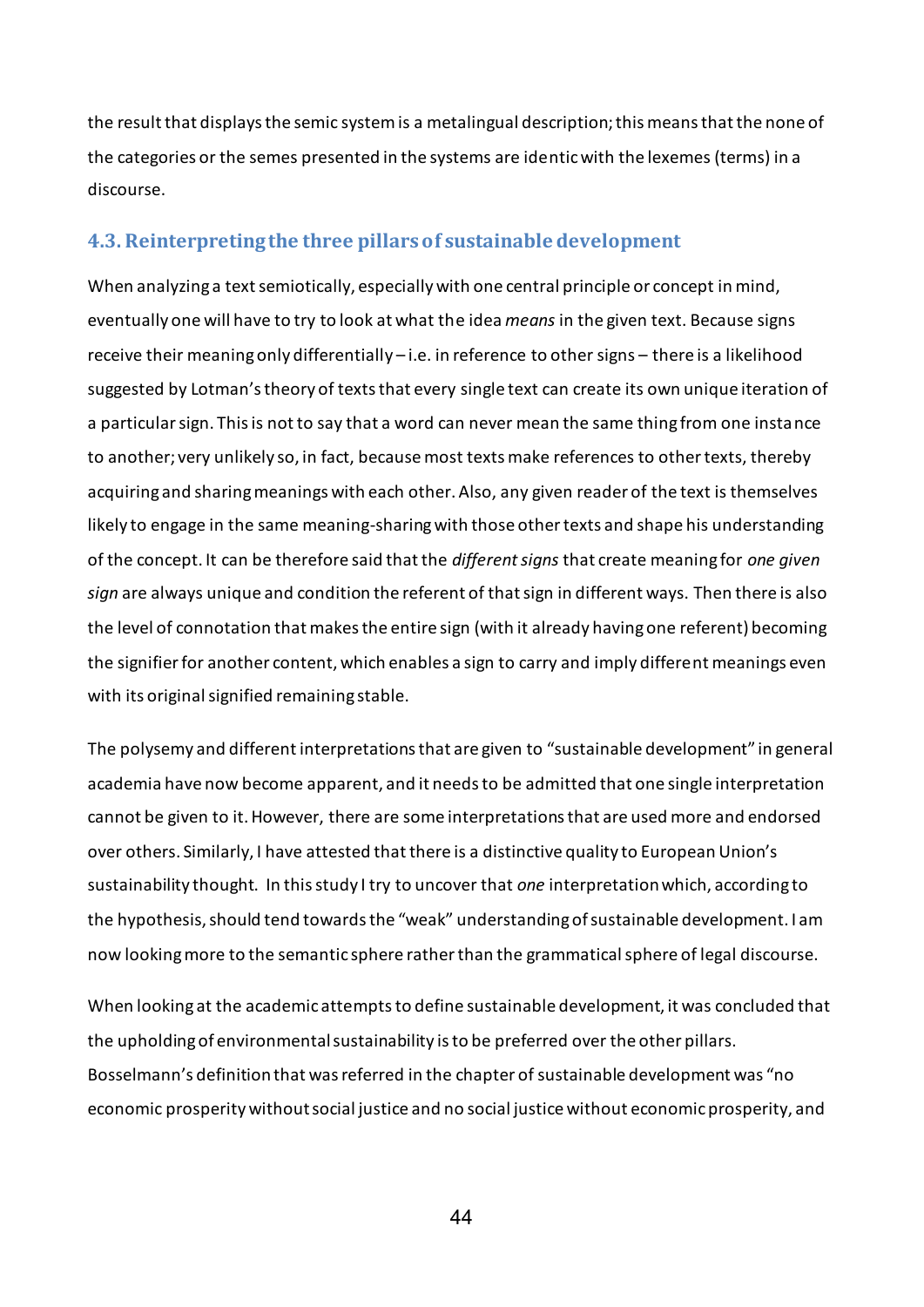both within the limits of ecological sustainability". <sup>168</sup> Unfortunately, any boundary-setting for trade to function within these limits of ecological sustainability cannot be found in the three-pillar formulation, which has sustainable development clearly defined to have three pillars: economic development, social development and environmental protection. The same form is also found in Paragraph Three of Article One in the TSD of the EU-Vietnam Trade and Investment Agreement.<sup>169</sup> These pillars can be represented as having equal hierarchic importance as such:



However, it can be seen that the diagram does not accurately represent the true semantic value and content of the terms represented to make up the contents of the principle of sustainable development. Both "economic development" and "social development" actually share the signifier *development*. There is no reason to treat the economic and social aspects of development as dissimilar as to justify them being treated as separate semiotic objects of a same larger concept. In other words, the two aspects are connected by their *similarity* by virtue of them representing the *same concept* but *differentiated* by their *relationship* to that shared concept. The relationship of economic development and social development can be distinguished by the following diagram:



Since the two aspects are now treated as two distinguishing and distinct aspects of a same larger concept, the whole structure of the traditional three-pillar representation needs to be revised. Indeed, as Bosselmann's theorizing suggests, it is the aspect of environmental protection juxtaposed against the aspect of development in economic and social sectors that is a qualifying

<sup>168</sup> Bosselmann 2008, 53. <sup>169</sup> Article 13.1(3) EVTA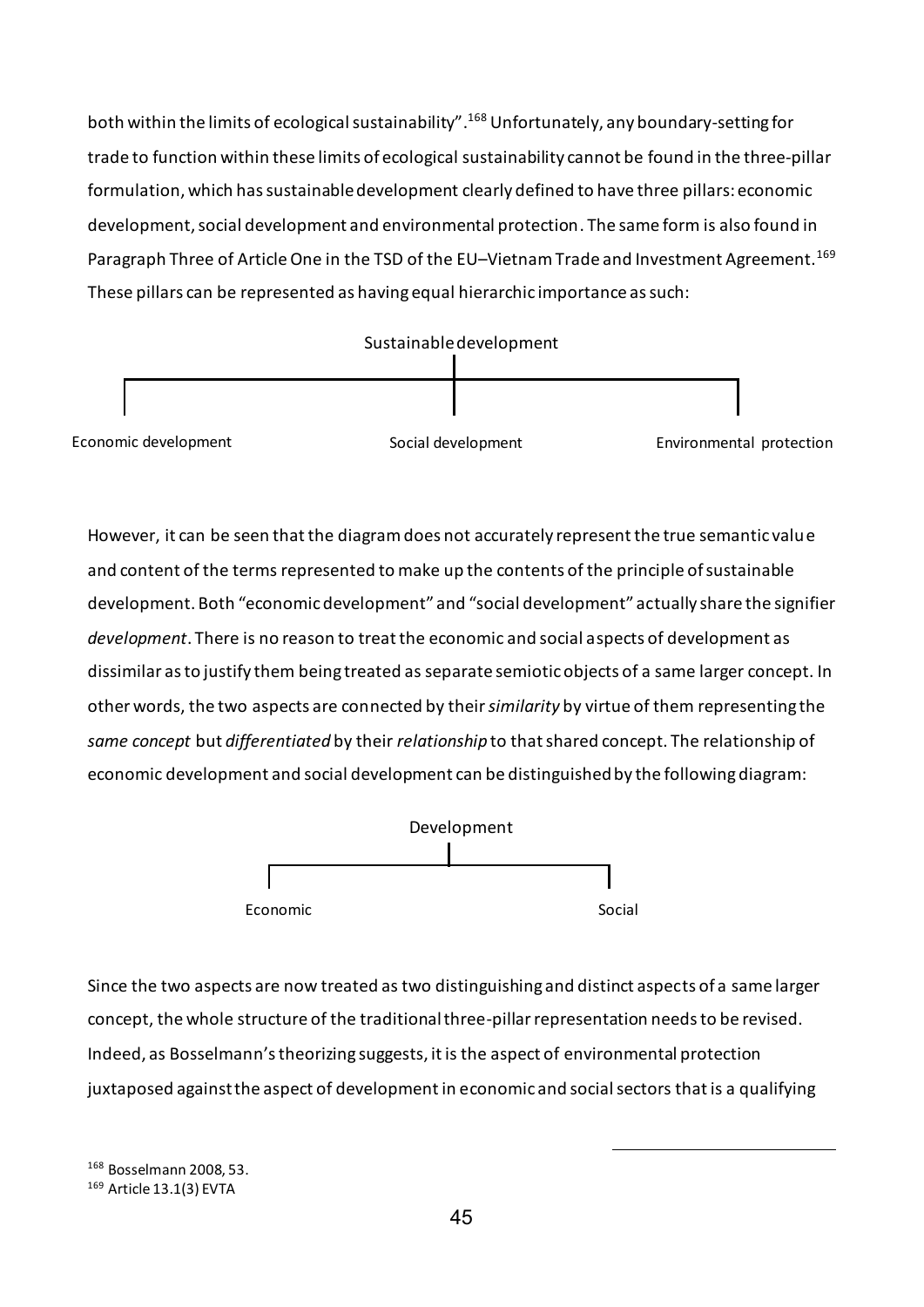feature of *sustainable* development. Bosselmann also uses a different name for the environmental arm of the sustainability doctrine. He opts to use "ecological sustainability", which in many ways has more conceptual integrity; using the traditional "environmental protection" along with "economic development" confuses the different uses of natural environment and resources across the two different "arms" of the graph. Bosselmann's use of "ecological sustainability" in many ways sets more clear-cut preconditions on the use of natural environment, be it protection, recreation or extraction. The graph would now look like this:



The above graph suggests that the environmental side is of special importance in what makes any development sustainable and requires attention in any semiotic analysis of the concept. It was also earlier found that this sustainable environmental management has another important property: the major distinctive feature that was admitted to characterizing between qualities of sustainable development (and conceding to the idea that only "strong" versions of sustainable development can truly qualify as sustainable) was the idea of critical natural capital. This idea must be interpreted through semiotics, as well, in order to make it operational for the study.

# **4.4. Semiotic representation of natural capital**

It was asserted earlier that development is only sustainable if it seeks to uphold ecological sustainability, i.e. preserve the integrity and existence of Earth's ecosystems, and it was decided that the fundamental difference and an important indicator between weak and strong versions of sustainable development is the manner in which they treat the limit and extent to which natural capital can be subjected to economic use. To recap, the two categories were called "critical natural capital" and "non-critical natural capital".

We can express this as a semantic category of its own. This kind of category contrasts between *interchangeable* and *non-interchangeable* types of natural capital on its semantic axis, as the concept of critical natural capital implies that there is some kind of natural capital that is not

46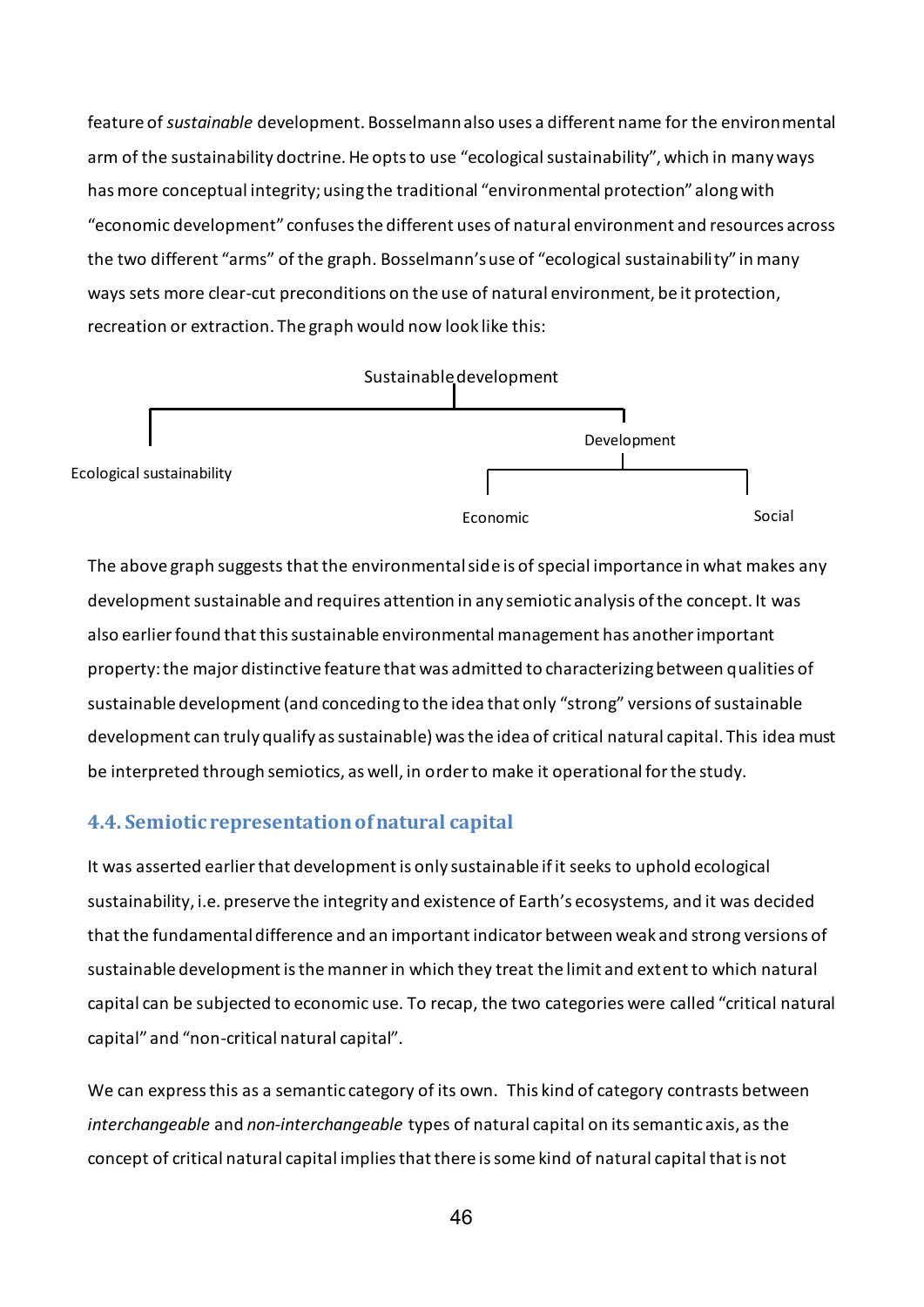interchangeable with other types of capital. Along this semic category, the meaningful seme is the *interchangeability*, the presence which we mark by *s.* Non-interchangeability, then, references the presence of a negative *non-s.* This is the relationship along which we are able organize the concepts of "critical" and "exploitable" natural type capitals:

## exploitable (*s*) vs critical (*non-s*)

It is also possible to represent this category as a larger part of a semic system of capital in order to clarify the nature of the non-interchangeable natural capital. This rough estimation of the established types of capital considered to exist within society attempts only to provide an applicable classification of the ways they relate to each other hierarchically.

On the most abstract of levels that can be possibly imagined is the distinction of capital in economic terms and "social capital", which refers to those features of social life and connections that enable participants to work together more effectively.<sup>170</sup> The latter can be regarded as not being immediately used to increase economic return unlike "human capital", which has more direct connotations for economic value. Therefore, social capital ought to be treated separately from other types of capital. As other types of capital we are looking are considered to have monetary value (labor produced by human capital is exchanged to salary), the top-level opposition can be established as:

# monetarily valuable (*economic*) vs. not monetarily valuable (*social*)

The second level of distinction can be done on the level of economic capital based on whether the types of capital are based on quantifiable properties owned by humans or unquantifiable sets of knowledges and capabilities possessed by humans. There is no objective method of placing monetary value on "stocks" of human capital; wages cannot accurately account for it as it does not distinguish between the quantifiable value of each skill, experience, degree of education that a paid employee has. There is thus the opposition of

quantifiable (*owned*) vs non-quantifiable (*human*)

47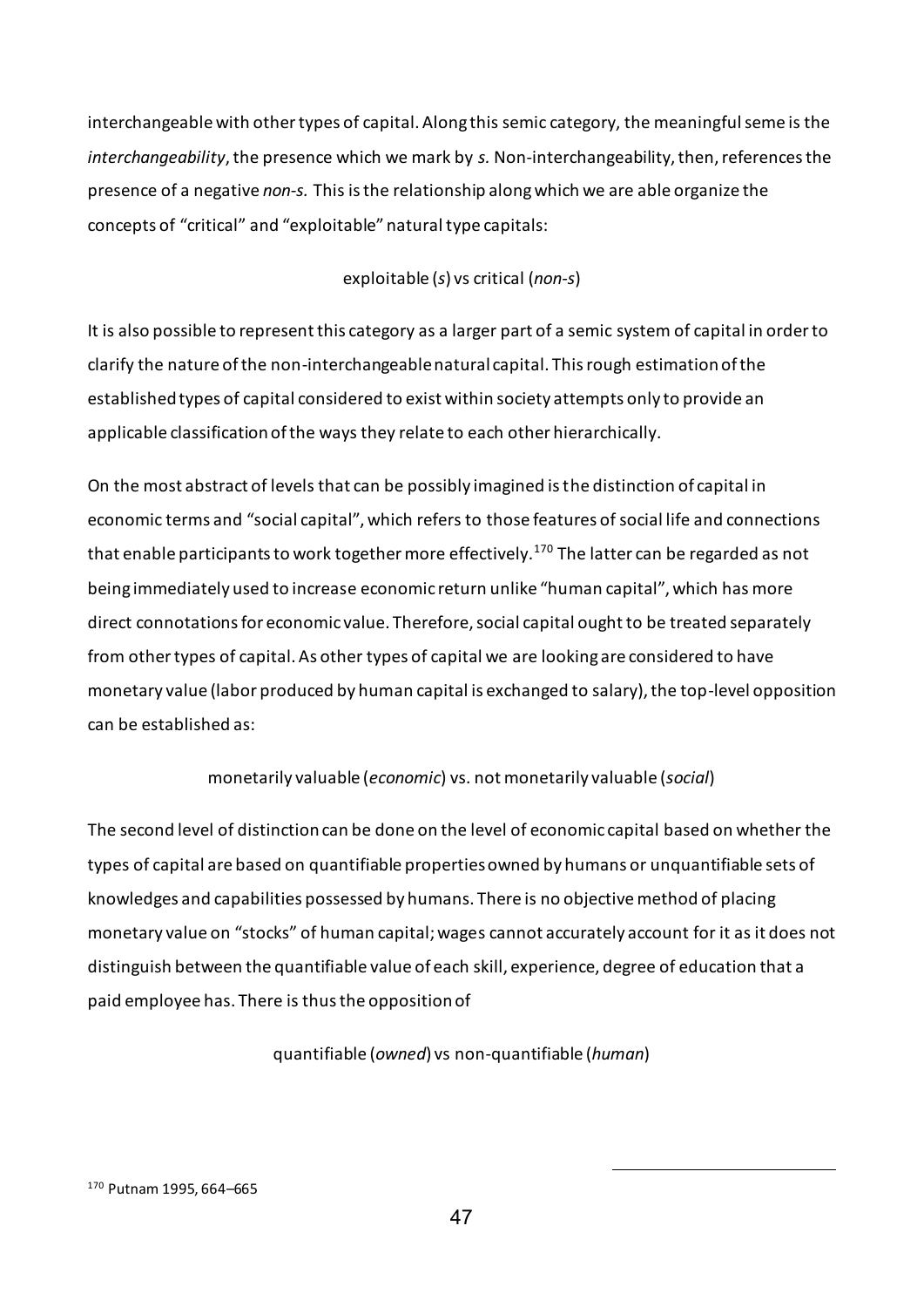Owned capital can be organized into semes based on whether its value is based on the tangible or intangible properties of the type of capital; in other words, it is the distinction between financial and material capitals. Examples of the first can be stocks, derivatives and other financial instruments; in the second type are included land, natural resources, real estate, forests and means of production. Their opposition can be displayed as

# tangible (material) vs intangible (financial)

Finally, we can organize material capital according to whether it is considered to be "natural" in its origin or man-made by production. The semiotic axis between them is *artificiality* and their opposition is

# non-artificial (*natural*) vs artificial (*man-made*)

When combined with the already established opposition of critical vs exploitable capital, we are presented with this larger diagram:



The semic system of capital as presented here is intentionally incomplete on the right-hand items, as their elaboration is not necessary for the purposes of the research.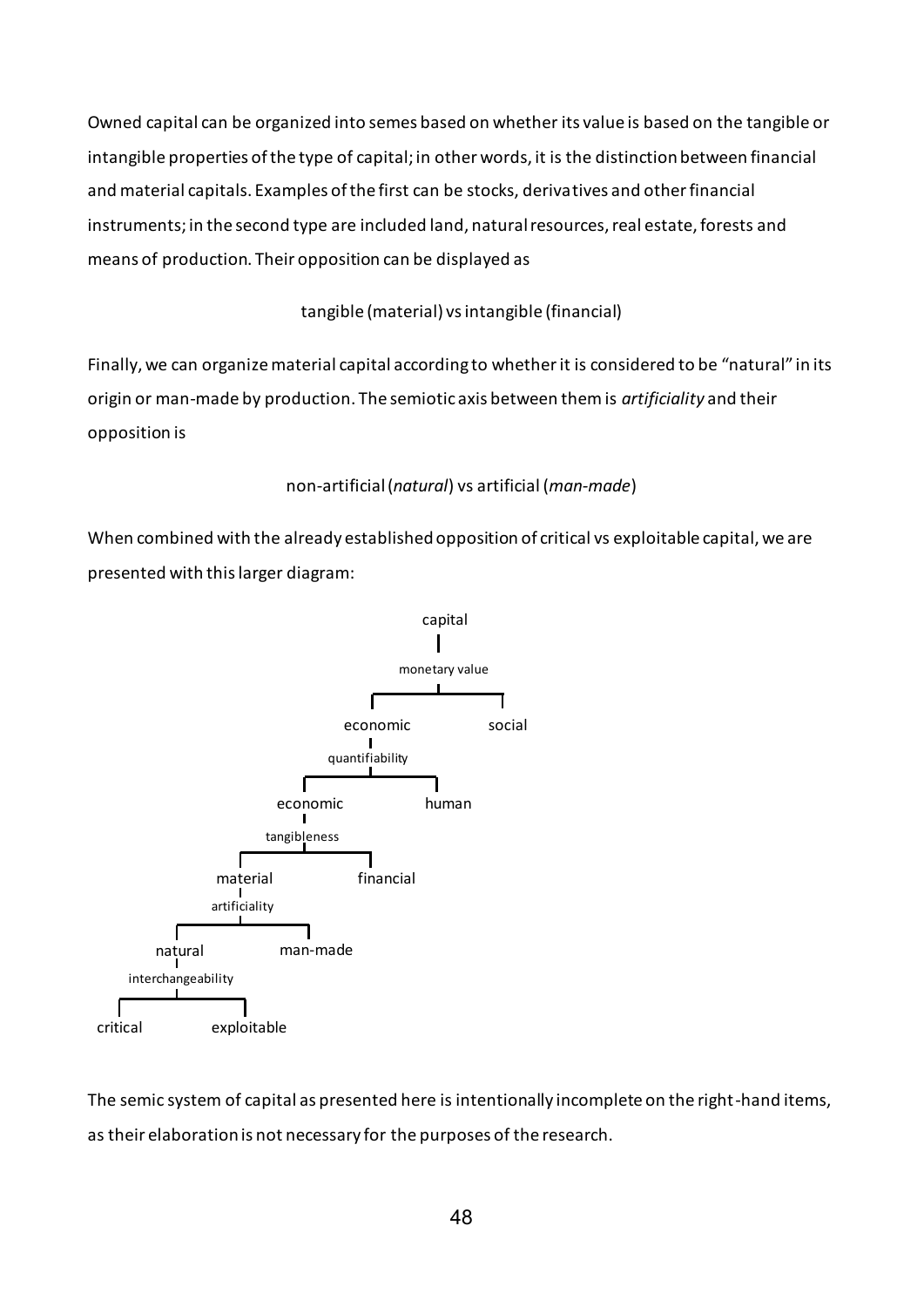It needs to be stated that this semic system itself will not show up in the final semic system of sustainable development in the TSD chapter. The semic system of capital drafted above is only a theoretical device to extract *from* the text objects that exist *within* that very text.

# **4.5. Greimasian legal discourse**

If we desire analyze some specific legal texts such as the TSD at hand, we need first reflect on the whole status of legal discourse.<sup>171</sup> Without properly understanding the specific properties of legal language we cannot approach it operationally. Greimas treats legal language as "a secondary metasemiotics" based on natural language through connotation made of "secondary signifieds". 172 This structure of different semiotic systems "layered" and built on top of each other can be explained as follows: all systems of signification are built on a plane of *expression* (signifier), a plane of *content* (signified) and a *relation* between two planes. We can now imagine situation where a whole semiotic sign system becomes an element of a second system, the content– expression sign-function becoming either the expression or the content of a new system. We can derive two qualitatively different systems based on whether the first system is inserted as either the expression or the content. In the first case, we are discussing of *connoted semiotic system* where the expression plane is constituted by another signifying system. In the second case, when the initial signifying system constitutes the plane of content of the new system, we are discussing of *metalanguage*. <sup>173</sup> Barthes describes that "the signifiers of connotation, which we shall call *connotators*, are made up of *signs* (signifiers and signifieds united) ofthe denoted system".<sup>174</sup> The connotations, the signifieds, therefore constitute "an autonomous symbolic dimension that accounts for the weight of legal discourses and the credibility of legal institutions".<sup>175</sup>

The level of connotation is very important, because it makes it possible to add more meanings to signs and their relationships than what the content of a single sign would allow. This is also exactly the very reason why we can expect a unique representation of the concept of sustainable development to arise from the text in the analysis: the internal configuration of meaning of sustainable development is built on connotation and not on the meanings the signs have in natural

<sup>171</sup> Greimas 1990 <sup>172</sup> Greimas 1990, 107 <sup>173</sup> Barthes 1967, 89–90 <sup>174</sup> Barthes 1967, 91 <sup>175</sup> Greimas 1990, 107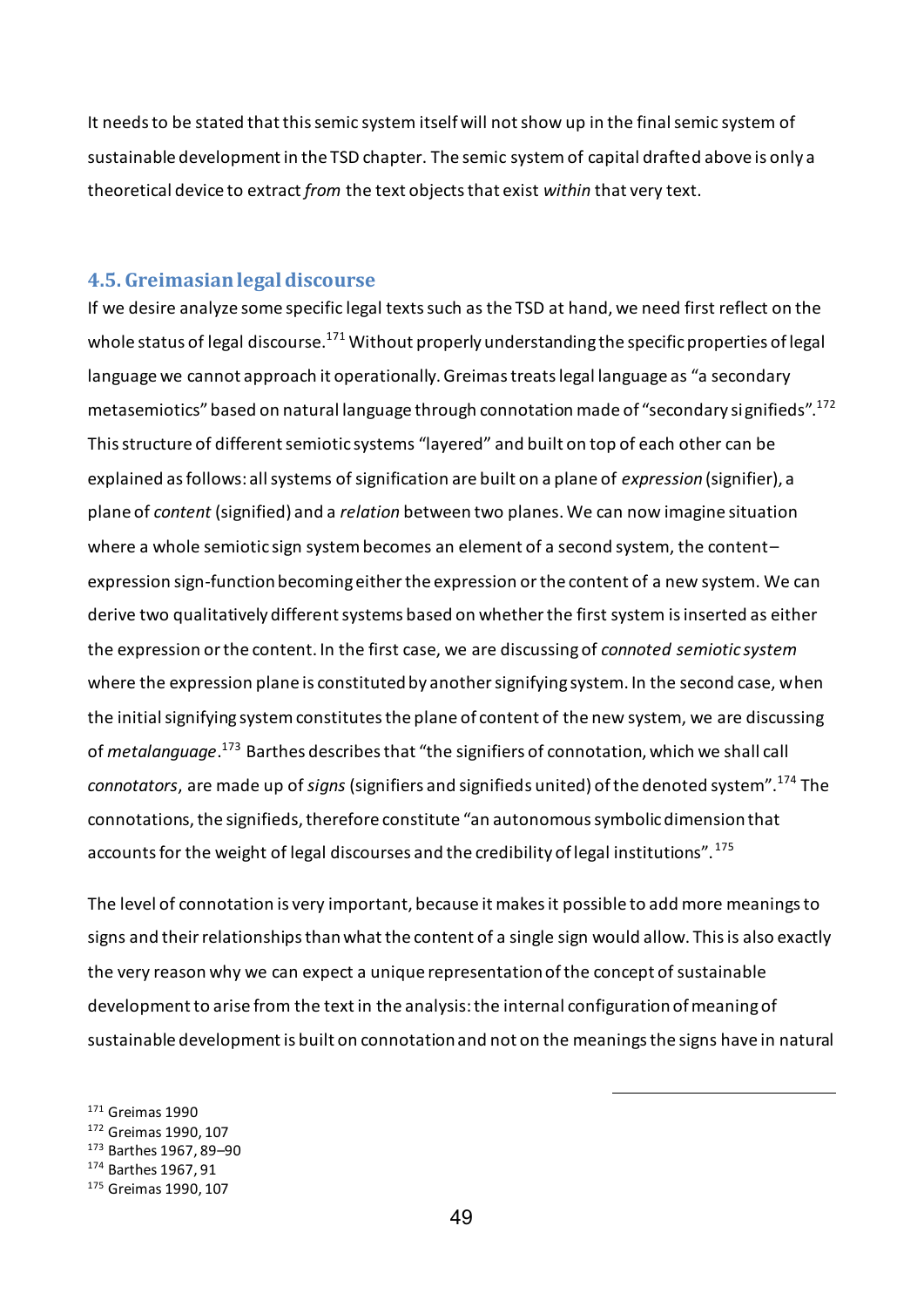language. Barthes calls the form of the signified of the connotated sign *ideology*, and the form of the signifier *rhetoric.*<sup>176</sup> Thus, the connotated configuration of sustainable development in the TSD is representative of the ideology underlying the production of the configuration.

In his analysis, Greimas also displays that the connoted system of legal discourse is made up of a legal grammar and a legal semantics, which are developed out of non-legal discourse consisting non-legal grammar and non-legal semantics. Greimas describes it as follows:

Legal discourse, which as we saw is the result of the convergence of its two components, a grammar and a lexicon, produces legal utterances […] that are defined both by their canonical form (resulting from the application of the rules of grammatical construction[)] […] and by their legal content, considered as part of the semantic universe that legal language covers […]. Only utterances that satisfy *stricto sensu* the two criteria of grammaticality and semanticity will be recognized as being legal.<sup>177</sup>

Legal grammar has peculiar features that separate is from some other types of grammar. It is explicit, tries to exhibit the very rules it is made of and attempts to appear as if leaving no room for ambiguity. Therefore it is not a natural but a *constructed grammar*. Therefore, we ought to take into account both the meaning implied by the grammatical structures of legal texts beyond their semantic (i.e. lexical) contents.<sup>178</sup> This means that specific features of the grammar that we witness is *intentional* and thus carries inherent *meaning* in it. We can look at the grammar, identify a rule of how it works, and then try to analyze the implied meaning of that grammatical function. Another big takeaway here is that we can attempt to identify both the rules of the legal grammar instead of the legal lexicon alone.

One particular tool available to semiotic analysis is also utilized here: the commutation test, which was most famously endorsed by Barthes.<sup>179</sup> It consists of introducing on artificial change among the terms (signifiers) and observing whether there occurs an observable change in the field of content. Assuming a given structure (of signs), the varying of the term has the potential to create different readings or usages for that structure.<sup>180</sup> For example, a noun can be replaced with its antonym (opposite) to see what kind of effect it has on the signifieds of the other signs in its environment. This is in line with Curtis and Curtis, who indeed highlight the need to explore the

<sup>176</sup> Barthes 1967, 92 <sup>177</sup> Greimas 1990, 111 <sup>178</sup> Greimas 1990, 108–109 <sup>179</sup> Barthes 1967; Barthes 1983 <sup>180</sup> Barthes 1983, 19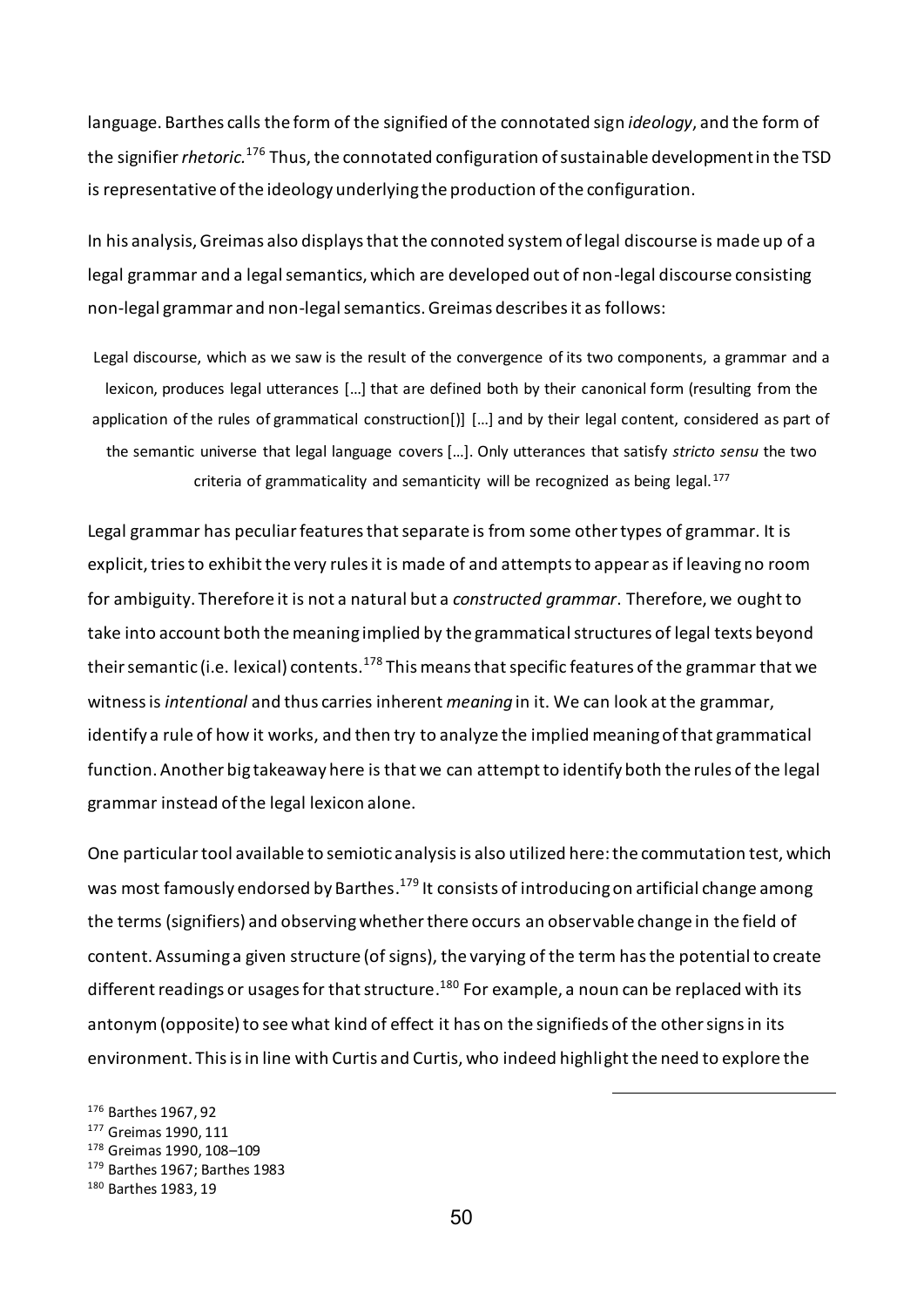meanings of the signs in the context of relationships *with other signs.* <sup>181</sup>This kind of analysisis undoubtedly interpretive, but as Manning emphasizes, interpretation is fundamental in doing semiotic research, since no system is completely without indeterminacies, gaps or interpretive aspects.<sup>182</sup> Eco elaborated this as follows:

Semiotics must proceed *as if* a definitive general structure existed; but to be able to do this one must assume that this global structure is simply regulative hypothesis and that *every time a structure is described something occurs within the universe of signification which no longer is completely reliable.*<sup>183</sup>

According to Manning the purpose in semiotic analysis is not just description of parts and elements that make up sign systems, but to uncover the systems these parts constitute, "in order to produce explanations of those constraints in formal an differentiated terms".<sup>184</sup> Therefore. in this analysis I will first explore the relevant content of the Trade and Sustainable Development Chapter text, and then organize our discoveries in these explorations into a systemic presentation.

The analysis of the Trade and Sustainable Development Chapter is carried out as follows: first I will make some general remarks about the nature of this legal text in general; to be more precise, I attempt to explain the very nature of how the text itself relates and communicates to its authors and audience by making remarks to Yuri Lotman's account on autocommunication. Then I'll look at Article 13.1 which contains not only objectives about what the Chapter tries to establish, but also makes important definitions to some central concepts, most importantly sustainable development in the context of the chapter itself. Then, based on that definition and our own previously established theory of sustainable development, I shall look at the dimensions of ecological sustainability/environmental protection and social development by reading and exploring carefully the relevant Articles and their contents to those areas. In the end, I will bring our findings together and present in the results a system of signs that springs forth of the findings.

 Curtis & Curtis 2011, 250 Manning 1987, 31 183 Eco 1979, 129; italics original. Manning 1987, 34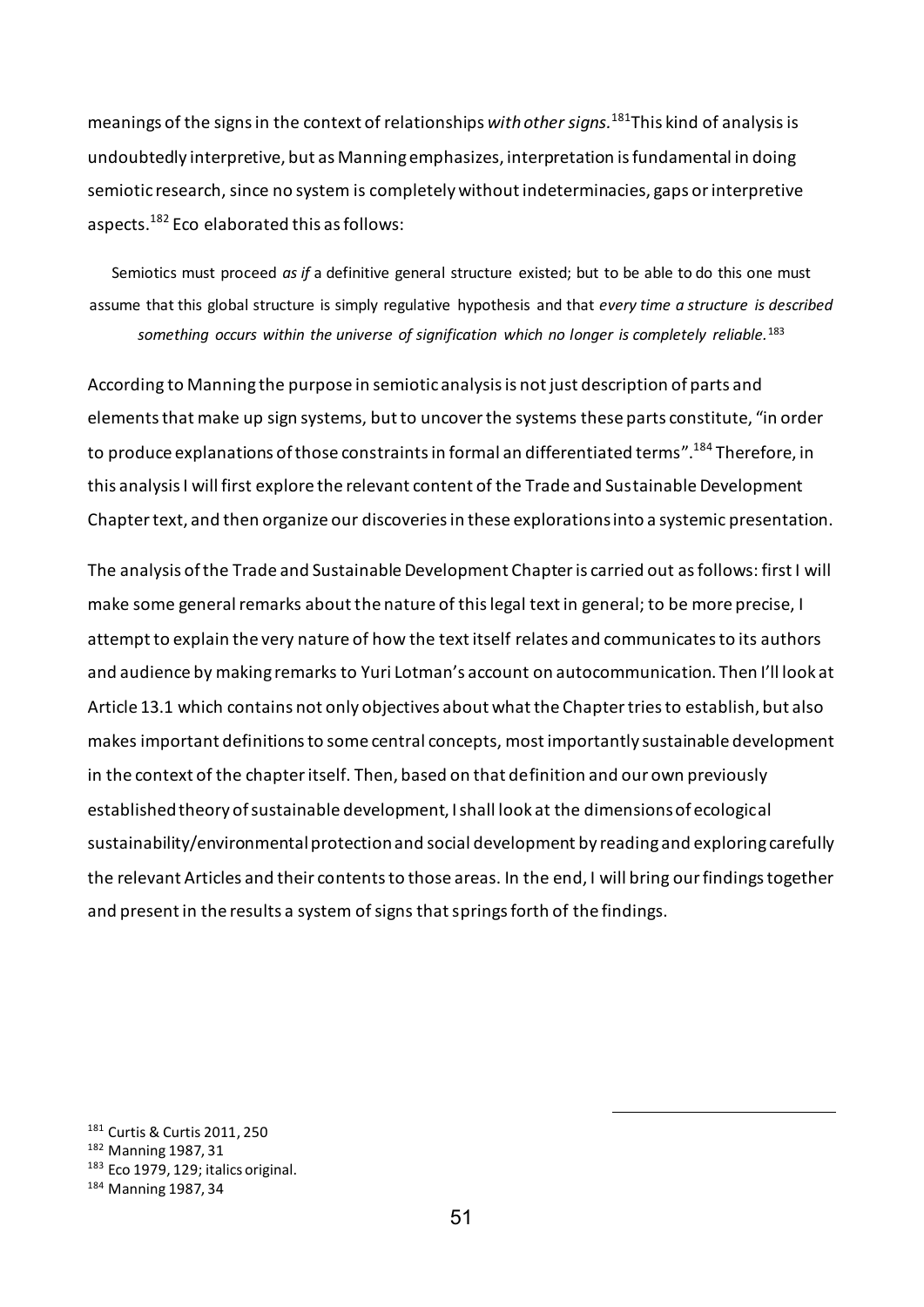# **Chapter 5: Semiotic analysis of the Trade and Sustainable Development Chapter**

# **5.1. The legal grammar of Trade and Sustainable Development chapters**

A highly characteristic feature of a legal contract text is its authors' and signatories' habit of selfreferentiality. Like the whole of these trade agreements, the TSDs are also filled to the brim with expressions that take the following form:

> The Parties recognize… The Parties recall… Each Party shall… A Party not shall… Unless the Parties agree… etc.

This form has a clear dual communicative function. First of all, it is a message sent by the addressers ("The Parties", i.e. European Union and its partner) to an addressee or audience (all intended and non-intended readers of the text) through a medium of text. Besides this, expressions of this form can be approximated as a type of autocommunication, communication where the subject of communication transmits information back to itself. This autocommunication, which Lotman calls "paradoxical", is an important distinguishing factor of legal grammar from natural grammar. Lotman describes an "I–I" system of communication to restructure the "I" through qualitative transformation of information; it is not merely a transmission of a fixed quantity of information as in an "I-he/she" system of communication.<sup>185</sup>

Lotman considers that some texts addressed to a self, mainly those fulfilling a mnemonic purpose, are not autocommunication.<sup>186</sup> It is possible to take a view that a legal agreement is merely an archived listing of already negotiated and agreed upon matters, but there is without a doubt a distinctive cultural and discursive dimension to law. Also, there is the structured specificity and recurring properties of legal discourse that set it aside from other spheres of culture and cultured speech. Most importantly, however, the self-referentiality of the aforementioned grammatical structures is difficult to understand without interpreting them as proper autocommunication. The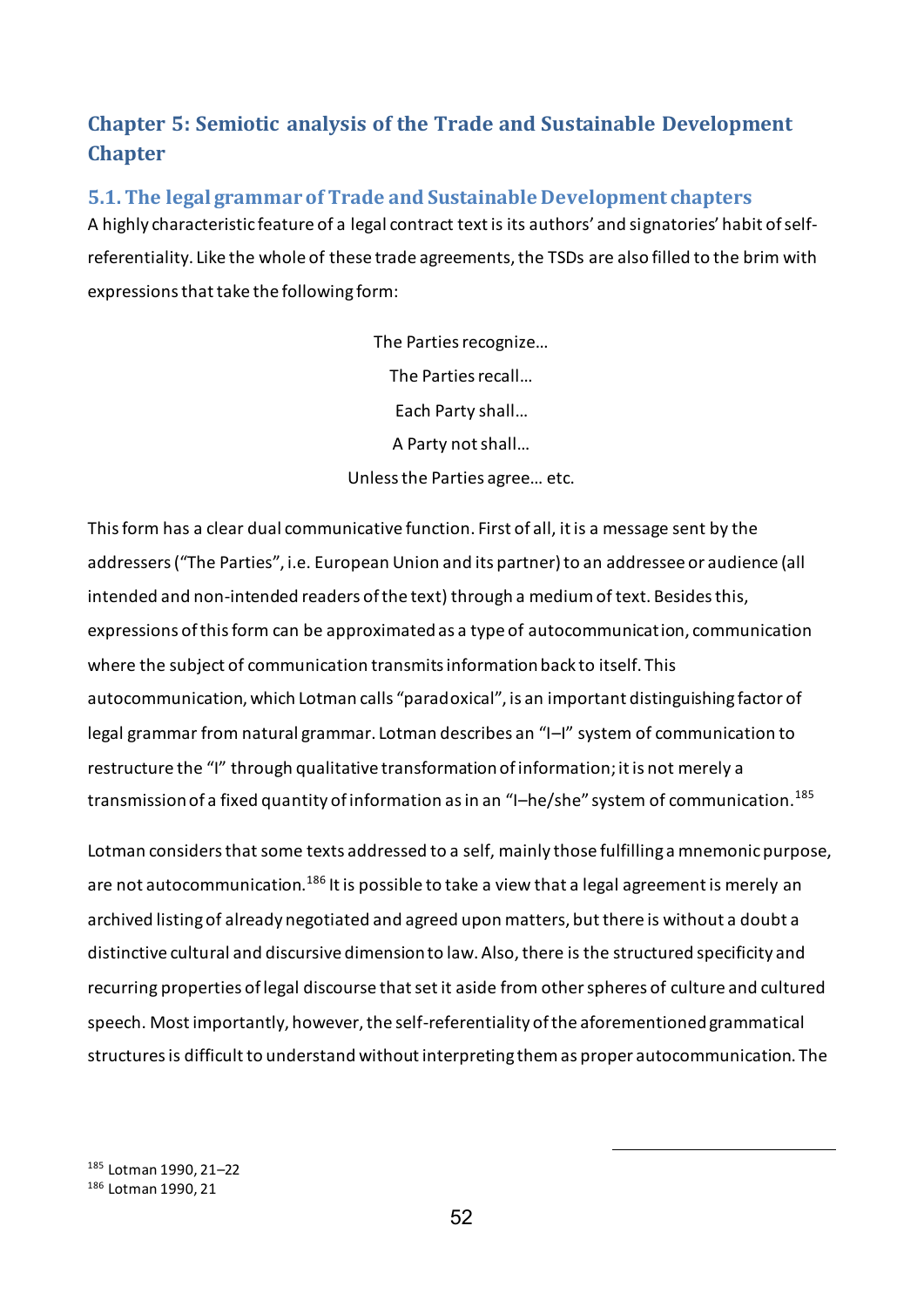dual function of autocommunication and external communication in legal agreement text is a characteristic feature of this type of legal grammar.

This type of self-transformative function of international legal texts is important for the international community and its actors because it enables efficient diffusion of norms through language and communication. In the case of EU and its trade partners with which it has FTAs that contain TSDs (mostly developing countries with the exception of South Korea, which is a developed country), the fact that these two signatory parties exclaim their commitments, recognitions and volitional intents in the sector of sustainable development policies becomes an act of transformation dictated by the message and the text. This aligns with the overarching aim of establishing sustainable development in its external policies, suggesting even more the utilization of legal grammar for achieving political goals.

# **5.2. Objectives of the Trade and Sustainable Development Chapter**

The first Articles of the TSDs deserve special attention in terms of analysis, because they function as a framing device for the entirety of the chapters themselves. They therefore give an additional layer of meaning to all other articles that make up the text. Here we will look only at the first article of the EU–Vietnam Trade and Investment Agreement because its contents are almost verbatim already used in previous agreements, with the exception of its first paragraph. That is actually very interesting, because as the first paragraph of the first article it "sets the stage" for the entirety of the article as well as the chapter itself. The content of the paragraph is actually rather straightforward-looking:

1. The objective of this Chapter is to promote sustainable development, notably by fostering the contribution of trade and investment related aspects of labour and environmental issues.<sup>187</sup>

The objective is laid out in the first phrase, "to promote sustainable development" and then by the means of it, "fostering the contribution of trade and investment related aspects of labour and environmental issues". There is a clear object to be defined, "labour and environmental issues" that has specific aspects of trade and investment, which are governed by the agreement itself. This paragraph, although seemingly simple and unremarkable-looking is actually peculiar as it completely new to the other "next generation FTAs", which usually had what is now Paragraph 2 opening the Article. On the surface, its addition looks odd, but on a deeper analysis new details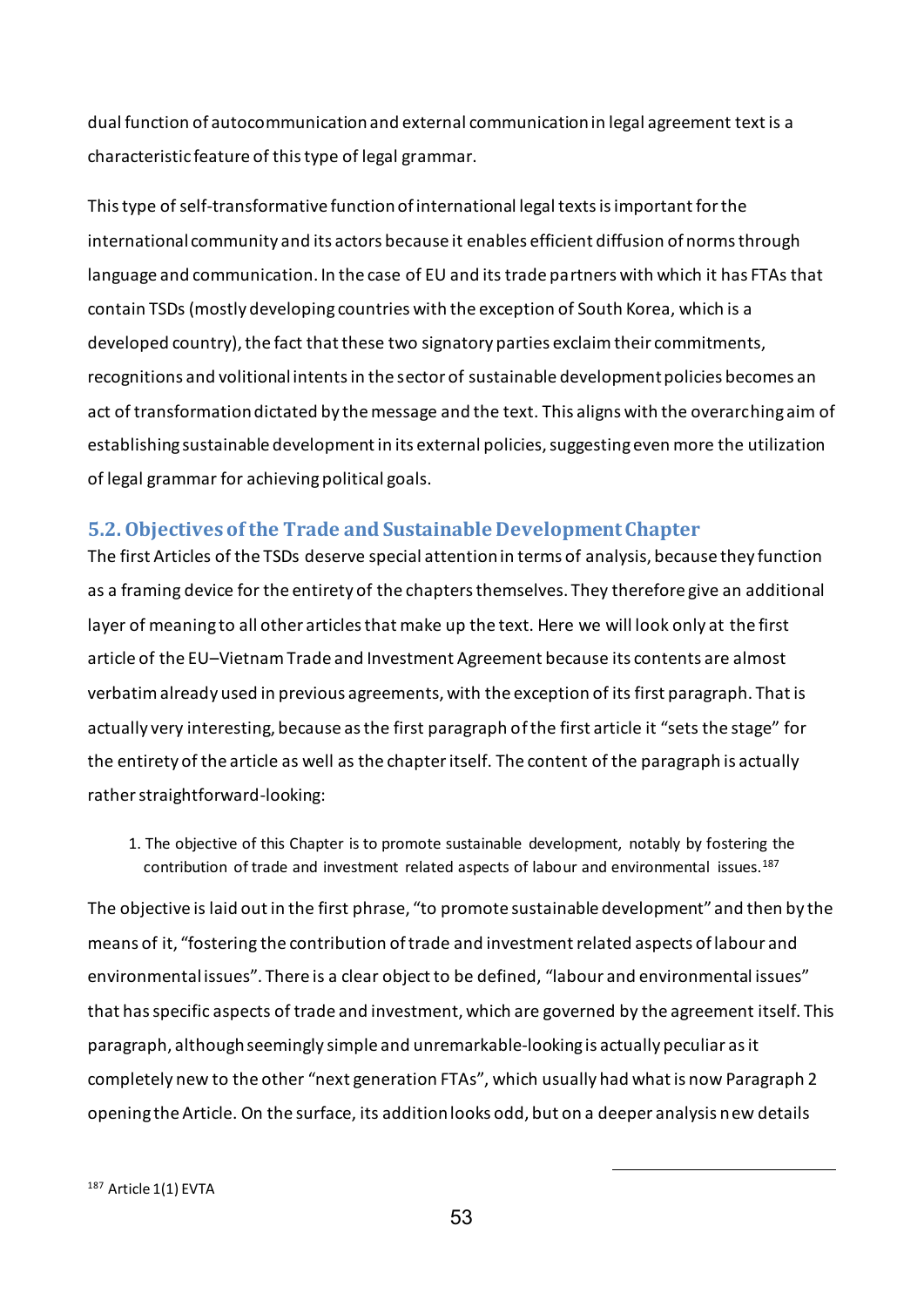emerge. Since its emergence is unique and obviously intentional, it must serve a specific function. The significance of this paragraph is in its syntagmatic organization and on specific semantic expressions, mainly "foster".

The objective of the chapter as promoting sustainable development makes a normative claim: the articles written in the chapter *all work toward the goal of sustainable development*. And not only in any kind of way, but in a "fostering" way, an expression that has been heretofore not present in EU agreements' TSDs. Merriam-Webster gives the verb "to foster" two definitions: "to give parental care to" and "to promote the growth or development of". The word therefore implies a sense of nurture besides a more common encouragement; the polysemy is clearly present, but the difference in using this specific signifier emphasizes the meaning and significance of this "parental care" aspect. This "parental" fostering implies close and continued care as well as respect, worry, shelter and protection. Therefore, when this expression is intentionally chosen to be used in a place where a synonym having some shared signifieds such as "to encourage" would also be appropriate, we can suspect that this is second-level use of language to create specific meanings with distinct connotations. When the chapter aims to "foster" the contribution of trade and investment related aspects of labour and environmental issues, it is being implied that everything in it ought to be treated with long-term, careful and deliberate attention.

Another point of attention is the expression "trade and investment related aspects of labour and environmental issues". This is only ever expressed once before in any agreement: mainly in the EU–Korea Free Trade Agreement, where it was in the Paragraph One of the Article Two ("Scope") of that agreement. The context, however, was different and not exactly comparable to this. The meaning of the phrase, however, is clear: that the two things, trade and investment, and labour and environmental issues have a shared interface. In the context of the EU we came to find that sustainable development is often interpreted as a meta-policy that covers and governs many different policy areas. We can speculate that the formulation of the sign of trade and investment– labour and environment interface connects with the EU policy principles of sustainable development as a larger policy tool crossing over several issue areas.

This interface is expressed in the agreement so that either parts or the whole of the sector that "labour and environmental issues" covers is affected by trade and investment. So when sustainable development is being promoted under an agreement that governs trade and

54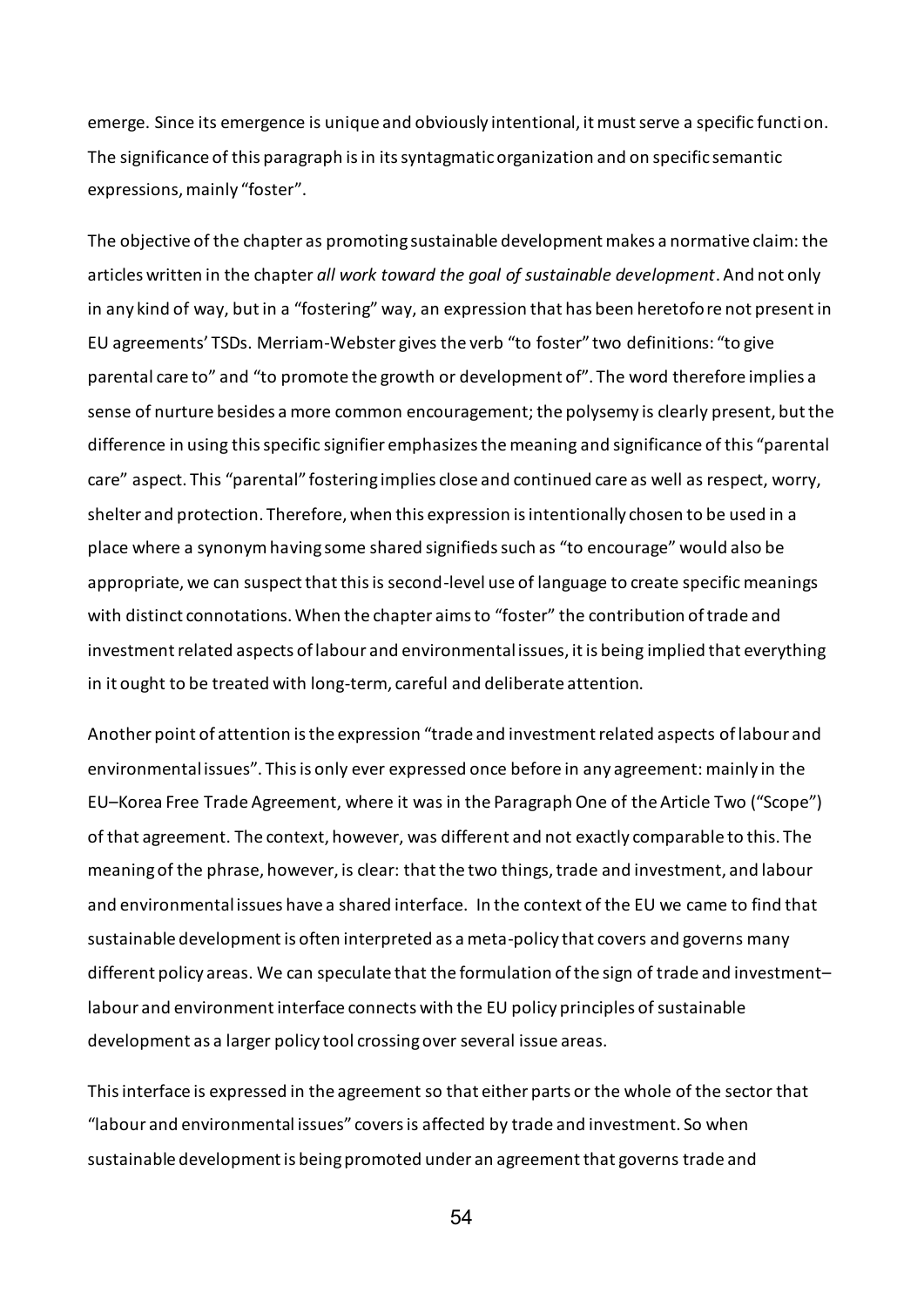investment, this chapter is there to obligate them to have beneficial impact – as implied by "the fostering to contribute" – on the issues of labour and environment.

Paragraph Two has a similar structure that has been employed in all the other agreements, almost all of its content as well. However, there are few phrase structures that change how the paragraph works. In the EU–Vietnam agreement the paragraph begins with a sentence that recalls many different international agreements, many of which are related to sustainable development:

2. The Parties recall the *Agenda 21 on Environment and Development* of 1992, the *Johannesburg Plan of Implementation of the World Summit on Sustainable Development* of 2002, the *Ministerial Declaration of the United Nations Economic and Social Council on Full Employment and Decent Work* of 2006, the *International Labour Organization* (hereinafter referred to as "ILO") *Decent Work Agenda*, the *Outcome Document of the United Nations Conference on Sustainable Development* of 2012, entitled "*The future we want*", and the *Outcome Document of the United Nations Summit on Sustainable Development* of 2015, entitled "*Transforming Our World: the 2030 Agenda for Sustainable Development*".<sup>188</sup>

The important word here is "to recall". "To recall" means bringing something back to one's mind and as such makes the sentence seem weird to an outside reader. But in the context of the agreement, the verb always actually functions as transitive, thus requiring an object to accompany itself.<sup>189</sup> When the Parties "recall" something, they invoke some *ontological object* – as the *linguistic object* of the transitive verb of "to recall" – to the semiotic field of the text that connects the Parties to the presence of this object. In the act of recalling commitments previously made by the parties are brought back by reference to the documents that contain those commitments, even though that the content of the documents are not present and shown to the reader. This is the intended effect of autocommunication in action: the Parties are reminded – or do they remind themselves? – that they have previously publicly upheld certain values and made commitments to certain actions in a semiotic operation that co-constitutes the identities of the Parties themselves.

In other words, the purpose of recalling is to re-enforce particular aspects of this identity by ontological objects summoned to the semantic field. Here we see legal discourse in action in two ways: the verb "to recall" is brought both into a legal semantic realm from the realm of natural language, where it is given a specific meaning within the legal culture and discourse (it does not stand for all of the uses in natural language, e.g. "I recall that when I was a child…"); on the other

<sup>188</sup> Article 1(2) EVTA

<sup>189</sup> In ordinary language, the verb "to recall" does not always function as transitive. However, within the construction of the legal grammar in this text those functions are not allowed.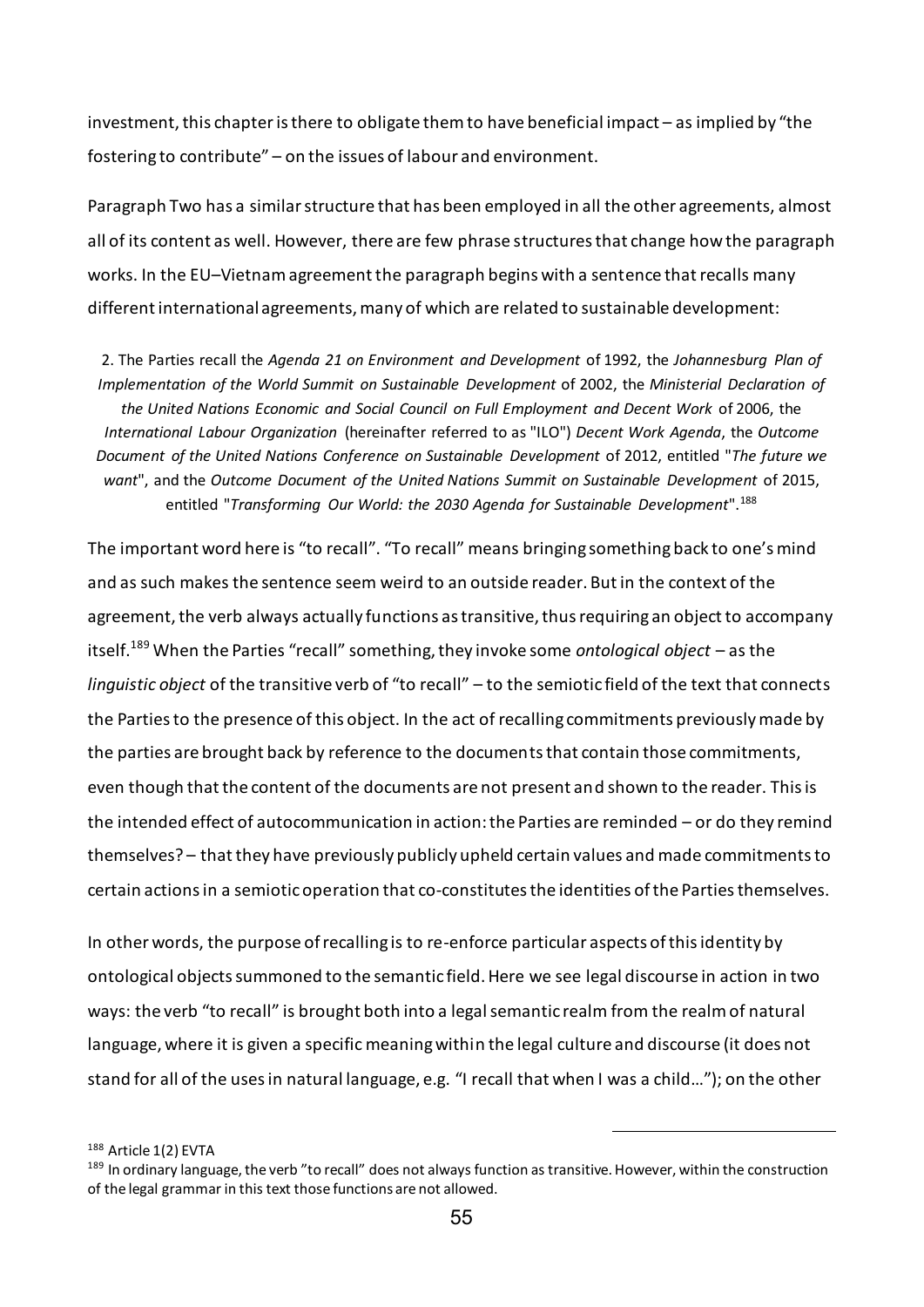hand, its grammatical function is as well specific to legal grammar compared to natural language: the grammatical function and structure of a transitive verb's object affecting the subject instead of the opposite.

The second part of the paragraph goes as follows:

They affirm their commitment to promote the development of international trade in such a way as to contribute to the objective of sustainable development, for the welfare of present and future generations. The objective of sustainable development shall be integrated in their bilateral trade relationship.<sup>190</sup>

This part is mostly copied verbatim of all the previous agreements with only few small changes. Compare it with for example with the Central American Association Agreement:

The Parties reaffirm their commitment to promoting the development of international trade in such a way as to contribute to the objective of sustainable development and to ensuring that this objective is integrated and reflected at every level of their trade relationship.<sup>191</sup>

Paragraph Three also appears *almost* word-to-word in the Central American Association Agreement and only slightly less so in the EU–Korea Free Trade Agreement. Its function in the article is clear as it explains the function and *meaning* of sustainable development in how it relates to the chapter as a whole. The definition is classic:

3. The Parties affirm their commitment to pursue sustainable development, which consists of economic development, social development and environmental protection all three being inter-dependent and mutually reinforcing.<sup>192</sup>

Here we see the representation of the three pillars of sustainable development, represented as being equal in importance and scope. It is not surprising to find this definition, because it is so widespread, but on the other hand, it is not the most accurate way to represent the pillars as we found before. Besides the important purpose of definition, this chapter serves another function: it is the first notion where the Parties themselves commit to sustainable development.

Paragraph Four has a minuscule, yet interesting detail. Although its content has been used in all of the previous "next generation" FTAs, there is one change we should look at. The text of the paragraph is as follows:

-

<sup>190</sup> Article 1(2) EVTA <sup>191</sup> Article 284 EU-CAAA <sup>192</sup> Article 1(3) EVTA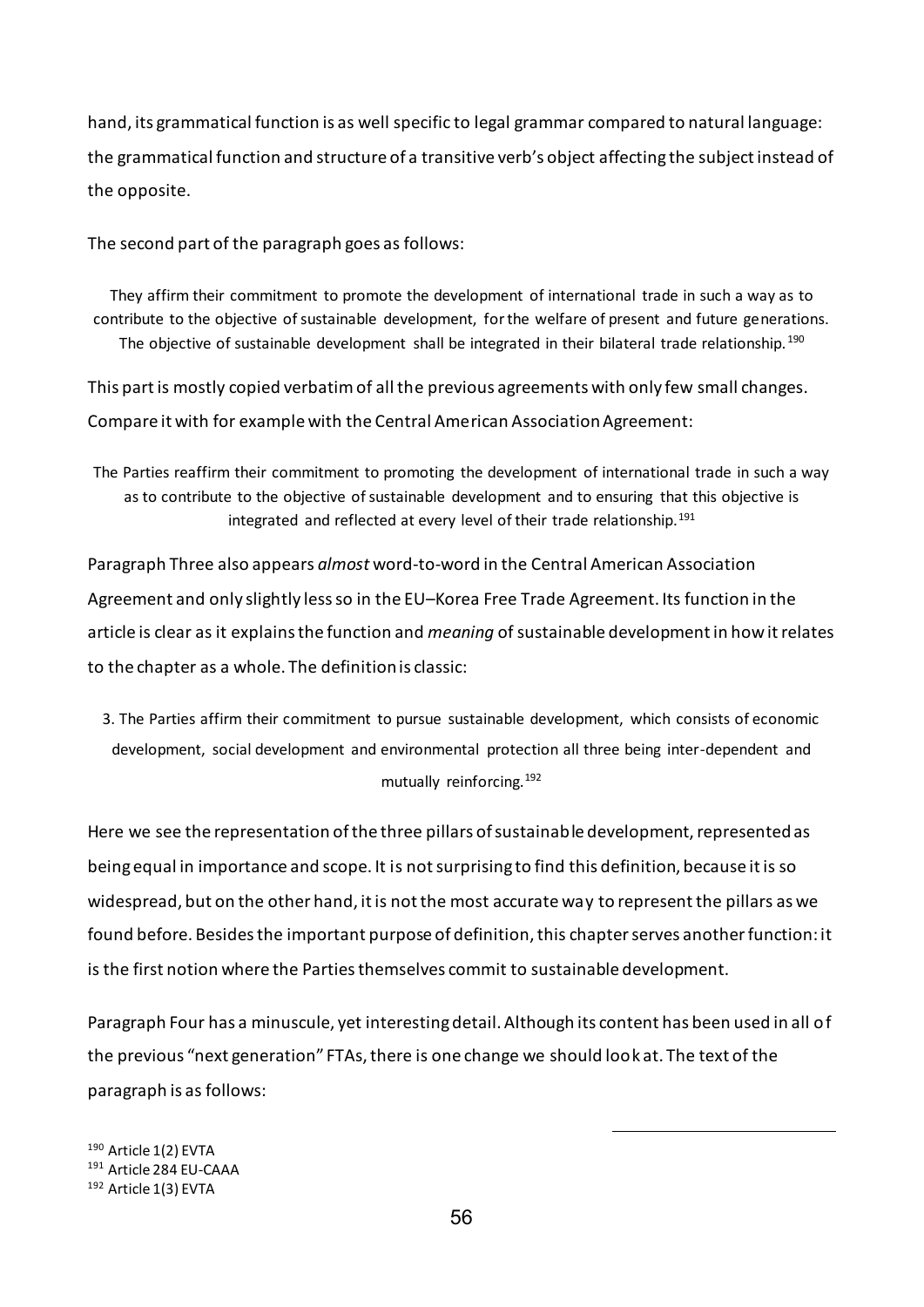4. The Parties underline the benefits of cooperating on trade-related labour and environmental issues as part of the global approach to trade and sustainable development.<sup>193</sup>

The "big small change" that has been made to this revision of the staple text is changing the indefinite article "a" into a definite article "the" in the expression "*the* global approach to trade and sustainable development". Again, this difference is very likely intentional and thus suggests different meaning. The semantic difference expressed here by indefinite and definite articles is that the addresser believes that both they and the addressee are aware of and know the identity of the noun. Per the case of autocommunication, the use of the definite article leads to suggest that the Parties both know and are aware of the global approach to trade and sustainable development and are part of this approach. The Parties are made part of this approach by two mechanisms, the first one being the cooperation through the sustainable development measures of the FTA, the other being the global-ness (i.e. encompassing all countries) of the said approach. The use of the definite article makes sense also because it emphasizes the shared-ness of the sustainable development project, which is one of the ways how the EU views sustainable development in general.

In the previous iteration the indefinite article gave an impression of a separate process of trade and sustainable development, this has come to change at least because of the United Nations' Sustainable Development Goals agreed in September 2015, to which all countries in the world at that time agreed. Another change in the paradigmatic plane here is the replacement of the word "social" with "labor". We will look at and explain this case later when we look at how the dimension of social development displays itself in the chapter.

Paragraph Five is syntactically straightforward without any features of particular interest, but its content in the context of autocommunication is again interesting:

5. This Chapter embodies a cooperative approach based on common values and interests, taking into account the differences in the Parties' respective levels of development.<sup>194</sup>

It suggests and paraphrases the principle of "common but differentiated responsibilities" of the Brundtland Report, which is generally considered to be important part of the concept of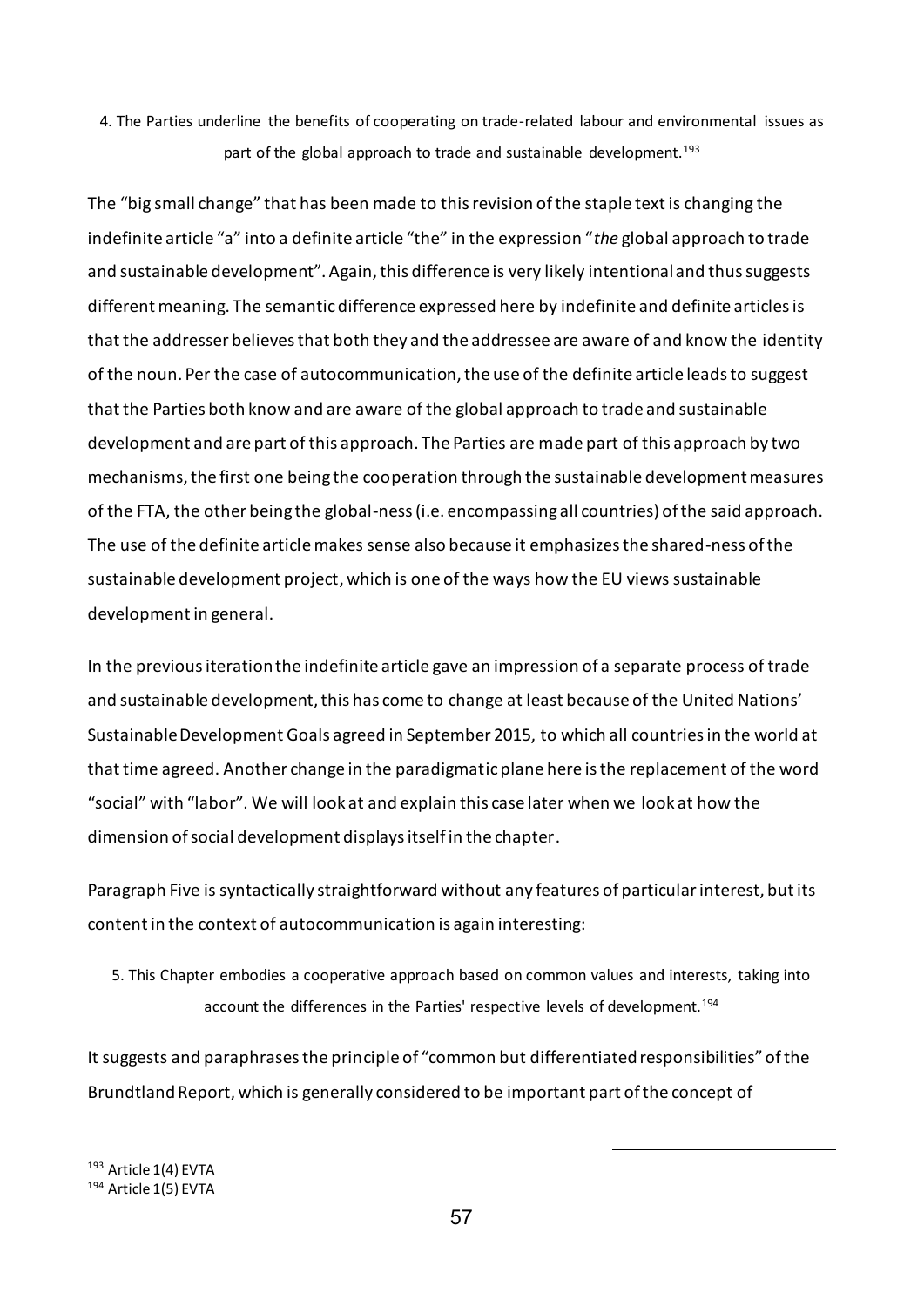sustainable development. However, the reference to "embodying" "common values and interest" has far-reaching consequences. Thinking about this in terms of Lotman's textual interactions, both the text and its surrounding cultural context can affect each other in a two-way relationship. In regards of this statement of embodying common values and interest, the text now imposes a constraint on how we ought to think about real relationship between the European Union and Vietnam. In practice, one possible interpretation of the interaction could be like this: the text frames the "values and interests" of both EU and Vietnam in terms of "sharedness"; i.e. we (and they themselves) need to believe and act to the extent that we believe they are shared. This will (or at least should, if the agreement is expected to have credibility, and this can be disputed) frame the policy design process of both Parties. On the other hand, though, we can only read into those "common values and interests" in the text to the extent that we perceive to be shared. In other words, if we consider that there are values and interest that clearly are different and not shared between the two Parties, we do not interpret those being referent to the signifier "common values and interest".

## **5.3. The meaning of sustainable development in the Chapter**

As the semantic organization of the concept of sustainable development was established earlier as having a special status in the internal configuration of meaning within the concept alongside with the important idea of critical natural capital being the qualifying criteria for any development to be sustainable, I shall now make use of these ideas in analyzing the TSD. First and foremost, I will indeed analyze all the sections that deal with environment in one way or another, and after they have been exhausted, I will take a look at the social dimension of development and how it's being presented in the TSD.

When analyzing environmental protection and the use of different natural resources, I shall look for expressions related to the management of the environment, and decide to which end of the semantic axis of interchangeability they fall in order to decide whether the contents of the text display critical or non-critical types of natural capital and therefore strong or weak types of sustainable development.

It needs to be kept in mind that not everything that can be classified sustainable development can be outright classified as trade-related, i.e. included in this TSD of a free trade agreement. For

58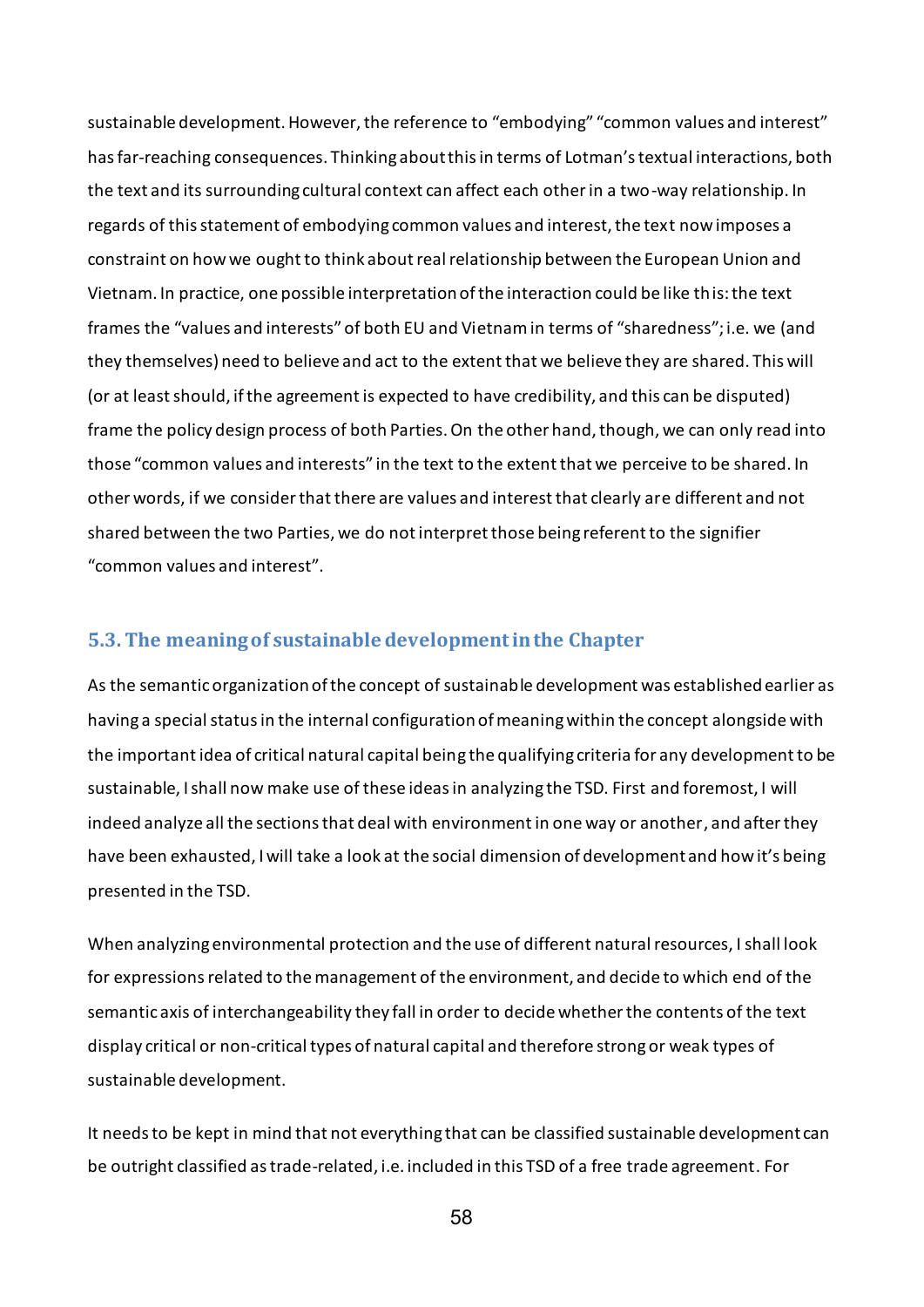example, reducing consumption in the developed part of the world that is the EU (as argued for by the Brundtland Report) is difficult to relate to international trade. Consumption patterns are affected by trade, but consumption and trade are not the same thing. In other words, there are more aspects to sustainable development than those presented here, but they will not be found in this text, because they do not relate to the trade framework that the TSD is subordinate to.

#### **5.3.1. The extent of environmental protection**

As it has been established before that environmental sustainability is the underlying, most important element of sustainable development, we should pay special attention to environment in the chapter. So, what kind of meaning does environmental protection have in the agreement? On a macro level we can distinguish two separate elements how it's being approached. The first one is by the *contents* of Article 13.5 ("Multilateral Environmental Agreements") and the second is by denotative meanings that give definitions on what constitutes "environment", from Articles 13.7, 13.8 and 13.9. These denotations are 1) biological diversity, 2) forest management and 3) management of living marine resources. As these three things are the main signifiers on the level of a title of an Article that relate to aspects understood as "environment", we can suggest that they form the lines along which environment and its protection is considered.

The most significant of these signifiers are the management of forests and the management of living marine resources, especially the modifier "management". "Management" implies rational human action of directing and handling; here it is combined with nouns that describe sections of natural environment, forests and (living) marine resources. There is no definite article to accompany either noun, for example in Article 13.8, Paragraphs One and Two:

The Parties recognise the importance of ensuring the conservation and sustainable management of forest resources…<sup>195</sup>

To this end, each Party shall […] encourage the promotion of trade in forest products from sustainably managed forest…<sup>196</sup>

The field of reference here is therefore the general concept of "forests" instead of a specific range of both already existing commercial forests and yet untouched forests in their natural state. Therefore, by reference of expression, all domestic forests could in theory be subject to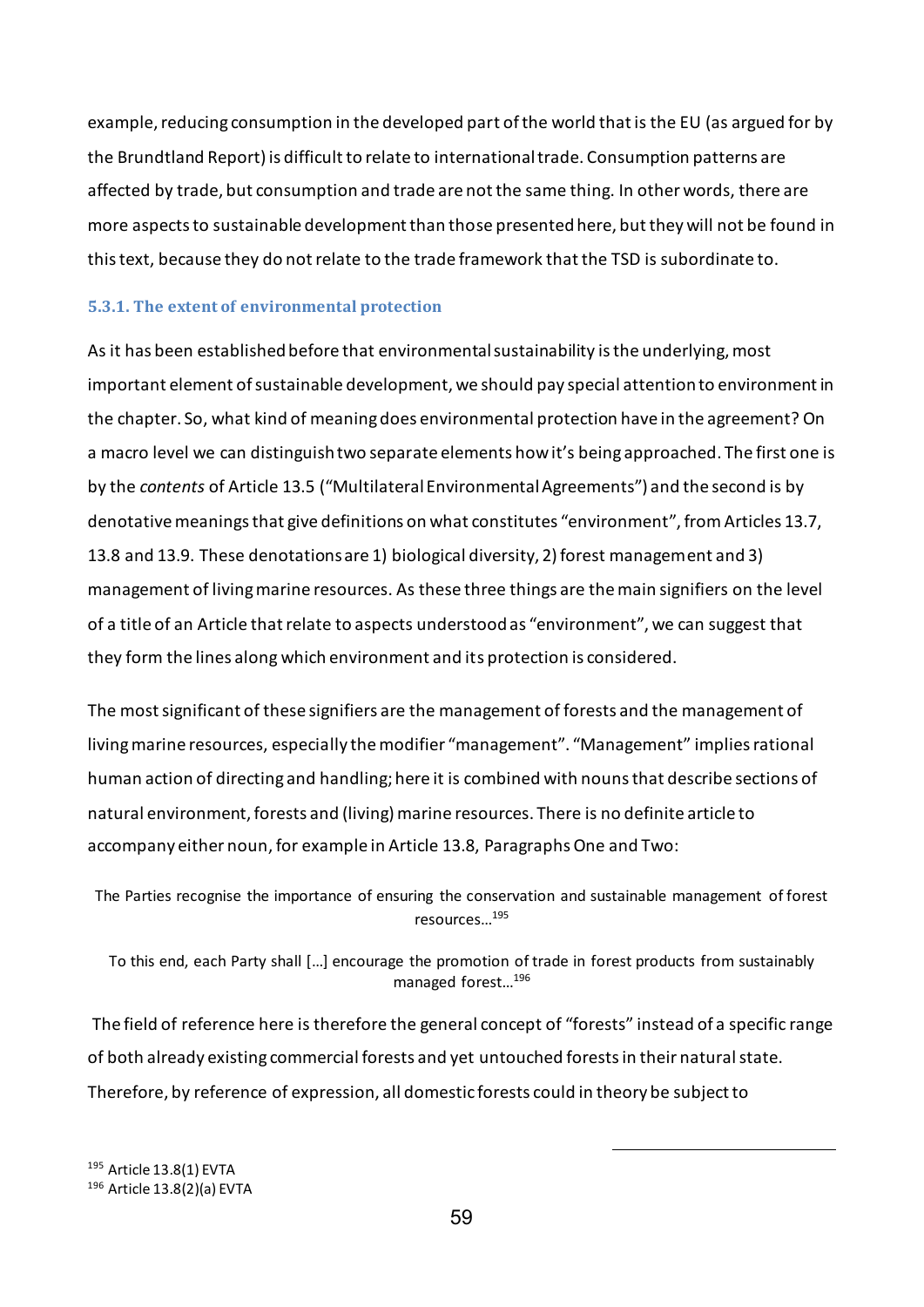commercial forest management as long as it is sustainable. This idea clearly points toward an underlining principle that all the natural capital in the form of forestry is *in theory* substitutable by human capital; that there is no particular area of forest coverage that could not be turned into commercial forest is being strongly implied even though forest *conservation* gets two (passing) mentions in the article. Why are the mentions only passing? The reason is that the two mentions are not elaborated or expanded with additional content and their meaning is therefore left rather empty. It is also rather clear that the economic activity (i.e. management) goes before conservation; applying a commutation test to the article title by replacing the word "management" with "conservation" would turn the article on its head: it would then become "Sustainable Forest *Conservation* and Trade in Forest Products". This implication would be that all forests would be potentially safe from economic activity, leaning towards the concept of noninterchangeable critical natural capital and protecting the said natural capital from consumption.

The same goes for the management of living marine resources: all of them could potentially be seen as subject to economic activity. Additionally, the contents of the Article 13.9, in Paragraph 1, make a reference to marine ecosystems in the phrase "conservation and sustainable management of living marine resources and marine ecosystems".<sup>197</sup> However, the contents of the article are noticeably different to the previous Article. Here the emphasis is more in the *existing* commercial activities on the seas than in the *potential* expansion on fishing (excluding aquaculture), the management of which is clearly laid out in a list of international agreements. Specific attention is paid to the work of Regional Fisheries Management Organization and Catch Documentation and Certification Schemes, as well as illegal, unregulated and unreported fishing (IUU).

The reason for this could be that the conservation of marine areas is by nature qualitatively different than for forests: oceans and seas are continuous and connected and their natural resources are either living (i.e. food) or energy sources (oil and natural gas). The living natural resources are also mobile and migratory, so their management requires action that is multilateral between actors unlike forests, which are always situated within the borders of a country. In this regard, there is not a clear semantic difference between the conservation and management of the "living marine resources" as they basically encompass the same thing: maintaining steady rates of edible catch instead of depleting it; this point is actually paraphrased in Article 13.14,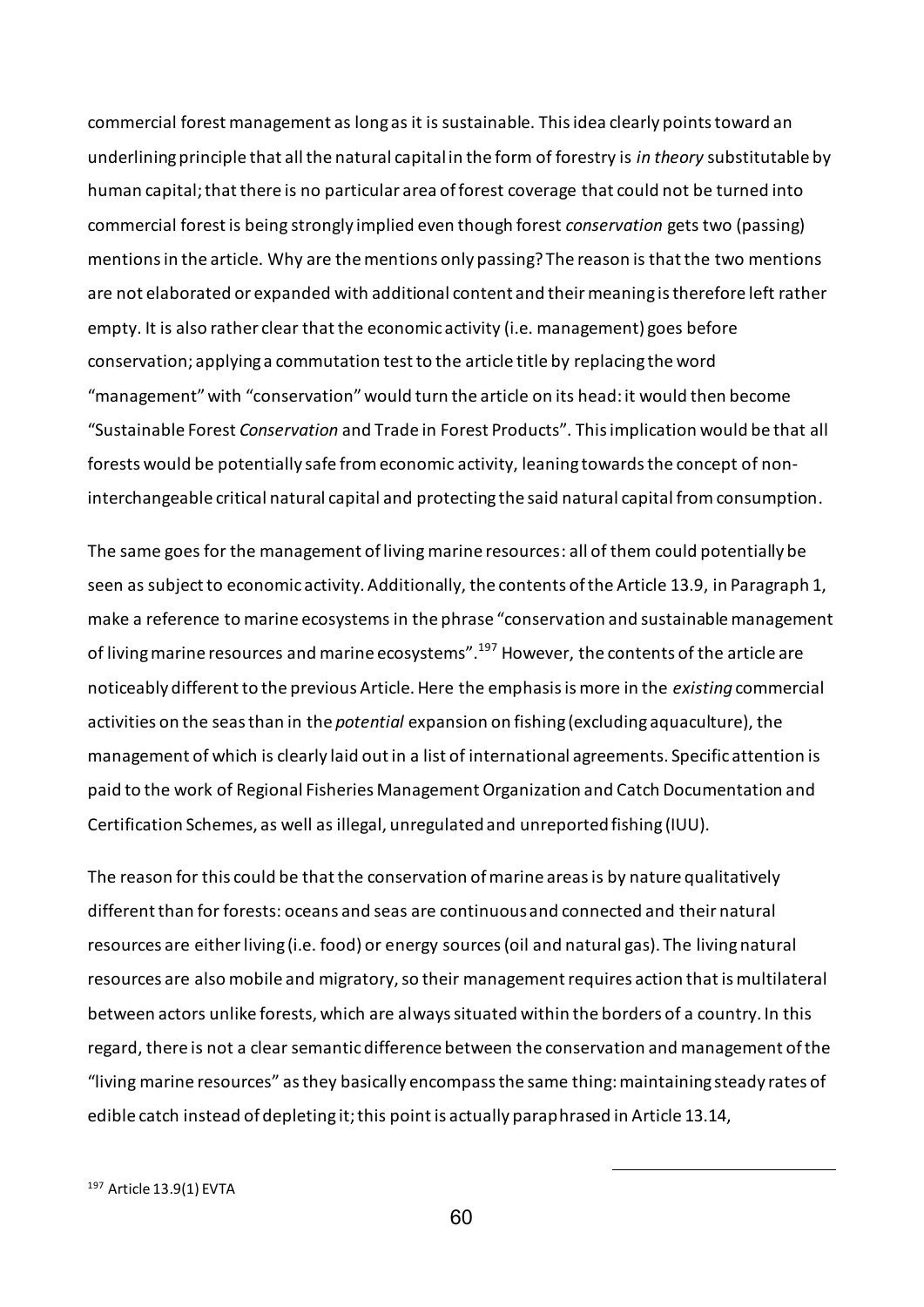Subparagraph 1(l), where the subject is simply "sustainable *fishing* practices".<sup>198</sup> In the cases of forestry, however, the resource goes through a qualitative, semantic and social–economic transformation from "untouched", "natural" forest into a "touched", less "natural" forest that is harvested and used for economic purposes.

Let's look at now at the biological diversity article. How does it express the principle of environmental protection? Biological diversity is expressed to be of importance "in accordance" to international agreements, mainly the United Nations' *Convention on Biological Diversity* of 1992 ("CBD") , *Strategic Plan for Biodiversity 2011-2020 and the Aichi Biodiversity Targets* and the *Convention on International Trade in Endangered Species of Wild Fauna and Flora* (commonly known as CITES).<sup>199</sup> In the CBD, biological diversity is defined as follows:

"Biological diversity" means the variability among living organisms from all sources including, inter alia, terrestrial, marine and other aquatic ecosystems and the ecological complexes of which they are part: this includes diversity within species, between species and of ecosystems.<sup>200</sup>

The very first sentence of the CBD also states that biological diversity has intrinsic value in and of itself.<sup>201</sup> Having taken these two definitions into account, it is easier to analyze the contents of the article here. The most noticeable detail about this article is in the order of the paragraphs and their contents. In general, the order of contents in an article moves linearly along the horizontal axis, which represents several parameters depending on the context: an article progresses either from important to less important, abstract to concrete, ideas to actions or any combination of these. In Article 13.7, its Paragraph Two thus represents the second most relevant topic related to biological diversity, which in this case is as follows:

2. The Parties recognise, in accordance with Article 15 of the CBD, the sovereign *rights of states over their natural resources* and that the authority to determine access to *their genetic resources* rests with their respective governments and is subject to their domestic law. The Parties shall endeavor to create conditions to facilitate access to genetic resources for environmentally sound uses and not to impose restrictions that run counter to the objectives of the CBD. The Parties recognise that access to genetic resources shall be subject to the prior informed consent of the Party providing genetic resources, unless otherwise determined by that Party.<sup>202</sup>

 Article 13.14(1)(l) EVTA Article 13.7(1) EVTA Article 2 CBD 201 Preamble of the CBD Article 13.7(2) EVTA, italics mine.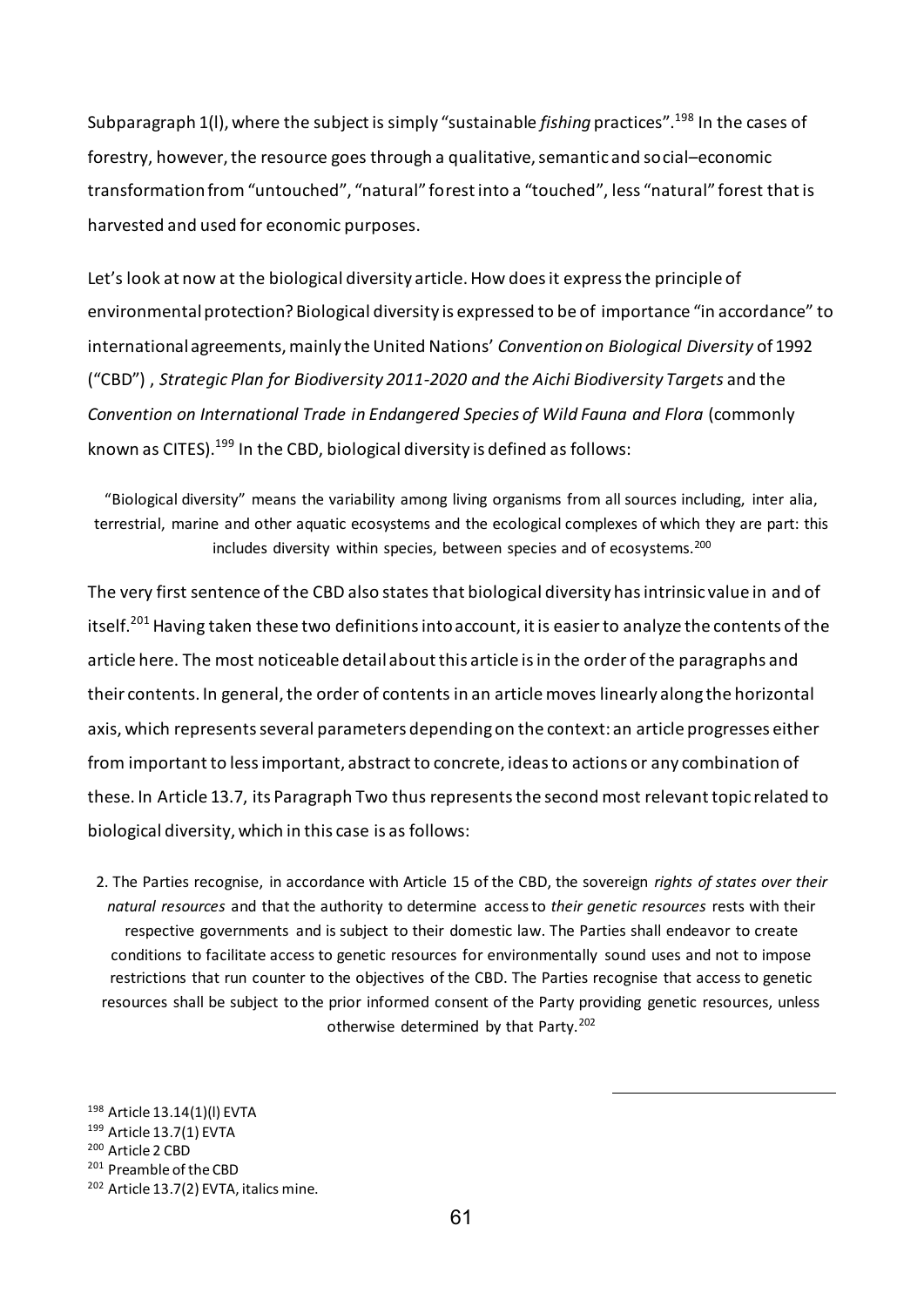The paragraph describes and establishes states' "rights over their natural resources", which include the genetic resources that are provided by and belong to biological diversity, i.e. plurality and variability of the natural species. Again we notice the mode of expression where there are *indefinite* natural and genetic resources that are in the general possession of the state, there being no caveats or restrictions. Absent are in it obligations to prioritize the preservation of biological diversity; these only come in later in Paragraph Three and its subparagraphs, for example in 3(f):

[The Parties shall] cooperate with the other Party at regional and global levels, as appropriate, with the aim of promoting the conservation and sustainable use of biological diversity in natural or agricultural ecosystems, including endangered species, their habitat, specially protected natural areas and genetic diversity; the restoration of ecosystems; the elimination or reduction of negative environmental impacts resulting from the use of living and non-living natural resources, including ecosystems; the access to genetic resources and the fair and equitable sharing of benefits arising from their utilization.<sup>203</sup>

These are all good in terms of environmental sustainability. The main attention in semiotic terms is that here, like many times before, conservation and protection are represented as interchangeable operations to a general concept of biological diversity and genetic resources. This implies that there is no specific concept of critical natural capital that cannot be subjected to economic operations; instead, all natural resources (as natural capital) are homogenous as not being differentiated among the axis of "critical–exploitable". Protection of endangered species and their habitats and restoration of ecosystems is important and commendable actions; however, they and (sustainable) economic use do not have a semiotic relation to oversee and govern between them.

#### **5.3.2. The impact of Multilateral Environmental Agreements to environmental protection**

Article 13.5 ("Multilateral Environmental Agreements") differs significantly from the three other articles we've looked at, as it relates to environmental protection only *indirectly* through the multilateral environmental agreements (MEAs) governance. It is mostly concerned with rhetoric commitment and institutional provisions between the Parties to achieve effective implementation of MEAs. However, Paragraph Two makes a statement which seems to describe the extent to how this implementation will come about:

2. Each Party reaffirms its commitment to effectively implement in its domestic law and practice the multilateral environmental agreements to which it is party.<sup>204</sup>

-

<sup>203</sup> Article 13.7(3)(f) EVTA <sup>204</sup> Article 13.5(2) EVTA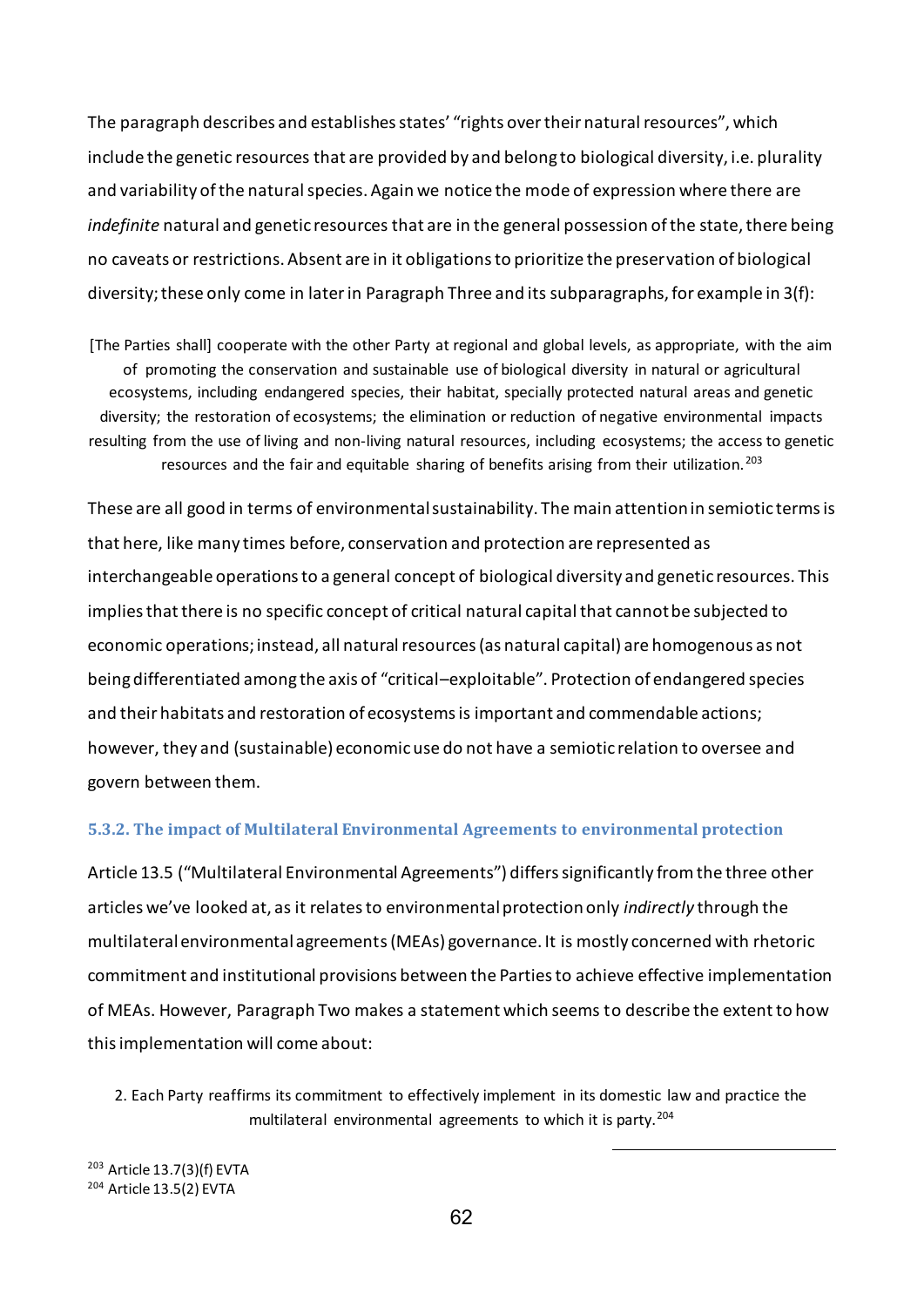A valid criticism could be thrown at this Article for not employing the powerful phrase of "shall", which holds lots of weight of obligation, more so than if it is not present. A commutation test with a "shall" phrase gives an impression and sense of "must do":

2. Each Party *shall* effectively implement in its domestic law and practice the multilateral environmental agreements to which it is party.

"Shall" is a very powerful word, because it communicates and expresses a degree of necessity and inevitability; when something "shall" happen, there is no doubt of its occurrence. It would by all means result in improved and enhanced environmental governance, if only all countries would put the effort of implementing all the MEAs as agreed; a "shall" phrase would semantically push this forward. However, this phrasing has a problem with the semantic context of the paragraph. The expression "to effectively implement" and the adverb "effectively" are difficult to give a definite meaning, especially with a "shall" phrase. Implementation in itselfis not a process with a clear ending point: Integrating provisions of an MEA to domestic law and putting them into practice does not mean the end of implementation, because the application and enforcing of the provisions will continue and possibly developover time.

Similarly, the extent and quality of the implementation are a contingent variable dependent on the effort and commitment of the government conducting them. An act of implementation which has an(y) effect does not itself necessarily qualify semantically as "effect*ive*" in terms of meaning; Merriam–Webster gives "effective" a definition of "producing a decided, decisive, or desired effect".<sup>205</sup> "Effective implementation" of an MEA is then, quite simply, implementation that produces the *effect that is considered to be decisive* by the Parties of the agreement, but how does that effect locate temporally when the implementation of the MEA itself is an open-ended process? We have to admit that this expression is at the level of the signified an arbitrary notion, which is why the "shall" phrase, which itself communicates conclusion, cannot be readily applied here. This is why another temporally open-ended expression, "commitment", is required and needs to be used in the paragraph. We also need to adopt a different meaning for the expression "effective implementation", because a simple reading in natural language provided only an arbitrarily defined signified.

<sup>205</sup> https://www.merriam-webster.com/dictionary/effective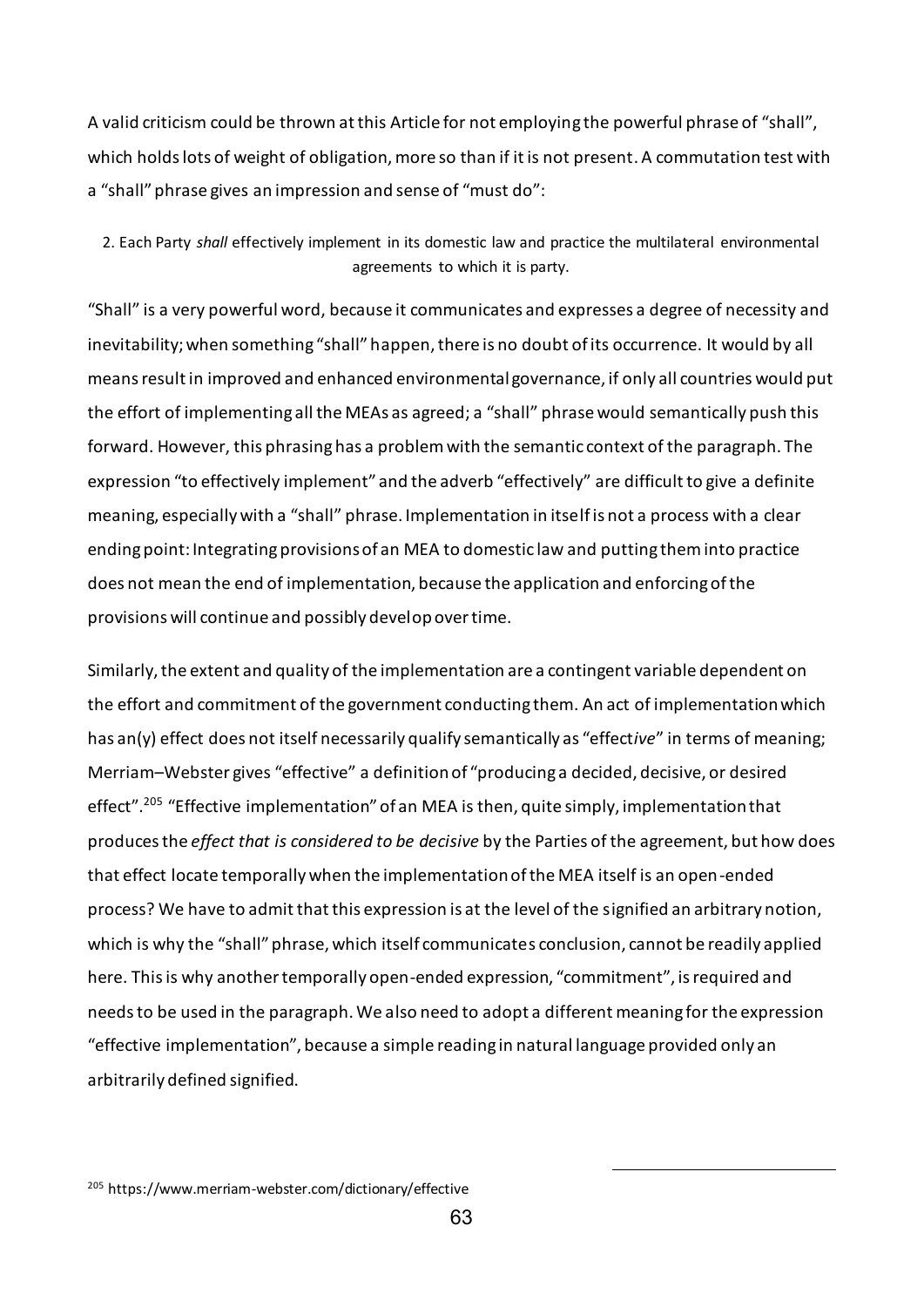On one hand, the arbitrariness was created by the need of *someone* or *something* needing to verify the decidedness, decisiveness or desiredness of the effect of the implementation, per Merriam–Webster's definition. On the other hand, since the Parties are likely to have individual disagreement as "each Party"<sup>206</sup> of what exactly "decided, decisive or desired" and "to the fullest extent" mean, we should not accept them as the reference for the verification of effect. The only other possible subject for that reference is the MEAs themselves, for several reasons. First, they concern themselves with different aspects of environmental governance and protection. Second; although being texts of interpretation themselves, MEAs' role as aspects of environmental governance and protection makes them *de facto* representations of environmental protection and their *bona fide* interpretation requires reading them through the maxim of environmental protection. Thus, a possible definition arises for what "effective implementation" of MEAs can mean: it is "implementation that produces and realizes the full effects of what is described in the multilateral environmental agreements".

If we compare with other next generation FTAs we see that some of them actually name specific MEAs to implement. This might seem like a good move, but in the Peru and Colombia agreement the implementation is only limited to the agreements listed therein; in the Central American agreement there are a list of named MEAs to implement, but implementation is not limited to those MEAs only.<sup>207</sup> The first approach is less than effective, because the Parties could be signatories to more MEAs than the ones mentioned in the agreement; the second approach gives priority to some given MEAs, but is otherwise somewhat unnecessary, because they would be striven to be implemented anyway, given them their belonging in the general category of "MEAs". The United Nations Information Portal on Multilateral Environmental Agreements lists 53 regional and 34 global treaties and protocols on environmental governance, and University of Oregon's International Environmental Agreements (IEA) Database Project lists 1,311 different MEAs. 208

In this light, when different parties are signatories to different numbers of different agreements, it is difficult to pin down to how many MEAs a Party should be party to. Also, the sheer number and variance of different MEAs makes governing the membership to an MEA complex task: by what

-

<sup>207</sup> Article 287(2) EU-CAAA; Article 270(2) EUTACP

<sup>&</sup>lt;sup>206</sup> While in natural language both singular and plural form of the word have the same signified, i.e. they refer to the same content, in legal language the meaning of "each Party" is actually different: it is a Party jointly acting on an issue but on its own accord and agency, without being intervened by the other party.

<sup>208</sup> https://www.informea.org/en/treaties, https://iea.uoregon.edu/iea-project-contents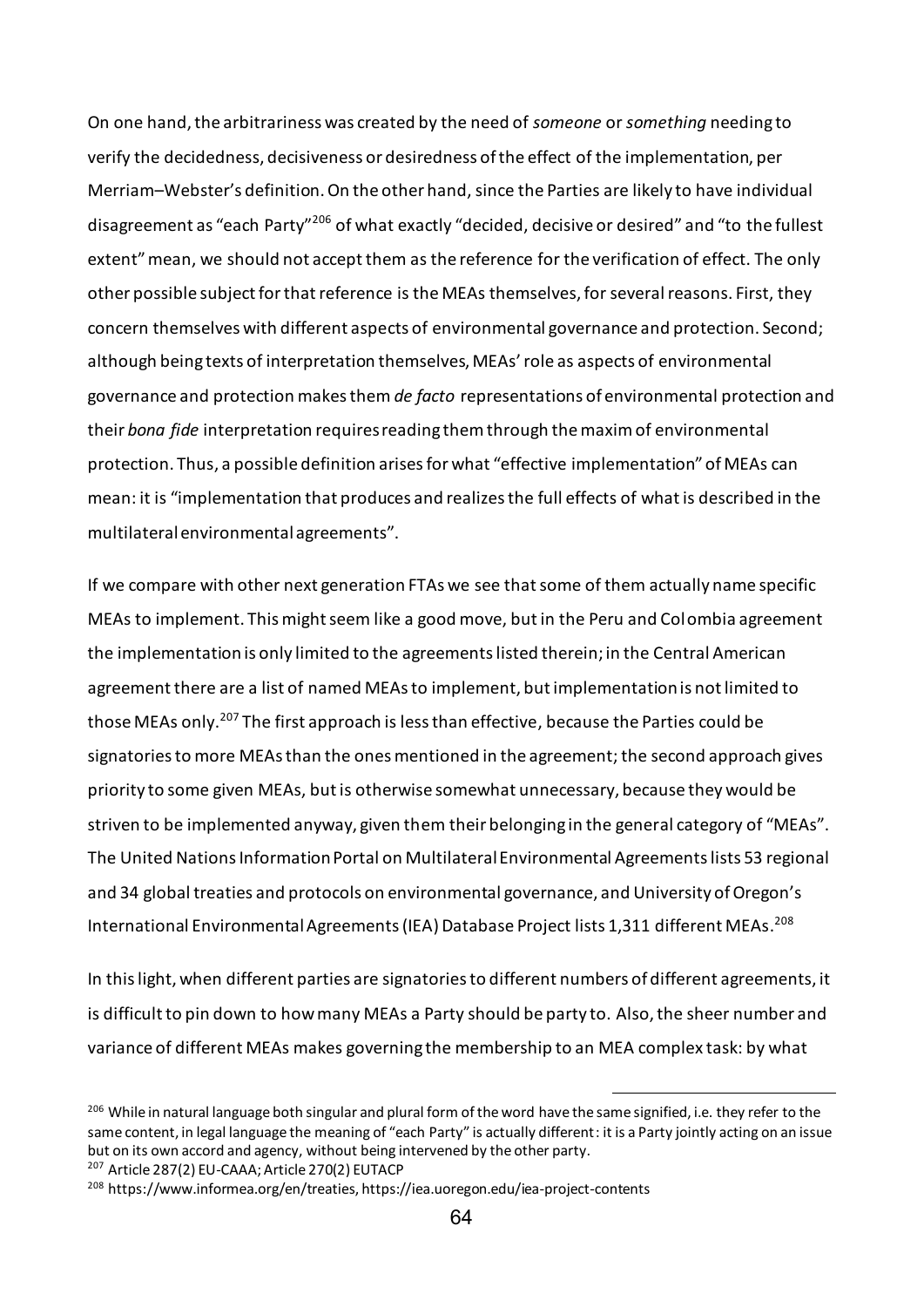argument should be a Party to be party to an MEA? Tropical countries do not need to be Party to MEAs concerning the Arctic; neither are mangrove forests a concern for countries in cold climates. Therefore it is a somewhat disappointing limitation – but a realistic one to admit – that this current iteration of the article cannot readily account for much more than the MEAs parties are already involved in.

#### **5.3.3. Climate change and environmental protection**

Article 13.6 concerns measures and actions against climate change, and it was not mentioned beginning of this environment-focused section, because some thought should be spent in what kind of way climate action should be classified as sustainable development. The definition for sustainable development used in the beginning of the TSD was that it has three inter-dependent and mutually reinforcing pillars.<sup>209</sup> The pillars are clearly written and understood in positive terms: economic development should *foster*social development and environmental protection; similarly, environmental protection should *help* economic and social development. Climate change threatens numerous natural environments and lives and livelihoods of peoples living in these environments, in this way fighting it tries to prevent these adverse and negative effects to social development and the environment. However, in this sense climate action does *not* have a reinforcing effect in positive terms; it's only concerned with the reduction of negative effects. Reducing a negative effect on the environment (since climate is part of our natural environment) is not a positive effect in itself and nor does it necessarily intentionally seek to reinforce nor add to both social and economic development.

However, the contents of the Article are not dealing with explicit *use* of the climate to economic purposes, but rather with the action of *conserving* the climate from the effects of economic action. This is the only case of a signifier relevant to the sustainability that is not connected to economic use in any way, so its analysis actually represents an important dimension besides its brevity. Indeed: Article 13.6 is a quite short, consisting of two paragraphs; the other making reference to the most significant international climate agreements, the other expressing the role of domestic policies and identifying issues of mutual interest.

65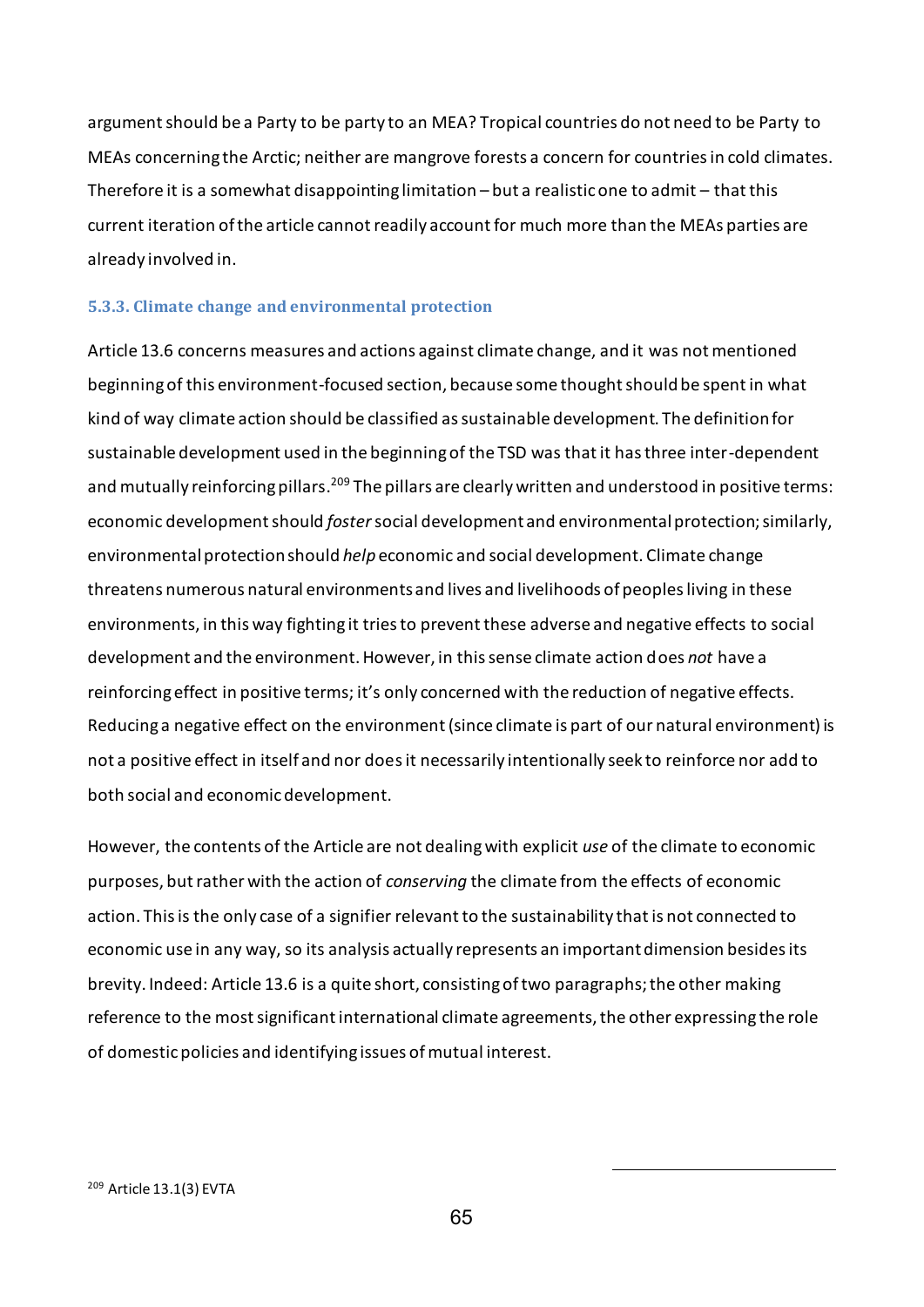Paragraph One is structurally somewhat similar to Paragraph Two of Article 13.5, but with an important difference. This paragraph, too, expresses commitment to effective implementation, but this time it is modified with the words "to reaching the ultimate objective of the United Nations Framework Convention on Climate Change of 1992" (UNFCCC):

In order to address the urgent threat of climate change, the Parties reaffirm their commitment to reaching the ultimate objective of the *United Nations Framework Convention on Climate Change* of 1992 (hereinafter referred to as "UNFCCC") and to effectively implementing the UNFCCC […]. 210

This "ultimate objective" is of enormous importance, because unlike 13.5, which struggled with having not a solid reference to what should be considered "effective implementation", here it is immediately referenced with the "ultimate" objective of the UNFCCC. This should be taken to mean the Article 2 ("Objective") of the Convention, which is as follows:

The *ultimate* objective of this Convention and any related legal instruments that the Conference of the Parties may adopt is to achieve, in accordance with the relevant provisions of the Convention, stabilization of greenhouse gas concentrations in the atmosphere at a level that would prevent dangerous anthropogenic interference with the climate system. Such a level should be achieved within a time frame sufficient to allow ecosystems to adapt naturally to climate change, to ensure that food production is not threatened and to enable economic development to proceed in a sustainable manner. $^{211}$ 

Although this article *itself* does not specify in a detailed manner what is "the level of greenhouse gas concentrations in the atmosphere that does not cause dangerous anthropogenic inference with the climate system", it has been by now established by climate science and the IPCC climate reports. Having such a clear objective gives essential clarity to what the "effective implementation" of this article would be. This "small" addition of commitment to an "(ultimate) objective" of a given convention gives this article in principle a very ambitious environmental goal. This is unsurprising, given that EU has consistently been vocal and active in the matters of international climate governance and climate policy.

The later part of Paragraph One is also of some interest. It makes reference to the TSD and suggests that it has can serve a role in climate action:

The Parties shall, as appropriate, cooperate and promote the positive contribution of this Chapter to enhance the capacities of the Parties in the transition to low greenhouse gas emissions and climateresilient economies, in accordance with the Paris Agreement.<sup>212</sup>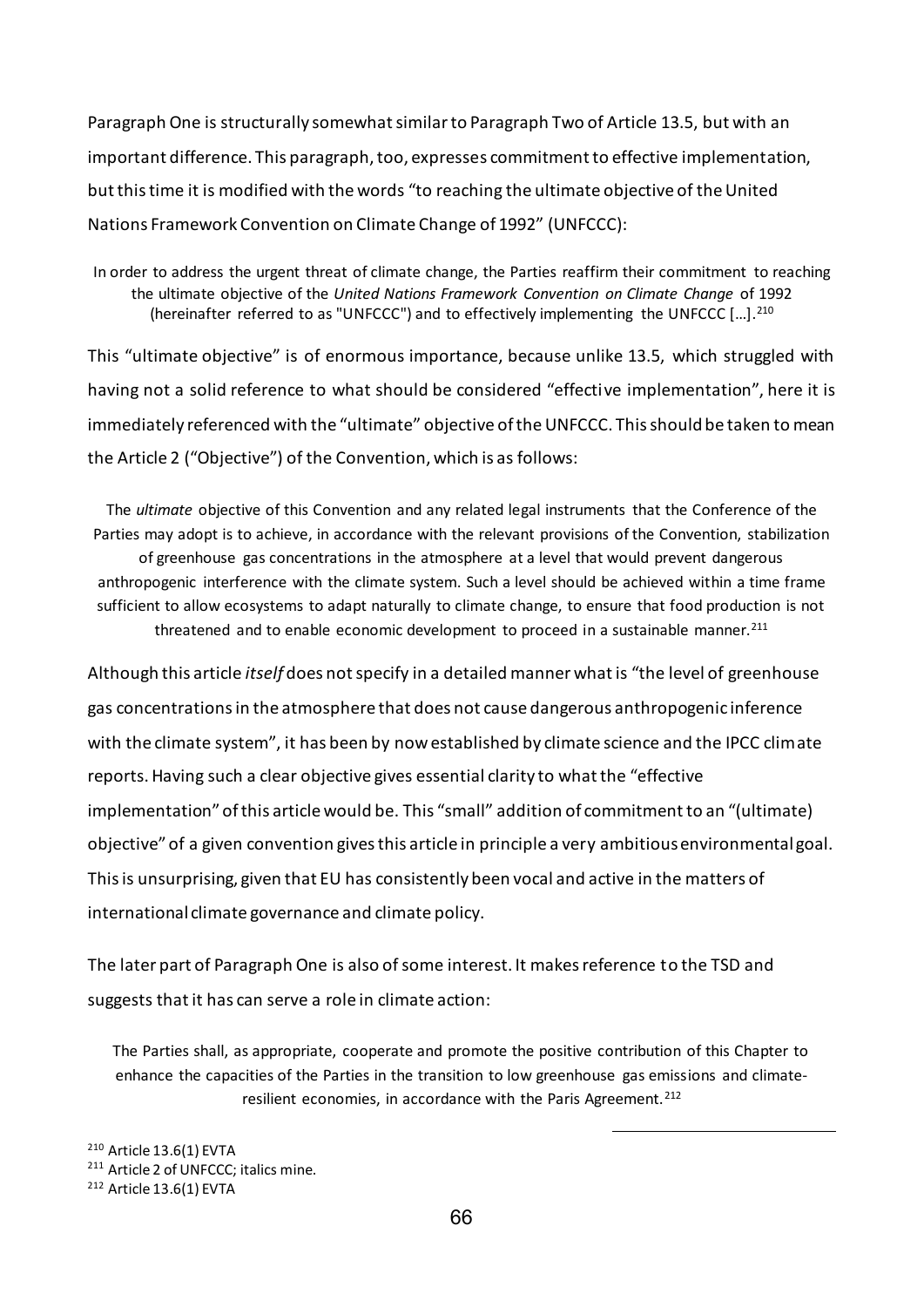A single choice of word in this sentence betrays the line of thinking that is working behind it. As it has been suggested before, sustainable development thinking of the European Union is based on an economic modernization model, where the economy is central to the project of "fixing" environmental problems. The text of this Article highlights that approach by striving towards "climate-resilient *economies*". In terms of the three pillars of sustainability that the EU uses itself, this term could be also replaced by either "society" or "environment". Out of these, the latter is less often considered as a signifier for the human sphere of state governance like "economy" and "society" are, therefore we could only use "the economy" as a paradigmatic signifier here. Even in that scenario the commutation test would give us "climate-resilient *societies*", which puts a very different emphasis to what (and whom) should be the primary subject in transition to climate resilience. It needs to be pointed out that this discussion of economies does not relate or contradict the conservation of climate; it rather describes the end *goal* of the sustainable conservation action that relates to climate.

Another point of concern is the expressed thought of "the positive contribution of [the TSD] Chapter" to low levels of greenhouse gas production and climate resilience. This makes the interesting initial assumption that the effect of the trade and sustainable development *chapter*, rather than the agreement itself will provide beneficial effects. We ought to attempt to investigate the actual signified of the sign "positive contribution of this chapter", since the mere signifier does not tell what it actually *refers to*. On a large scale, we can assume that all economic action that is (environmentally) sustainable takes into account decreasing levels of greenhouse gas production, but not all sustainable economic activity is aimed at climate resilience. This means that we need to find *inside* the TSD those *contents* that reference and claim to lead to climate resilience and greenhouse gases, as they are the ones providing the desired positive effects. These contents are as follows:

- Commitment to UNFCCC, the Kyoto Protocol and the Paris Agreements; $^{213}$
- best practices and lessons in carbon pricing;
- promotion of carbon markets;
- promotion of energy efficiency, low-emission technology and renewable energy;

<sup>213</sup> Article 13.6(1) EVTA

67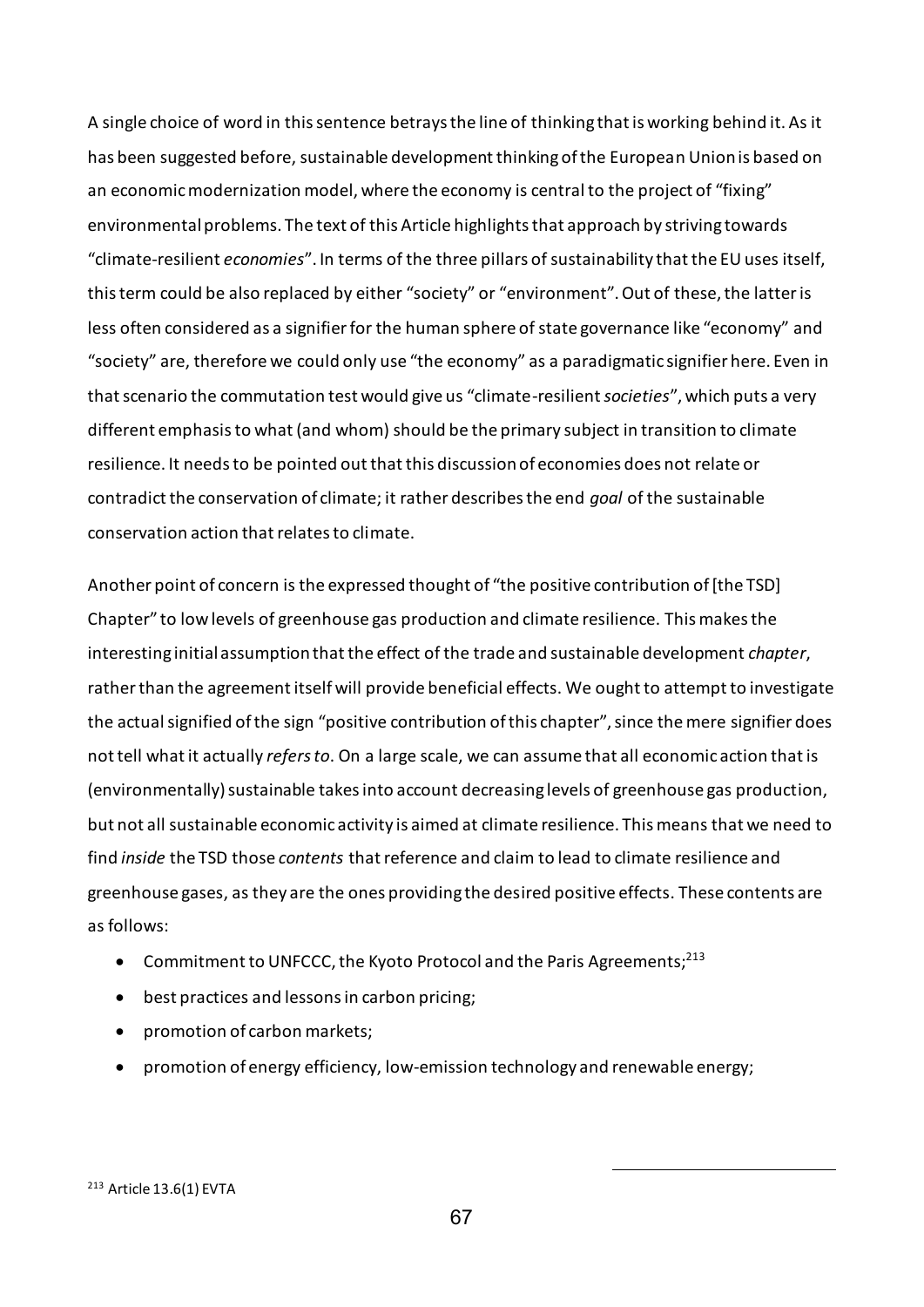- sustainable management of forest resources<sup>214</sup>;
- combatting illegal logging and related trade;
- facilitating and promoting trade and investment in environmental goods and services;
- facilitating trade and investment in goods and services of particular relevance for climate change mitigation;
- promoting corporate social responsibility;
- working togetherin trade-related aspects of the current and future international climate change regime;
- having a view to reduce deforestation and illegal logging; and
- sharing information and experience about trade-related aspects concerning the definition and implementation of green growth strategies and policies.

As we can see, these contents do not cover the whole of the Chapter, but rather provide a somewhat narrow snapshot of what is directly and indirectly related to climate action in it. This can be also proven semiotically by observing the internal structure of the chapter in how it references to itself. As it has been already discussed, in Article One, the text explicitly states that the Chapter (as a coherent whole and as a unit of the larger Agreement) aims at promoting *sustainable development* in its three aspects. Under this precondition, the climate change related subset of paragraphs and prescribed actions – which do not appear in the text in any way before Article 13.6. – contribute to this larger concept of sustainable development and not the other way around, as the Paragraph seems to suggest. This is due to fact that climate change policy is not explicitly established in the Objectives Article in the same way as the principle of sustainable development was. In other words, under these circumstances all climate action is subsumed to sustainable development, but not all sustainable development action (as in "the positive contribution of the *Chapter*") now contributes to climate policy. The exact boundaries of these two things might be fuzzy in practice, but on semantic terms the divide is solid.

#### **5.3.4. Social development in the Trade and Sustainable Development Chapter**

When starting to analyze the meaning of social dimension of sustainable development, or social development, as it is defined in the TSD, the first thing and a major change that stands out is that in the EU–Vietnam Trade and Investment Agreement – in comparison to previous agreements –

 $214$  Forests act as a carbon sink by absorbing CO2, and deforestation is one component contributing to the ongoing climate change.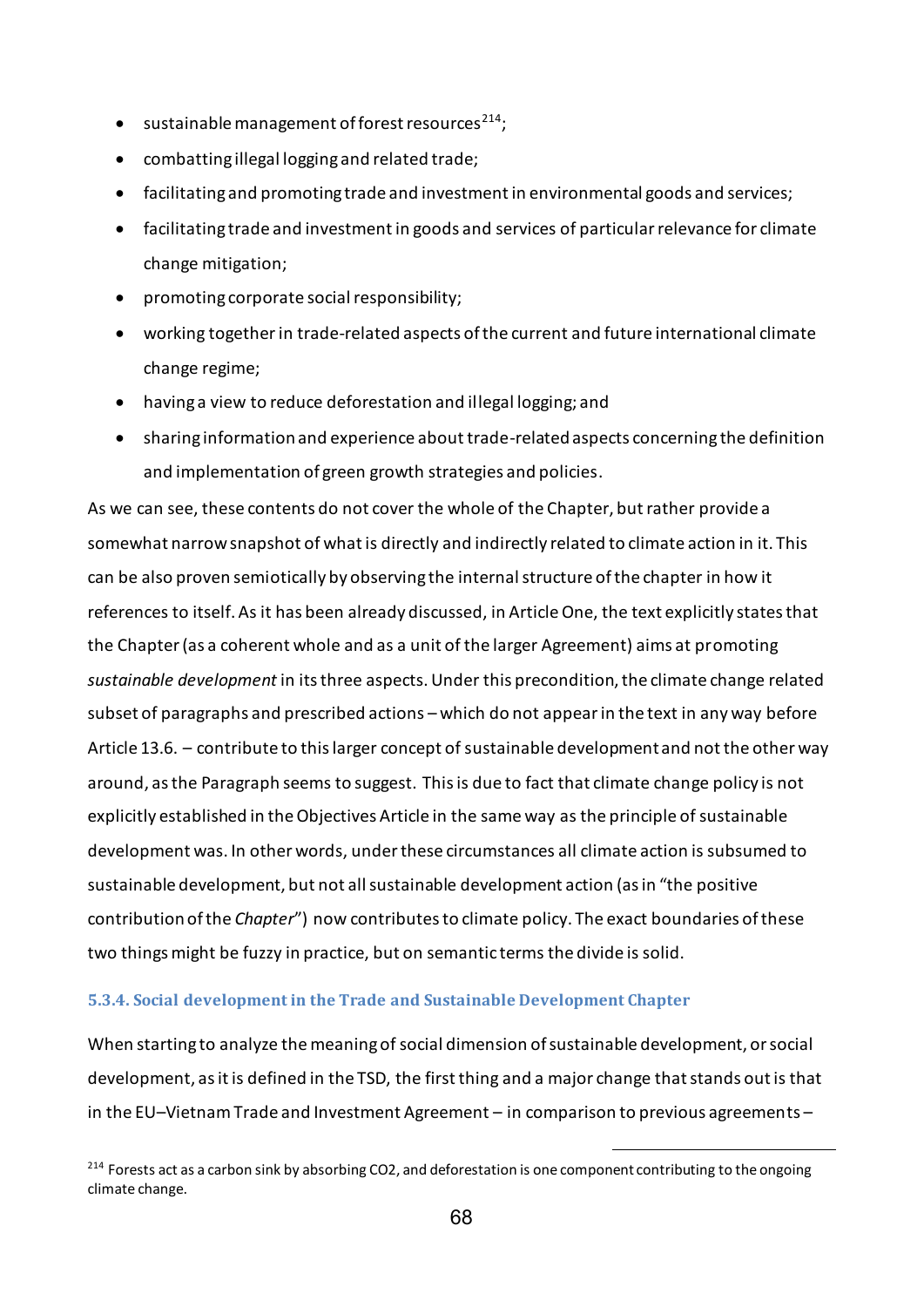the emphasis on the use of the word "labor" instead of the word "social". For example, in Article One, Paragraph Four, in a phrase where there used to be the word "social" in the Korean and Central American agreements, it is no longer there:

The Parties underline the benefits of cooperating on trade-related *labour* and environmental issues as part of the global approach to trade and sustainable development.<sup>215</sup>

The semantic field of "labor" is inarguably smaller than that of "social", with the latter apparently containing the former: the area of labor is a smaller aspect of broader human social life. It therefore seems that the noun change means narrowing the scope of "the social" in this FTA. However, by comparing to the other agreements, it seems that the use of "social" has been rather inconsistent in comparison to "labor". "Labor" is often used as a technical term that has the content of "employment, unemployment and work" but the exact meaning of "social" has not been elaborated on. Instead, the definition of "labor" has been defined in an interesting way in Article One, Paragraph Four, where there is a mention of "trade-related labor and environmental issues" with a footnote elaborating that:

For the purposes of this Chapter, "labour issues" mean those under the Decent Work Agenda, as referred to in the *ILO Declaration on Social Justice for a Fair Globalization*, adopted by the International Labour Conference at its 97th Session, in Geneva on 10 June 2008. <sup>216</sup>

No other EU FTA contains this mention in their TSDs, thus creating a unique reference of meaning in the Vietnam agreement. All agreements do, however, make routine references to the 2006 United Nations Economic and Social Council's *Ministerial Declaration on Attainment of Full, Productive Employment and Decent Work*. What separates it and the ILO Declaration apart is the latter's emphasis and elaboration of its four objectives: promoting employment, developing and enhancing social protection, promoting social dialogue and tripartism, and respecting the fundamental principles and rights at work.<sup>217</sup> What the ILO Declaration does is that it expands the semantic field of meaning of the term "labor" to broader areas of social life. Even besides this, the signifier "labor" dominates over "social" in the Chapter as the latter occurs almost twice as often as the latter. Because there are clearly two competing signifiers in opposition with each other, we

<sup>215</sup> Article 13.1(4) EVTA <sup>216</sup> Article 13.1(4), footnote 1, of EVTA <sup>217</sup> ILO 2008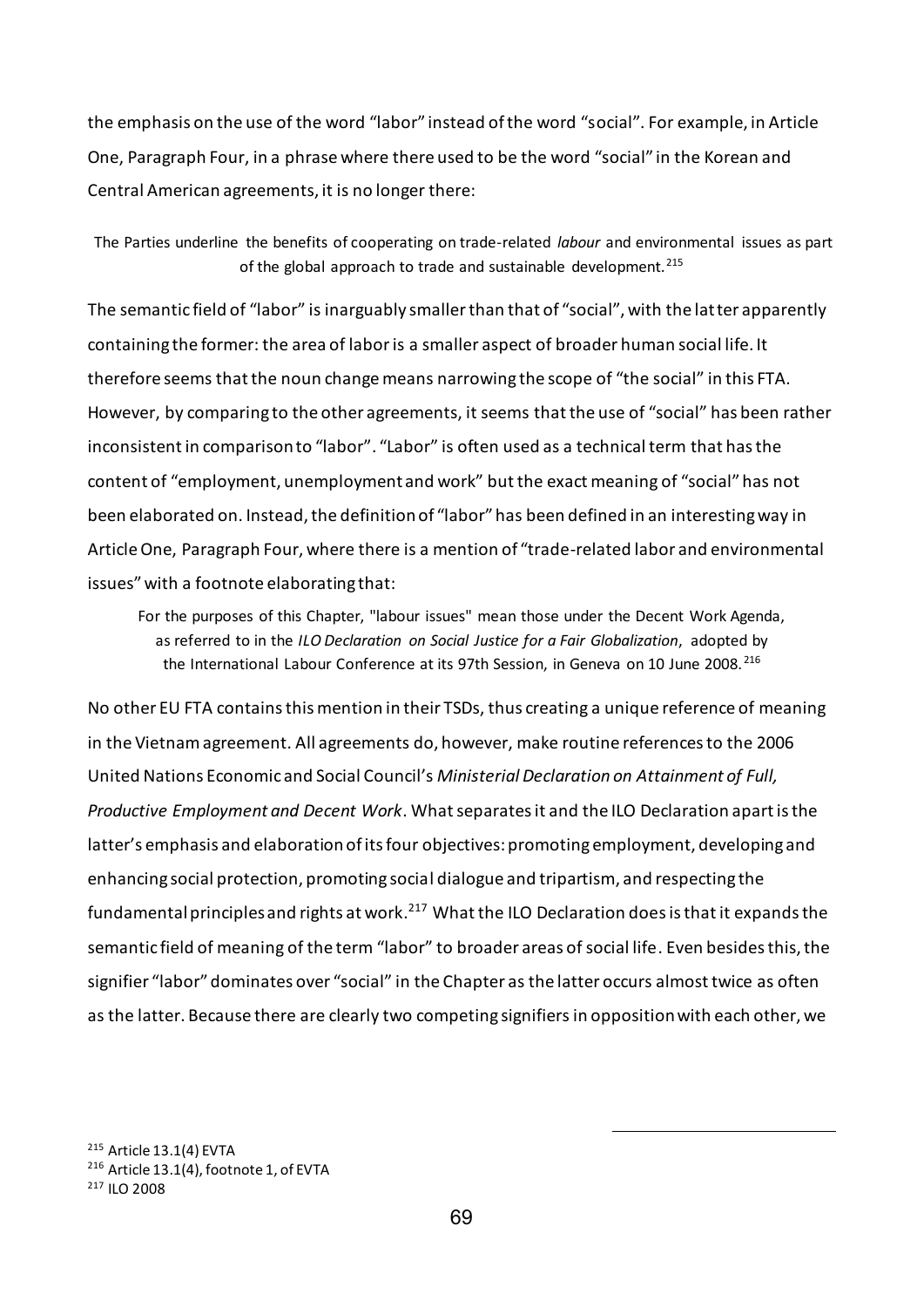can contrast between them as a semantic category of *labor* and "social" signifying its negation that is *non-labor*.

Yet the case of what "social *development*" containing both spheres of *labor* and *non-labor* entails and how it's pursued in the Chapter is relatively scarce and under-elaborated. This is not a surprising trend; even within sustainability studies the social aspects of sustainable development are often left under-developed.<sup>218</sup> Even the occurrences of the word "social" are sporadic and differentiated within the chapter: in total, only less than ten times it is either a signifier relating to social aspects or a part of a bigger signifier relating to sustainable development. The only article that openly relates to social issues is Article 13.4 ("Multilateral Standards and Agreements"); besides that, we need to look into small sections of several other Articles.

The main focus of Article 13.4 is "full and productive employment" and "decent work for all", presented in Paragraph One, and they are established as the comprehensive frame of reference for other*trade-related* labor issues. In other words, within this Chapter the semiotic field of *labor* is to be viewed through the content of these two signifiers:

The Parties recognise the importance of *full and productive employment* and *decent work for all*, in particular as a response to globalisation. The Parties reaffirm their commitment to promote the development of their bilateral trade in a way that is conducive to *full and productive employment* and *decent work for all*, including for women and young people. *In this context*, the Parties shall consult and cooperate, as appropriate, on trade-related labour issues of mutual interest.<sup>219</sup>

The decisive expression here is "in this context". This expression conditions the preceding message(s) as authoritative over the ones following it, in this case the "trade-related labor issues of mutual interest". Some other principles, drawn from the *ILO Declaration on Fundamental Principles and Rights at Work and its Follow-up*, are freedom of association and right to collective bargaining, the elimination of forced and compulsory labor, abolition of child labor and the elimination of discrimination in regards to employment and occupation.<sup>220</sup> These all, indeed, fall under the common understanding of decent work. In essence, these are the main contents related to social development within that article. Of special relevance and interest is, instead, subparagraph 2(a) in Article 13.10, in which the Parties:

<sup>218</sup> Lehtonen 2004, 199–200 <sup>219</sup> Article 13.4(1) EVTA, italics mine. <sup>220</sup> ILO 2019a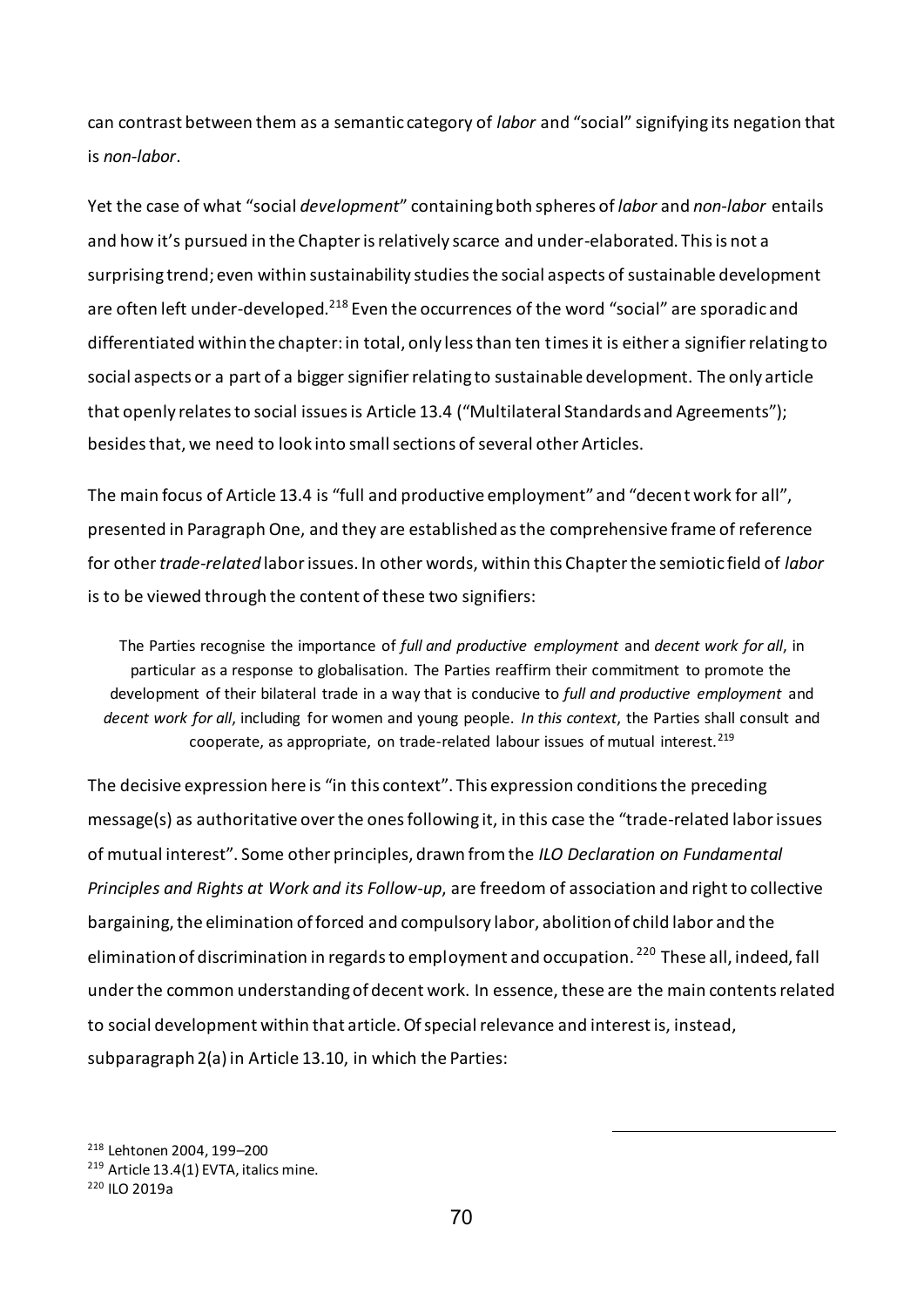[R]ecognise the beneficial role that decent work may have for economic efficiency, innovation and productivity, and they shall encourage greater policy coherence between trade policies, on the one hand, and labour policies on the other.<sup>221</sup>

Here decent work is explicitly connected to not only economic *efficiency*, but also *innovation* and *productivity*. While there is nothing inherently debatable about the interdependency of the social and economic aspects of sustainable development, it's the occurrence of the words "efficiency" and "innovation" that betray the underlying approach that hints at ecological modernization. Ecological modernization, after all, viewed economy and its increased efficiency and entrepreneurial innovation as one of the key aspects to combat environmental harms. Especially within a context of sustainable development the use of these signifiers suggests a different mode of ecological thinking than the radical and rapid restructuring of economic and social structure and practices that what was originally suggested.

The only section in the whole Chapter where "social" issues outside are expanded strictly those involved with work and employment is Subparagraph 2(e) of Article 13.14. It is written in the Chapter as follows:

[Parties may work together in] trade-related aspects of the ILO Decent Work Agenda, in particular the interlinkage between trade and full and productive employment for all, including youth, women and people with disabilities, labour market adjustment, core and other international labour standards, labour statistics, human resources development and lifelong learning, social protection for all including for vulnerable and disadvantaged groups, such as migrant workers, women, youth and people with disabilities, and social inclusion, social dialogue and gender equality. 222

This paragraph is unfortunately muddled by imprecise punctuation and it is very difficult to get a grasp which of the listed signifiers are actually connected to which and in what kind of manner: are all of the signifiers mentioned "trade-related aspects of the ILO Decent Work Agenda", or are they a subset of the "interlinkage between trade and full and productive employment for all"? To make matters worse, social protection, social inclusion and gender equality could be classified as signs belonging to both *labor* and *non-labor*, but now there is no tangible way to make the distinction from the text. Especially the three signifiers could represent phenomena outside trade, labor, economy and environment and instead belong firmly to the social sphere. World Bank defines social inclusion as "the process of improving the terms on which individuals and groups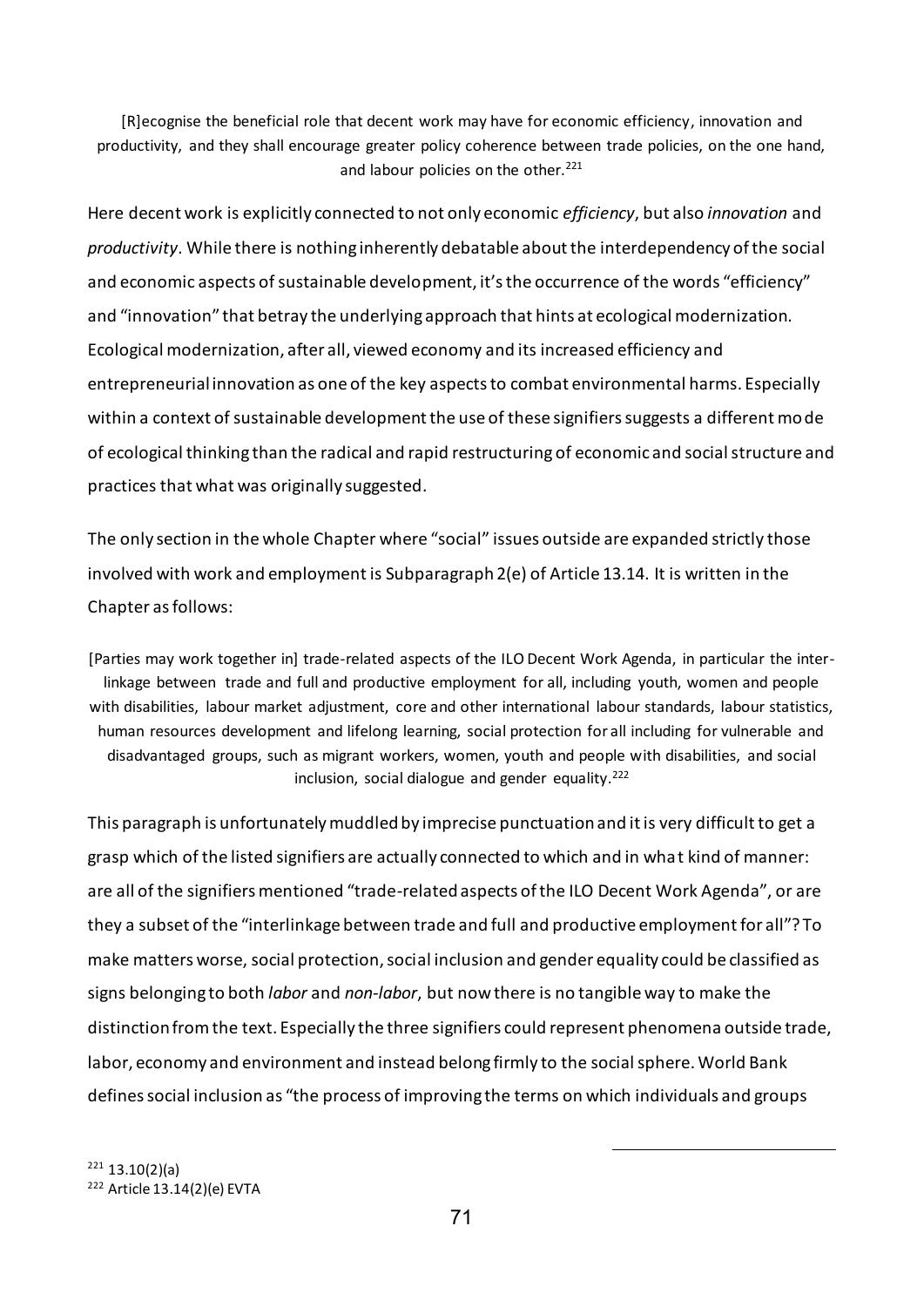take part in society".<sup>223</sup> Social dialogue is defined by ILO as "all types of negotiation, consultation or simply exchange of information between, or among, representatives of governments, employers and workers, on issues of common interest relating to economic and social policy".<sup>224</sup> Now they seem to fall under the category of *labor* because of the presence of the signifier of "decent work".

It stands out that the social dimension of sustainable development is not clear-cut or well defined in the TSD. The use of terminology appears to be arbitrary: there is no absolutely clear distinction whether "labor" and "social" refer to the same content or different content in any given setting. For example, labor and social are sometimes combined with the environment to represent the interaction of different pillars of sustainable development, but there is no apparent logic to when one is chosen over another. In Article 13.1, Paragraph One, the reference is to "trade and investment related aspects of labour and environmental issues" and in Paragraph Four to "the benefits of cooperating on trade-related labour and environmental issues".<sup>225</sup> In Article 13.14, Paragraph One, the talk of the impact "trade or investment rules on labour and environment" and in Article 13.15 there are "economic, *social* and environmental stakeholders", which however may consist of "employers' and *workers'* organisations, business groups, and environmental organisations".<sup>226</sup> This displays a very labor-dominated image of what "social" entails.

Yet also in Articles 13.8 and 13.9 there are mentioned the contribution of sustainable forestry to "economic, environmental and social objectives" and "economic, social and environmental aspects" of sustainable aquaculture. Both of these have possible effects on a larger social scale including for example issues of land use and indigenous rights, which cannot be comfortably placed under the "labor issues" umbrella." We were therefore only able to say that there are two aspects to social development that is contained within this Chapter: that pertaining to labor, and that which "social" in being anything that is "not-labor". This shows that the extent of the social aspect of sustainable development is not well understood, leaving issues of health, human rights, nutrition, food security, land ownership; economic, social, ethnic, gender and class inequality, corruption, crime, violence etc. outside the scope of the chapter.

 World Bank 2019 <sup>224</sup> ILO 2019 Article 13.1(1) EVTA; Article 13.1(4) EVTA Article 13.14(1) EVTA ; Article 13.15(4) EVTA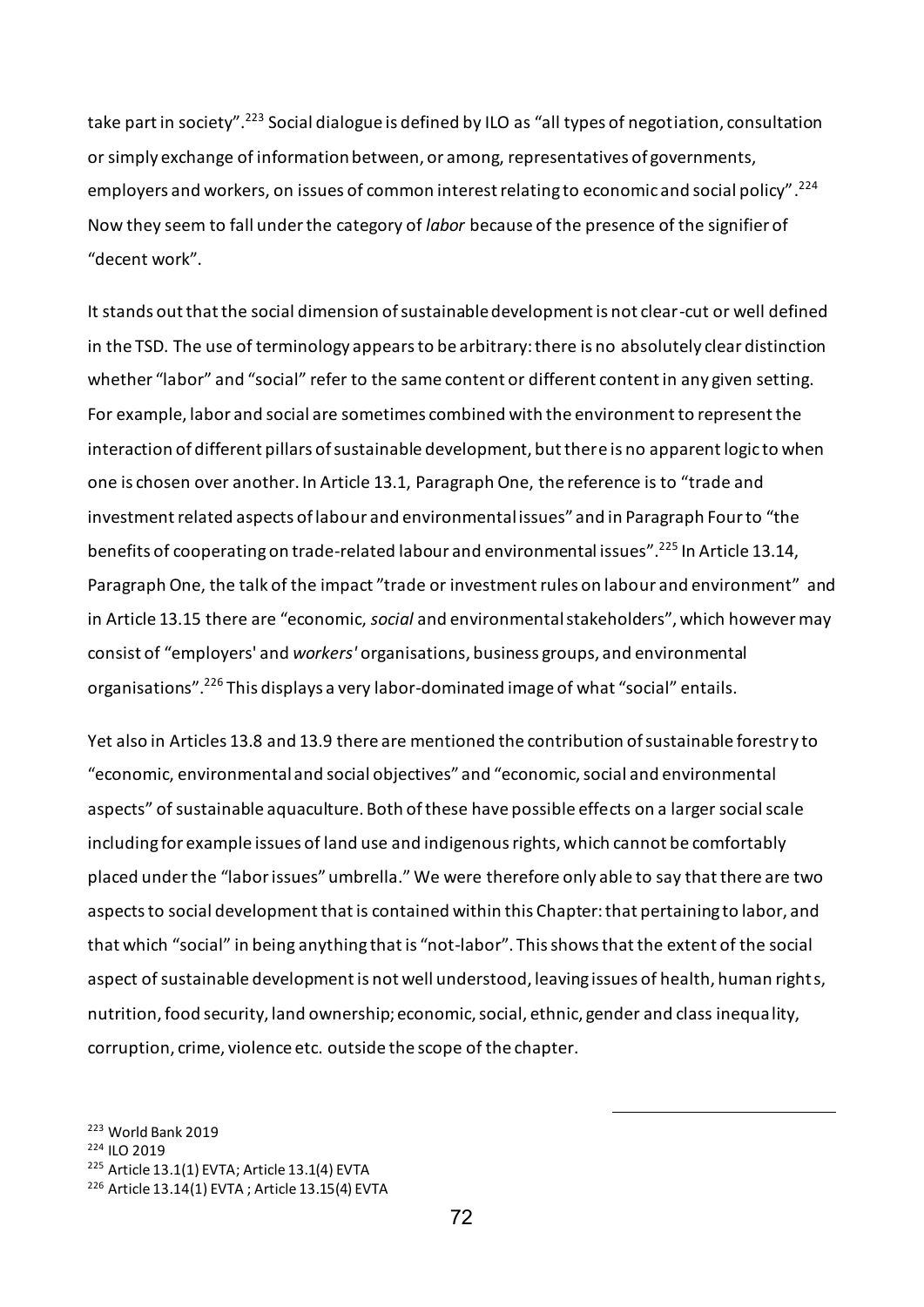## **5.4. Results**

After having analyzed the TSD and discovered many different signs, they can finally be ordered to a hierarchical representation. I have kept the top-level distinction between *ecological sustainability* and *development* from Chapter 4 – including its economic and social aspects – and enriched it with the findings reported above. The organization was based on the principle of semantic hierarchies adapted from Greimas, where I order signs based on their conjunction and/or disjunction according to their semantic categories and what their relationships are to other signs. The final result can be seen on the graph on the following page.

The most critical notion here is that there is no established distinction between of which natural resources and ecosystems, or natural capital, needs to be protected; neither is there a mechanism to determine them. The squared items in the lowest tier of the tree graph are the ones distinguished in the Articles 13.7–13.10 of the Chapter: biodiversity and ecosystems are treated in Article 13.7, forests in Article 13.8 and living marine resources in 13.9. As we mentioned earlier, all of these were posited to be possible subjects to both (sustainable) economic use and conservation in an equal manner. Therefore they are first of all ultimately connected to two different aspects of development – economic development and ecological sustainability – and secondly making the distinction of conservation and sustainable use a mostly flawed distinction. Why is the distinction flawed? We can see from the graph that only climate is the only semantic object that belongs to the category of sustainable conservation; thus there is no critical natural capital in the strong sense of sustainable development that should be excluded and left outside of economic use.

It should be emphasized that this organization is only provided by and resulted from the contents of the Chapter. Had the articles suggested specific classes of forests, ecosystems or fisheries that should be left outside the category of economic use, they could be included as such; now the situation is unfortunately not so. The criticism in here is *not* that economic development is *connected* to sustainable use; this is, after all, a natural feature following from the principle of mutual reinforcement that is a part of EU's definition of sustainable development. Instead, the problem is that there is no *disconnect* between the objects of sustainable use and non-use, since it does not delimit any natural capital and phenomena as having any status of special or critical importance.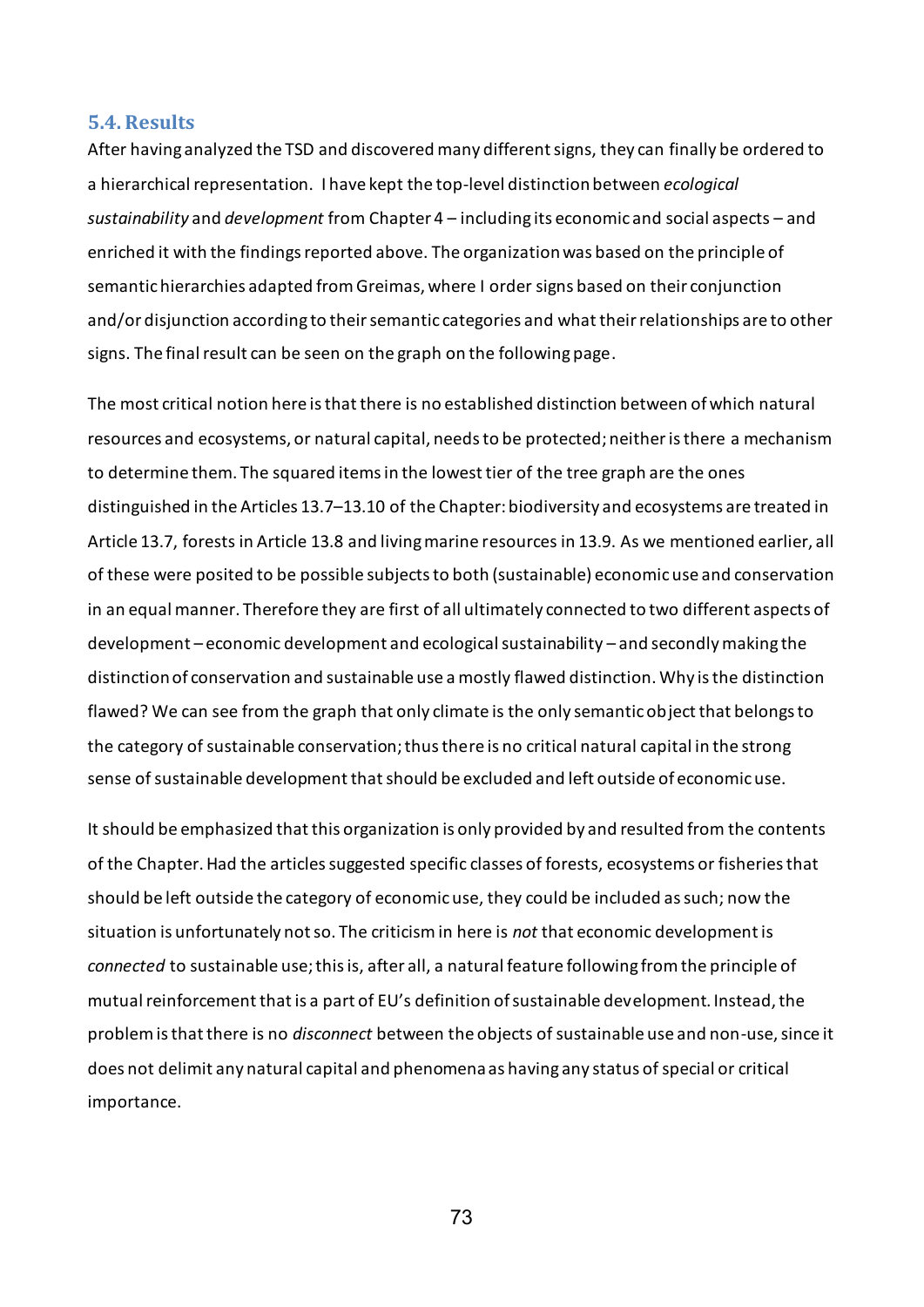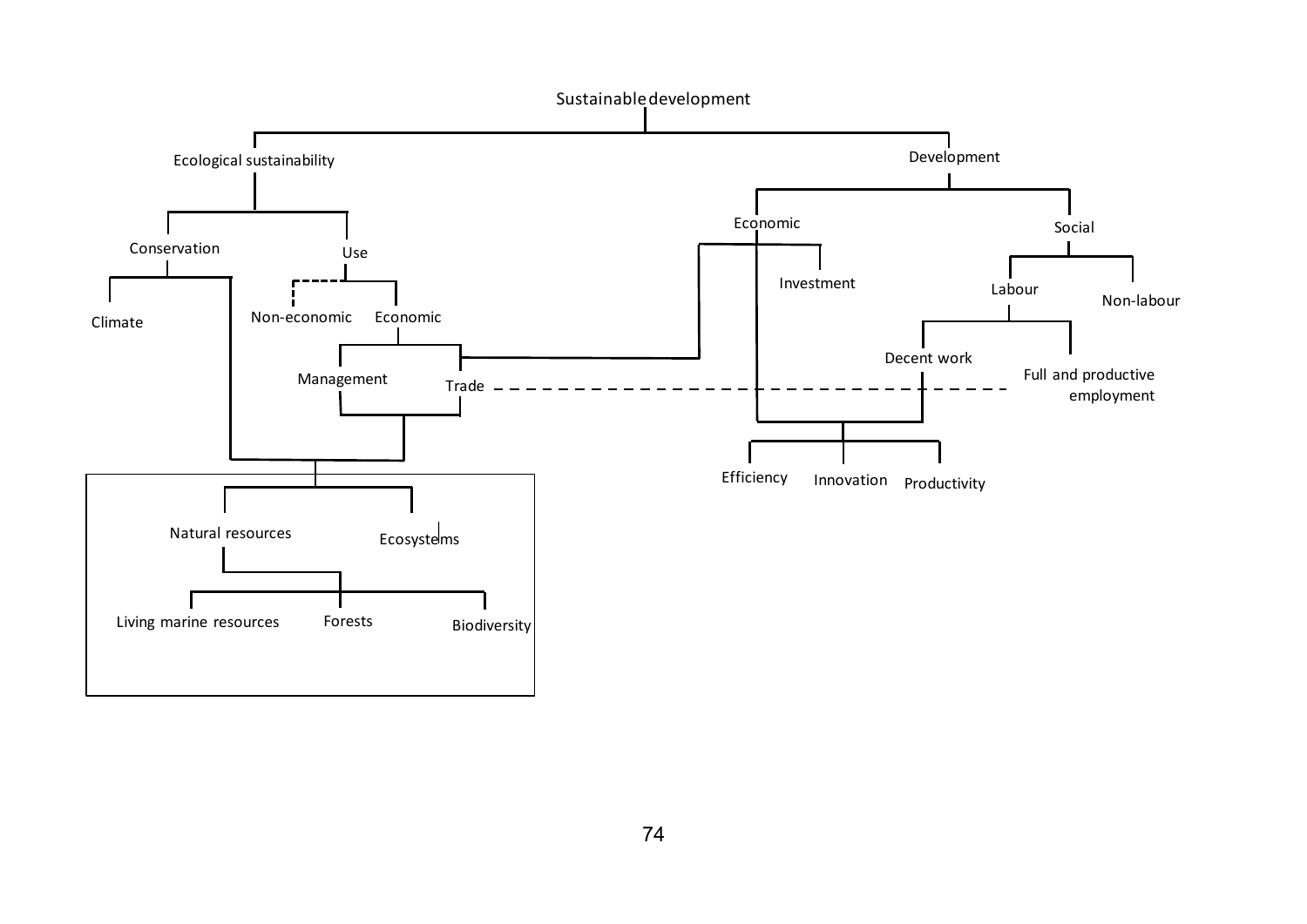There is one element in the tree graph that cannot be explicitly found in the Chapter. It is the category of "sustainable non-economic use" which contrasts with the category of "sustainable economic use". It's an addition that was considered to be a necessary semantic category, since without it there would be a false equivalency between "conservation" and "*economic* use", which are actually not part of the same semic category. "Conservation" is a signifier for the category of "non-use" that is the natural negative of the category "use", so in order to specify different qualities of use, the unreferred category of "non-economic" use had to be embedded.

In the category of development I have distinguished the shortcomings of the category of "labor" and "non-labor" and how the latter has remained unspecified and under-elaborated in the Chapter, dismissing and hiding away numerous different possible issues of social development. The former, however, was given more attention, being defined by "full and productive employment" and "decent work" per terminology adopted by ILO. The economic connections and linkages of these to both trade and investment were established to both; the former had interlinkages established to trade, while the latter was described as having "a beneficial role" to economic efficiency, innovation and productivity.

The economic sector was also under-elaborated and presented only in the context to how it relates to the other (perceived) aspects of sustainable development. Since the TSD is only one chapter in a bigger agreement devoted only to trade and investment, it is not surprising that they are not dealt with in detail in this chapter. They are almost certainly developed and defined elsewhere and are kept outside the confines of the Trade and Sustainable Development Chapter, so a thorough and conclusive commentary about the economic sector is difficult to make here.

Here we see that there are hardly any aspects of sustainable development that would not be interconnected in some way. Unfortunately, there are no connections between the ecological and social spheres, as both of them only connect to the economic sphere. This, in conjunction with the fact that there was no category of critical natural capita presented in the Chapter, seems to suggest that the meaning of sustainable development of the Trade and Development Chapter in the EU–Vietnam Trade and Investment Agreement is firmly embedded in the idea of "weak" sustainable development that does adhere to the principle of critical, non-interchangeable natural capital, but (with the exception of climate) considers all types of natural capital as implicitly interchangeable with other types of capital. However, the implications pointing towards ecological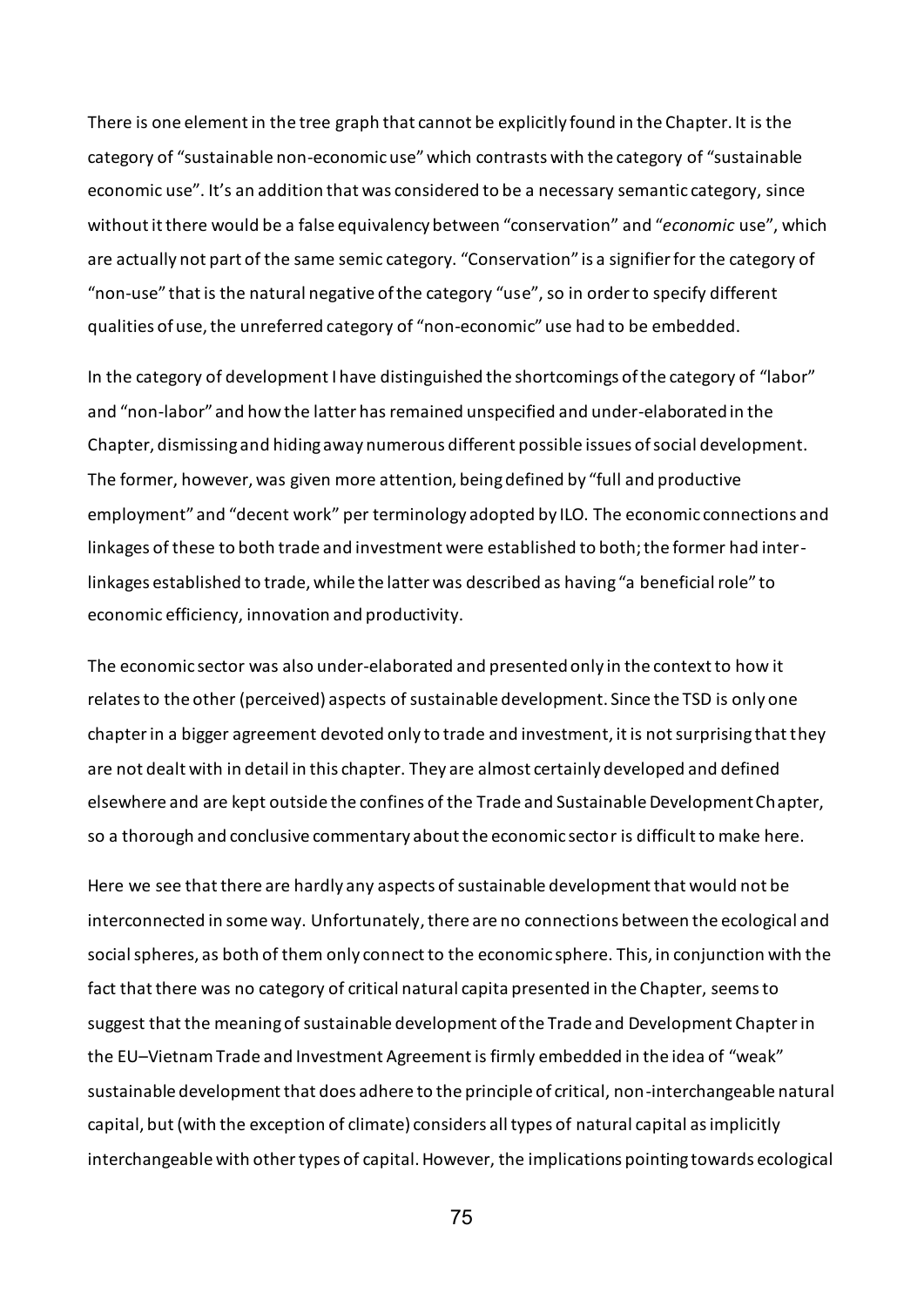modernization were somewhat less present and distinguishable, which goes slightly against some earlier arguments, especially that of Baker's.<sup>227</sup> One example supporting the ecological modernization thesis would be the under-emphasis of the non-labor-related aspects of social development, since ecological modernization was primarily an economy-driven doctrine of decoupling economic growth from pollution and other ecological problems by the means of industrial innovation and improvement, and the elaboration of employment and labor rights as found in the Chapter actually focus on the economic (and even more so, the production-oriented) sphere of social life. Also, the explicit inclusion of specific vocabulary of "efficiency, innovation and productivity" describes precisely the means that ecological modernization seeks to reach its goals.

However, because only describing something being "under-emphasized", i.e. characterized more by absence of signs rather than their presence, these results cannot yet count as conclusive evidence and they cannot give a concrete answer to whether we should classify this policy as being not sustainable development but rather ecological modernization in disguise. This text was simply not enough to give a concrete answer. Yet there are some evidence hinting at it and that possibility still exists because, as it was mentioned in the beginning, semiotics is the study of everything that can be used in order to lie.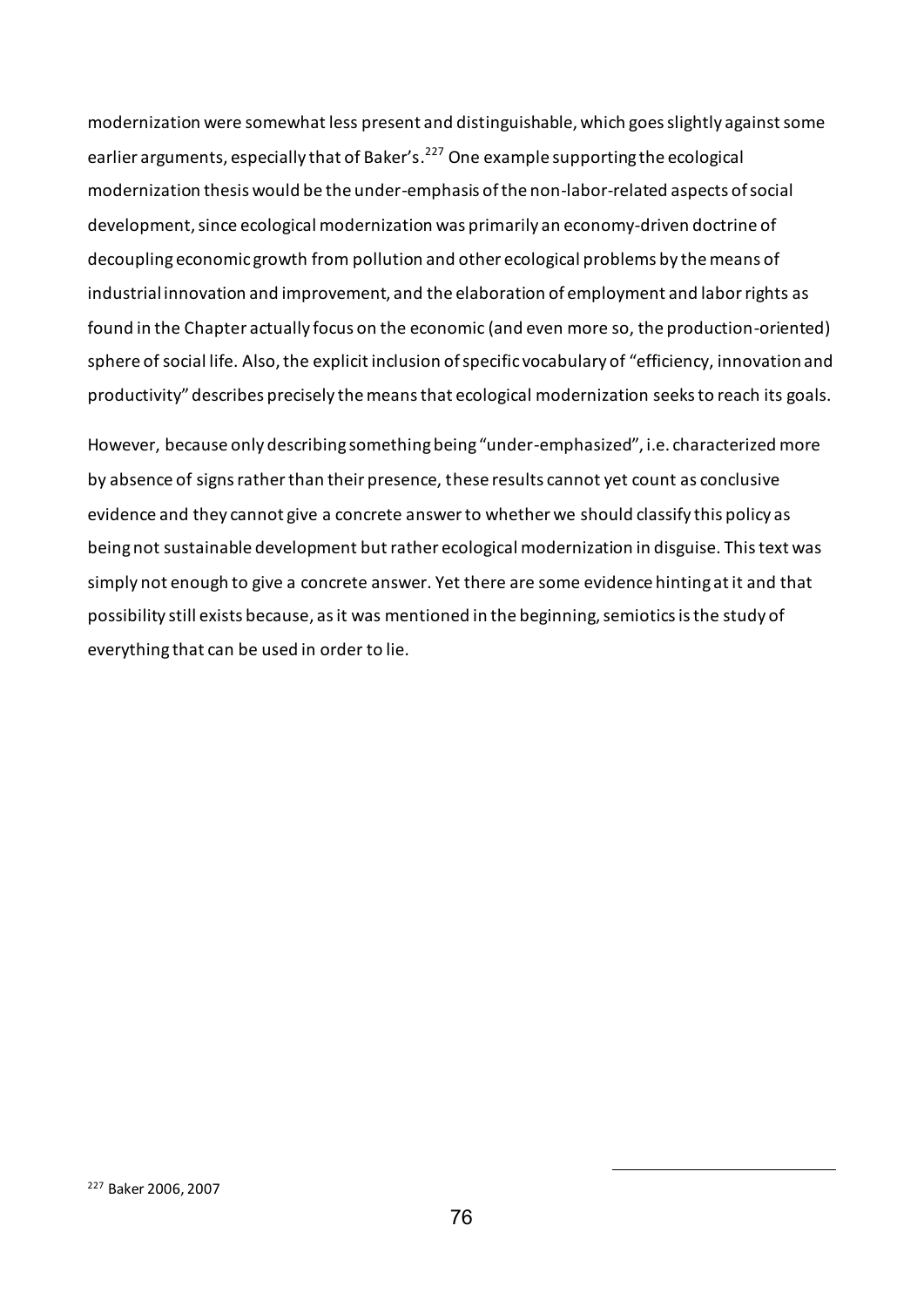## **Chapter 6: Conclusions**

This thesis has examined the idea of sustainable development as how it manifests in the Trade and Sustainable Development Chapter ("TSD") of the Vietnam–EU Trade and Investment Agreement using semiotics, which is a branch of linguistics and philosophy focused around the idea of signs as carriers and transmitters of meaning. It is as flexible as it is powerful, both a methodology and a theory, and it can be utilized either as an overarching research method or as an analysis tool for different types of data.

Sustainable development has been a central topic in international discussions of environmental, ecological and economic issues ever since it gained significant traction with the publication of the *Our Common Future* report in the early 1980s, and ever since there have been struggles to grasp the central meaning of the idea. Multiple interpretations of sustainable development exist; some have suggested up to 40 different explanations to it.<sup>228</sup> One definition often found in the language and documents of international organizations and states is the idea of three mutually constituting pillars of "economic development, social development and environmental protection." I challenged this definition based on previous findings that claimed that this conceptualization has no rigorous or historically inspired basis, as well as from a semantic point of view, where there exists and internal dichotomy between environment and development; the "three pillars" are not created equal, but rather juxtapose environment with human activity that involves the use of the environment.

This thesis then focused on an often-used classification of two different images of the principle, called "weak" and "strong" versions of sustainable development. The weak version of sustainable development suggests, simply put, that the environmental damage caused by economic and industrial expansion can be negated and offset by advancements in human knowledge and technology; in other words, replacing natural capital with other types of capital. The strong version, on the other hand, posits that progress itself cannot fix the ecological problems and crises that occur from the maintenance and growth of the industrial-cultural order of mankind. It suggests that economic action intrinsically causes damage to the environment, and thus environmental affairs ought to precede economic affairs. These two positions were then identified

<sup>&</sup>lt;sup>228</sup> This often-cited estimation is found in Pearce, Markandya & Barbier (1989). Depending whether one considers each commentator presented in it espousing either a single or multiple descriptions of sustainable development, one can actually find either 38 or 23 definitions in their compilation.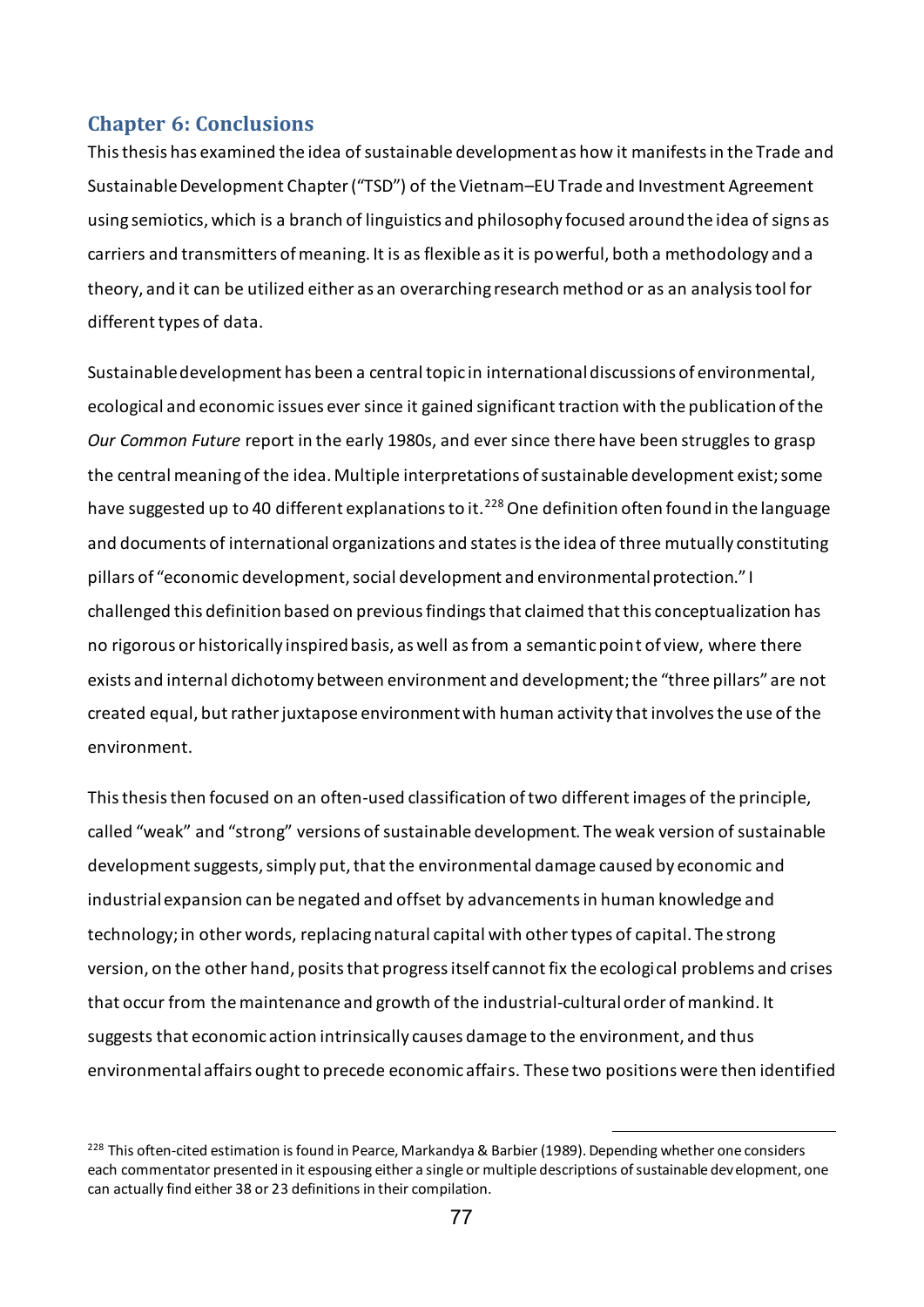to be reducible to how they treat the meaning of natural capital. I stated that weak versions of sustainable development understand all natural capital as interchangeable to other types of nonnatural capital, whereas strong version of sustainable development establishes a category of "critical natural capital" that is not interchangeable to other capitals. Then I proceeded to analyze European Union, which is an important actor in the field of sustainable development policies even though its own policies have been criticized for actually endorsing neither weak nor strong sustainable development, but rather an approach called ecological modernization that emphasizes the role of economy industry and entrepreneurial innovation in solving ecological challenges.

The methodological understanding of both the concept of sustainable development as well as the textual environment where it shows up – the Trade and Sustainable Development Chapter of the EU–Vietnam Free Trade Agreement – is firmly based on the European tradition of semiotics: Saussure's seminal theory of a sign consisting of a *signifier* and a *signified*. Signifier is the material form that the sign takes (image, sound, object) and signified is the content that the sign stands for ("working class" for blue jeans, the command to "stop" for a red traffic light, the direction "right" for the symbol "→"). The signs cannot create meaning alone, but instead receive their meaning by the *difference* they have to other signs which also share some degree of *similarity*. These signs exist in combination with each other along different linguistic axes and are able to create additional meanings by how they act with other signs.

Important cues from Umberto Eco's view of the signified of the sign as cultural content were also taken. Eco's work suggests that cultural units and cultural contents of the sign leads to the existence of different cultural communities that are characterized by its individuals' participation and shared contribution in meaning-making by using specific signs in their communication. It was also argued that legal texts and legal language are also a type of cultural sphere with its own principles and rules of meaning-making and signification despite the often-evoked popular image that legal language is somehow less affected by cultural peculiarities and inconsistent application of words. However, even though that law turned out to be a "general exercise in interpretation", there is a specific structure of connoted signs that makes up legal language. This, combined with the fact that while the practice of law as an "exercise in interpretation", the semiotic analysis of legal text in itself is *not* a practice of law, but rather a metalinguistic operation to learn something distinctive about it, makes it possible to examine the text in a non-legal way. The method for this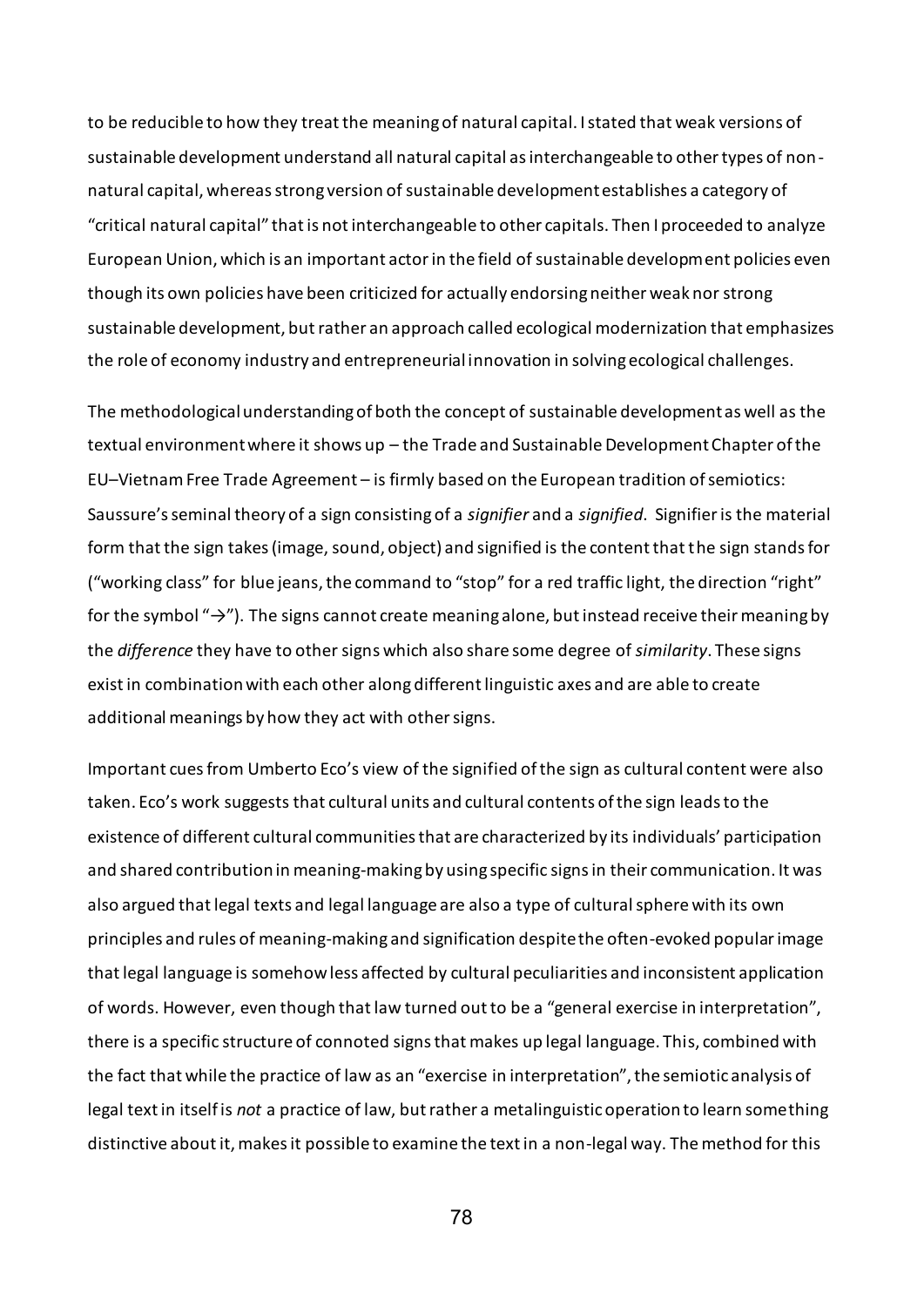particular case was A.J. Greimas' structural semiotics that treats signs having semantic categories of meaning and that posits the possibility of hierarchical relationships between signs.

In the analysis of the TSD I approached the text semiotically by viewing it as a form of "legal autocommunication" that functions by transforming the addresser itself and explored it through the syntagmatic and paradigmatic planes. I looked for unique signifiers related to sustainable development and analyzed their meanings in conjunction with the other signs in the text; this approach was based on the Saussurean principle that signs only receive their meanings differentially and not in and of themselves. Based on the present signifiers and their relationships with other signs it became possible to form a distinctive meaning of sustainable development that the text creates and endorses in multiple interactions. The result of the analysis displays that the version of sustainable development in the Chapter belongs to the "weak" form of sustainability while showing some signs of ecological modernization, but not the most distinctive principles tenets of the approach.

This thesis presents a rare contribution to applications of continental semiotic theory in the field of International Relations. There has been some recent interest in Peircean semiotics in the last few years, but rigorous applications of structural semiotic analyses have been scarce. This result shows that using sign theory can be a viable tool to analyze policies by actors of interest to International Relations, this time the European Union: a global leader in sustainability and environmental legislation, but one that struggles to live up to its ambitious rhetoric. The result of the analysis shows weaknesses not only in EU sustainability policies, but also in their approaches to establishing sustainable development in their trade policies; this is a concern raised already by other researchers as well.<sup>229</sup> The result suggests that the EU still puts economy before environment in its trade policies, no matter its public rhetoric; the citation from EU Trade Commissioner Cecilia Malmström presented in the introduction might be true that it is has included sustainable development more than other FTAs by EU, but this analysis shows that the assimilation of sustainability is still only limited and weak at best. In fact, according to the theoretical framework I have used in this thesis, "weak" sustainable development does not even yet make a pass to qualify as "sustainable" sustainable development. Some findings could even suggest a case for ecological modernism being the more influential M.O. in EU policy, but as stated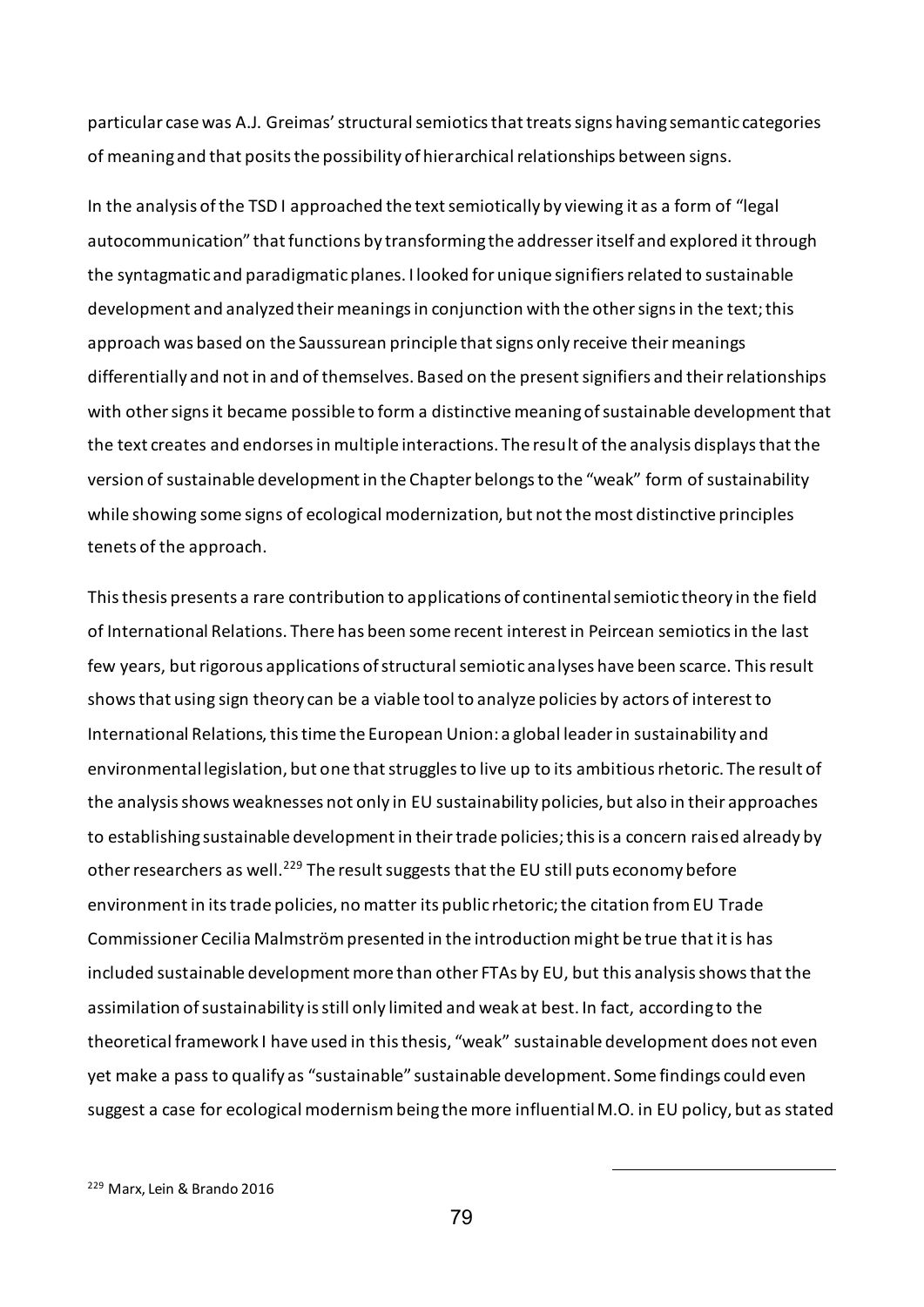before, most evidence for this is in the form of a glaring absence especially in the rule-setting regarding social development; it's just that absence should not treated as evidence too lightly, and that is why I'm hesitant to make a full claim for ecological modernism.

Like all studies and findings, this one is not without doubts and caveats, however. As this is only a single-case study, it looks deep into a single phenomenon and tries to explain only it; the question whether it can be generalized is a pertinent challenge for the result. On the contrary, the study assumes that the case is a historically unique emergent occurrence; the most similar objects of study are limited to other EU's "next generation" FTAs and even then they stand as representation of development, change and evolution in EU's policy design for trade and sustainable development. The result could in principle be attempted to replicate on the other trade agreements, but it would also require putting them in the correct historical context.

Another possible criticism is the plausibility and objectivity of the study; by what account can another researcher come to the same conclusion and is it possible to generalize that conclusion? A reply to this criticism could be that the result was obtained using a specific methodology and theory and all inferences and results were drawn from the text only: the signifiers and their relationships were "uncovered" from the text using the semiotic method. To challenge the objectivity of the study would require positing a counterexample of a different structure of signs within the Trade and Sustainability Chapter. Another criticism could be pointed at the methodology of semiotic research employed here, which makes the assumption for an underlying structure and hierarchy that orders the "pure language" (*langue* in Saussure's and Jakobson's terminology) that we use. Most post-structural research traditions and so inclined scholars would likely disagree with these axioms of my thesis. However, I believe they would not come to radically different conclusions regarding the outcome of the analysis.

During the course of writing this thesis, the agreement was re-negotiated once, changing from a "standard" Free Trade Agreement into a Trade and Investment Agreement. This came as a surprise, as the first trade negotiations had been finalized already in 2015. Also, the Agreement is still waiting European Council's signature and a Parliament vote. Besides no agreed schedule for the vote and signature, concerns about the effects of the Agreement as well as doubts of Socialist Republic of Vietnam's commitment to follow through on the recommended human rights actions by the EU and international NGOs have urged both MEPs and organizations to voice their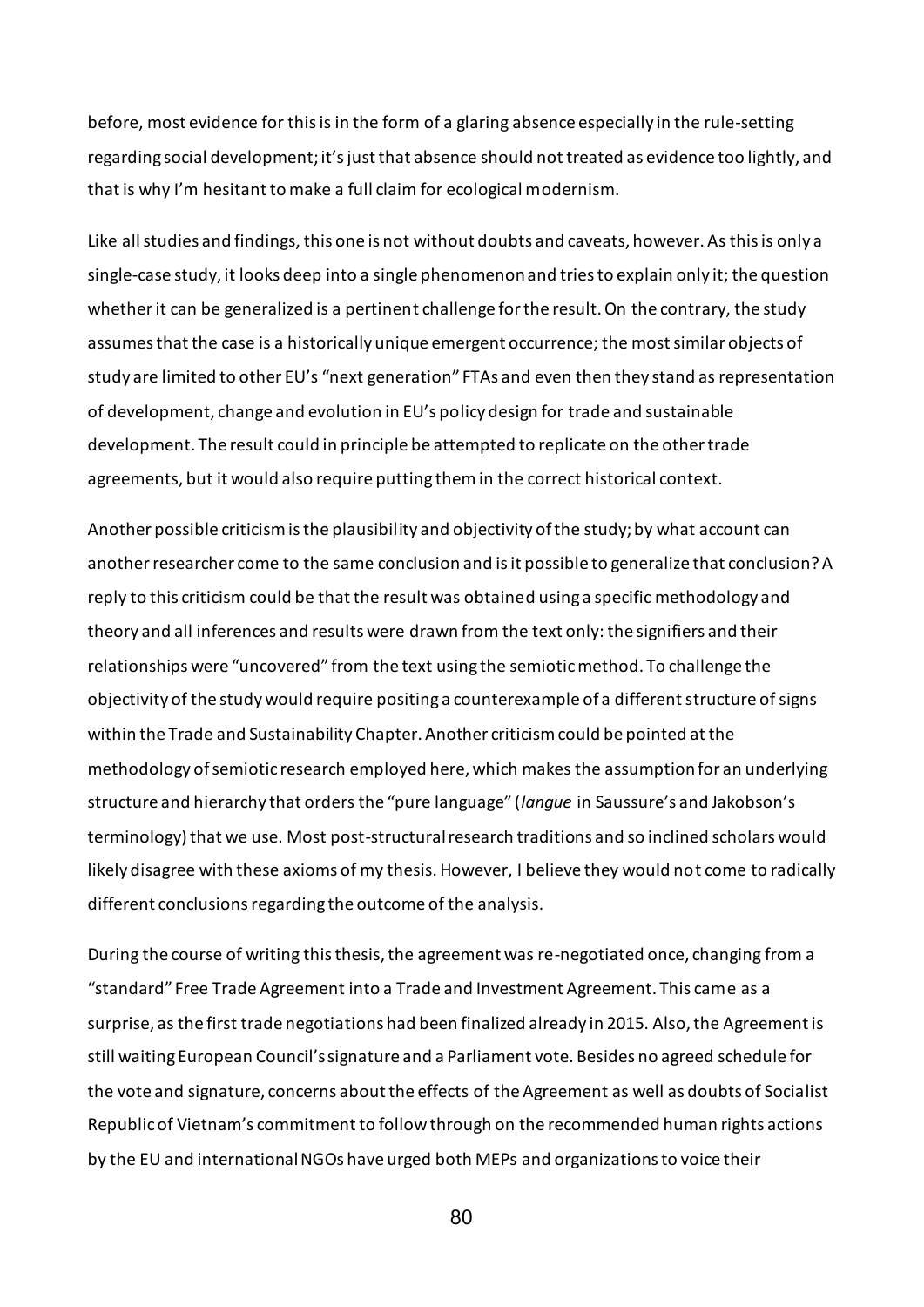opposition to its signature. <sup>230</sup> In this light, the results of this thesis offer more chances to address and discuss the shortcomings in the policies for ecological sustainability and social development to be implemented in the near future between the two actors.

## **References**

Alam, S. (2008). *Sustainable Development and Free Trade: Institutional Approaches*. London; New York: Routledge.

Andersen, M. S. & Massa, I. (2000). Ecological Modernization — Origins, Dilemmas and Future Directions, *Journal of Environmental Policy and Planning*, vol. 2 (4), 337–345.

Asian Development Bank (ADB) (2007). *Country Partnership Strategy Viet Nam 2016-2020:*  Fostering More Inclusive and Environmentally Sustainable Growth. Accessed February 5<sup>th</sup>, 2019: https://www.adb.org/sites/default/files/institutional-document/199661/cps-vie-2016-2020.pdf

Backer, L. C. & Broekman, J. M. (2014). *Signs in Law – A Source Book: The Semiotics of Law in Legal Education III*. Cham: Springer.

Baier, S. L. & Bergstrand, J. H. (2007). Do free trade agreements actually increase members' international trade? *Journal of International Economics*, vol. 71, 72–95.

Bagwell, K. & Staiger, R. W. (2011). What Do Trade Negotiators Negotiate About? Empirical Evidence from the World Trade*. The American Economic Review*, Vol. 101 (4), 1238–1273.

Baker, S. (2006). *Sustainable Development*. London: Routledge.

Baker, S. (2007). Sustainable Development as Symbolic Commitment: Declaratory Politics and the Seductive Appeal of Ecological Modernisation in the European Union, *Environmental Politics*, vol. 16 (2), 297–317.

Baker, S. & Eckerberg, K. (2008). *In Pursuit of Sustainable Development: New Governance Practices at the Sub-national Level in Europe*. London: Routledge.

Bartels, L. (2012). Human Rights and Sustainable Development Obligations in EU Free Trade Agreements, *University of Cambridge Faculty of Law Research Paper No. 24/2012.*

<sup>&</sup>lt;sup>230</sup>see, for example European Parliament 2018; Tremos 2018; Human Rights Watch 2019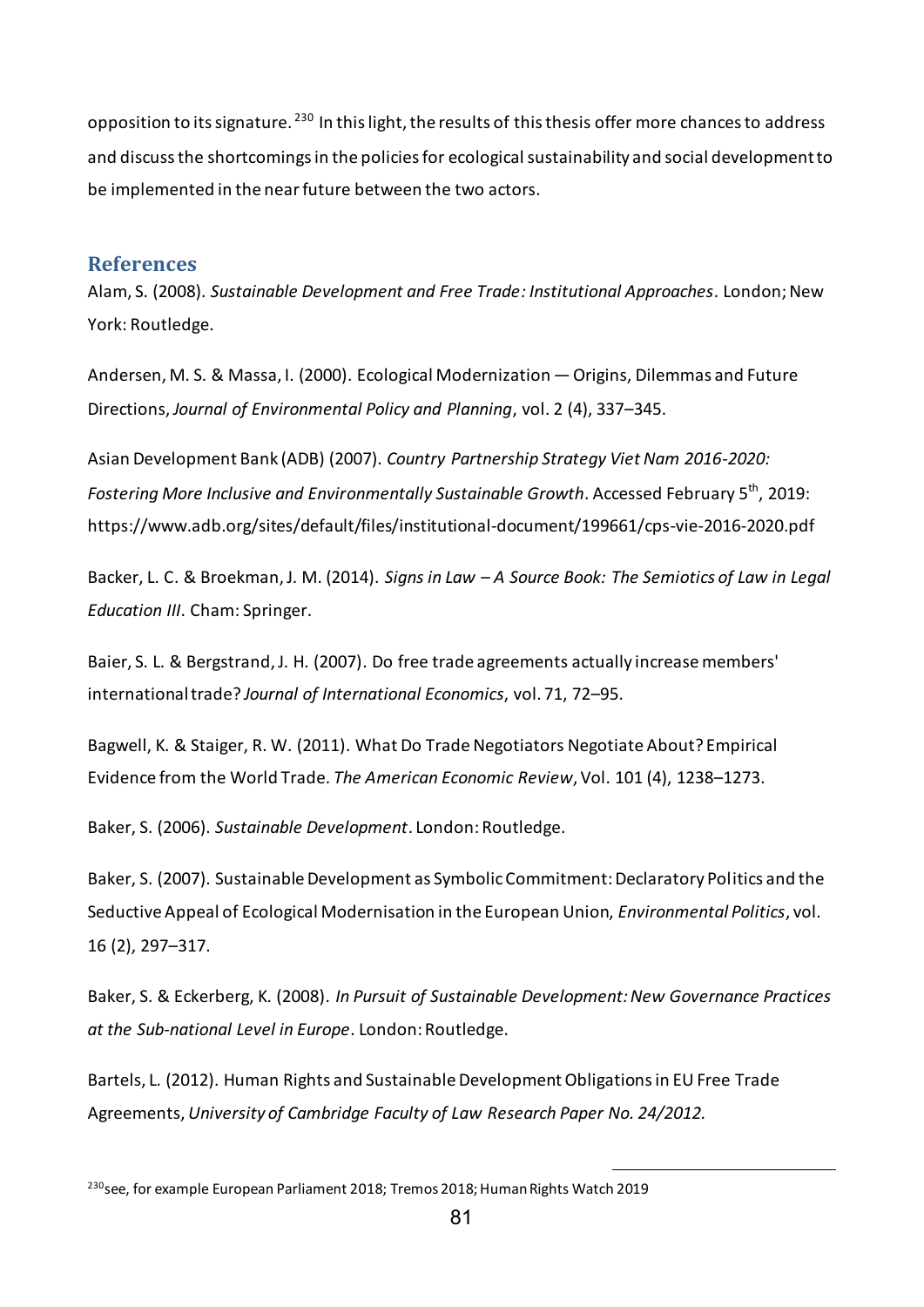Barthes, R. (1967). *Elements of Semiology.* London: Cape.

Barthes, R. (1983). *The Fashion System*. Berkeley: University of California Press.

Bernauer, T. & Nguyen, Q. (2015). Free Trade and/or Environmental Protection?, *Global Environmental Politics*, vol. 15 (4) 105–129.

Bosselmann, K. (2008). *The Principle of Sustainability: Transforming Law and Governance*. Aldershot: Ashgate.

Bretherton, C. & Vogler, J. (2008). The European Union as a Sustainable Development Actor: the Case of External Fisheries Policy, *European Integration*, vol. 30 (3), 401–417.

Broekman, J. M. & Mootz III, F. J. (2011). *The Semiotics of Law in Legal Education*. Dordrecht: Springer. Retrieved January 23<sup>rd</sup>, 2019, available at: https://ssrn.com/abstract=2140033

Broekman, J. M. & Backer, L. C. (2013). *Lawyers Making Meaning: The Semiotics of Law in Legal Education II*. Dordrecht; London: Springer.

Broekman, J. M. & Backer, L. C. (eds.) (2015). *Signs in Law - A Source Book: The Semiotics of Law in Legal Education III.* Dordrecht; London: Springer.

Carvalho, E. M. d. (2011). *Semiotics of International Law: Trade and Translation*. Dordrecht; London: Springer.

Chandler, D. (2007). *Semiotics: The Basics* (2nd edition.). London and New York: Routledge - Taylor & Francis Group.

Chasek, P. S., Downie, D. L. & Brown, J. W. (2010). *Global Environmental Politics* (5th ed.). Boulder (Colo.): Westview Press.

Cobley, P., Jansz, L. (1998). *Semiotiikka vasta-alkaville ja edistyville*. Helsinki: Jalava.

European Community (1993). *A European Community Programme of Policy and Action in Relation*  to the Environment and Sustainable Development. OJ C 138, May 17<sup>th</sup>, 1993, 5–98.

Commission of the European Communities (CEC) (1993). *White Paper on Growth, Competitiveness, and Employment.* COM(93) 700 final.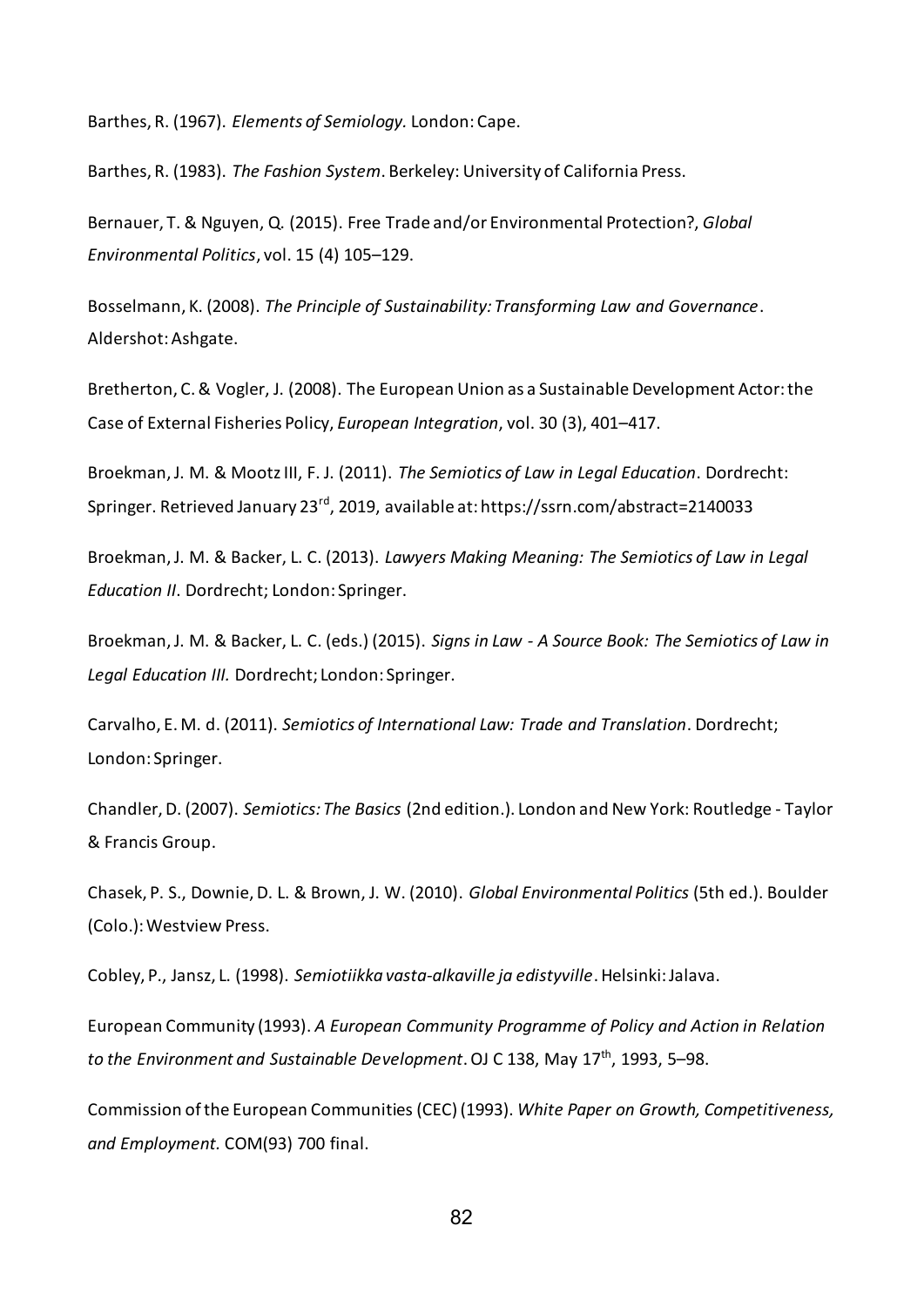CEC (2001). *A Sustainable Europe for a Better World: A European Union Strategy for Sustainable Development*. Communication from the Commission, COM(2001) 264 final.

CEC (2010a). *Trade, Growth and World Affairs: Trade policy as a core component of the EU's 2020 strategy*. COM(2010) 612 final.

CEC (2010b). *Europe 2020: A strategy for smart, sustainable and inclusive growth.* Communication from the Commission, COM(2010) 2020.

CEC (2012). *Trade, Growth and Development: Tailoring Trade and Investment Policy for Those Countries Most in Need*. COM(2012) 22 final.

CEC (2015). *The EU and Vietnam finalise landmark trade deal.* Available in: http://trade.ec.europa.eu/doclib/press/index.cfm?id=1409

CEC (2016a). *Human Rights and Sustainable Development in the EU-Vietnam Relations with specific regard to the EU-Vietnam Free Trade Agreement.* Commission staff working document, SWD(2016) 21 final.

CEC (2016b). *Report on the Implementation of the European Commission Communication on "Trade, Growth and Development" and Follow-up to the Council Conclusions on "EU's Approach to Trade, Growth and Development in the Next Decade"*. Commission staff working document, SWD(2016) 47 final.

CEC (2016c). *Next steps for a sustainable European future: European action for sustainability*. Communication from the Commission, COM(2016) 739 final.

CEC (2018). *Feedback and way forward on improving the implementation and enforcement of Trade and Sustainable Development chapters in EU Free Trade Agreements.* Non-paper of the Commission services. Available from:

http://trade.ec.europa.eu/doclib/cfm/doclib\_section.cfm?sec=769

CEC (2019). Sustainable Development. Online page, accessed Jan 14<sup>th</sup>, 2019, available at: http://ec.europa.eu/environment/sustainable-development/index\_en.htm

Champagne, R. A. (1978). A Grammar of the Languages of Culture: Literary Theory and Yury M. Lotman's Semiotics. *New Literary History*, Vol. 9 (2), 205–210.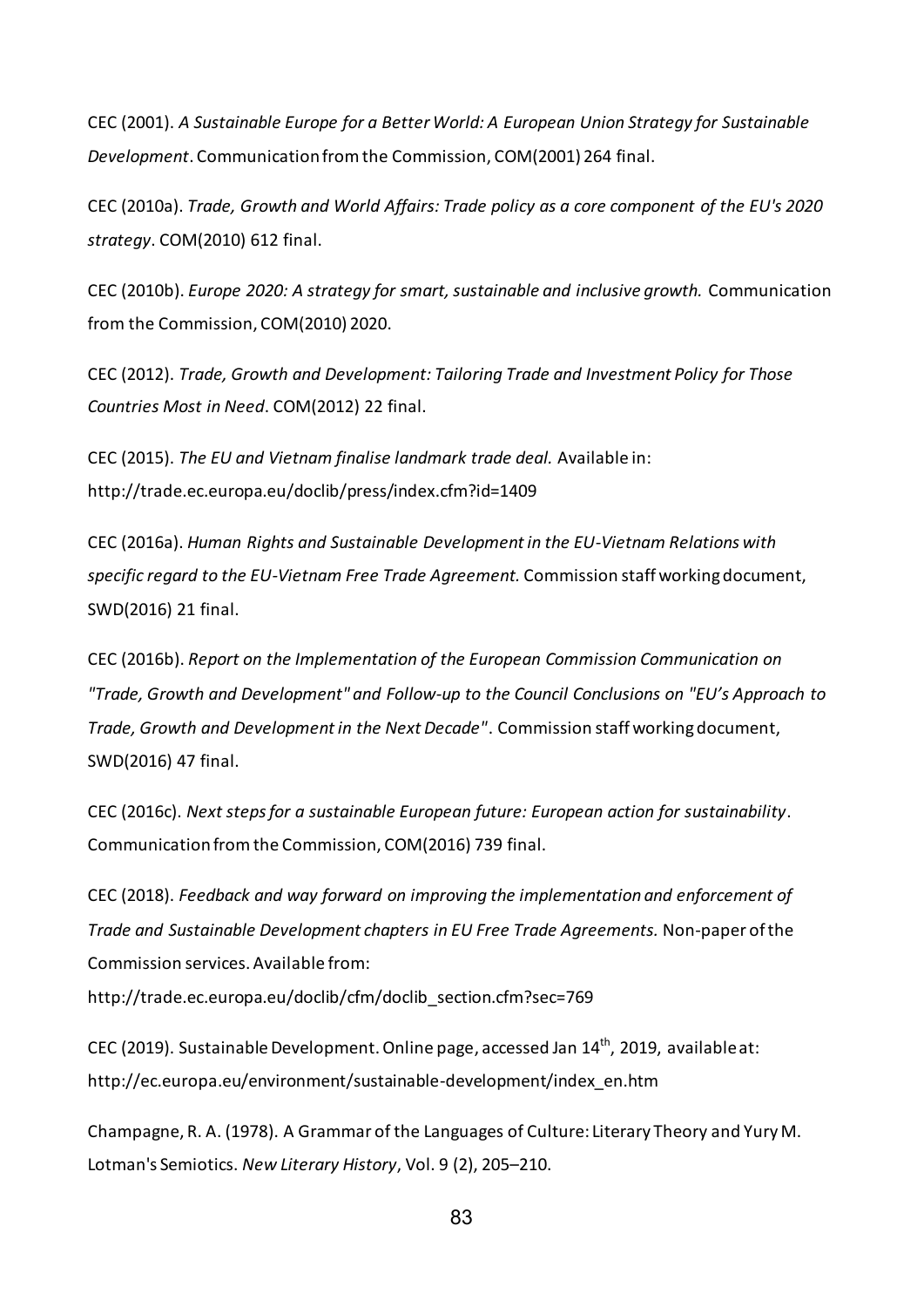Convention on Biological Diversity (CBD) (1992). Adopted in Rio de Janeiro on June 5<sup>th</sup>, 1992, 1760 UNTS 79.

Curtis, B., & Curtis, C. (2011). *Social research: A Practical Introduction*. London: SAGE Publications, Inc.

Daly, H. E. (1996). *Beyond Growth: The Economics of Sustainable Development*. Boston, MA: Beacon Press.

Dixon, J. A. & Fallon, L. A. (1989). The concept of sustainability: Origins, extensions, and usefulness for policy, *Society & Natural Resources*, vol. 2 (1), 73–84.

Drieschova, A. (2017). Peirce's Semeiotics: A Methodology for Bridging the Material–Ideational Divide in IR Scholarship, *International Theory*, 9 (1), 33–66.

Eco, U. (1976). *A Theory of Semiotics*. Bloomington; London: Indiana University Press.

The Economist (2016). What the world thinks about globalisation. *The Economist*. Internet article, retrieved February 5<sup>th</sup>, 2019, available in: https://www.economist.com/graphicdetail/2016/11/18/what-the-world-thinks-about-globalisation

Ekins, P.; Simon, S.; Deutsch, L.; Folke, C.; De Groot, R. (2003). A framework for the practical application of the concepts of critical natural capital and strong sustainability, *Ecological Economics*, vol. 44, 165–185.

European Parliament (2018). *European Parliament resolution of 15 November 2018 on Vietnam, notably the situation of political prisoners.* 2018/2925(RSP).

European Union (2012). *Consolidated version of the Treaty on European Union.* 2012/C 326/01.

EU-Central America Association Agreement (EU-CAAA) (2012). Accessed February 14<sup>th</sup>, 2019, available at: http://trade.ec.europa.eu/doclib/press/index.cfm?id=689

EU-South Korea Free Trade Agreement (2010). Accessed February 14<sup>th</sup>, 2019, available at: https://eur-lex.europa.eu/legal-content/EN/ALL/?uri=OJ:L:2011:127:TOC

EU-Vietnam Trade Agreement (EVTA) (2018). Accessed February 14<sup>th</sup>, 2019, available at: http://trade.ec.europa.eu/doclib/press/index.cfm?id=1437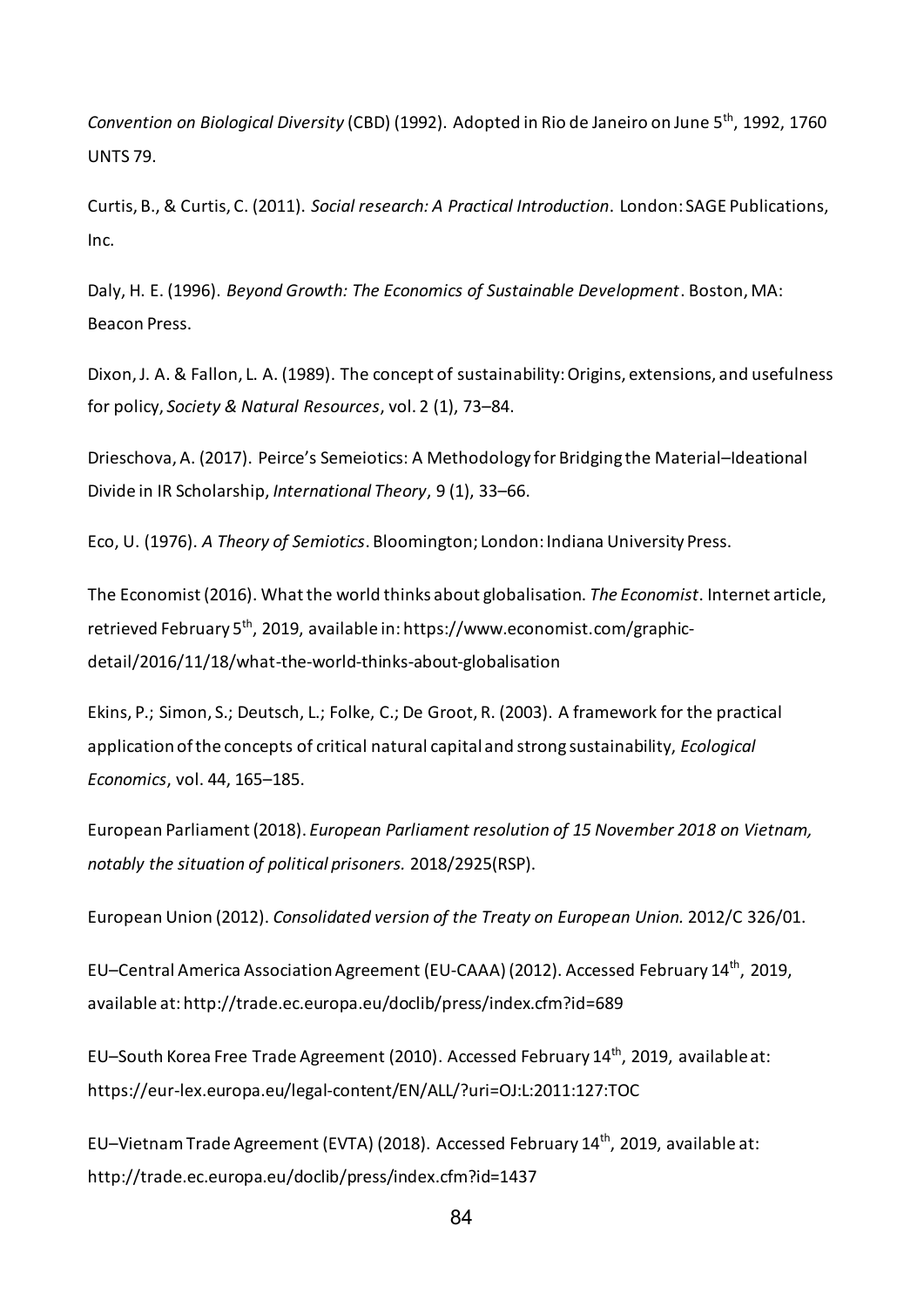Feldman, M. S. (1995). *Strategies for Interpreting Qualitative Data*. Thousand Oaks, CA: Sage.

Flint, A. (2008). *Trade, Poverty and the Environment: The EU, Cotonou and the African-Caribbean-Pacific Bloc*. Basingstoke; New York: Palgrave Macmillan.

Fordham, B. O. & Kleinberg, K. B. (2012). How Can Economic Interests Influence Support for Free Trade?, *International Organization*, Vol. 66 (2), 311–328.

Fortin, A.J. (1989). Notes on a Terrorist Text: A Critical Use of Roland Barthes' Textual Analysis in the Interpretation of Political Meaning, in Der Derian, J. & Shapiro, M. J. (eds.) (1989). *International/Intertextual Relations: Postmodern Readings of World Politics* 189–206. Lexington, Mass.: Lexington Books.

Gouldson, A. & Murphy, J. (1996). Ecological Modernization and the European Union, *Geoforum*, vol. 27 (1), 11–21.

Greimas, A. J. (1979). *Strukturaalista semantiikkaa*. Tampere: Gaudeamus.

Greimas, A. J. (1990). *The Social Sciences: A Semiotic View*. Minneapolis: University of Minnesota Press.

Grossman, G. M. & Helpman, E. (1995). The Politics of Free Trade Agreements. *American Economic Review*, vol. 85 (4), 667–690.

Hajer, M. A. (1996). Ecological Modernisation as Cultural Politics, in Lash S.; Szerszynski B.; & Wynne B. (eds.) (1996). *Risk, Environment and Modernity: Towards a New Ecology*, 246–68. London: Sage.

Hardy, M. & Bryman, A. (eds.) (2004). *Handbook of Data Analysis*. London: SAGE Publications, Inc.

Hjelmslev, L. (1961). *Prolegomena to a Theory of Language*. Madison, WI: University of Wisconsin Press.

Hoang, H. H. (2016). Normative Power Europe through Trade: Vietnamese Perceptions, *International Relations*, vol. 30 (2) 176 –205

Holden, E.; Linnerud, K. & Banister, D. (2014). Sustainable Development: "Our Common Future" Revisited, *Global Environmental Change*, vol. 26, 130–139.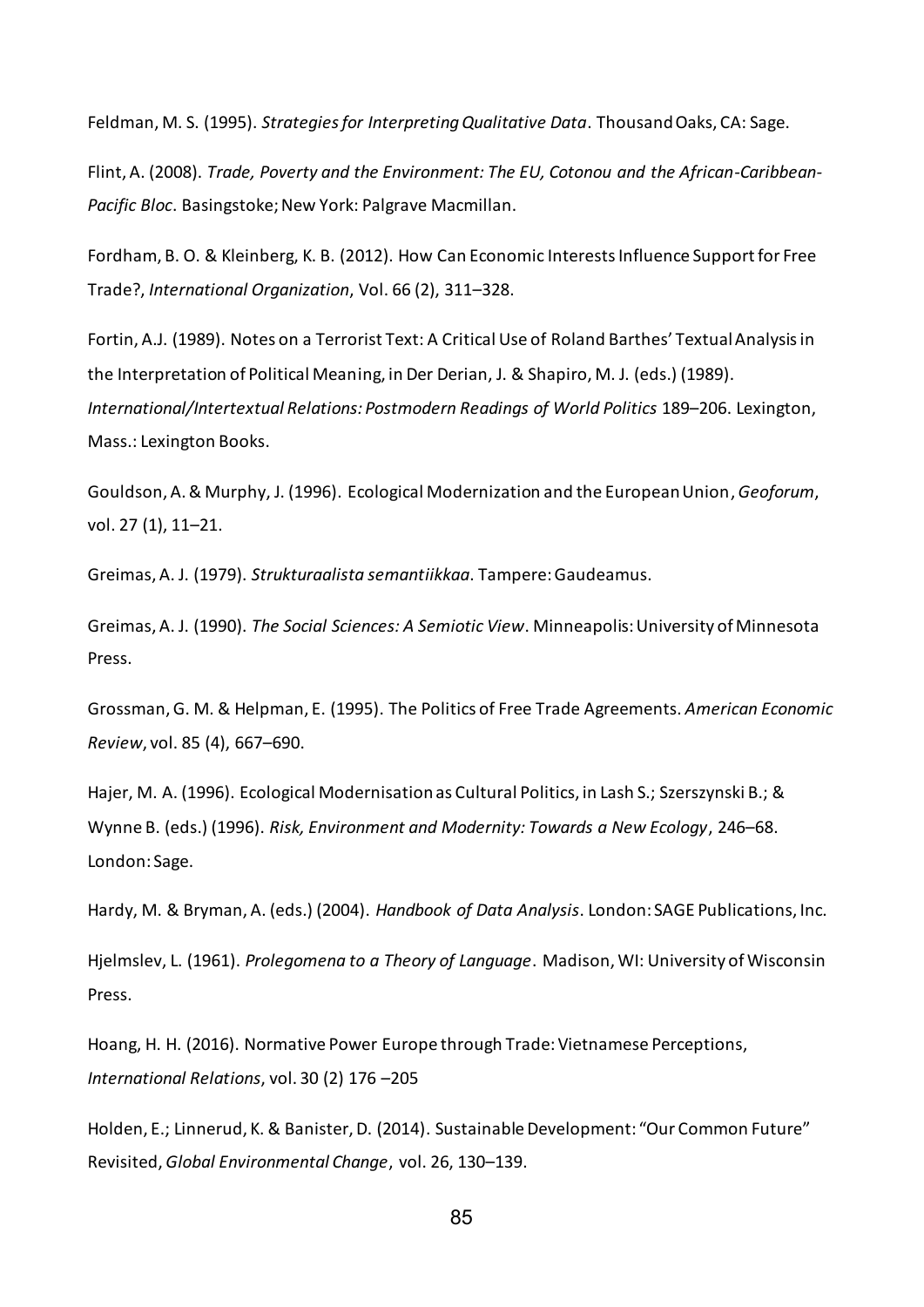Holmes, L. (2007). Vietnam in a Comparative Communist and Postcommunist Perspective. In: Sidel, M. & Balme, S. (eds.) (2007). *Vietnam's New Order: International Perspectives on the State and Reform*. New York: Palgrave Macmillan, 11–27.

Human Rights Watch (2019). *NGOs Urge the EU to Postpone Vote on Vietnam Free Trade*  A*greement.* Joint Letter to the EU's Council and Parliament. Retrieved February 5<sup>th</sup>, 2019, available at: https://www.hrw.org/news/2019/01/18/ngos-urge-eu-postpone-vote-vietnam-free-tradeagreement

ILO (2008). *ILO Declaration on Social Justice for a Fair Globalization,* adopted by the International Labour Conference at its Ninety-seventh Session, Geneva, Jun 10<sup>th</sup>, 2008.

ILO (2019a). *ILO Declaration on Fundamental Principles and Rights at Work.* Online resource, accessed February 14<sup>th</sup>, 2019, available at: https://www.ilo.org/declaration/lang--en/index.htm

ILO (2019b). Social Dialogue. Online resource, accessed February 14<sup>th</sup>, 2019, available at: https://www.ilo.org/ifpdial/areas-of-work/social-dialogue/lang--en/index.htm)%20%20a

Jackson, B. S. (1985). *Semiotics and Legal Theory*. London: Routledge & Kegan Paul.

Jacobs, M. (1991). *The Green Economy: Environmental Sustainable Development and the Politics of the Future*. London: Pluto Press.

Jakobson, R. (s.a.). Langue and Parole: Code and Message. In: Jakobson, R. (1990). *On Language*, 80–109. Cambridge, MA: Harvard University Press.

Jakobson, R. (1956). Two Aspects of Language and Two Types of Aphasic Disturbances, in Jakobson, R. (1990). *On Language*, 115–133. Cambridge, MA: Harvard University Press.

Jakobson, R. (1960). Closing Statement: Linguistics & Poetics, in Sebeok, T. (ed.) (1960). *Style in Language,* 350–377. Cambridge: MIT Press.

Jakobson, R. (1990). *On Language*. Cambridge, MA: Harvard University Press.

Jordan, A. (2005). *Environmental Policy in the European Union: Actors, Institutions, and Processes*  (2nd ed.). Sterling, Va.: Earthscan.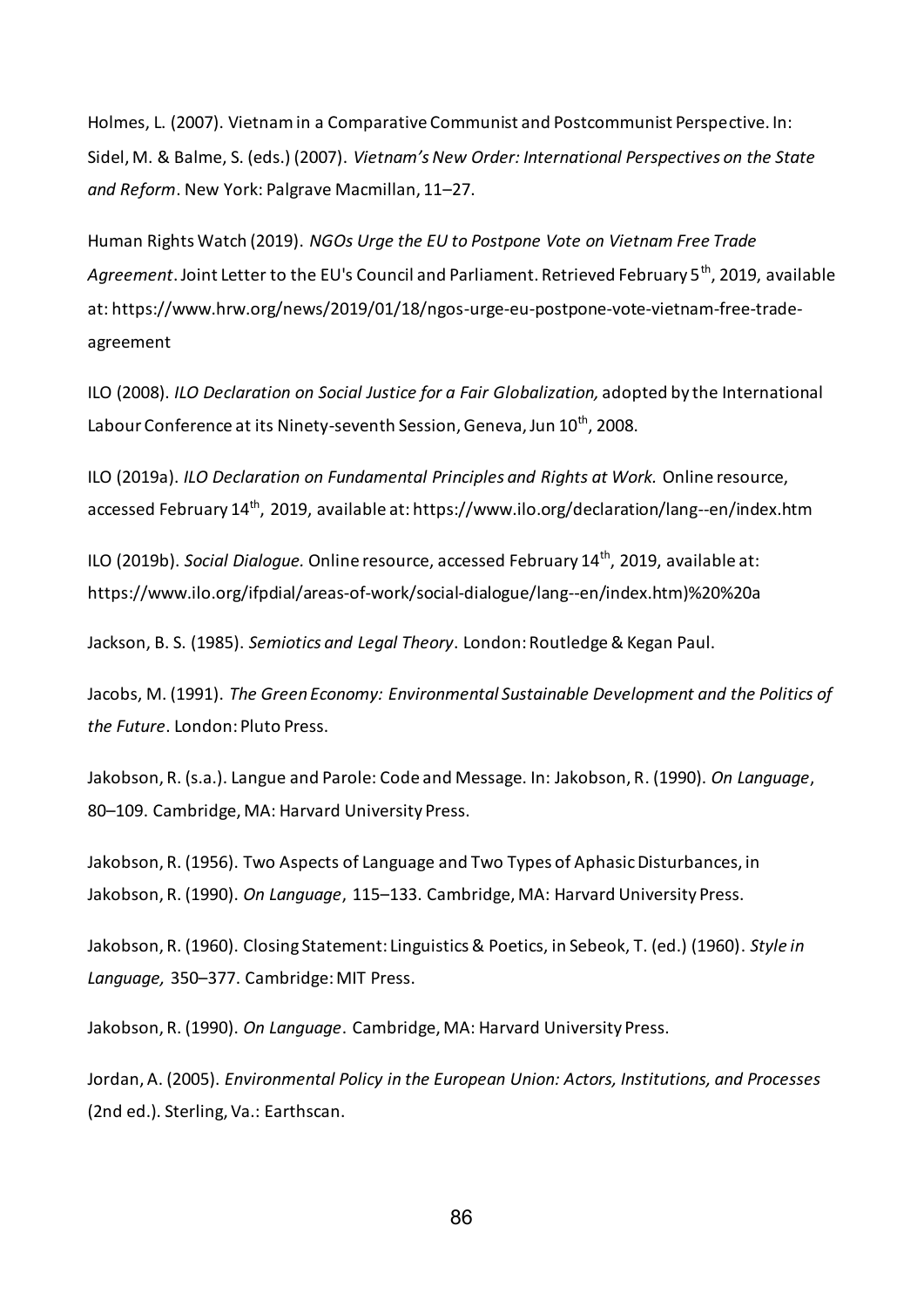Kangas, A. (2009). From Interfaces to Interpretants: A Pragmatist Exploration into Popular Culture as International Relations. *Millennium* 38 (2), 317–343.

Kevelson, R. (ed.) (1987). *Law and semiotics: Volume 1.* New York: Plenum Press.

Kevelson, R. (ed.) (1988). *Law and semiotics: Volume 2*. New York: Plenum Press.

Kevelson, R. (1988). *The Law as a System of Signs*. New York: Plenum Press.

Kevelson, R. (ed.) (1989). *Law and Semiotics: Volume 3*. New York: Plenum Press.

Langhelle, O. (1999). Sustainable Development: Exploring the Ethics of "Our Common Future". *International Political Science Review*, vol. 20 (2), 129–149.

Langhelle, O. (2000). Why Ecological Modernization and Sustainable Development Should Not Be Conflated, *Journal of Environmental Policy and Planning*, vol. 2 (4), 303–322.

Lash S.; Szerszynski B.; & Wynne B. (eds.) (1996). *Risk, Environment and Modernity: Towards a New Ecology*, 246–68. London: Sage.

Levy, P. I. (1997). A Political-Economic Analysis of Free-Trade Agreements. *The American Economic Review*; vol. 87 (4), 506–519.

Lotman, J. (1973). Different Cultures, Different Codes. *Times Literary Supplement*, No. 3736, p. 1213.

Lotman et al. (1973) Theses on The Semiotic Study of Cultures (As Applied to Slavic Texts), in Salupeere, S. Torop P. & Kull, K. (eds.) (2013). *Beginnings of the Semiotics of Culture*, 53–77. Tartu: University of Tartu.

Lotman, J. M. & Uspenskij, B. A. (1979). Heterogeneity and Homogeneity of Cultures: Postscriptum to the Collective Theses, in Salupeere, S. Torop P. & Kull, K. (eds.) (2013). *Beginnings of the Semiotics of Culture*, 129–132. Tartu: University of Tartu.

Lotman, J. (1989). *Merkkien maailma: Kirjoitelmia semiotiikasta*. Helsinki: SN-kirjat.

Luke, T.W. (1989). "What's Wrong With Deterrence?" A Semiotic Interpretation of National Security Policy, in Der Derian, J. & Shapiro, M. J. (1989). *International/Intertextual Relations: Postmodern Readings of World Politics*. Lexington, Mass.: Lexington Books, 207–230.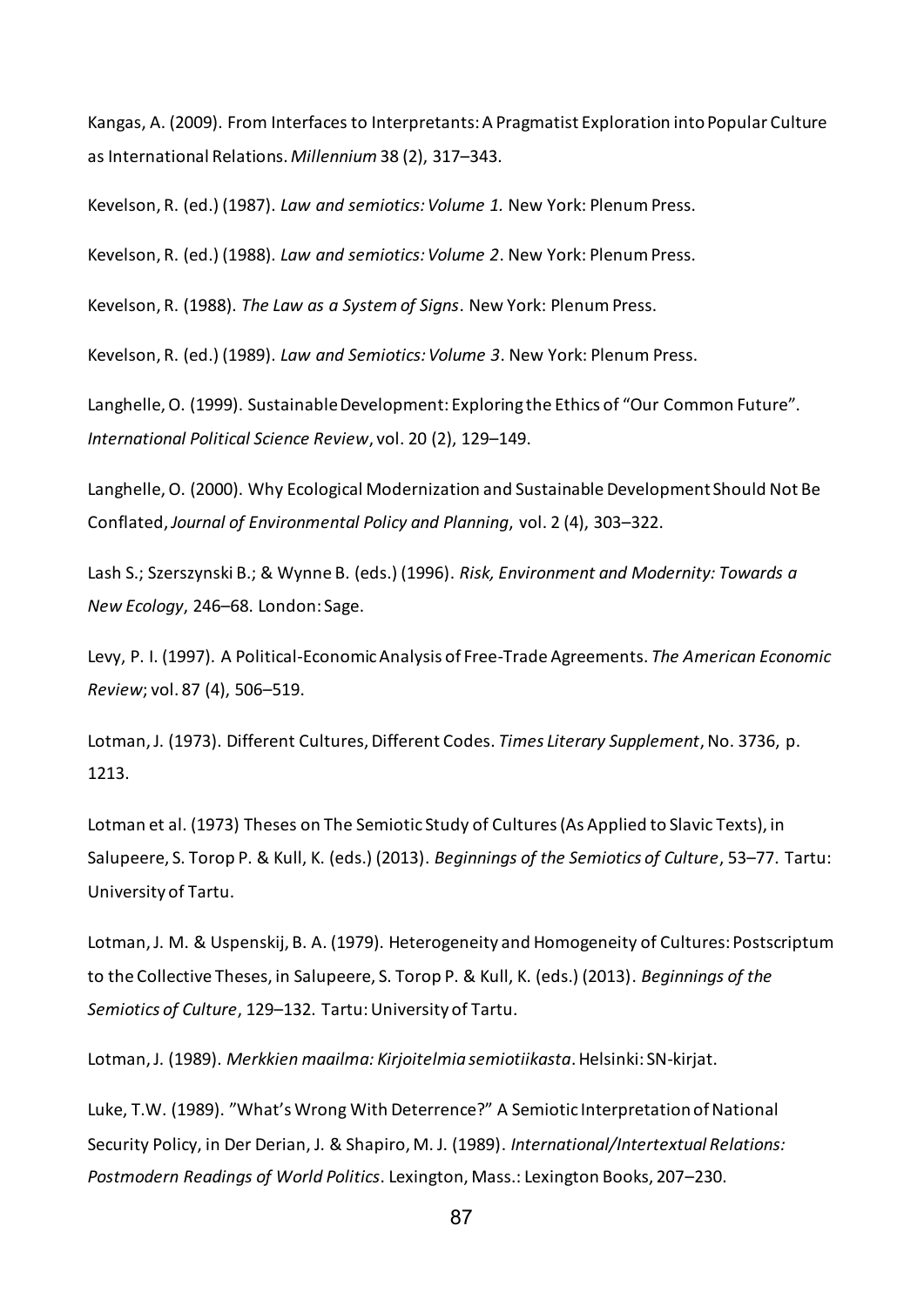Manning, P. K. (2004). Semiotics and Data Analysis, in Hardy, M. & Bryman, A. (2004) *Handbook of Data Analysis*, 567–587. London: SAGE Publications, Inc.

Mansfield, E. D. & Mutz, D. C. (2009). Support for Free Trade: Self-Interest, Sociotropic Politics, and Out-Group Anxiety. *International Organization*, vol. 63 (3), 425–457.

Marx, A.; Lein, B. and Brando, N. (2016). The Protection of Labour Rights in Trade Agreements: The Case of the EU–Colombia Agreement. *Journal of World Trade*, vol. 50 (4), 587–610.

Mitchell, B. R. (2002-2019). *International Environmental Agreements Database Project (Version 2018.1)*, accessed: May 20th 2019, available at: <http://iea.uoregon.edu/>

O'Shaughnessy, N.J. & Baines, P.R. (2009). Selling terror: The symbolization and positioning of Jihad. *Marketing Theory*, vol. 9 (2), 227–241.

Palmujoki, E. (2007). Vietnam's integration into the World: National and Global Interfaces. In: Sidel, M. and Balme, S. (eds.)(2007). *Vietnam's New Order: International Perspectives on the State and Reform*. New York: Palgrave Macmillan, 119–133.

Pearce, D., Barbier, E. B. & Markandya, A. (1989). *Blueprint for a green economy: A report*. London: Earthscan Publications.

Pelenc, J. (2015). *Weak Sustainability Versus Strong Sustainability*. Brief for GSDR 2015. Retrieved January 23<sup>rd</sup>, 2019, available from: https://sustainabledevelopment.un.org/content/documents/6569122-Pelenc-Weak%20Sustainability%20versus%20Strong%20Sustainability.pdf

Phan, T. H. & Jeong, J. Y. (2016). Potential Economic Impacts of the Vietnam-Korea Free Trade Agreement on Vietnam. *Journal of East Asian Economic Integration*, vol. 20 (1), 67–90.

Purvis, B.; Mao, Y. & Robinson, D. (2018). Three Pillars of Sustainability: In Search of Conceptual Origins. *Sustainability Science*, 1–15.

Putnam, R. (1995). Tuning In, Tuning Out: The Strange Disappearance of Social Capital in America. *PS: Political Science and Politics, 28*(4), 664-683.

Redclift, M. (1987). *Sustainable Development: Exploring the Contradictions*. London: Routledge.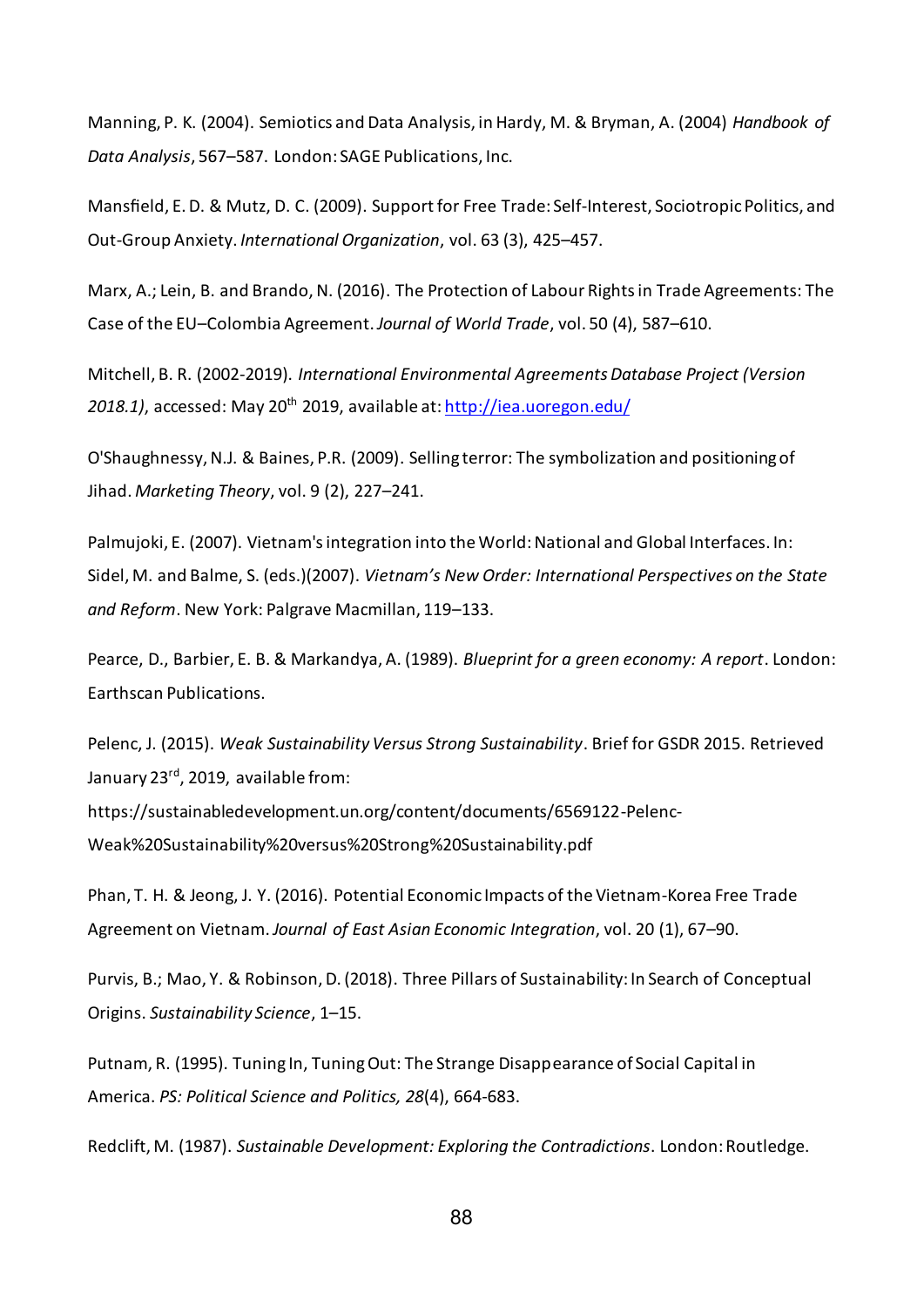Redclift, M. (2005). Sustainable Development (1987–2005): An Oxymoron Comes of Age. *Sustainable Development,* vol. 13, 212–227.

Ross, A. (2009). Modern Interpretations of Sustainable Development, *Journal of Law and Society*, vol. 36 (1), 32–54.

Saussure, F. d. (1990). *Course in General Linguistics* (2nd impr.). London: Duckworth.

Sebeok, T. (ed.) (1960). *Style in Language*. Cambridge: MIT Press.

Sidel, M. & Balme, S. (eds.) (2007). *Vietnam's New Order: International Perspectives on the State and Reform*. New York: Palgrave Macmillan.

Simonis, E. (1989). Ecological Modernisation of Industrial Society: Three Strategic Elements. *International Social Science Journal*, vol. 41 (3), 347–361

Spargaaren, G. & Mol, A. P. (1992). Sociology, Environment, and Modernity: Ecological Modernization as a Theory of Social Change. *Society and Natural Resources*, vol. 5 (4), 323–344.

Speth, J. G., & Haas, P. M. (2006). *Global Environmental Governance: Foundations of Contemporary Environmental Studies*. Washington: Island Press.

Spilker G., Bernauer, T. & Umaña V. (2018). What Kinds of Trade Liberalization Agreements Do People in Developing Countries Want?, *International Interactions*, vol. 44 (3), 510–536.

Syngellakis, A. (1993). The Concept of Sustainable Development in European Community Law and Policy, *Cambrian Law Review*, vol. 24, 59–77.

Tiefenbrun, S. (2003). "A Semiotic Approach to a Legal Definition of Terrorism", *ILSA Journal of International and Comparative Law*, vol. 9 (2), 357–389.

Tiefenbrun, S. W. (2010). *Decoding International Law: Semiotics and the Humanities*. Oxford: Oxford University Press.

Trade Agreement between the European Union and Colombia and Peru (EUTACP) (2012). Accessed February 14<sup>th</sup>, 2019, available at: http://trade.ec.europa.eu/doclib/press/index.cfm?id=691